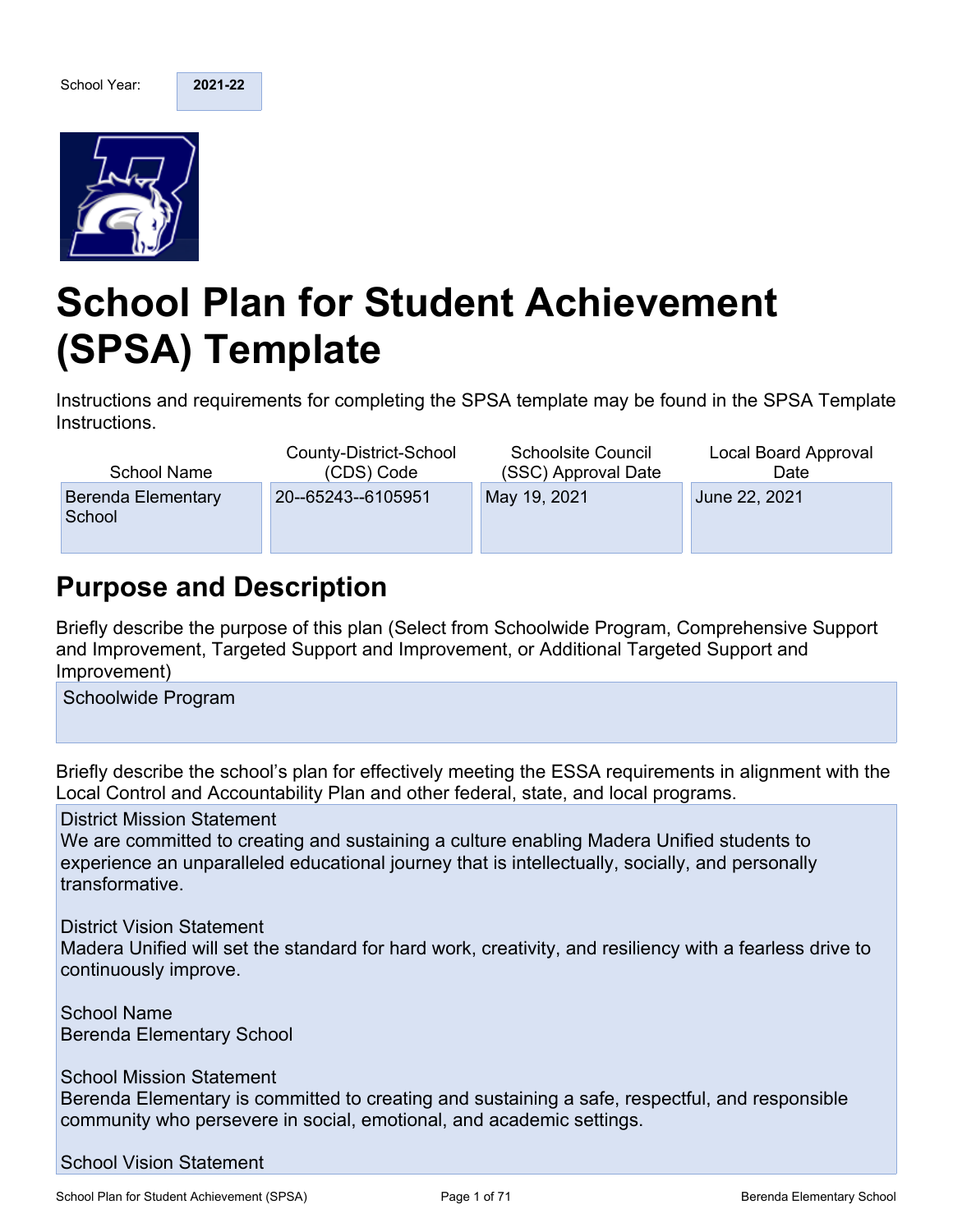Berenda Broncos will demonstrate their ability to think creatively, communicate clearly, collaborate respectfully, produce purposefully, adapt thoughtfully, and contribute generously.

2017-20 Plan Summary [Plan is extended one more year as directed from the state due to the COVID-19 pandemic shutdown of schools.]

We will continue to focus on addressing the Three 'R's - Reading, wRiting, and aRithmetic. We know that to show continual growth, we have to get a 'year + a few months of growth for each of our students. This growth has to happen at each grade level, from kinder through 6th grade.

Our RtI TSAs will be pulling targeted students from second through sixth for small group instruction to help intervene and work on identified needs.

As a school, we will target our efforts on improving classroom instruction for both first instructions as well as for intervention. To enhance our intervention time, Tier 2 time, teachers will get support in continuously monitoring students, diagnosing deficiencies, and implementing strategies to target those deficiencies.

Teachers will work together to support each other during the grade-level time, grade level planning days, and in-class demonstration and follow-up.

As a staff, we will focus on improving our understanding of and working as a Professional Learning Community. We will examine the results of student assessments to see what our students know, compared with what they need to know, and use that information to determine our next steps and drive our instruction. We will continue to work as a PLC to focus on our Strategic Academic Plan.

For our parents, we will provide opportunities to support their own children. We will continue to sponsor various Parent Nights. In the past, we have had Math, Reading, Technology, PE, and Science Nights. The goal is to give parents an opportunity to learn skills that can help them support their children's learning at home...in a fun and engaging format for both parent and child.

#### SPSA HIGHLIGHT

We will be starting with approximately the same amount of projected funding as the last two years. We had to cut our teacher planning days from the traditional four days to two days again this year.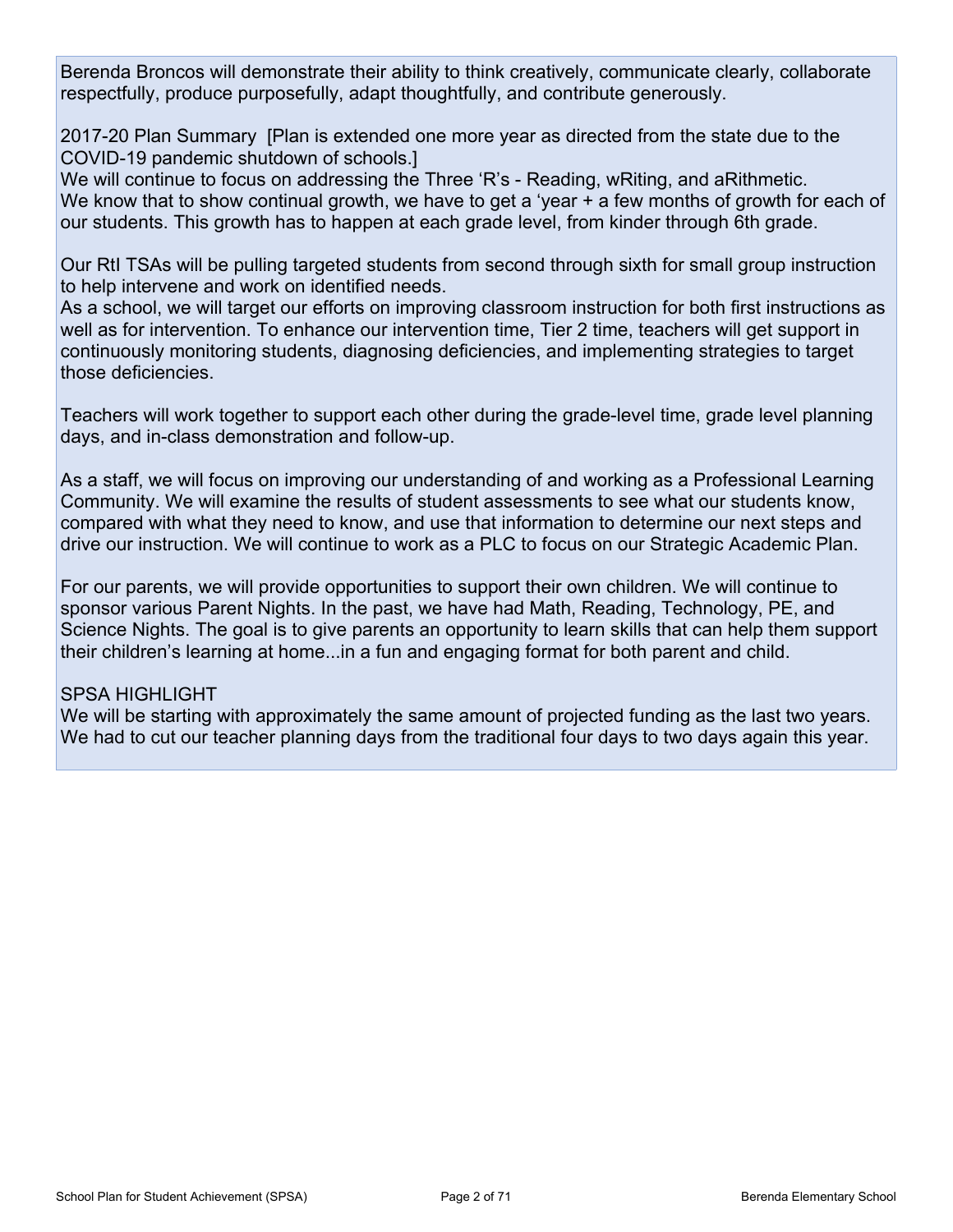## **Comprehensive Needs Assessment Components**

### **Data Analysis**

Please refer to the School and Student Performance Data section where an analysis is provided.

### **Surveys**

This section provides a description of surveys (i.e., Student, Parent, Teacher) used during the school-year, and a summary of results from the survey(s).

ELAC survey provided input to SSC.

Teacher self-assessment surveys support PBIS implementation, and self-reflection based on continual needs for training/PD, support.

Panorama surveys were also used to gather qualitative feedback from our various stakeholders.

5th and 6th-grade students did take the annual Panorama survey this year, but there were different questions than in previous years.

Fall surveys focused on Student Supports and the Environment (Equity) which provided us feedback on Student Competency & Well-Being Measures.

Another survey was sent to all teachers and staff regarding Social-Emotional Learning which informed us about employee well-being and cultural awareness.

### **Classroom Observations**

This section provides a description of types and frequency of classroom observations conducted during the school-year and a summary of findings.

Formal observations for the purpose of teacher evaluations combine planned formal observation times as well as unplanned informal observation times.

Observations also occur for teachers participating in voluntary and mandatory PAR and MIC.

Short, frequent, informal observations happen in all classrooms throughout the year. This year, during COVID19, observations occurred via Zoom in all classrooms too.

### **Analysis of Current Instructional Program**

The following statements are derived from the Elementary and Secondary Education Act (ESEA) of 1965 and Essential Program Components (EPCs). In conjunction with the needs assessments, these categories may be used to discuss and develop critical findings that characterize current instructional practice for numerically significant subgroups as well as individual students who are:

- Not meeting performance goals
- Meeting performance goals
- Exceeding performance goals

Discussion of each of these statements should result in succinct and focused findings based on verifiable facts. Avoid vague or general descriptions. Each successive school plan should examine the status of these findings and note progress made. Special consideration should be given to any practices, policies, or procedures found to be noncompliant through ongoing monitoring of categorical programs.

### **Standards, Assessment, and Accountability**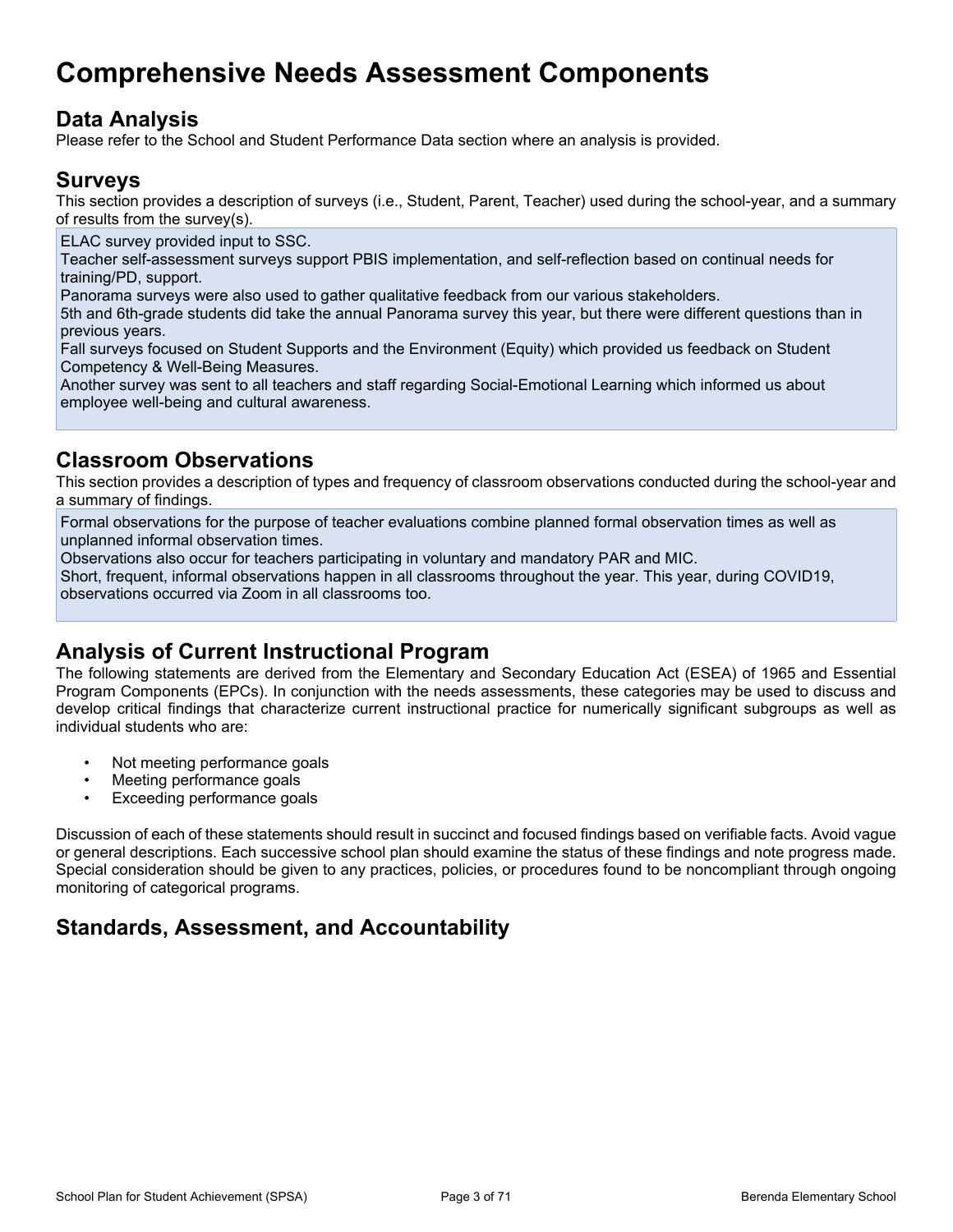Use of state and local assessments to modify instruction and improve student achievement (ESEA)

ELPAC assessment is used to identify language levels for students who are classified as language learners to provide academic next steps.

CAASPP assessment is used to identify individual student levels to chart growth and then a combined total is used to provide school progress monitoring data. (Postponed due to COVID19 for the last two years.)

NWEA will be used as our measurement to report progress at the state and federal levels.

NWEA and RI are computer programs that provide individual student data.

ESGI (kinder) and NSGR (kinder-2nd) are one-on-one assessments.

Lexia, Khan, and STMath are computer programs that monitor students' progress and provide information to teachers to help them remediate in areas that students are struggling with.

Use of data to monitor student progress on curriculum-embedded assessments and modify instruction (EPC)

The above data are examples of what is used during PLC time when teachers collaborate and exam student progress/needs.

### **Staffing and Professional Development**

Status of meeting requirements for highly qualified staff (ESEA)

Teachers who are not fully credentialed are monitored and provided support to attain fully credentialed status.

Sufficiency of credentialed teachers and teacher professional development (e.g., access to instructional materials training on SBE-adopted instructional materials) (EPC)

MUSD human resource department monitors the credentials of all teachers and assures we are in compliance.

Alignment of staff development to content standards, assessed student performance, and professional needs (ESEA) We provided staff development/training as needed.

Ongoing instructional assistance and support for teachers (e.g., use of content experts and instructional coaches) (EPC)

Teachers provided support from DAC (district academic coaches) this year. Teacher in the MIC (Madera Induction Consortium) program or in PAR (Peer Assistance and Review) are provided district support.

Teacher collaboration by grade level (kindergarten through grade eight [K–8]) and department (grades nine through twelve) (EPC)

Our leadership/SAP team meets to help plan the overall direction of the school. As part of their PLC, teachers have time to meet as a grade level as well as with other grade levels for vertical articulation.

We also have teachers on our PBIS teams to help develop our schoolwide PBIS plan.

### **Teaching and Learning**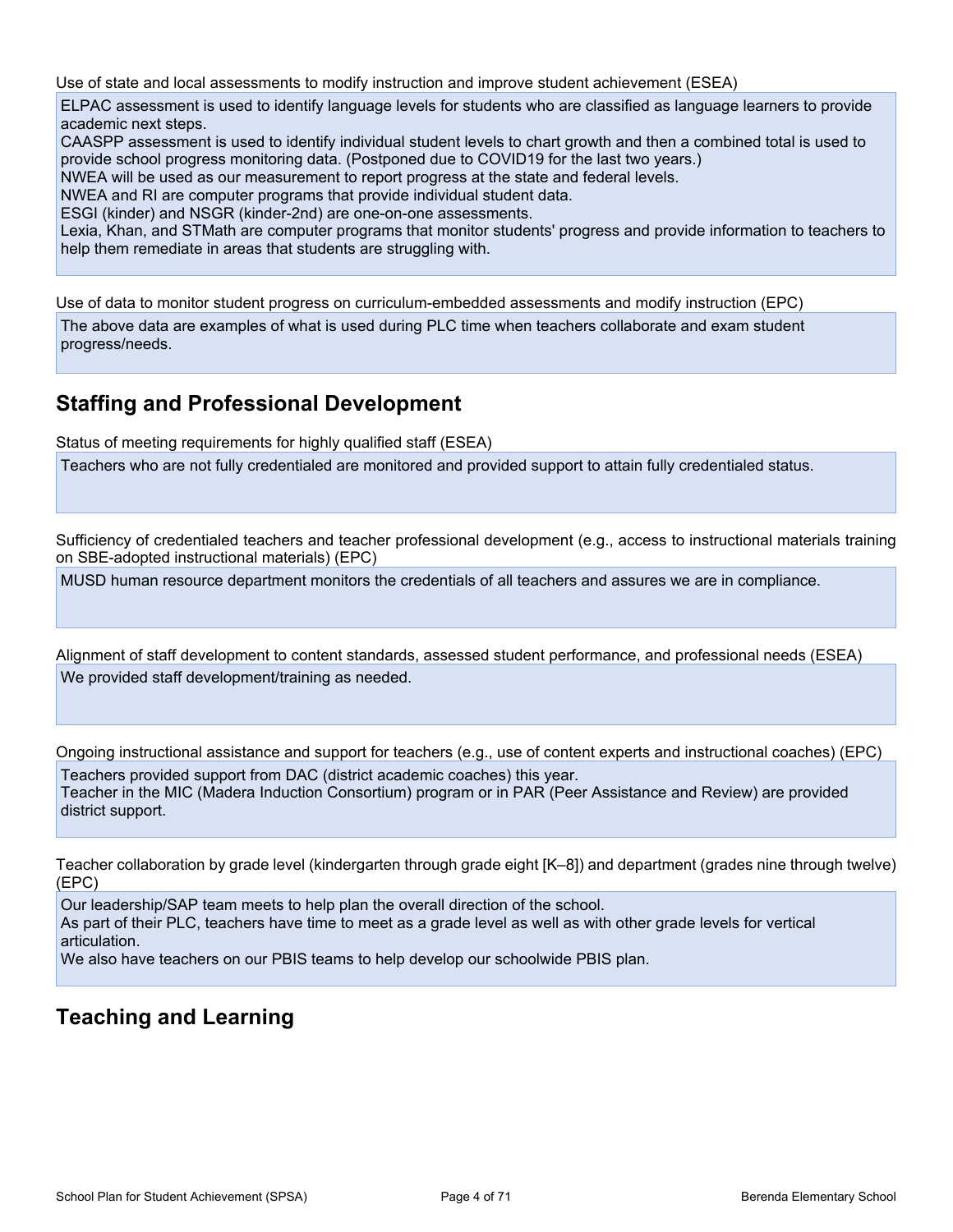Alignment of curriculum, instruction, and materials to content and performance standards (ESEA) COVID19 caused a disruption that affected schools in many ways. We adapted and adjusted to the best of our ability while maintaining a focus on student learning. Grade levels plan together to ensure consistent curricular exposure to all students. Number talks have a scope and sequence for each grade level.

The core curriculum is used across all grade levels.

Adherence to recommended instructional minutes for reading/language arts and mathematics (K–8) (EPC) All teachers have daily schedules that incorporate recommended instructional minutes for each content area.

Lesson pacing schedule (K–8) and master schedule flexibility for sufficient numbers of intervention courses (EPC) Grade levels plan together to ensure consistent curricular exposure to all students.

Availability of standards-based instructional materials appropriate to all student groups (ESEA) All students have access to necessary materials. This is documented annually through our FIT report.

Use of SBE-adopted and standards-aligned instructional materials, including intervention materials, and for high school students, access to standards-aligned core courses (EPC)

MUSD ensures that we have SBE-adopted core curriculum for all students. These materials also have EL and intervention components.

### **Opportunity and Equal Educational Access**

Services provided by the regular program that enable underperforming students to meet standards (ESEA) Site RtI TSAs were provided continual training in a new curriculum designed to support and intervene with our Tier 3 students.

Evidence-based educational practices to raise student achievement

Teachers have been trained on many programs/practices that are designed to increase student achievement: Thinking Maps, Write From the Beginning, Path to Proficiency, Number Talks, PBIS, EL strategies, Kagan strategies, and/or 15- Day Planning in the area of math.

### **Parental Engagement**

Resources available from family, school, district, and community to assist under-achieving students (ESEA)

Migrant tutoring After School Program Summer school Translation services

Involvement of parents, community representatives, classroom teachers, other school personnel, and students in secondary schools, in the planning, implementation, and evaluation of ConApp programs (5 California Code of Regulations 3932)

ELAC and district DLAC committees SSC and district PAC committees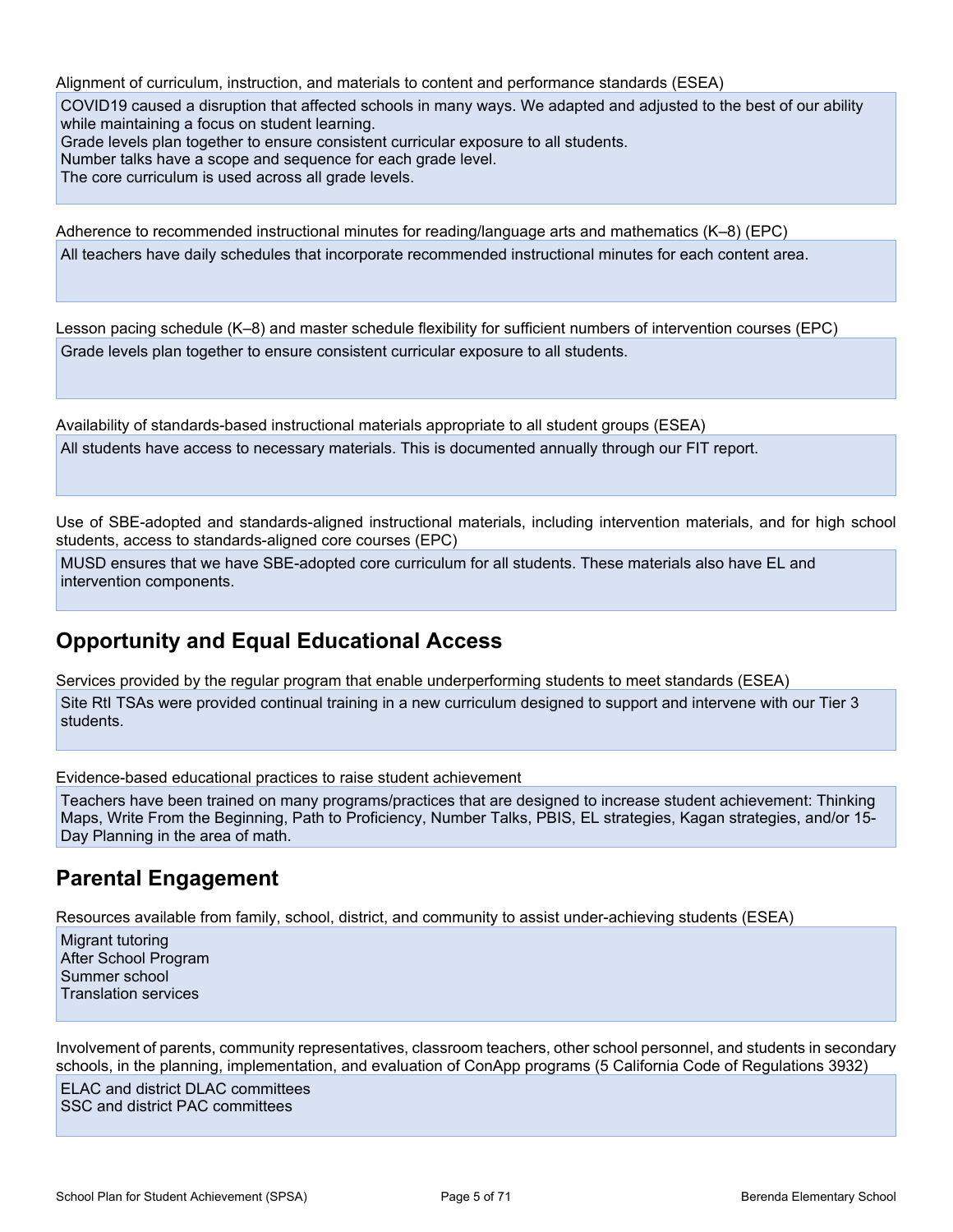#### Funding

Services provided by categorical funds that enable underperforming students to meet standards (ESEA)

Supplies purchased to support Tier 2 intervention in the classroom. RtI TSA for Tier 3 students.

Fiscal support (EPC) Title 1 Parent Ed and Professional Development

## **Stakeholder Involvement**

How, when, and with whom did the school consult as part of the planning process for this SPSA/Annual Review and Update?

#### **Involvement Process for the SPSA and Annual Review and Update**

Input for the SPSA came from a variety of sources, including our ELAC committee, our school leadership team, and our School Site Council members at our various stakeholder meetings.

ELAC wanted consideration to be given to parent involvement. The school should look for ways to improve parent involvement in ELAC, SSC, and Berenda Parent Club meetings in order to bridge home/school communication, improve student achievement, and improve cultural understanding among stakeholders.

They also made it clear that this past school year has been a unique and challenging one primarily due to the COVID-19 pandemic. The ELAC committee, in the review of the SPSA, recognizes that attainment of each of the SPSA goals has been affected, skewing the data to be used to measure goal attainment (i.e. SBAC testing was suspended; suspension rates will appear artificially low due to students being off campus). This ELAC committee recommends the data be scrutinized carefully and the pandemic's effect figured into the results to determine goal attainment for this year. Furthermore, when/if the academic program is changed permanently or for a long term; potentially to more distance learning, the goals and parent involvement plan/s should be carefully considered/reconstructed to take this new educational environment into consideration.

## **Resource Inequities**

Briefly identify and describe any resource inequities identified as a result of the required needs assessment, as applicable.

GREATEST PROGRESS

We have no SBAC data at this time due to the COVID-19 pandemic.

We will move to use our local assessment, NWEA, as the means of measuring student progress. We will continue to provide good first instruction, as well as remediation time when needed, for our students through both in-person and distance learning means of teaching.

#### GREATEST NEEDS

In ELA, we were in the 'Red' for our Students with Disabilities and in the 'Orange' for our EL students. We were in the 'Yellow' for our Hispanic students, Socioeconomically Disadvantaged, and our White students last year.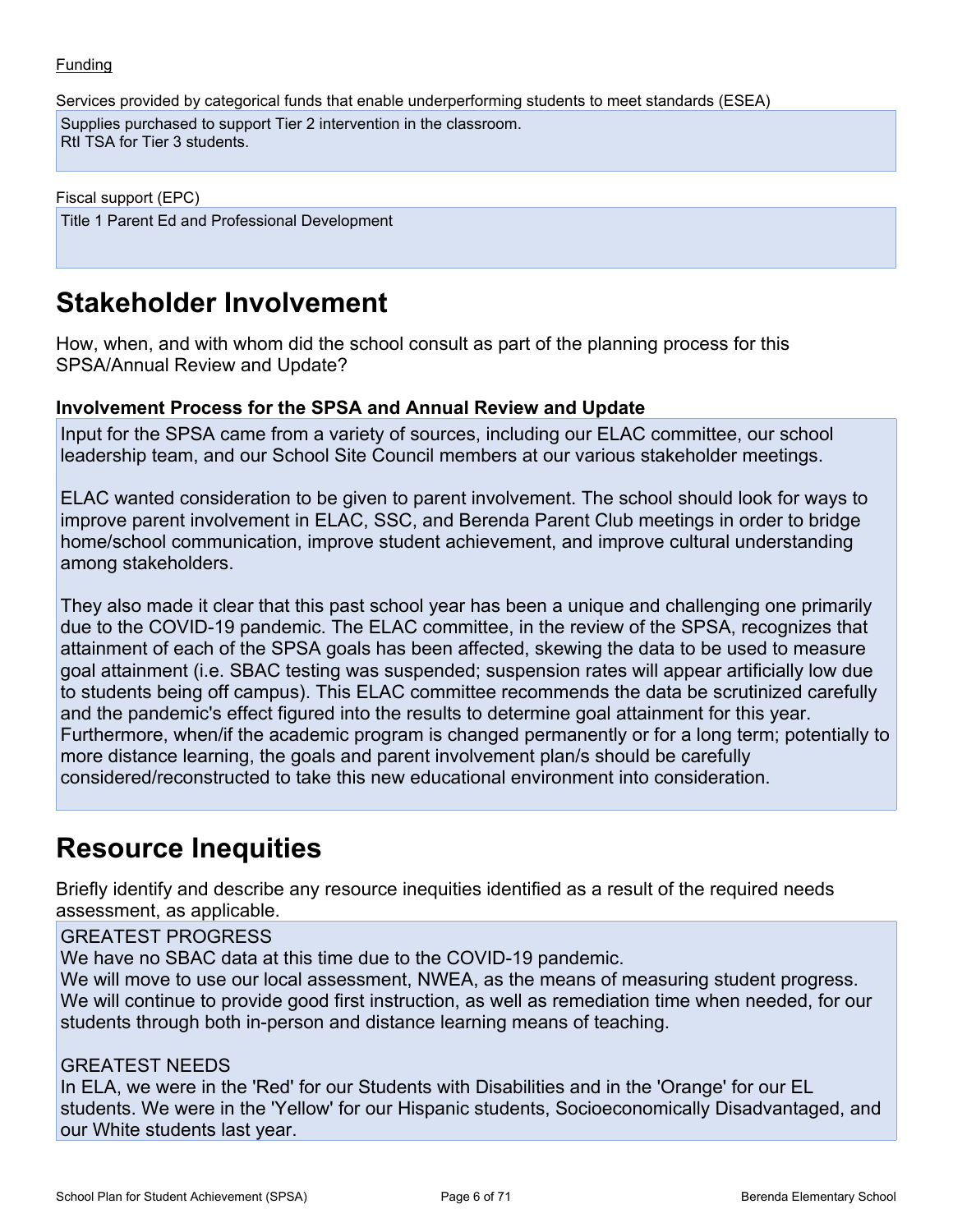In math, we were in the 'Red' for our Students with Disabilities and in the 'Orange' for our EL students, White students, and Socioeconomically Disadvantaged students, and in the 'Yellow' for our Hispanic students last year.

We will continue to support our students in our subgroups to keep them moving forward academically.

#### PERFORMANCE GAPS

In ELA and math, we were in the 'Increased' column and achieved 'Yellow' status. Because of this, our Students with Disabilities did fall two performance levels below the 'All Students' school level.

#### INCREASED OR IMPROVED SERVICES

We will continue with the design model of pushing into the classroom to provide support as often as possible. Last year we began integrating our Speech services with our overall Special Education program.

We will continue to work with our EL students during our integrated and designated ELD times with the goal of increasing the rigor, delivering instruction with fidelity, and striving to make connections with what they already know. We will also continue to build bridges with our families through our ELAC committee, home/school newsletters, Family Resource Center parenting classes, Family Nights, and family events. Much of this was put on hold due to COVID19, but we look forward to continuing these traditions in the future.

We will support teachers in their classrooms as we improve our ability to provide targeted Tier 2 intervention. Teachers will get support in continuously monitoring students, diagnosing deficiencies, and strategies to target those deficiencies.

By addressing the quality of instruction in the classroom, both for initial instruction as well as academic intervention, we will improve the educational experience for all our students. This will include our socioeconomically disadvantaged students.

We will have students become more involved in setting goals for themselves. This 'buy-in' is an important part of having students take some ownership of their own learning.

This year the whole district began PBIS training together. Due to the COVID 19 pandemic, we adapted our PBIS focus to try and use PBIS to support the engagement of our students online. We look forward to having students back in school, full-time. We know that our time working on PBIS is going to be a tremendous benefit to Berenda and look forward to attaining full, schoolwide, and classroom implementation.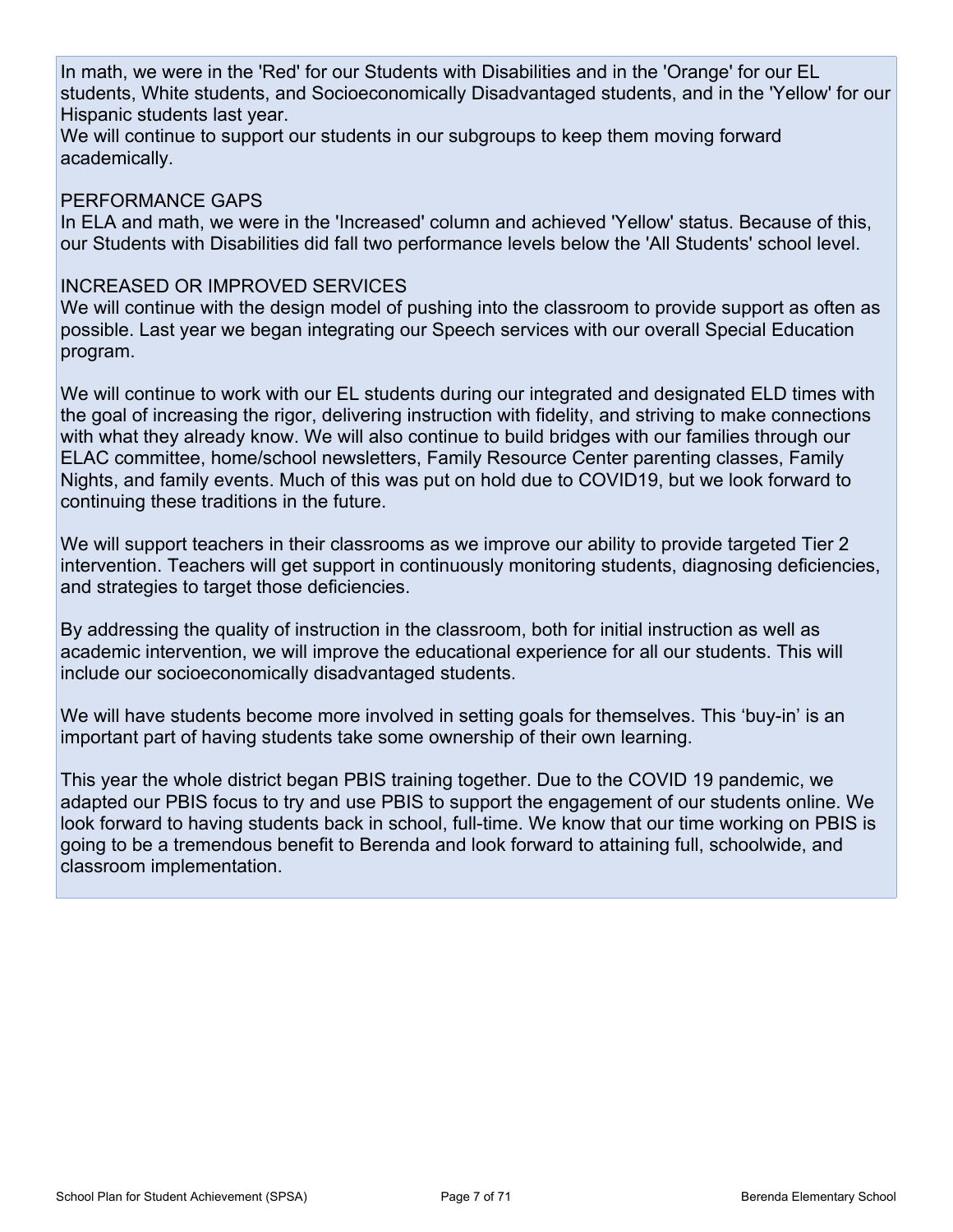|                             |           |                              | <b>Student Enrollment by Subgroup</b> |         |                           |           |
|-----------------------------|-----------|------------------------------|---------------------------------------|---------|---------------------------|-----------|
|                             |           | <b>Percent of Enrollment</b> |                                       |         | <b>Number of Students</b> |           |
| <b>Student Group</b>        | $17 - 18$ | $18-19$                      | $19 - 20$                             | $17-18$ | $18-19$                   | $19 - 20$ |
| American Indian             | 0.74%     | 0.13%                        | 0.38%                                 | 6       |                           | 3         |
| <b>African American</b>     | 0.62%     | $0.77\%$                     | 1.26%                                 | 5       | 6                         | 10        |
| Asian                       | 0.87%     | 0.51%                        | 0.51%                                 | 7       | 4                         | 4         |
| <b>Filipino</b>             | $\%$      | $\%$                         | $0\%$                                 |         |                           | 0         |
| Hispanic/Latino             | 84.30%    | 84.81%                       | 82.81%                                | 682     | 659                       | 655       |
| <b>Pacific Islander</b>     | %         | $\%$                         | 0%                                    |         |                           | 0         |
| White                       | 12.86%    | 12.87%                       | 13.02%                                | 104     | 100                       | 103       |
| <b>Multiple/No Response</b> | 0.12%     | 0.39%                        | 0.63%                                 |         | 3                         | 11        |
|                             |           |                              | <b>Total Enrollment</b>               | 809     | 777                       | 791       |

### **Student Enrollment Enrollment By Student Group**

### **Student Enrollment Enrollment By Grade Level**

| <b>Student Enrollment by Grade Level</b> |                           |         |       |  |  |  |  |  |  |  |  |  |
|------------------------------------------|---------------------------|---------|-------|--|--|--|--|--|--|--|--|--|
|                                          | <b>Number of Students</b> |         |       |  |  |  |  |  |  |  |  |  |
| Grade                                    | $17 - 18$                 | $18-19$ | 19-20 |  |  |  |  |  |  |  |  |  |
| Kindergarten                             | 130                       | 121     | 111   |  |  |  |  |  |  |  |  |  |
| Grade 1                                  | 124                       | 101     | 113   |  |  |  |  |  |  |  |  |  |
| <b>Grade 2</b>                           | 118                       | 119     | 108   |  |  |  |  |  |  |  |  |  |
| Grade3                                   | 96                        | 116     | 118   |  |  |  |  |  |  |  |  |  |
| Grade 4                                  | 110                       | 93      | 126   |  |  |  |  |  |  |  |  |  |
| Grade 5                                  | 112                       | 120     | 95    |  |  |  |  |  |  |  |  |  |
| Grade 6                                  | 119                       | 107     | 120   |  |  |  |  |  |  |  |  |  |
| <b>Total Enrollment</b>                  | 809                       | 777     | 791   |  |  |  |  |  |  |  |  |  |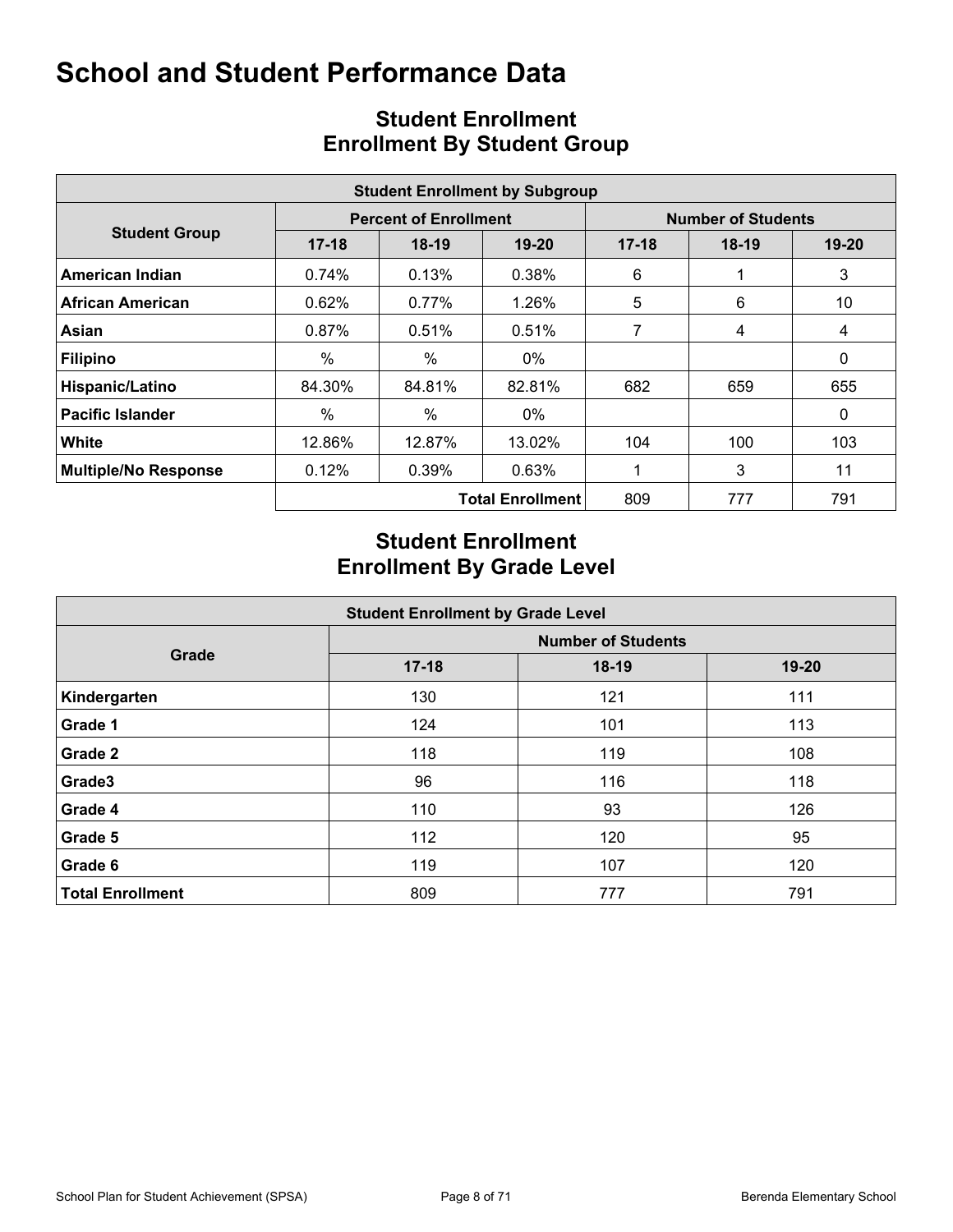### **Student Enrollment English Learner (EL) Enrollment**

| <b>English Learner (EL) Enrollment</b>               |           |                           |           |           |                            |           |  |  |  |  |  |  |  |
|------------------------------------------------------|-----------|---------------------------|-----------|-----------|----------------------------|-----------|--|--|--|--|--|--|--|
|                                                      |           | <b>Number of Students</b> |           |           | <b>Percent of Students</b> |           |  |  |  |  |  |  |  |
| <b>Student Group</b>                                 | $17 - 18$ | $18-19$                   | $19 - 20$ | $17 - 18$ | $18-19$                    | $19 - 20$ |  |  |  |  |  |  |  |
| <b>English Learners</b>                              | 192       | 176                       | 138       | 23.7%     | 22.7%                      | 17.4%     |  |  |  |  |  |  |  |
| <b>Fluent English Proficient (FEP)</b>               | 87        | 79                        | 98        | 10.8%     | 10.2%                      | 12.4%     |  |  |  |  |  |  |  |
| <b>Reclassified Fluent English Proficient (RFEP)</b> | 30        | 26                        | 40        | 14.6%     | 13.5%                      | 22.7%     |  |  |  |  |  |  |  |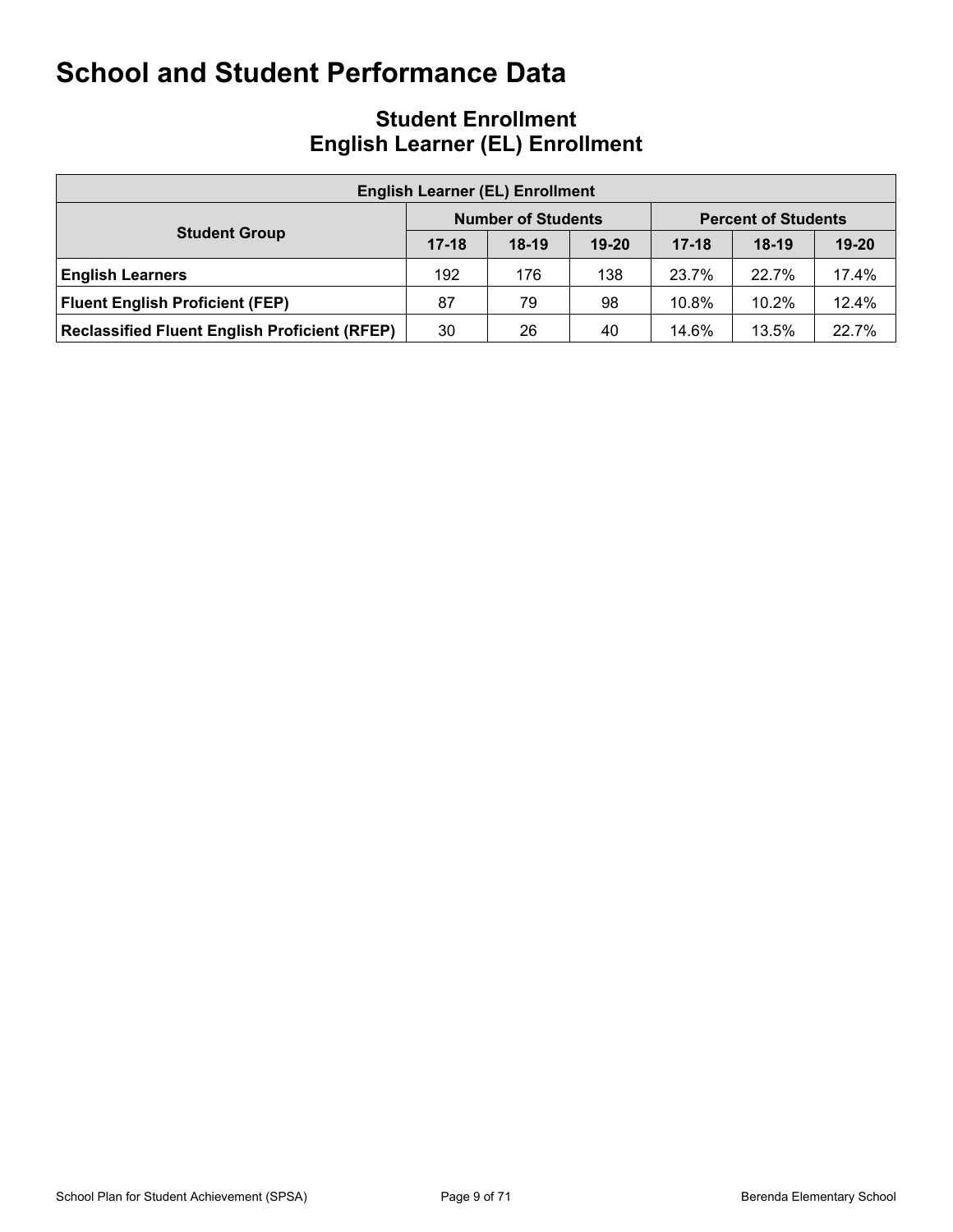### **CAASPP Results English Language Arts/Literacy (All Students)**

|                   |           |                        |         |         |                      | <b>Overall Participation for All Students</b> |       |                    |         |                        |           |         |  |
|-------------------|-----------|------------------------|---------|---------|----------------------|-----------------------------------------------|-------|--------------------|---------|------------------------|-----------|---------|--|
| Grade             |           | # of Students Enrolled |         |         | # of Students Tested |                                               |       | # of Students with |         | % of Enrolled Students |           |         |  |
| Level             | $16 - 17$ | $17 - 18$              | $18-19$ | $16-17$ | $17 - 18$            | $18-19$                                       | 16-17 | $17 - 18$          | $18-19$ | $16-17$                | $17 - 18$ | $18-19$ |  |
| Grade 3           | 111       | 94                     | 122     | 109     | 92                   | 119                                           | 109   | 92                 | 119     | 98.2                   | 97.9      | 97.5    |  |
| Grade 4           | 113       | 110                    | 96      | 111     | 109                  | 93                                            | 111   | 109                | 93      | 98.2                   | 99.1      | 96.9    |  |
| Grade 5           | 124       | 111                    | 127     | 122     | 109                  | 126                                           | 122   | 109                | 126     | 98.4                   | 98.2      | 99.2    |  |
| Grade 6           | 133       | 120                    | 106     | 132     | 119                  | 103                                           | 132   | 119                | 103     | 99.2                   | 99.2      | 97.2    |  |
| <b>All Grades</b> | 481       | 435                    | 451     | 474     | 429                  | 441                                           | 474   | 429                | 441     | 98.5                   | 98.6      | 97.8    |  |

\* The "% of Enrolled Students Tested" showing in this table is not the same as "Participation Rate" for federal accountability purposes.

|                   | <b>Overall Achievement for All Students</b> |                         |         |       |            |      |                |  |                       |  |  |                                                                                                                       |  |                |       |
|-------------------|---------------------------------------------|-------------------------|---------|-------|------------|------|----------------|--|-----------------------|--|--|-----------------------------------------------------------------------------------------------------------------------|--|----------------|-------|
| Grade             |                                             | <b>Mean Scale Score</b> |         |       | % Standard |      | % Standard Met |  |                       |  |  | % Standard Nearly                                                                                                     |  | % Standard Not |       |
| Level             |                                             |                         |         |       |            |      |                |  |                       |  |  | 16-17   17-18   18-19   16-17   17-18   18-19   16-17   17-18   18-19   16-17   17-18   18-19   16-17   17-18   18-19 |  |                |       |
| Grade 3           | 2405.                                       | 2384. l                 | 12412.  | 10.09 | 9.78       |      | 23.53 33.94    |  | 20.65   16.81         |  |  | 26.61   28.26   22.69   29.36   41.30                                                                                 |  |                | 36.97 |
| Grade 4           | 2431.                                       | 2459.                   | 2419. l | 13.51 | 17.43      | 6.45 |                |  | 23.42   27.52   21.51 |  |  | 18.92   25.69   31.18   44.14   29.36                                                                                 |  |                | 40.86 |
| Grade 5           | 2478.                                       | : 2451.                 | 2477.   | 9.84  | 14.68      | 8.73 | 27.87          |  | 15.60   30.95   27.05 |  |  | 19.27   24.60   35.25   50.46   35.71                                                                                 |  |                |       |
| Grade 6           | 2508.                                       | 2515.                   | 2516.1  | 11.36 | 10.08      |      |                |  |                       |  |  | 10.68   30.30   33.61   35.92   31.06   36.13   31.07   27.27   20.17                                                 |  |                | 22.33 |
| <b>All Grades</b> | N/A                                         | N/A                     | N/A     | 11.18 | 13.05      |      |                |  |                       |  |  | 12.70   28.90   24.71   26.30   26.16   27.51   26.98   33.76   34.73                                                 |  |                | 34.01 |

| Reading<br>Demonstrating understanding of literary and non-fictional texts |         |                  |         |       |                       |         |                  |           |         |  |  |  |  |
|----------------------------------------------------------------------------|---------|------------------|---------|-------|-----------------------|---------|------------------|-----------|---------|--|--|--|--|
|                                                                            |         | % Above Standard |         |       | % At or Near Standard |         | % Below Standard |           |         |  |  |  |  |
| <b>Grade Level</b>                                                         | $16-17$ | $17 - 18$        | $18-19$ | 16-17 | $17 - 18$             | $18-19$ | 16-17            | $17 - 18$ | $18-19$ |  |  |  |  |
| Grade 3                                                                    | 11.93   | 13.04            | 22.69   | 54.13 | 38.04                 | 40.34   | 33.94            | 48.91     | 36.97   |  |  |  |  |
| Grade 4                                                                    | 11.71   | 13.76            | 11.83   | 50.45 | 59.63                 | 50.54   | 37.84            | 26.61     | 37.63   |  |  |  |  |
| Grade 5                                                                    | 13.93   | 11.01            | 15.87   | 53.28 | 43.12                 | 50.79   | 32.79            | 45.87     | 33.33   |  |  |  |  |
| Grade 6                                                                    | 15.91   | 14.29            | 18.45   | 47.73 | 47.90                 | 44.66   | 36.36            | 37.82     | 36.89   |  |  |  |  |
| <b>All Grades</b>                                                          | 13.50   | 13.05            | 17.46   | 51.27 | 47.55                 | 46.49   | 35.23            | 39.39     | 36.05   |  |  |  |  |

| <b>Writing</b><br>Producing clear and purposeful writing                            |           |           |         |       |           |         |         |           |         |  |  |  |  |
|-------------------------------------------------------------------------------------|-----------|-----------|---------|-------|-----------|---------|---------|-----------|---------|--|--|--|--|
| % Above Standard<br>% At or Near Standard<br>% Below Standard<br><b>Grade Level</b> |           |           |         |       |           |         |         |           |         |  |  |  |  |
|                                                                                     | $16 - 17$ | $17 - 18$ | $18-19$ | 16-17 | $17 - 18$ | $18-19$ | $16-17$ | $17 - 18$ | $18-19$ |  |  |  |  |
| Grade 3                                                                             | 14.68     | 13.04     | 20.17   | 54.13 | 43.48     | 43.70   | 31.19   | 43.48     | 36.13   |  |  |  |  |
| Grade 4                                                                             | 11.71     | 13.76     | 4.30    | 50.45 | 60.55     | 54.84   | 37.84   | 25.69     | 40.86   |  |  |  |  |
| Grade 5                                                                             | 13.93     | 16.51     | 11.90   | 54.10 | 39.45     | 57.14   | 31.97   | 44.04     | 30.95   |  |  |  |  |
| Grade 6                                                                             | 18.94     | 11.76     | 18.45   | 50.00 | 62.18     | 56.31   | 31.06   | 26.05     | 25.24   |  |  |  |  |
| <b>All Grades</b>                                                                   | 14.98     | 13.75     | 14.06   | 52.11 | 51.98     | 52.83   | 32.91   | 34.27     | 33.11   |  |  |  |  |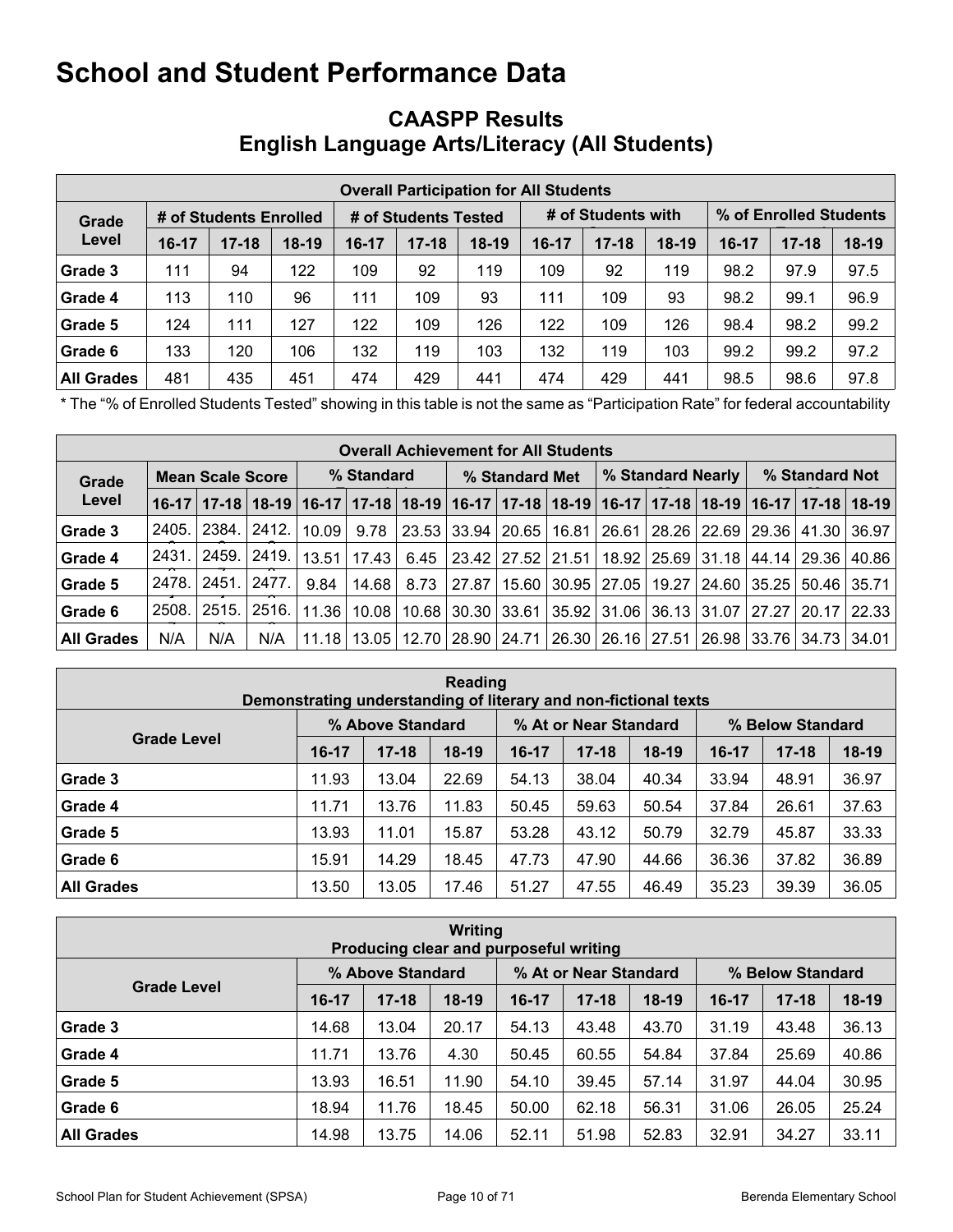| Listening<br>Demonstrating effective communication skills                           |         |           |         |       |           |         |       |           |         |  |  |  |  |
|-------------------------------------------------------------------------------------|---------|-----------|---------|-------|-----------|---------|-------|-----------|---------|--|--|--|--|
| % At or Near Standard<br>% Above Standard<br>% Below Standard<br><b>Grade Level</b> |         |           |         |       |           |         |       |           |         |  |  |  |  |
|                                                                                     | $16-17$ | $17 - 18$ | $18-19$ | 16-17 | $17 - 18$ | $18-19$ | 16-17 | $17 - 18$ | $18-19$ |  |  |  |  |
| Grade 3                                                                             | 13.76   | 10.87     | 22.69   | 68.81 | 63.04     | 56.30   | 17.43 | 26.09     | 21.01   |  |  |  |  |
| Grade 4                                                                             | 12.61   | 21.10     | 8.60    | 52.25 | 67.89     | 63.44   | 35.14 | 11.01     | 27.96   |  |  |  |  |
| Grade 5                                                                             | 10.66   | 11.01     | 11.90   | 68.03 | 54.13     | 69.05   | 21.31 | 34.86     | 19.05   |  |  |  |  |
| Grade 6                                                                             | 15.15   | 9.24      | 14.56   | 61.36 | 76.47     | 61.17   | 23.48 | 14.29     | 24.27   |  |  |  |  |
| <b>All Grades</b>                                                                   | 13.08   | 13.05     | 14.74   | 62.66 | 65.73     | 62.59   | 24.26 | 21.21     | 22.68   |  |  |  |  |

|                    | <b>Research/Inquiry</b><br>Investigating, analyzing, and presenting information |                  |         |       |                       |         |         |                  |         |  |  |  |  |  |
|--------------------|---------------------------------------------------------------------------------|------------------|---------|-------|-----------------------|---------|---------|------------------|---------|--|--|--|--|--|
|                    |                                                                                 | % Above Standard |         |       | % At or Near Standard |         |         | % Below Standard |         |  |  |  |  |  |
| <b>Grade Level</b> | $16-17$                                                                         | $17 - 18$        | $18-19$ | 16-17 | $17 - 18$             | $18-19$ | $16-17$ | $17 - 18$        | $18-19$ |  |  |  |  |  |
| Grade 3            | 13.76                                                                           | 11.96            | 18.49   | 65.14 | 46.74                 | 45.38   | 21.10   | 41.30            | 36.13   |  |  |  |  |  |
| Grade 4            | 17.12                                                                           | 26.61            | 10.75   | 48.65 | 45.87                 | 49.46   | 34.23   | 27.52            | 39.78   |  |  |  |  |  |
| Grade 5            | 17.21                                                                           | 24.77            | 14.29   | 52.46 | 31.19                 | 50.00   | 30.33   | 44.04            | 35.71   |  |  |  |  |  |
| Grade 6            | 19.70                                                                           | 29.41            | 25.24   | 53.79 | 50.42                 | 54.37   | 26.52   | 20.17            | 20.39   |  |  |  |  |  |
| <b>All Grades</b>  | 17.09                                                                           | 23.78            | 17.23   | 54.85 | 43.59                 | 49.66   | 28.06   | 32.63            | 33.11   |  |  |  |  |  |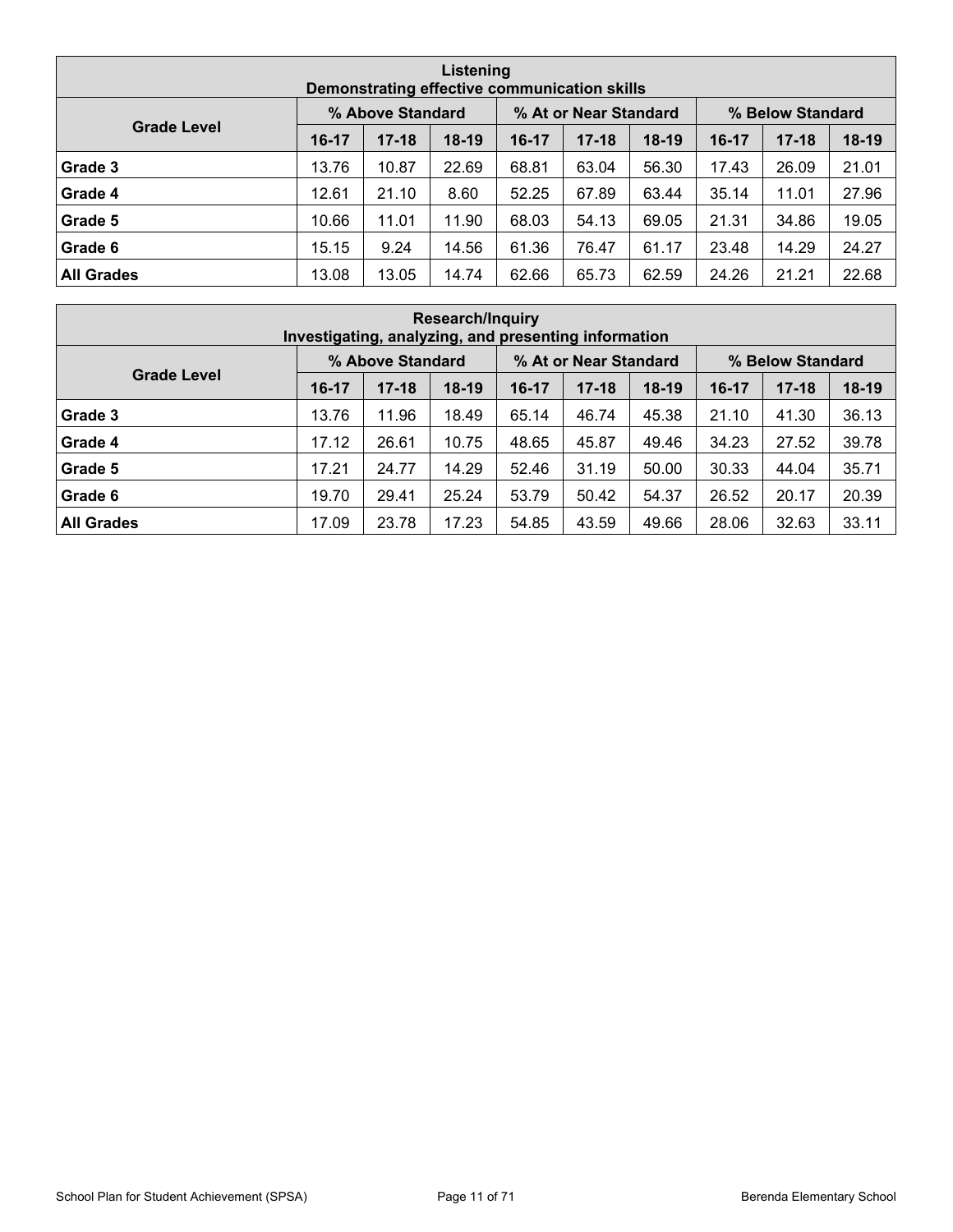|                   |         |                        |         |         | <b>Overall Participation for All Students</b> |         |         |                    |         |                        |           |         |  |
|-------------------|---------|------------------------|---------|---------|-----------------------------------------------|---------|---------|--------------------|---------|------------------------|-----------|---------|--|
|                   |         |                        |         |         |                                               |         |         |                    |         |                        |           |         |  |
| Grade             |         | # of Students Enrolled |         |         | # of Students Tested                          |         |         | # of Students with |         | % of Enrolled Students |           |         |  |
| Level             | $16-17$ | $17 - 18$              | $18-19$ | $16-17$ | $17 - 18$                                     | $18-19$ | $16-17$ | $17 - 18$          | $18-19$ | $16-17$                | $17 - 18$ | $18-19$ |  |
| Grade 3           | 111     | 94                     | 122     | 110     | 92                                            | 118     | 110     | 92                 | 118     | 99.1                   | 97.9      | 96.7    |  |
| Grade 4           | 113     | 110                    | 96      | 110     | 109                                           | 93      | 110     | 109                | 93      | 97.3                   | 99.1      | 96.9    |  |
| Grade 5           | 124     | 111                    | 127     | 124     | 109                                           | 126     | 124     | 109                | 126     | 100                    | 98.2      | 99.2    |  |
| Grade 6           | 133     | 120                    | 106     | 133     | 119                                           | 103     | 133     | 119                | 103     | 100                    | 99.2      | 97.2    |  |
| <b>All Grades</b> | 481     | 435                    | 451     | 477     | 429                                           | 440     | 477     | 429                | 440     | 99.2                   | 98.6      | 97.6    |  |

### **CAASPP Results Mathematics (All Students)**

\* The "% of Enrolled Students Tested" showing in this table is not the same as "Participation Rate" for federal accountability purposes.

|                   | <b>Overall Achievement for All Students</b> |                         |       |       |            |      |                |  |                               |       |  |                                                                                                       |                |  |       |
|-------------------|---------------------------------------------|-------------------------|-------|-------|------------|------|----------------|--|-------------------------------|-------|--|-------------------------------------------------------------------------------------------------------|----------------|--|-------|
| Grade             |                                             | <b>Mean Scale Score</b> |       |       | % Standard |      | % Standard Met |  |                               |       |  | % Standard Nearly                                                                                     | % Standard Not |  |       |
| Level             |                                             | $16-17$   17-18         |       |       |            |      |                |  |                               |       |  | 18-19   16-17   17-18   18-19   16-17   17-18   18-19   16-17   17-18   18-19   16-17   17-18   18-19 |                |  |       |
| Grade 3           | 2419.                                       | ' 2400. <sub>I</sub>    | 2422. | 10.00 | 7.61       |      |                |  | 15.25   36.36   25.00   27.12 | 27.27 |  | $30.43$   24.58   26.36   36.96                                                                       |                |  | 33.05 |
| Grade 4           | 2446.                                       | 2449.                   | 2437. | 9.09  | 7.34       | 6.45 | 23.64          |  | 23.85   12.90                 | 35.45 |  | 43.12   44.09   31.82   25.69                                                                         |                |  | 36.56 |
| Grade 5           | 2471.                                       | 2449.                   | 2471. | 7.26  | 6.42       | 1111 | 11.29          |  | 11.93   12.70                 | 37.10 |  | 29.36 33.33 44.35 52.29                                                                               |                |  | 42.86 |
| Grade 6           | 2512.                                       | 2522.                   | 2508. | 11.28 | 14.29      |      | 16.50   23.31  |  |                               |       |  | 26.05   20.39   33.08   29.41   26.21   32.33   30.25                                                 |                |  | 36.89 |
| <b>All Grades</b> | N/A                                         | N/A                     | N/A   | 9.43  | 9.09       |      |                |  | 12.50   23.27   21.68   18.41 |       |  | 33.33 33.10 31.59 33.96 36.13 37.50                                                                   |                |  |       |

| <b>Concepts &amp; Procedures</b><br>Applying mathematical concepts and procedures |                                                               |           |         |       |           |         |         |           |         |
|-----------------------------------------------------------------------------------|---------------------------------------------------------------|-----------|---------|-------|-----------|---------|---------|-----------|---------|
|                                                                                   | % At or Near Standard<br>% Above Standard<br>% Below Standard |           |         |       |           |         |         |           |         |
| <b>Grade Level</b>                                                                | $16-17$                                                       | $17 - 18$ | $18-19$ | 16-17 | $17 - 18$ | $18-19$ | $16-17$ | $17 - 18$ | $18-19$ |
| Grade 3                                                                           | 25.45                                                         | 18.48     | 31.36   | 42.73 | 39.13     | 30.51   | 31.82   | 42.39     | 38.14   |
| Grade 4                                                                           | 17.27                                                         | 16.51     | 8.60    | 31.82 | 36.70     | 39.78   | 50.91   | 46.79     | 51.61   |
| Grade 5                                                                           | 11.29                                                         | 10.09     | 15.87   | 29.03 | 26.61     | 27.78   | 59.68   | 63.30     | 56.35   |
| Grade 6                                                                           | 23.31                                                         | 17.65     | 21.36   | 35.34 | 43.70     | 35.92   | 41.35   | 38.66     | 42.72   |
| <b>All Grades</b>                                                                 | 19.29                                                         | 15.62     | 19.77   | 34.59 | 36.60     | 32.95   | 46.12   | 47.79     | 47.27   |

| <b>Problem Solving &amp; Modeling/Data Analysis</b><br>Using appropriate tools and strategies to solve real world and mathematical problems |                                                               |           |         |           |           |         |         |           |         |
|---------------------------------------------------------------------------------------------------------------------------------------------|---------------------------------------------------------------|-----------|---------|-----------|-----------|---------|---------|-----------|---------|
|                                                                                                                                             | % Above Standard<br>% At or Near Standard<br>% Below Standard |           |         |           |           |         |         |           |         |
| <b>Grade Level</b>                                                                                                                          | $16-17$                                                       | $17 - 18$ | $18-19$ | $16 - 17$ | $17 - 18$ | $18-19$ | $16-17$ | $17 - 18$ | $18-19$ |
| Grade 3                                                                                                                                     | 20.91                                                         | 11.96     | 20.34   | 45.45     | 52.17     | 44.07   | 33.64   | 35.87     | 35.59   |
| Grade 4                                                                                                                                     | 10.00                                                         | 11.93     | 8.60    | 53.64     | 49.54     | 43.01   | 36.36   | 38.53     | 48.39   |
| Grade 5                                                                                                                                     | 8.06                                                          | 7.34      | 10.32   | 47.58     | 35.78     | 42.06   | 44.35   | 56.88     | 47.62   |
| Grade 6                                                                                                                                     | 14.29                                                         | 16.81     | 12.62   | 49.62     | 49.58     | 45.63   | 36.09   | 33.61     | 41.75   |
| <b>All Grades</b>                                                                                                                           | 13.21                                                         | 12.12     | 13.18   | 49.06     | 46.62     | 43.64   | 37.74   | 41.26     | 43.18   |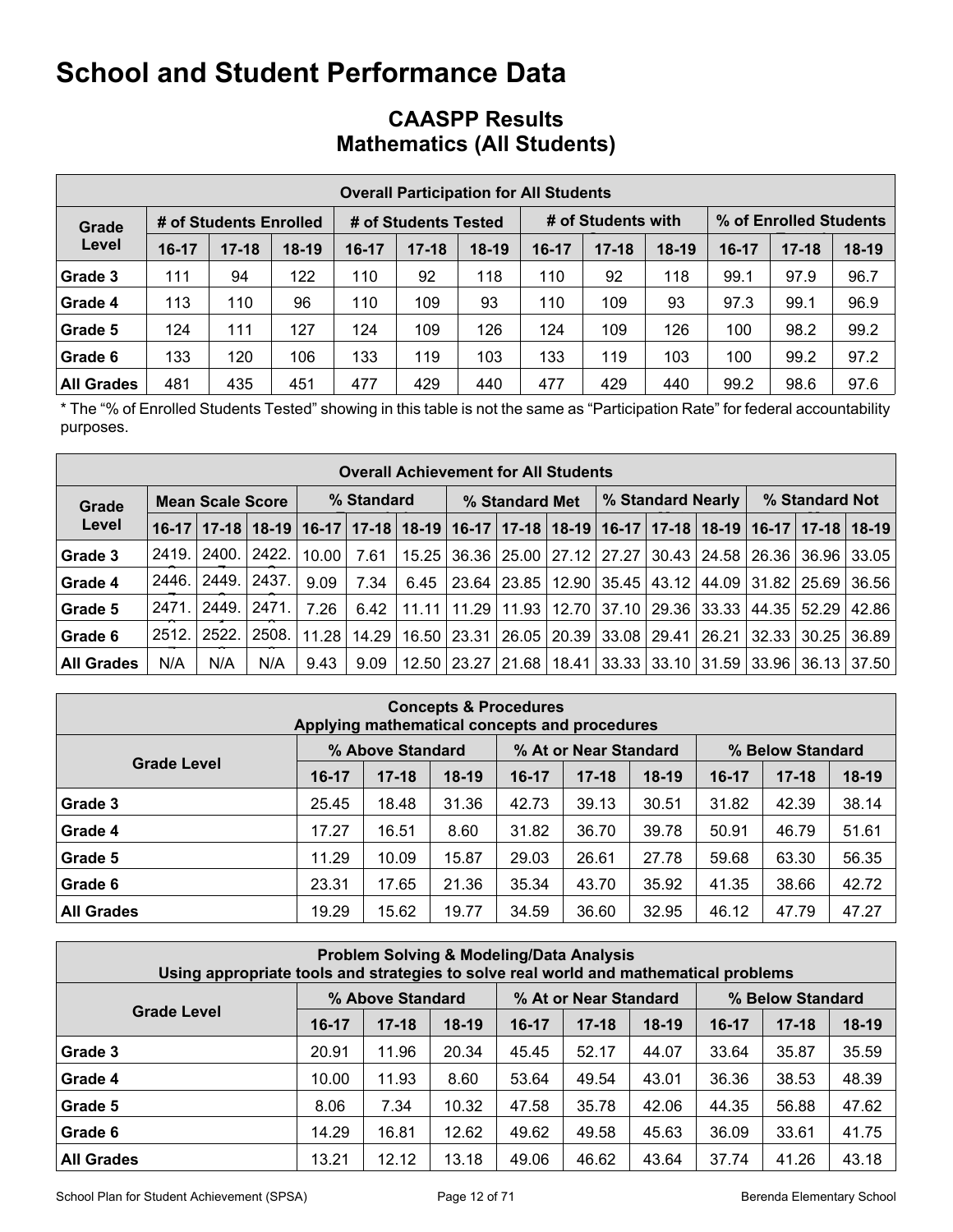| <b>Communicating Reasoning</b><br>Demonstrating ability to support mathematical conclusions |                                                               |           |         |       |           |         |         |           |         |  |  |  |  |  |  |  |  |
|---------------------------------------------------------------------------------------------|---------------------------------------------------------------|-----------|---------|-------|-----------|---------|---------|-----------|---------|--|--|--|--|--|--|--|--|
|                                                                                             | % At or Near Standard<br>% Above Standard<br>% Below Standard |           |         |       |           |         |         |           |         |  |  |  |  |  |  |  |  |
| <b>Grade Level</b>                                                                          | $16-17$                                                       | $17 - 18$ | $18-19$ | 16-17 | $17 - 18$ | $18-19$ | $16-17$ | $17 - 18$ | $18-19$ |  |  |  |  |  |  |  |  |
| Grade 3                                                                                     | 18.18                                                         | 10.87     | 17.80   | 57.27 | 52.17     | 53.39   | 24.55   | 36.96     | 28.81   |  |  |  |  |  |  |  |  |
| Grade 4                                                                                     | 18.18                                                         | 15.60     | 8.60    | 39.09 | 46.79     | 45.16   | 42.73   | 37.61     | 46.24   |  |  |  |  |  |  |  |  |
| Grade 5                                                                                     | 8.06                                                          | 7.34      | 7.94    | 53.23 | 38.53     | 54.76   | 38.71   | 54.13     | 37.30   |  |  |  |  |  |  |  |  |
| Grade 6                                                                                     | 18.05                                                         | 16.81     | 17.48   | 46.62 | 41.18     | 48.54   | 35.34   | 42.02     | 33.98   |  |  |  |  |  |  |  |  |
| <b>All Grades</b>                                                                           | 15.51                                                         | 12.82     | 12.95   | 49.06 | 44.29     | 50.91   | 35.43   | 42.89     | 36.14   |  |  |  |  |  |  |  |  |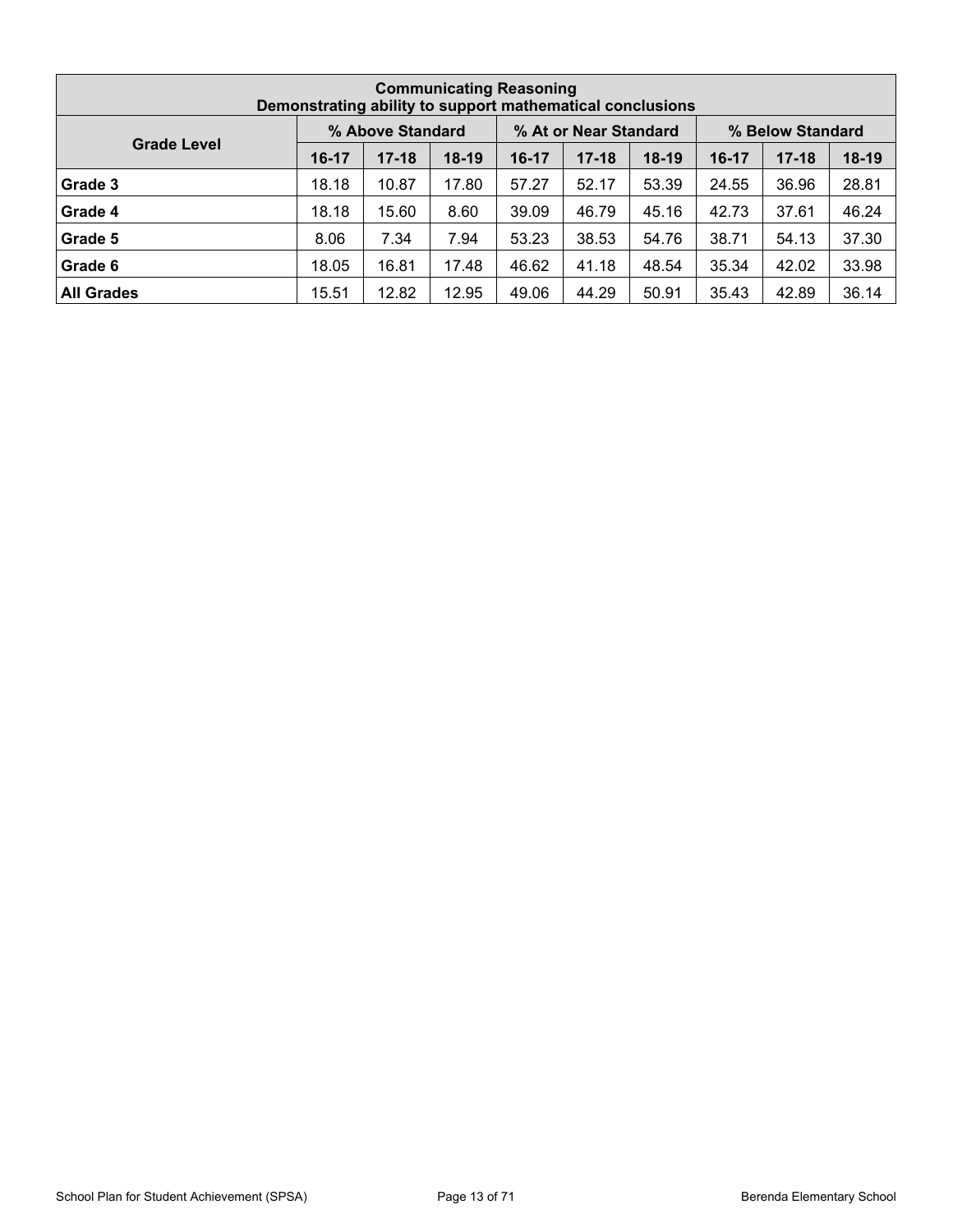| <b>ELPAC Summative Assessment Data</b><br>Number of Students and Mean Scale Scores for All Students |           |                |           |                      |           |                         |           |                                     |  |
|-----------------------------------------------------------------------------------------------------|-----------|----------------|-----------|----------------------|-----------|-------------------------|-----------|-------------------------------------|--|
| Grade                                                                                               |           | <b>Overall</b> |           | <b>Oral Language</b> |           | <b>Written Language</b> |           | Number of<br><b>Students Tested</b> |  |
| Level                                                                                               | $17 - 18$ | $18-19$        | $17 - 18$ | $18-19$              | $17 - 18$ | $18-19$                 | $17 - 18$ | 18-19                               |  |
| Grade K                                                                                             | 1429.3    | 1445.0         | 1438.2    | 1456.4               | 1408.3    | 1418.1                  | 32        | 34                                  |  |
| Grade 1                                                                                             | 1458.0    | 1465.5         | 1457.1    | 1483.3               | 1458.3    | 1447.1                  | 36        | 15                                  |  |
| Grade 2                                                                                             | 1472.3    | 1496.4         | 1475.5    | 1521.2               | 1468.6    | 1471.0                  | 31        | 25                                  |  |
| Grade 3                                                                                             | 1483.4    | 1474.3         | 1481.3    | 1468.6               | 1485.1    | 1479.5                  | 27        | 26                                  |  |
| Grade 4                                                                                             | 1516.2    | 1502.1         | 1519.3    | 1500.9               | 1512.6    | 1503.0                  | 12        | 21                                  |  |
| Grade 5                                                                                             | 1511.7    | $\ast$         | 1511.9    | $\star$              | 1511.0    | $\star$                 | 20        | 10                                  |  |
| Grade 6                                                                                             | $\ast$    | 1529.0         | $\star$   | 1529.6               | $\star$   | 1528.0                  | $\star$   | 23                                  |  |
| <b>All Grades</b>                                                                                   |           |                |           |                      |           |                         | 164       | 154                                 |  |

### **ELPAC Results**

|                   | <b>Overall Language</b><br>Percentage of Students at Each Performance Level for All Students |         |           |         |           |         |           |         |                                    |         |
|-------------------|----------------------------------------------------------------------------------------------|---------|-----------|---------|-----------|---------|-----------|---------|------------------------------------|---------|
| Grade             | Level 4                                                                                      |         | Level 3   |         |           | Level 2 | Level 1   |         | <b>Total Number</b><br>of Students |         |
| Level             | $17 - 18$                                                                                    | 18-19   | $17 - 18$ | $18-19$ | $17 - 18$ | 18-19   | $17 - 18$ | $18-19$ | $17 - 18$                          | $18-19$ |
| K                 | $\star$                                                                                      | 17.65   | $\star$   | 50.00   | $\star$   | 20.59   | $\ast$    | 11.76   | 32                                 | 34      |
| 1                 | 36.11                                                                                        | 6.67    | 33.33     | 60.00   | $\star$   | 33.33   | $\ast$    | 0.00    | 36                                 | 15      |
| $\mathbf{2}$      | $\star$                                                                                      | 16.00   | 51.61     | 64.00   | $\star$   | 16.00   | $\star$   | 4.00    | 31                                 | 25      |
| 3                 | $\star$                                                                                      | 0.00    | 44.44     | 34.62   | $\star$   | 50.00   | $\ast$    | 15.38   | 27                                 | 26      |
| 4                 | $\star$                                                                                      | 19.05   | $\star$   | 33.33   | $\star$   | 28.57   |           | 19.05   | $12 \overline{ }$                  | 21      |
| 5                 | $\star$                                                                                      | $\star$ | $\star$   | $\star$ | $\star$   | $\star$ | $\star$   | $\star$ | 20                                 | $\star$ |
| $6\phantom{1}$    |                                                                                              | 21.74   | $\star$   | 30.43   | $\star$   | 39.13   | $\star$   | 8.70    | $\star$                            | 23      |
| <b>All Grades</b> | 23.17                                                                                        | 15.58   | 41.46     | 46.10   | 23.17     | 28.57   | 12.20     | 9.74    | 164                                | 154     |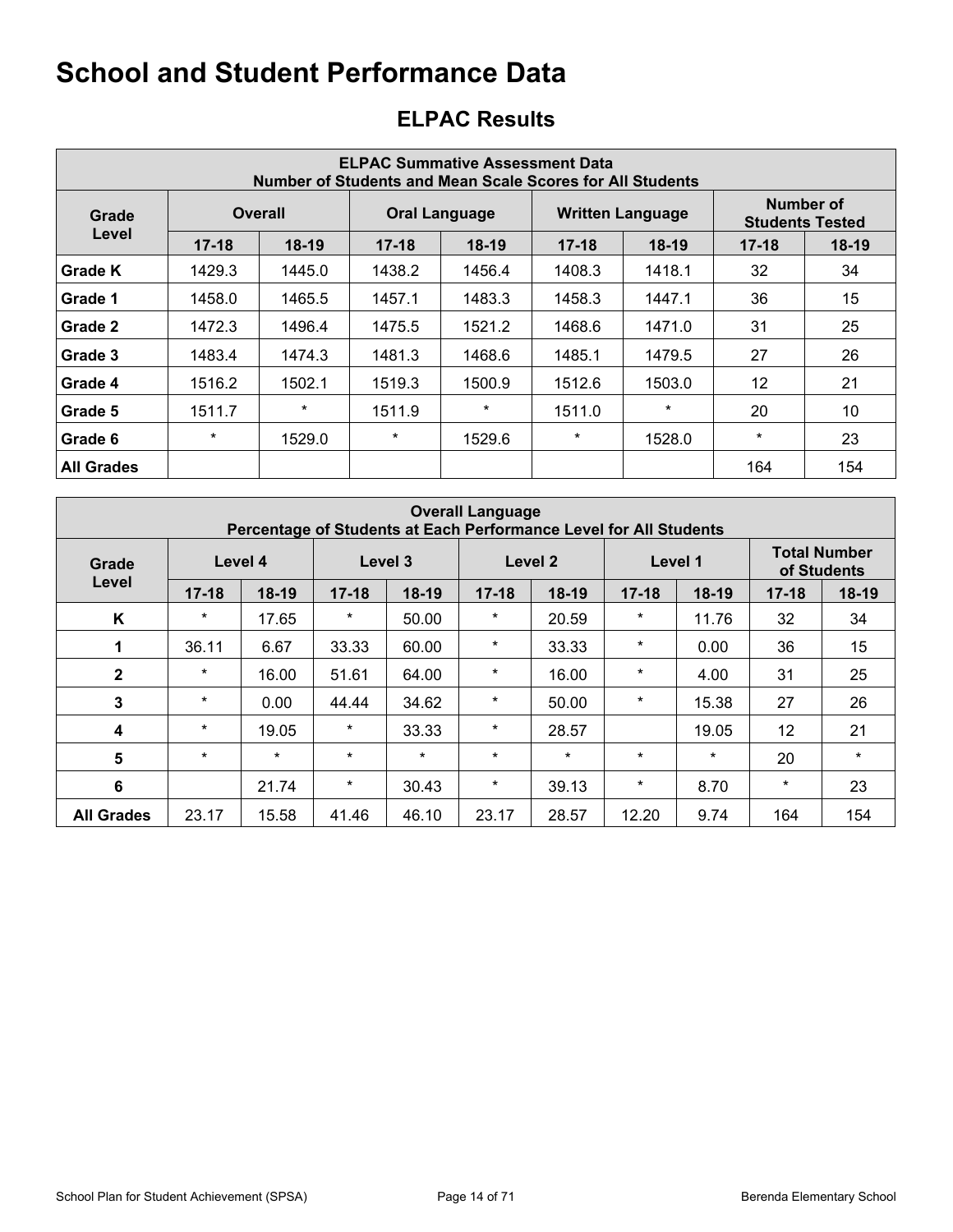|                   | <b>Oral Language</b><br>Percentage of Students at Each Performance Level for All Students |         |           |         |           |         |           |         |                                    |         |
|-------------------|-------------------------------------------------------------------------------------------|---------|-----------|---------|-----------|---------|-----------|---------|------------------------------------|---------|
| Grade             | Level 4                                                                                   |         | Level 3   |         |           | Level 2 | Level 1   |         | <b>Total Number</b><br>of Students |         |
| Level             | $17 - 18$                                                                                 | 18-19   | $17 - 18$ | $18-19$ | $17 - 18$ | 18-19   | $17 - 18$ | $18-19$ | $17 - 18$                          | $18-19$ |
| K                 | 43.75                                                                                     | 26.47   | $\star$   | 47.06   | $\star$   | 17.65   | $^\ast$   | 8.82    | 32                                 | 34      |
| 1                 | 44.44                                                                                     | 33.33   | $\star$   | 40.00   | $\star$   | 20.00   | $\ast$    | 6.67    | 36                                 | 15      |
| $\mathbf{2}$      | 61.29                                                                                     | 68.00   | $\ast$    | 28.00   | $\star$   | 0.00    | *         | 4.00    | 31                                 | 25      |
| 3                 | $\star$                                                                                   | 7.69    | 55.56     | 57.69   | $\star$   | 15.38   | *         | 19.23   | 27                                 | 26      |
| 4                 | $\star$                                                                                   | 33.33   | $\star$   | 42.86   | $\star$   | 14.29   |           | 9.52    | 12                                 | 21      |
| 5                 | $\star$                                                                                   | $\star$ | $\star$   | $\star$ | $\star$   | $\star$ |           | $\star$ | 20                                 | $\star$ |
| 6                 | $\star$                                                                                   | 26.09   | $\star$   | 52.17   | $\star$   | 17.39   | $\ast$    | 4.35    | $\star$                            | 23      |
| <b>All Grades</b> | 42.68                                                                                     | 35.06   | 31.71     | 43.51   | 17.68     | 12.99   | 7.93      | 8.44    | 164                                | 154     |

| <b>Written Language</b><br>Percentage of Students at Each Performance Level for All Students |           |        |           |         |           |         |           |         |                                    |         |
|----------------------------------------------------------------------------------------------|-----------|--------|-----------|---------|-----------|---------|-----------|---------|------------------------------------|---------|
| Level 4<br>Grade                                                                             |           |        | Level 3   |         | Level 2   |         | Level 1   |         | <b>Total Number</b><br>of Students |         |
| Level                                                                                        | $17 - 18$ | 18-19  | $17 - 18$ | 18-19   | $17 - 18$ | 18-19   | $17 - 18$ | $18-19$ | $17 - 18$                          | $18-19$ |
| K                                                                                            | $\star$   | 14.71  | $\star$   | 20.59   | 53.13     | 61.76   | $\star$   | 2.94    | 32                                 | 34      |
| 1                                                                                            | $\star$   | 0.00   | 33.33     | 33.33   | $\star$   | 53.33   | $\ast$    | 13.33   | 36                                 | 15      |
| $\mathbf{2}$                                                                                 | $\star$   | 0.00   | 38.71     | 32.00   | $\star$   | 56.00   | $\star$   | 12.00   | 31                                 | 25      |
| 3                                                                                            |           | 0.00   | $\star$   | 15.38   | $\star$   | 57.69   | 44.44     | 26.92   | 27                                 | 26      |
| 4                                                                                            | $\star$   | 9.52   | $\star$   | 23.81   | $\star$   | 23.81   | $\ast$    | 42.86   | 12                                 | 21      |
| $5\phantom{1}$                                                                               | $\star$   | $\ast$ | $\star$   | $\star$ | $\star$   | $\star$ | $\star$   | $\star$ | 20                                 | $\star$ |
| 6                                                                                            |           | 8.70   | $\star$   | 13.04   | $\star$   | 52.17   | $\ast$    | 26.09   | $\star$                            | 23      |
| <b>All Grades</b>                                                                            | 17.07     | 5.84   | 30.49     | 24.03   | 31.71     | 50.65   | 20.73     | 19.48   | 164                                | 154     |

| <b>Listening Domain</b><br>Percentage of Students by Domain Performance Level for All Students |                       |         |           |                     |           |                  |                                    |         |
|------------------------------------------------------------------------------------------------|-----------------------|---------|-----------|---------------------|-----------|------------------|------------------------------------|---------|
| Grade                                                                                          | <b>Well Developed</b> |         |           | Somewhat/Moderately |           | <b>Beginning</b> | <b>Total Number</b><br>of Students |         |
| Level                                                                                          | $17 - 18$             | $18-19$ | $17 - 18$ | $18-19$             | $17 - 18$ | $18-19$          | $17 - 18$                          | $18-19$ |
| K                                                                                              | 56.25                 | 17.65   | 34.38     | 73.53               | $\star$   | 8.82             | 32                                 | 34      |
| 1                                                                                              | 55.56                 | 60.00   | 38.89     | 33.33               | $\star$   | 6.67             | 36                                 | 15      |
| $\mathbf{2}$                                                                                   | 58.06                 | 52.00   | 38.71     | 44.00               | $\star$   | 4.00             | 31                                 | 25      |
| 3                                                                                              | $\star$               | 3.85    | 74.07     | 61.54               | $\star$   | 34.62            | 27                                 | 26      |
| $\boldsymbol{4}$                                                                               | $\star$               | 23.81   | $\star$   | 61.90               | $\star$   | 14.29            | 12                                 | 21      |
| 5                                                                                              | $\star$               | $\star$ | 60.00     | $\star$             |           | $\star$          | 20                                 | $\star$ |
| 6                                                                                              | $\star$               | 17.39   | $\star$   | 69.57               | $\star$   | 13.04            | $\star$                            | 23      |
| <b>All Grades</b>                                                                              | 44.51                 | 25.97   | 46.95     | 61.04               | 8.54      | 12.99            | 164                                | 154     |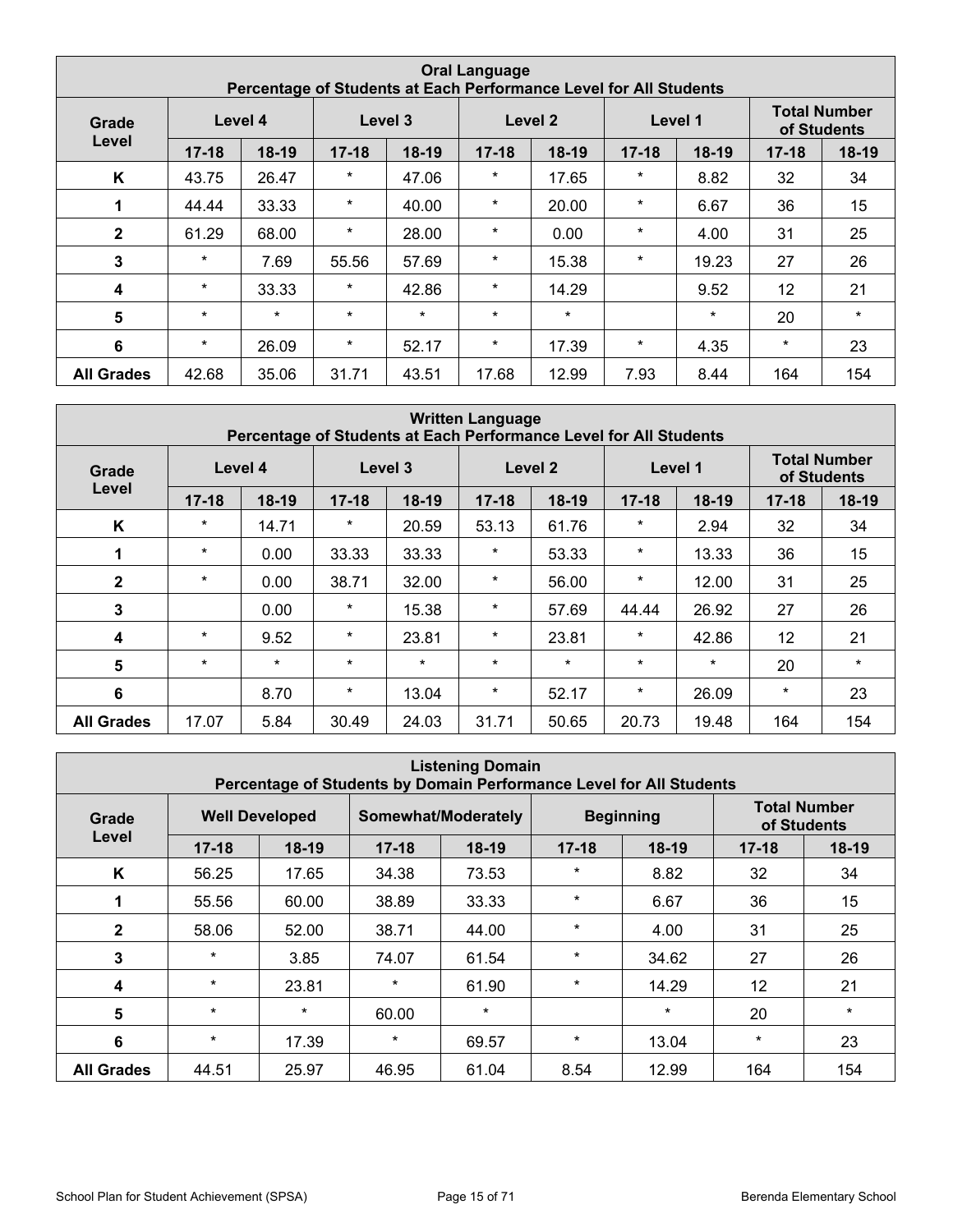| <b>Speaking Domain</b><br>Percentage of Students by Domain Performance Level for All Students |           |                       |           |                     |           |                  |                                    |         |
|-----------------------------------------------------------------------------------------------|-----------|-----------------------|-----------|---------------------|-----------|------------------|------------------------------------|---------|
| Grade                                                                                         |           | <b>Well Developed</b> |           | Somewhat/Moderately |           | <b>Beginning</b> | <b>Total Number</b><br>of Students |         |
| Level                                                                                         | $17 - 18$ | $18-19$               | $17 - 18$ | $18-19$             | $17 - 18$ | $18-19$          | $17 - 18$                          | $18-19$ |
| K                                                                                             | $\star$   | 35.29                 | 56.25     | 52.94               | $\star$   | 11.76            | 32                                 | 34      |
| 1                                                                                             | 38.89     | 26.67                 | 44.44     | 73.33               | $\star$   | 0.00             | 36                                 | 15      |
| $\mathbf{2}$                                                                                  | 48.39     | 64.00                 | 41.94     | 32.00               | $\star$   | 4.00             | 31                                 | 25      |
| 3                                                                                             | 51.85     | 61.54                 | 40.74     | 23.08               | $\star$   | 15.38            | 27                                 | 26      |
| 4                                                                                             | $\star$   | 61.90                 | $\star$   | 28.57               |           | 9.52             | 12                                 | 21      |
| $5\phantom{1}$                                                                                | 65.00     | $\star$               | $\star$   | $\star$             |           | $\star$          | 20                                 | $\star$ |
| 6                                                                                             | $\star$   | 52.17                 | $\star$   | 43.48               | $\star$   | 4.35             | $\star$                            | 23      |
| <b>All Grades</b>                                                                             | 47.56     | 53.90                 | 42.07     | 38.31               | 10.37     | 7.79             | 164                                | 154     |

| <b>Reading Domain</b><br>Percentage of Students by Domain Performance Level for All Students |           |                       |           |                     |           |                  |                                    |         |
|----------------------------------------------------------------------------------------------|-----------|-----------------------|-----------|---------------------|-----------|------------------|------------------------------------|---------|
| Grade                                                                                        |           | <b>Well Developed</b> |           | Somewhat/Moderately |           | <b>Beginning</b> | <b>Total Number</b><br>of Students |         |
| Level                                                                                        | $17 - 18$ | $18-19$               | $17 - 18$ | 18-19               | $17 - 18$ | 18-19            | $17 - 18$                          | $18-19$ |
| K                                                                                            | $\star$   | 8.82                  | 56.25     | 85.29               | $\star$   | 5.88             | 32                                 | 34      |
|                                                                                              | 33.33     | 13.33                 | 50.00     | 66.67               | $\star$   | 20.00            | 36                                 | 15      |
| $\mathbf{2}$                                                                                 | $\star$   | 4.00                  | 41.94     | 72.00               | $\star$   | 24.00            | 31                                 | 25      |
| 3                                                                                            |           | 0.00                  | $\star$   | 46.15               | 62.96     | 53.85            | 27                                 | 26      |
| $\boldsymbol{4}$                                                                             |           | 9.52                  | $\star$   | 42.86               | $\star$   | 47.62            | 12                                 | 21      |
| $5\phantom{1}$                                                                               | $\star$   | $\star$               | $\star$   | $\star$             | $\star$   | $\star$          | 20                                 | $\star$ |
| $6\phantom{1}6$                                                                              |           | 8.70                  | $\star$   | 43.48               | $\star$   | 47.83            | $\star$                            | 23      |
| <b>All Grades</b>                                                                            | 18.90     | 8.44                  | 46.95     | 61.04               | 34.15     | 30.52            | 164                                | 154     |

| <b>Writing Domain</b><br>Percentage of Students by Domain Performance Level for All Students |           |                       |           |                     |           |                  |                                    |         |
|----------------------------------------------------------------------------------------------|-----------|-----------------------|-----------|---------------------|-----------|------------------|------------------------------------|---------|
| Grade                                                                                        |           | <b>Well Developed</b> |           | Somewhat/Moderately |           | <b>Beginning</b> | <b>Total Number</b><br>of Students |         |
| Level                                                                                        | $17 - 18$ | $18-19$               | $17 - 18$ | $18-19$             | $17 - 18$ | $18-19$          | $17 - 18$                          | $18-19$ |
| K                                                                                            | 37.50     | 52.94                 | 53.13     | 41.18               | $\star$   | 5.88             | 32                                 | 34      |
|                                                                                              | $\star$   | 6.67                  | 69.44     | 86.67               | $\star$   | 6.67             | 36                                 | 15      |
| $\mathbf{2}$                                                                                 | $\star$   | 4.00                  | 67.74     | 84.00               | $\star$   | 12.00            | 31                                 | 25      |
| 3                                                                                            | $\star$   | 3.85                  | 44.44     | 84.62               | $\star$   | 11.54            | 27                                 | 26      |
| $\boldsymbol{4}$                                                                             | $\star$   | 14.29                 | $\star$   | 71.43               | $\star$   | 14.29            | 12 <sup>2</sup>                    | 21      |
| 5                                                                                            | $\star$   | $\star$               | 55.00     | $\star$             | $\star$   | $\star$          | 20                                 | $\star$ |
| 6                                                                                            |           | 21.74                 | $\star$   | 69.57               | $\star$   | 8.70             | $\star$                            | 23      |
| <b>All Grades</b>                                                                            | 31.71     | 18.83                 | 57.32     | 70.78               | 10.98     | 10.39            | 164                                | 154     |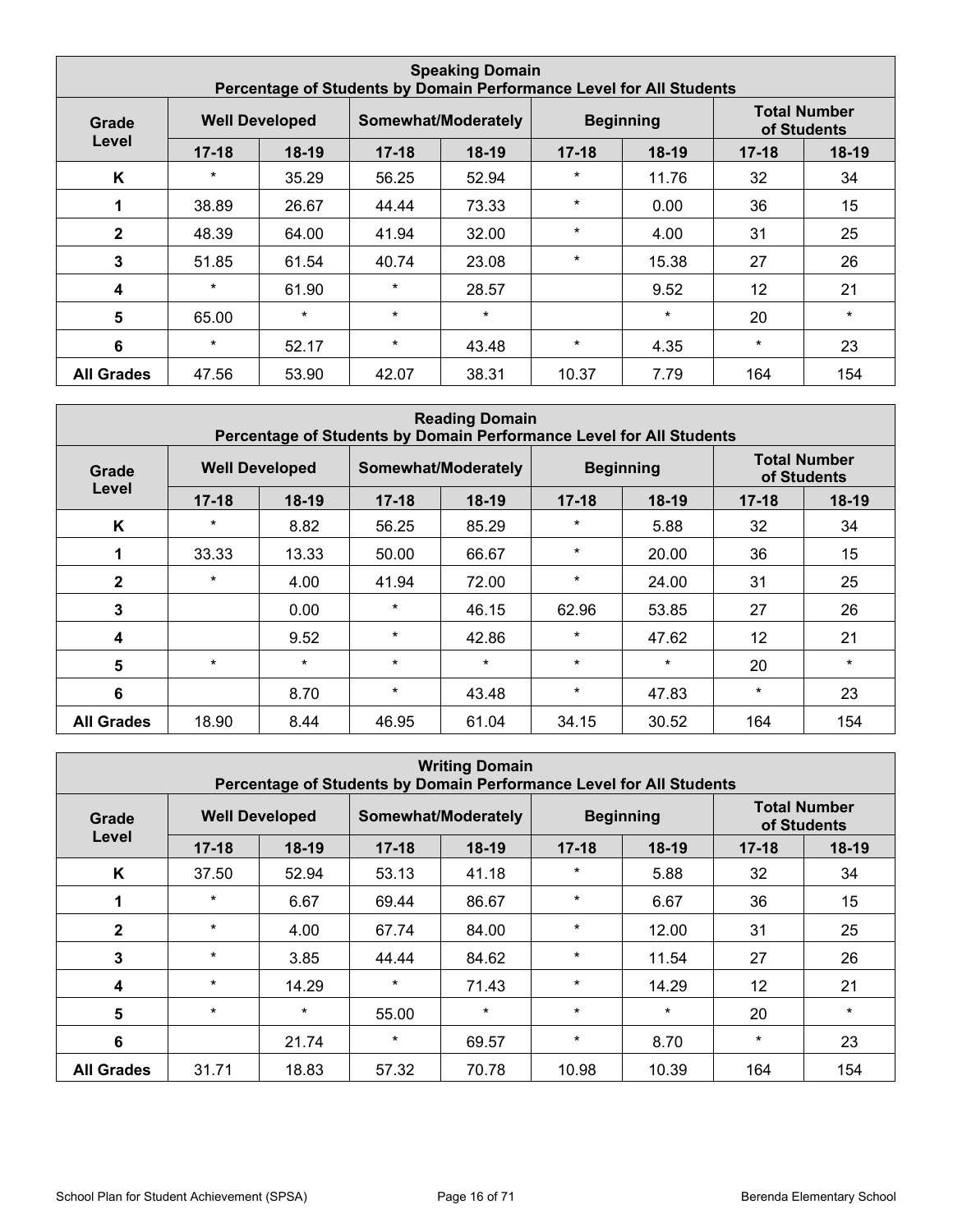### **Student Population**

This section provides information about the school's student population.

| 2018-19 Student Population                        |                                                                                                                                                                     |                                                                                                                                                                                                    |                                                                                          |  |  |  |  |  |  |
|---------------------------------------------------|---------------------------------------------------------------------------------------------------------------------------------------------------------------------|----------------------------------------------------------------------------------------------------------------------------------------------------------------------------------------------------|------------------------------------------------------------------------------------------|--|--|--|--|--|--|
| <b>Total</b><br><b>Enrollment</b>                 | Socioeconomically<br><b>Disadvantaged</b>                                                                                                                           | <b>English</b><br><b>Learners</b>                                                                                                                                                                  | <b>Foster</b><br>Youth                                                                   |  |  |  |  |  |  |
| 777                                               | 83.8                                                                                                                                                                | 22.7                                                                                                                                                                                               | 0.6                                                                                      |  |  |  |  |  |  |
| This is the total number of<br>students enrolled. | This is the percent of students<br>who are eligible for free or<br>reduced priced meals; or have<br>parents/quardians who did not<br>receive a high school diploma. | This is the percent of students<br>who are learning to communicate<br>effectively in English, typically<br>requiring instruction in both the<br>English Language and in their<br>academic courses. | This is the percent of students<br>whose well-being is the<br>responsibility of a court. |  |  |  |  |  |  |

| 2018-19 Enrollment for All Students/Student Group  |     |      |  |  |  |  |
|----------------------------------------------------|-----|------|--|--|--|--|
| <b>Student Group</b><br><b>Total</b><br>Percentage |     |      |  |  |  |  |
| <b>English Learners</b>                            | 176 | 22.7 |  |  |  |  |
| <b>Foster Youth</b>                                | 5   | 0.6  |  |  |  |  |
| <b>Homeless</b>                                    | 26  | 3.3  |  |  |  |  |
| <b>Socioeconomically Disadvantaged</b>             | 651 | 83.8 |  |  |  |  |
| <b>Students with Disabilities</b>                  | 67  | 8.6  |  |  |  |  |

| <b>Enrollment by Race/Ethnicity</b>                |     |      |  |  |  |  |
|----------------------------------------------------|-----|------|--|--|--|--|
| <b>Student Group</b><br><b>Total</b><br>Percentage |     |      |  |  |  |  |
| <b>African American</b>                            | 6   | 0.8  |  |  |  |  |
| <b>American Indian</b>                             |     | 0.1  |  |  |  |  |
| Asian                                              | 4   | 0.5  |  |  |  |  |
| Hispanic                                           | 659 | 84.8 |  |  |  |  |
| <b>Two or More Races</b>                           | 4   | 0.5  |  |  |  |  |
| <b>White</b>                                       | 100 | 12.9 |  |  |  |  |

#### **Conclusions based on this data:**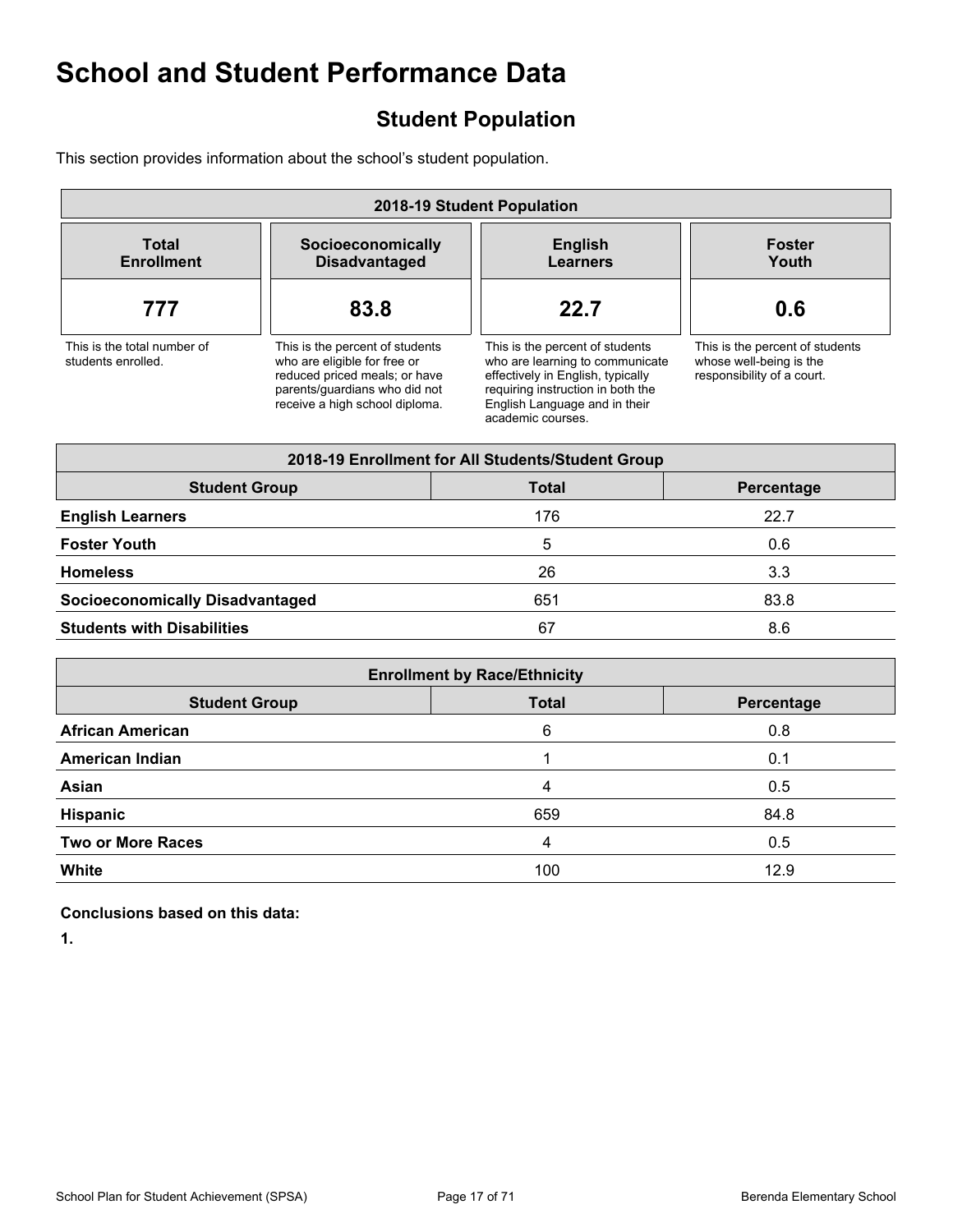### **Overall Performance**

| 2019 Fall Dashboard Overall Performance for All Students |                                      |                                  |  |  |  |
|----------------------------------------------------------|--------------------------------------|----------------------------------|--|--|--|
| <b>Academic Performance</b>                              | <b>Academic Engagement</b>           | <b>Conditions &amp; Climate</b>  |  |  |  |
| <b>English Language Arts</b><br>Yellow                   | <b>Chronic Absenteeism</b><br>Yellow | <b>Suspension Rate</b><br>Orange |  |  |  |
| <b>Mathematics</b><br>Yellow                             |                                      |                                  |  |  |  |

**Conclusions based on this data:**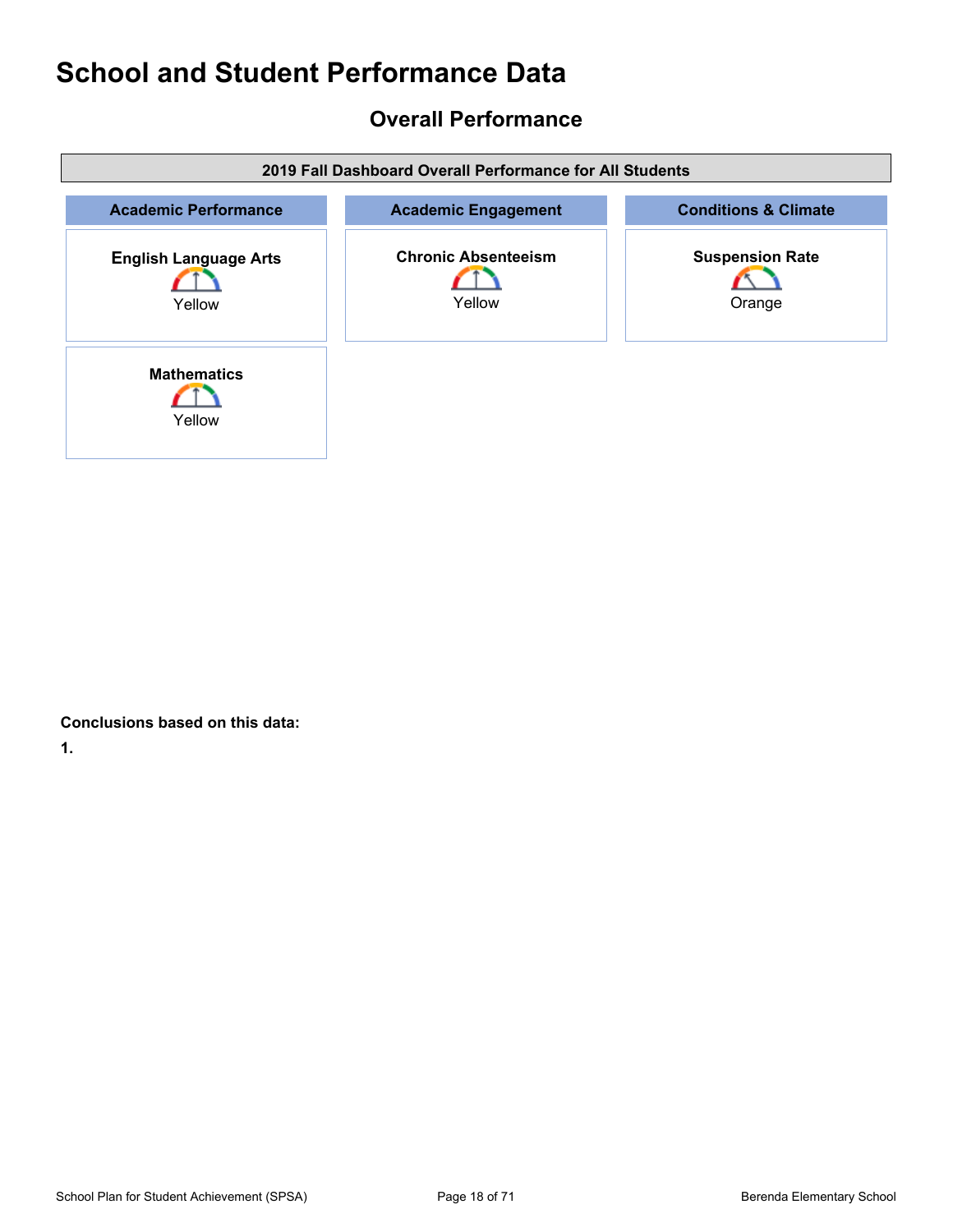### **Academic Performance English Language Arts**

The performance levels are color-coded and range from lowest-to-highest performance in the following order:



This section provides number of student groups in each color.

| 2019 Fall Dashboard English Language Arts Equity Report       |  |  |  |  |  |
|---------------------------------------------------------------|--|--|--|--|--|
| <b>Green</b><br>Yellow<br><b>Blue</b><br><b>Orange</b><br>Red |  |  |  |  |  |
|                                                               |  |  |  |  |  |

This section provides a view of Student Assessment Results and other aspects of this school's performance, specifically how well students are meeting grade-level standards on the English Language Arts assessment. This measure is based on student performance on the Smarter Balanced Summative Assessment, which is taken annually by students in grades 3–8 and grade 11.

| 2019 Fall Dashboard English Language Arts Performance for All Students/Student Group |                                        |                                   |  |  |  |
|--------------------------------------------------------------------------------------|----------------------------------------|-----------------------------------|--|--|--|
| <b>All Students</b>                                                                  | <b>English Learners</b>                | <b>Foster Youth</b>               |  |  |  |
| Yellow                                                                               | Orange                                 | No Performance Color              |  |  |  |
| 25 points below standard                                                             | 49.8 points below standard             | Less than 11 Students - Data Not  |  |  |  |
| Increased ++4.1 points                                                               | Declined -9.4 points                   | Displayed for Privacy             |  |  |  |
| 408                                                                                  | 134                                    |                                   |  |  |  |
|                                                                                      |                                        |                                   |  |  |  |
| <b>Homeless</b>                                                                      | <b>Socioeconomically Disadvantaged</b> | <b>Students with Disabilities</b> |  |  |  |
| No Performance Color                                                                 | Yellow                                 | Red                               |  |  |  |
| 53.4 points below standard                                                           | 33.9 points below standard             | 114.3 points below standard       |  |  |  |
| 16                                                                                   | Increased ++4.3 points                 | Maintained ++1.6 points           |  |  |  |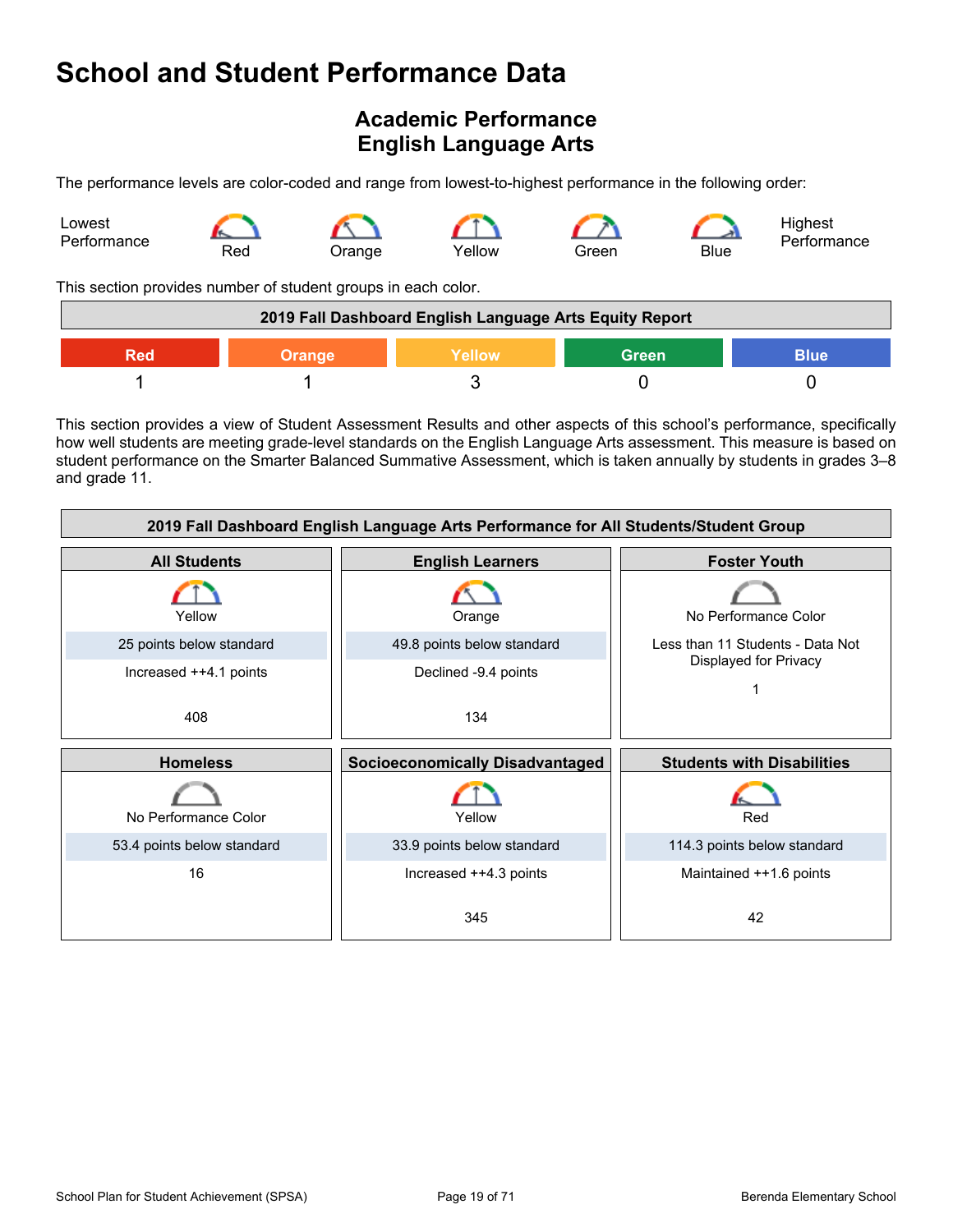

This section provides a view of Student Assessment Results and other aspects of this school's performance, specifically how well students are meeting grade-level standards on the English Language Arts assessment. This measure is based on student performance on the Smarter Balanced Summative Assessment, which is taken annually by students in grades 3–8 and grade 11.

| 2019 Fall Dashboard English Language Arts Data Comparisons for English Learners |                                      |                            |  |  |
|---------------------------------------------------------------------------------|--------------------------------------|----------------------------|--|--|
| <b>Current English Learner</b>                                                  | <b>Reclassified English Learners</b> | <b>English Only</b>        |  |  |
| 98.6 points below standard                                                      | 3.5 points above standard            | 17.4 points below standard |  |  |
| Increased ++11.2 points                                                         | Maintained -2.3 points               | Increased ++8.2 points     |  |  |
| 70                                                                              | 64                                   | 259                        |  |  |

#### **Conclusions based on this data:**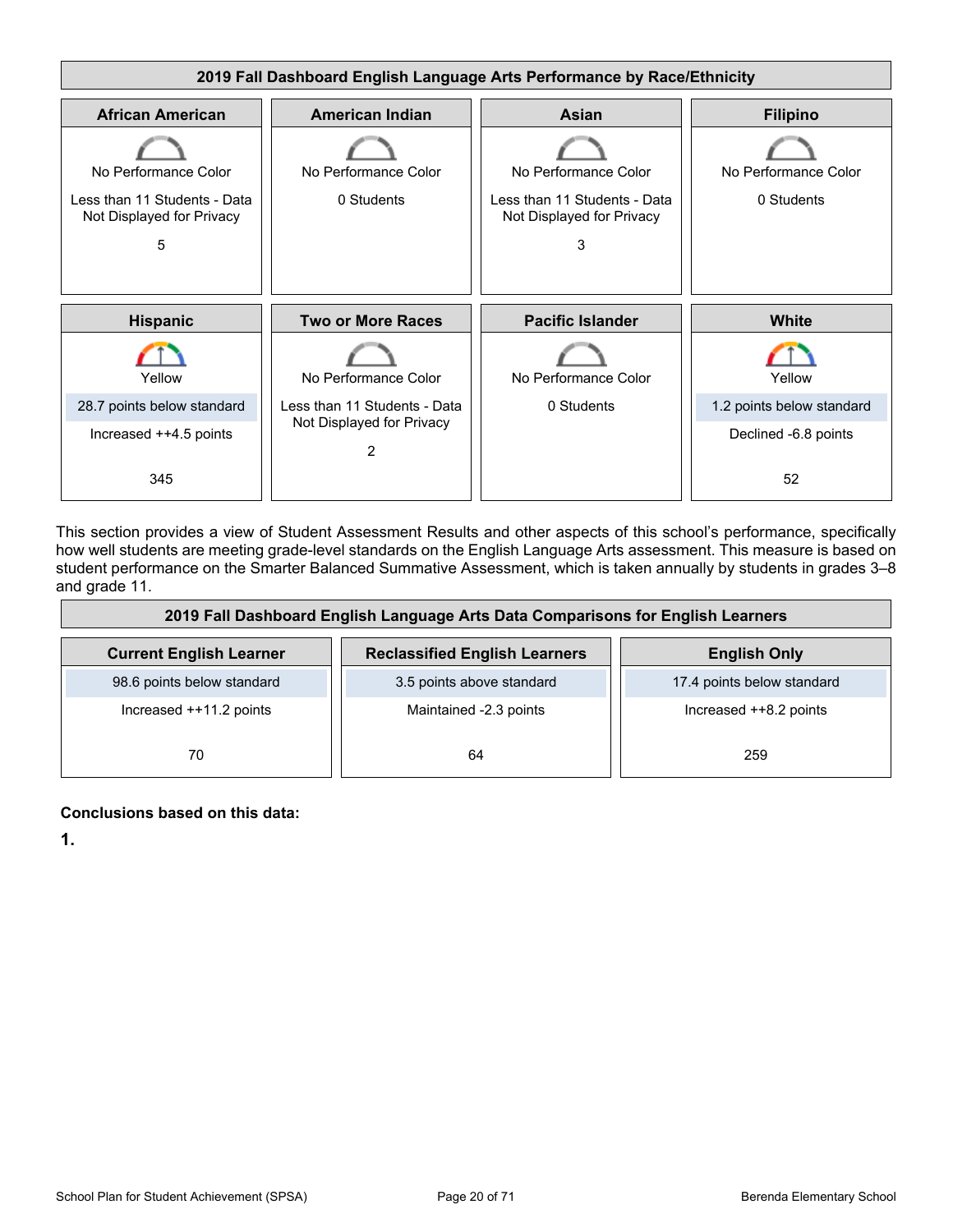### **Academic Performance Mathematics**

The performance levels are color-coded and range from lowest-to-highest performance in the following order:



This section provides number of student groups in each color.

| 2019 Fall Dashboard Mathematics Equity Report          |  |  |  |  |  |
|--------------------------------------------------------|--|--|--|--|--|
| <b>Green</b><br>Yellow<br><b>Blue</b><br>Orange<br>חמ⊊ |  |  |  |  |  |
|                                                        |  |  |  |  |  |

This section provides a view of Student Assessment Results and other aspects of this school's performance, specifically how well students are meeting grade-level standards on the Mathematics assessment. This measure is based on student performance on the Smarter Balanced Summative Assessment, which is taken annually by students in grades 3–8 and grade 11.

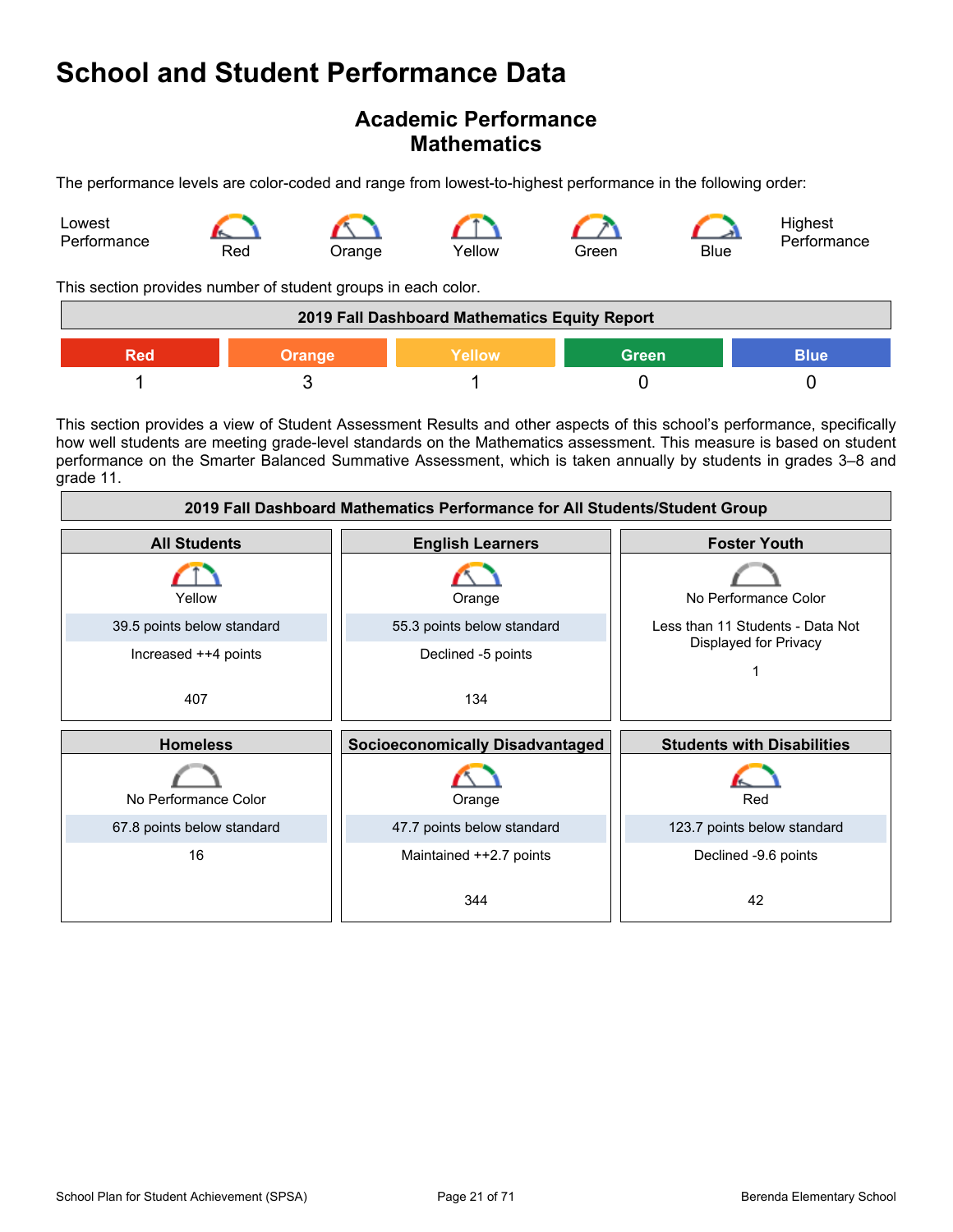

This section provides a view of Student Assessment Results and other aspects of this school's performance, specifically how well students are meeting grade-level standards on the Mathematics assessment. This measure is based on student performance on the Smarter Balanced Summative Assessment, which is taken annually by students in grades 3–8 and grade 11.

| 2019 Fall Dashboard Mathematics Data Comparisons for English Learners |                                      |                            |  |  |  |
|-----------------------------------------------------------------------|--------------------------------------|----------------------------|--|--|--|
| <b>Current English Learner</b>                                        | <b>Reclassified English Learners</b> | <b>English Only</b>        |  |  |  |
| 95 points below standard                                              | 11.8 points below standard           | 34.7 points below standard |  |  |  |
| Increased ++3.6 points                                                | Increased ++6.2 points               | Increased ++8.7 points     |  |  |  |
| 70                                                                    | 64                                   | 258                        |  |  |  |

#### **Conclusions based on this data:**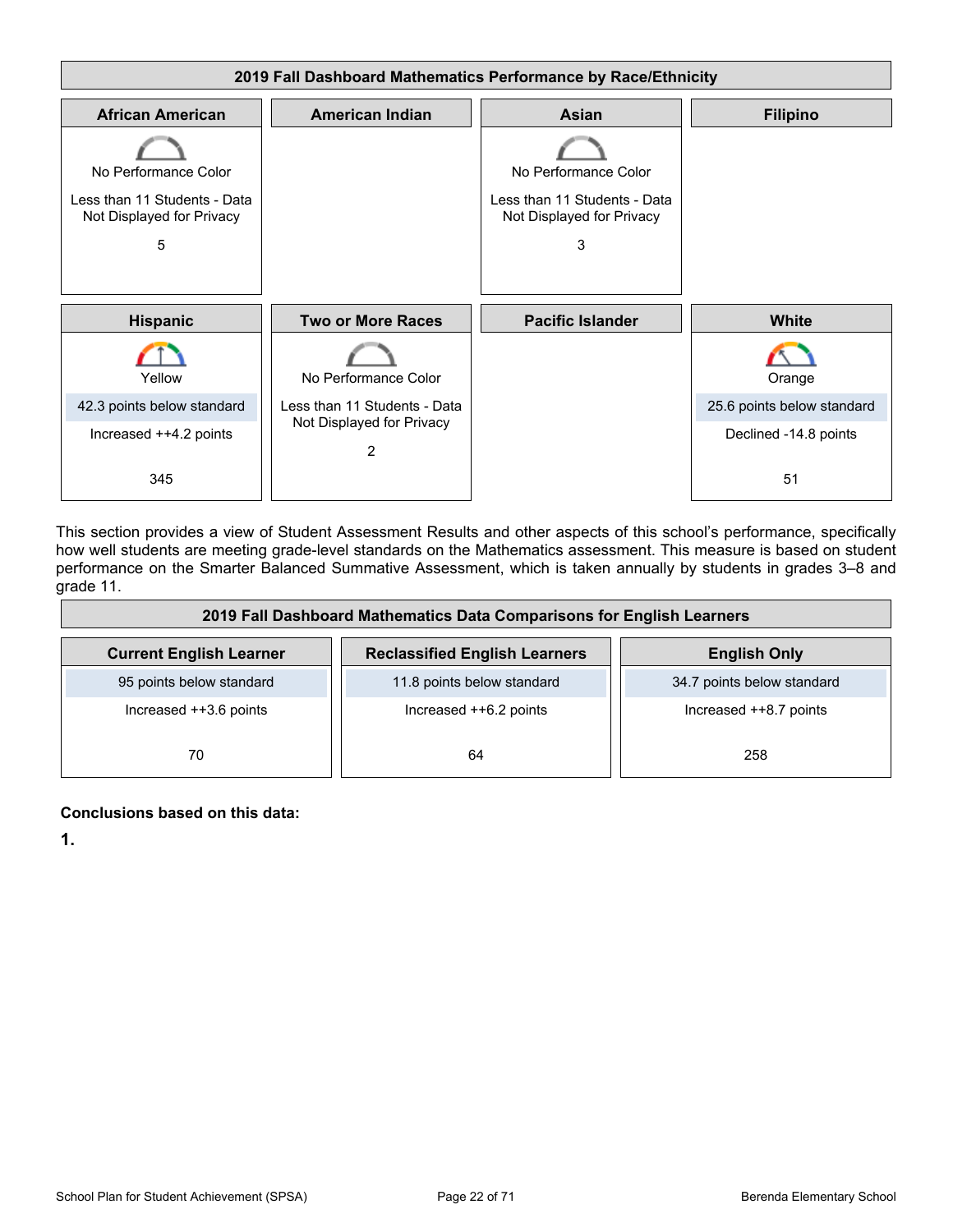### **Academic Performance English Learner Progress**

This section provides a view of the percentage of current EL students making progress towards English language proficiency or maintaining the highest level.



This section provides a view of the percentage of current EL students who progressed at least one ELPI level, maintained ELPI level 4, maintained lower ELPI levels (i.e, levels 1, 2L, 2H, 3L, or 3H), or decreased at least one ELPI Level.

| 2019 Fall Dashboard Student English Language Acquisition Results                                                                                                                              |      |     |      |  |  |
|-----------------------------------------------------------------------------------------------------------------------------------------------------------------------------------------------|------|-----|------|--|--|
| Maintained ELPI Level 1,<br><b>Progressed At Least</b><br><b>Maintained</b><br><b>Decreased</b><br><b>One ELPI Level</b><br>2L, 2H, 3L, or 3H<br><b>One ELPI Level</b><br><b>ELPI Level 4</b> |      |     |      |  |  |
| 16.3                                                                                                                                                                                          | 31.8 | 3.4 | 48.2 |  |  |

**Conclusions based on this data:**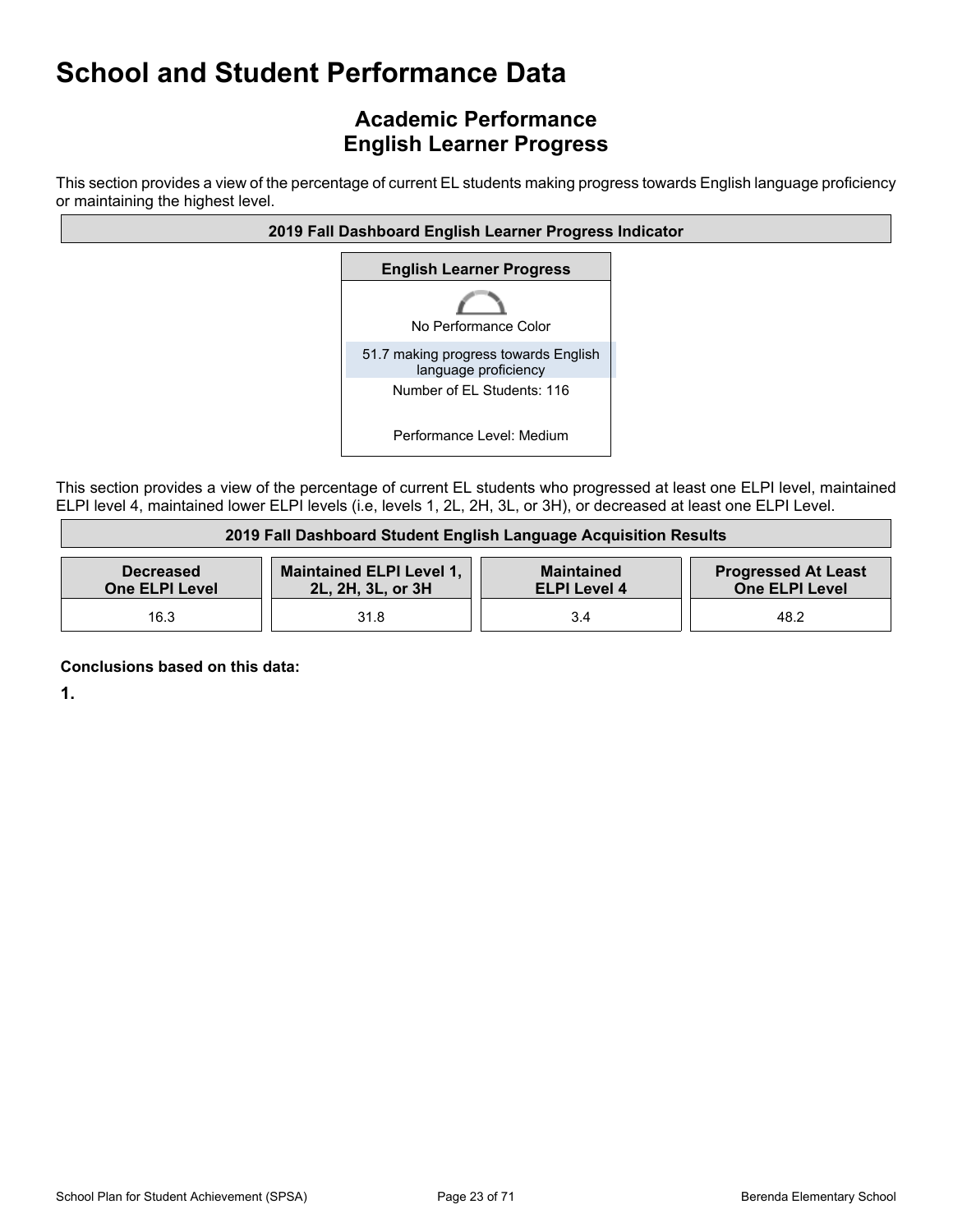### **Academic Performance College/Career**

The performance levels are color-coded and range from lowest-to-highest performance in the following order:

| Lowest<br>Performance                                                                                                                                   | Red                                                  | Orange                                                            | Yellow                  |                                        | Green                   |              | <b>Blue</b>         | Highest<br>Performance            |
|---------------------------------------------------------------------------------------------------------------------------------------------------------|------------------------------------------------------|-------------------------------------------------------------------|-------------------------|----------------------------------------|-------------------------|--------------|---------------------|-----------------------------------|
| This section provides number of student groups in each color.                                                                                           |                                                      |                                                                   |                         |                                        |                         |              |                     |                                   |
|                                                                                                                                                         |                                                      | 2019 Fall Dashboard College/Career Equity Report                  |                         |                                        |                         |              |                     |                                   |
| <b>Red</b>                                                                                                                                              |                                                      | Orange                                                            | Yellow                  |                                        |                         | <b>Green</b> |                     | <b>Blue</b>                       |
| This section provides information on the percentage of high school graduates who are placed in the "Prepared" level on the<br>College/Career Indicator. |                                                      |                                                                   |                         |                                        |                         |              |                     |                                   |
|                                                                                                                                                         |                                                      | 2019 Fall Dashboard College/Career for All Students/Student Group |                         |                                        |                         |              |                     |                                   |
|                                                                                                                                                         | <b>All Students</b>                                  |                                                                   | <b>English Learners</b> |                                        |                         |              | <b>Foster Youth</b> |                                   |
|                                                                                                                                                         | <b>Homeless</b>                                      |                                                                   |                         | <b>Socioeconomically Disadvantaged</b> |                         |              |                     | <b>Students with Disabilities</b> |
|                                                                                                                                                         | 2019 Fall Dashboard College/Career by Race/Ethnicity |                                                                   |                         |                                        |                         |              |                     |                                   |
| <b>African American</b>                                                                                                                                 |                                                      | <b>American Indian</b>                                            |                         |                                        | Asian                   |              |                     | <b>Filipino</b>                   |
| Hispanic                                                                                                                                                |                                                      | <b>Two or More Races</b>                                          |                         |                                        | <b>Pacific Islander</b> |              |                     | <b>White</b>                      |
| This section provides a view of the percent of students per vear that qualify as Not Prepared. Approaching Prepared, and                                |                                                      |                                                                   |                         |                                        |                         |              |                     |                                   |

students per year that qualify as Not Prepared, Approaching Prepared.

| 2019 Fall Dashboard College/Career 3-Year Performance                                     |               |               |  |  |
|-------------------------------------------------------------------------------------------|---------------|---------------|--|--|
| Class of 2017                                                                             | Class of 2018 | Class of 2019 |  |  |
| Prepared<br><b>Prepared</b><br><b>Prepared</b>                                            |               |               |  |  |
| <b>Approaching Prepared</b><br><b>Approaching Prepared</b><br><b>Approaching Prepared</b> |               |               |  |  |
| <b>Not Prepared</b><br><b>Not Prepared</b><br><b>Not Prepared</b>                         |               |               |  |  |

**Conclusions based on this data:**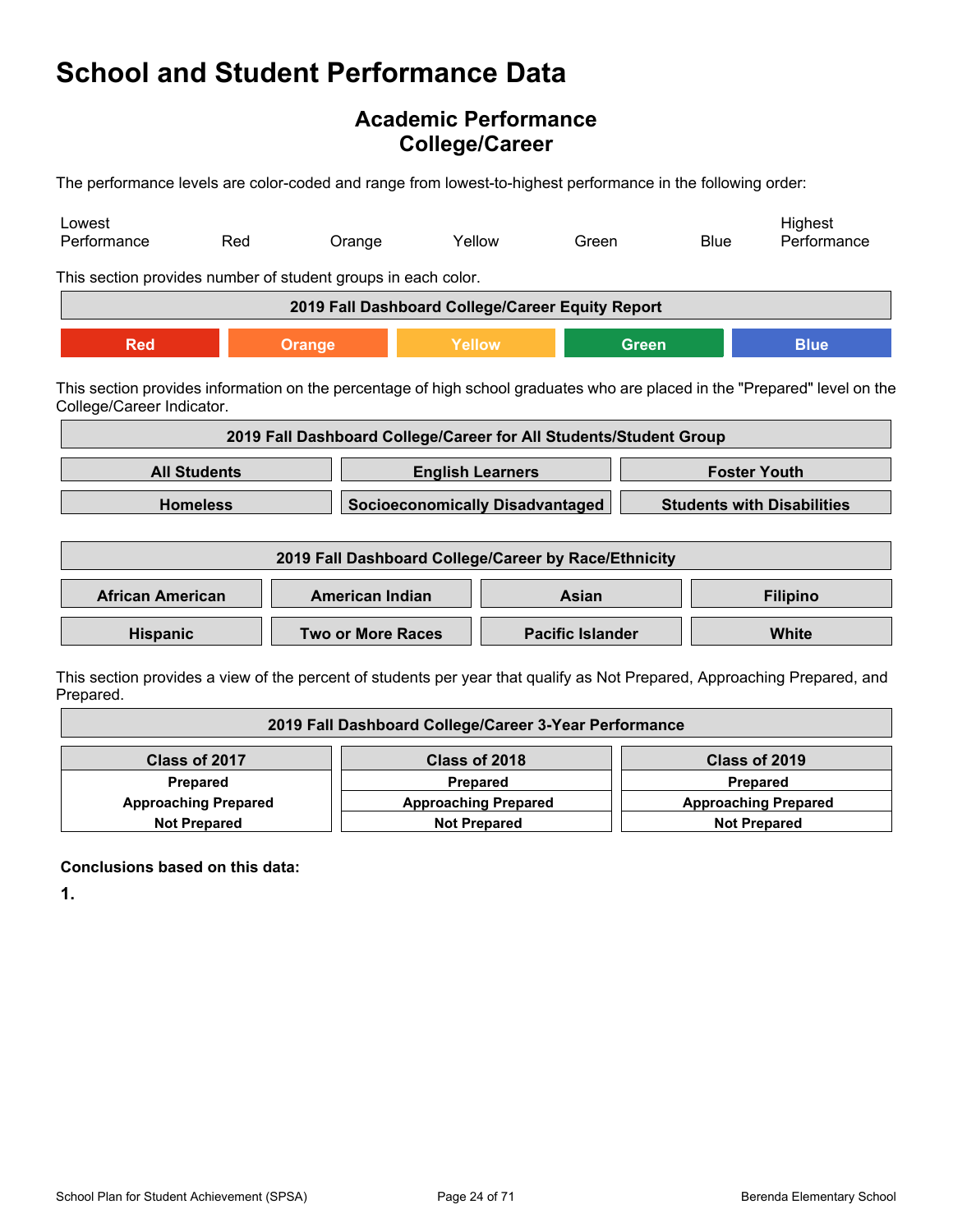### **Academic Engagement Chronic Absenteeism**

The performance levels are color-coded and range from lowest-to-highest performance in the following order:



This section provides number of student groups in each color.

| 2019 Fall Dashboard Chronic Absenteeism Equity Report |  |  |  |  |  |
|-------------------------------------------------------|--|--|--|--|--|
| Green<br><b>Nellow</b><br>3lue                        |  |  |  |  |  |
|                                                       |  |  |  |  |  |

This section provides information about the percentage of students in kindergarten through grade 8 who are absent 10 percent or more of the instructional days they were enrolled.

| 2019 Fall Dashboard Chronic Absenteeism for All Students/Student Group |                                        |                                   |  |
|------------------------------------------------------------------------|----------------------------------------|-----------------------------------|--|
| <b>All Students</b>                                                    | <b>English Learners</b>                | <b>Foster Youth</b>               |  |
| Yellow                                                                 | <b>Blue</b>                            | No Performance Color              |  |
| 9.7                                                                    | 4.8                                    | Less than 11 Students - Data Not  |  |
| Maintained +0.1                                                        | Declined Significantly -3.6            | Displayed for Privacy<br>8        |  |
| 827                                                                    | 186                                    |                                   |  |
|                                                                        |                                        |                                   |  |
| <b>Homeless</b>                                                        | <b>Socioeconomically Disadvantaged</b> | <b>Students with Disabilities</b> |  |
| No Performance Color                                                   | Green                                  | Yellow                            |  |
| 10.8                                                                   | 9.8                                    | 11                                |  |
| Declined -17.8                                                         | Declined -0.7                          | Declined -1.5                     |  |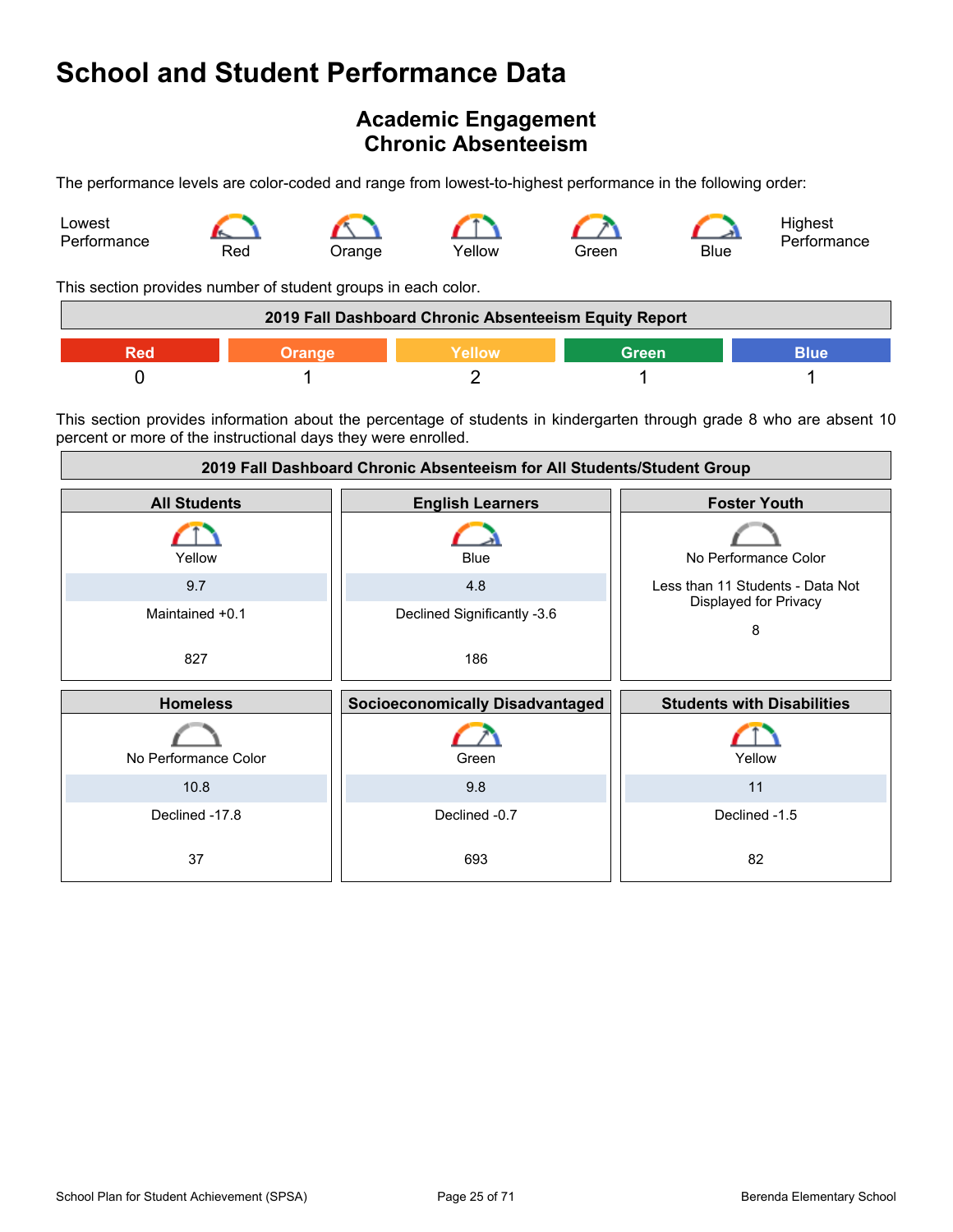

**Conclusions based on this data:**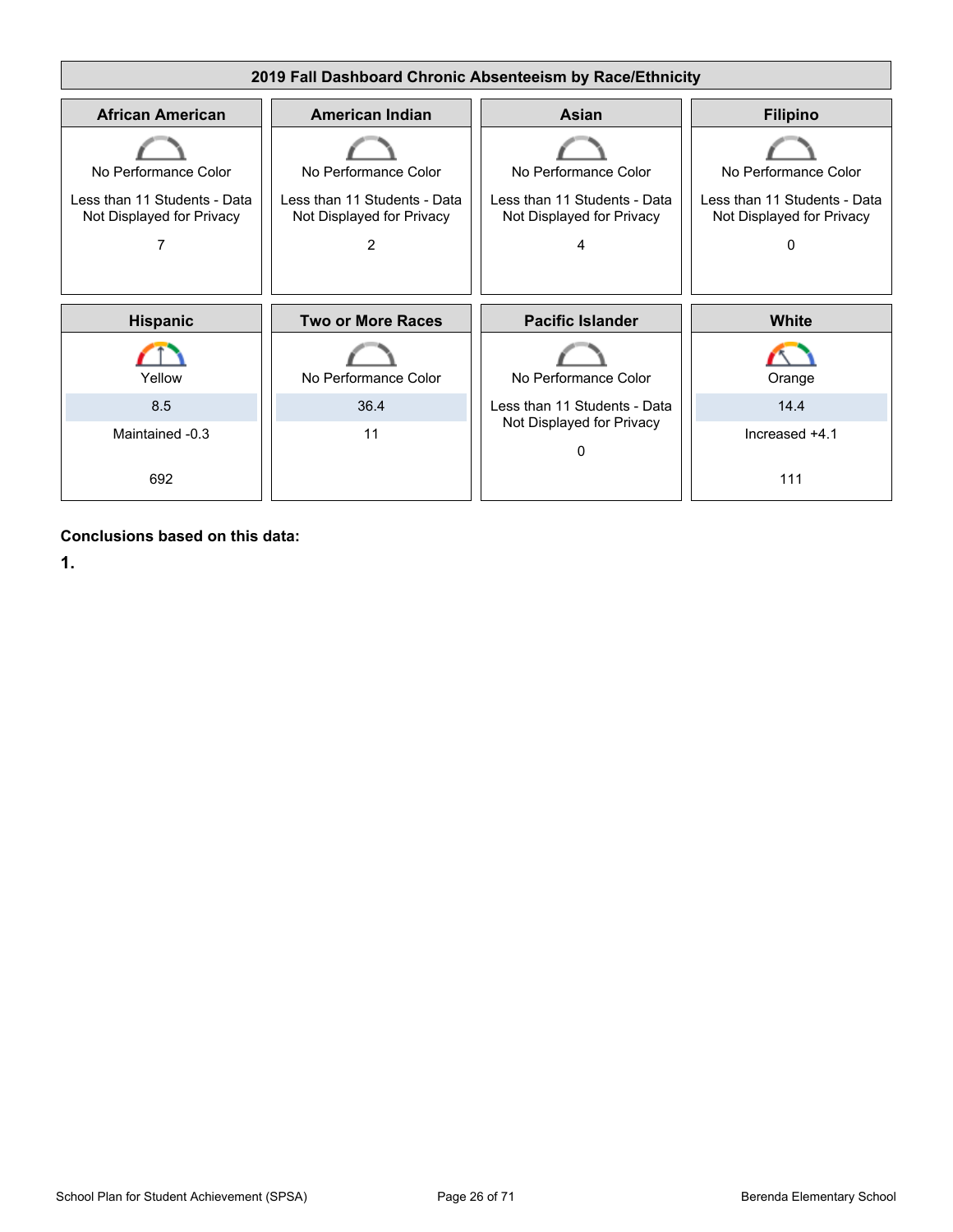### **Academic Engagement Graduation Rate**

The performance levels are color-coded and range from lowest-to-highest performance in the following order:

| Lowest<br>Performance                                                                                                                                                                                          | Red                                                                                                                                                                                                                | Orange                                                             | Yellow |                         | Green        |  | <b>Blue</b> | Highest<br>Performance |
|----------------------------------------------------------------------------------------------------------------------------------------------------------------------------------------------------------------|--------------------------------------------------------------------------------------------------------------------------------------------------------------------------------------------------------------------|--------------------------------------------------------------------|--------|-------------------------|--------------|--|-------------|------------------------|
|                                                                                                                                                                                                                | This section provides number of student groups in each color.                                                                                                                                                      |                                                                    |        |                         |              |  |             |                        |
|                                                                                                                                                                                                                |                                                                                                                                                                                                                    | 2019 Fall Dashboard Graduation Rate Equity Report                  |        |                         |              |  |             |                        |
| <b>Red</b>                                                                                                                                                                                                     | <b>Orange</b>                                                                                                                                                                                                      |                                                                    | Yellow |                         | <b>Green</b> |  |             | <b>Blue</b>            |
|                                                                                                                                                                                                                | This section provides information about students completing high school, which includes students who receive a standard<br>high school diploma or complete their graduation requirements at an alternative school. |                                                                    |        |                         |              |  |             |                        |
|                                                                                                                                                                                                                |                                                                                                                                                                                                                    | 2019 Fall Dashboard Graduation Rate for All Students/Student Group |        |                         |              |  |             |                        |
| <b>All Students</b><br><b>Foster Youth</b><br><b>English Learners</b>                                                                                                                                          |                                                                                                                                                                                                                    |                                                                    |        |                         |              |  |             |                        |
| <b>Homeless</b><br><b>Socioeconomically Disadvantaged</b><br><b>Students with Disabilities</b>                                                                                                                 |                                                                                                                                                                                                                    |                                                                    |        |                         |              |  |             |                        |
| 2019 Fall Dashboard Graduation Rate by Race/Ethnicity                                                                                                                                                          |                                                                                                                                                                                                                    |                                                                    |        |                         |              |  |             |                        |
| <b>African American</b>                                                                                                                                                                                        |                                                                                                                                                                                                                    | <b>American Indian</b>                                             |        |                         | Asian        |  |             | <b>Filipino</b>        |
| Hispanic                                                                                                                                                                                                       |                                                                                                                                                                                                                    | <b>Two or More Races</b>                                           |        | <b>Pacific Islander</b> |              |  | White       |                        |
| This section provides a view of the percentage of students who received a high school diploma within four years of<br>entering ninth grade or complete their graduation requirements at an alternative school. |                                                                                                                                                                                                                    |                                                                    |        |                         |              |  |             |                        |
|                                                                                                                                                                                                                |                                                                                                                                                                                                                    | 2019 Fall Dashboard Graduation Rate by Year                        |        |                         |              |  |             |                        |

**2018 2019** 

**Conclusions based on this data:**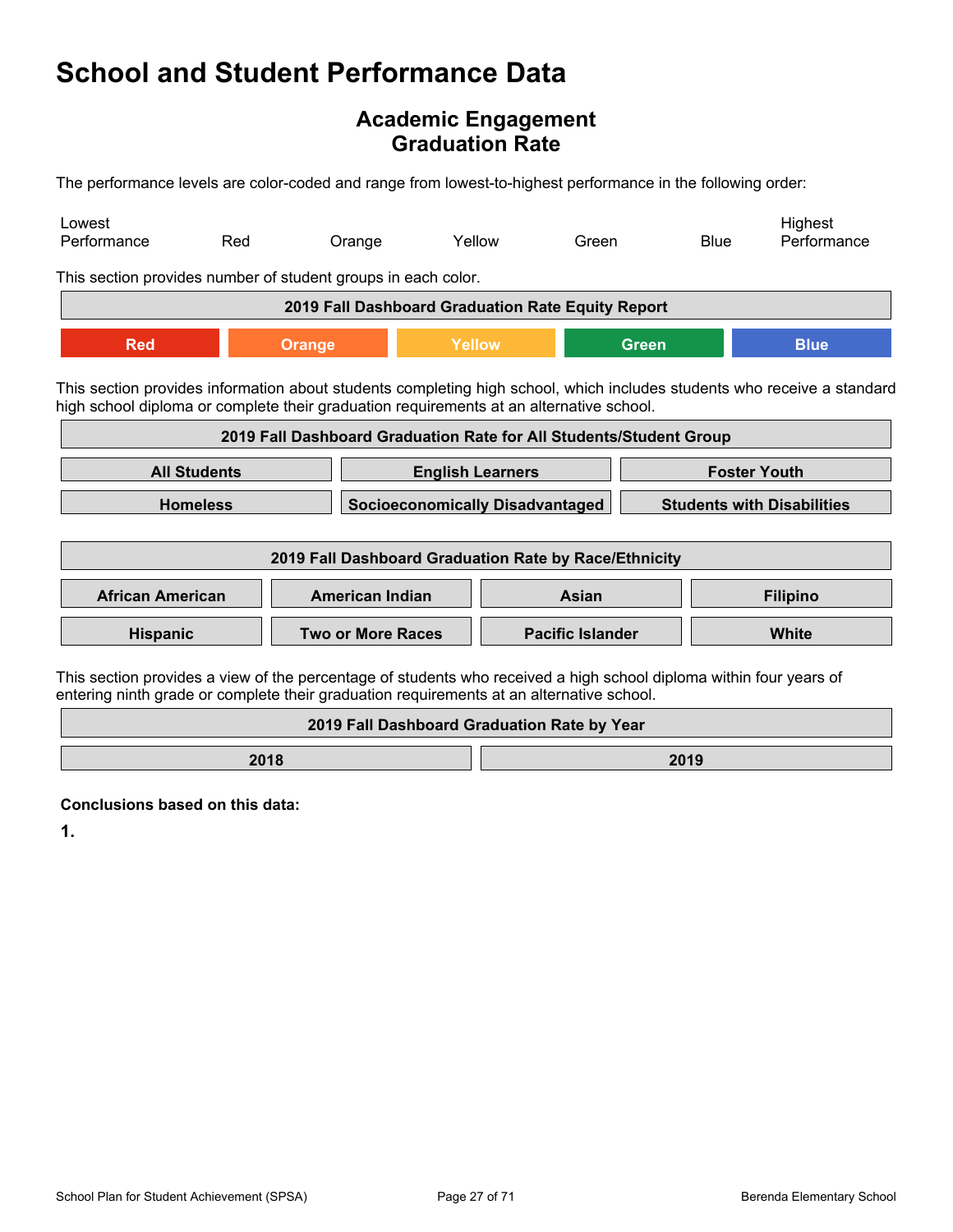### **Conditions & Climate Suspension Rate**

The performance levels are color-coded and range from lowest-to-highest performance in the following order:



This section provides number of student groups in each color.

| 2019 Fall Dashboard Suspension Rate Equity Report |               |               |              |             |
|---------------------------------------------------|---------------|---------------|--------------|-------------|
| Red                                               | <b>Orange</b> | <b>Nellow</b> | <b>Green</b> | <b>Blue</b> |
|                                                   |               |               |              |             |

This section provides information about the percentage of students in kindergarten through grade 12 who have been suspended at least once in a given school year. Students who are suspended multiple times are only counted once.

| 2019 Fall Dashboard Suspension Rate for All Students/Student Group |                                        |                                       |  |
|--------------------------------------------------------------------|----------------------------------------|---------------------------------------|--|
| <b>All Students</b>                                                | <b>English Learners</b>                | <b>Foster Youth</b>                   |  |
| Orange                                                             | Orange                                 | No Performance Color                  |  |
| 3.6                                                                | 3.6                                    | Less than 11 Students - Data Not<br>8 |  |
| Increased +1.2<br>842                                              | Increased +1.7<br>192                  |                                       |  |
|                                                                    |                                        |                                       |  |
| <b>Homeless</b>                                                    | <b>Socioeconomically Disadvantaged</b> | <b>Students with Disabilities</b>     |  |
| No Performance Color                                               | Orange                                 | Orange                                |  |
| 2.6                                                                | 3.7                                    | 6                                     |  |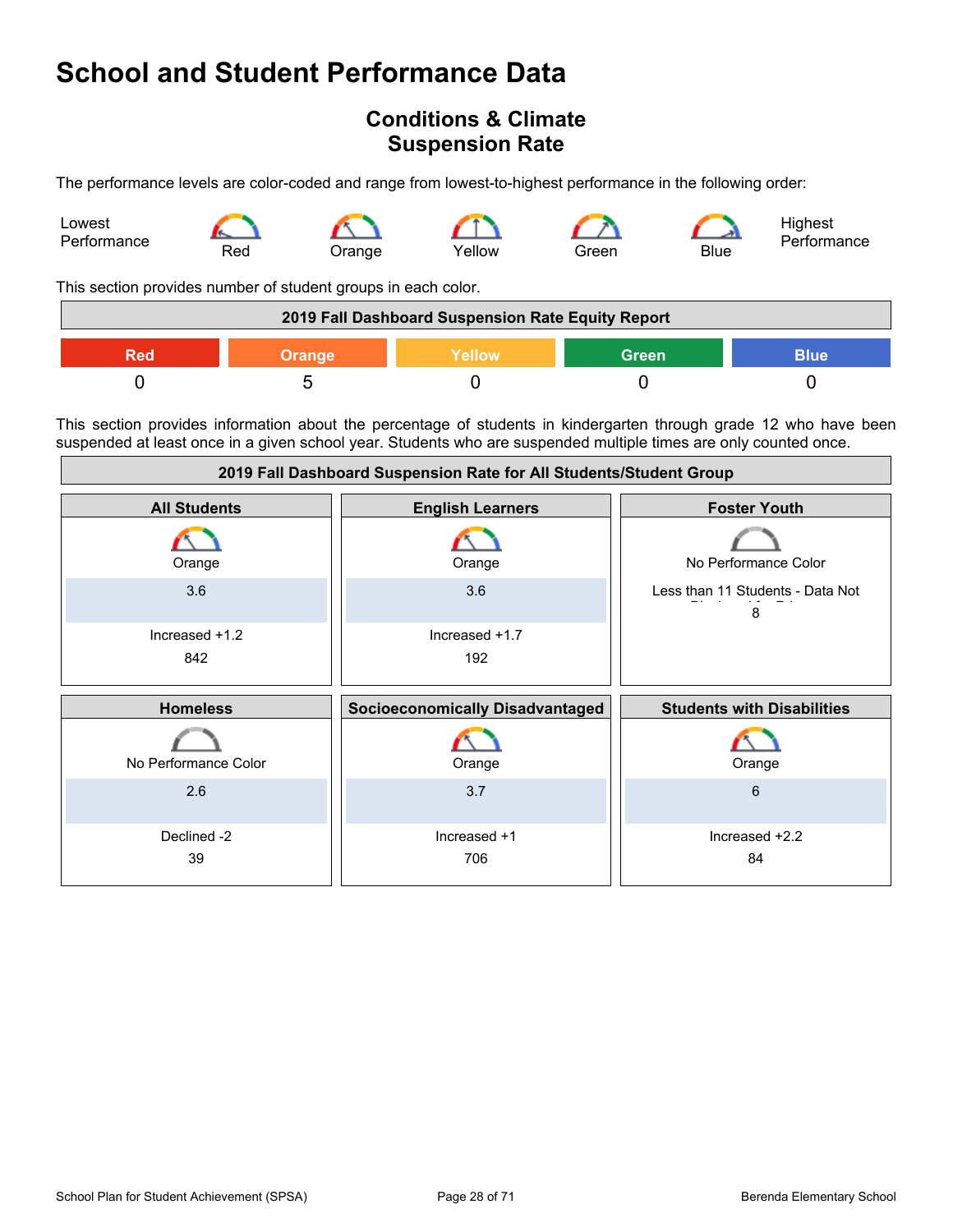

This section provides a view of the percentage of students who were suspended.

| 2019 Fall Dashboard Suspension Rate by Year |      |      |
|---------------------------------------------|------|------|
| 2017                                        | 2018 | 2019 |
|                                             |      | 3.6  |

**Conclusions based on this data:**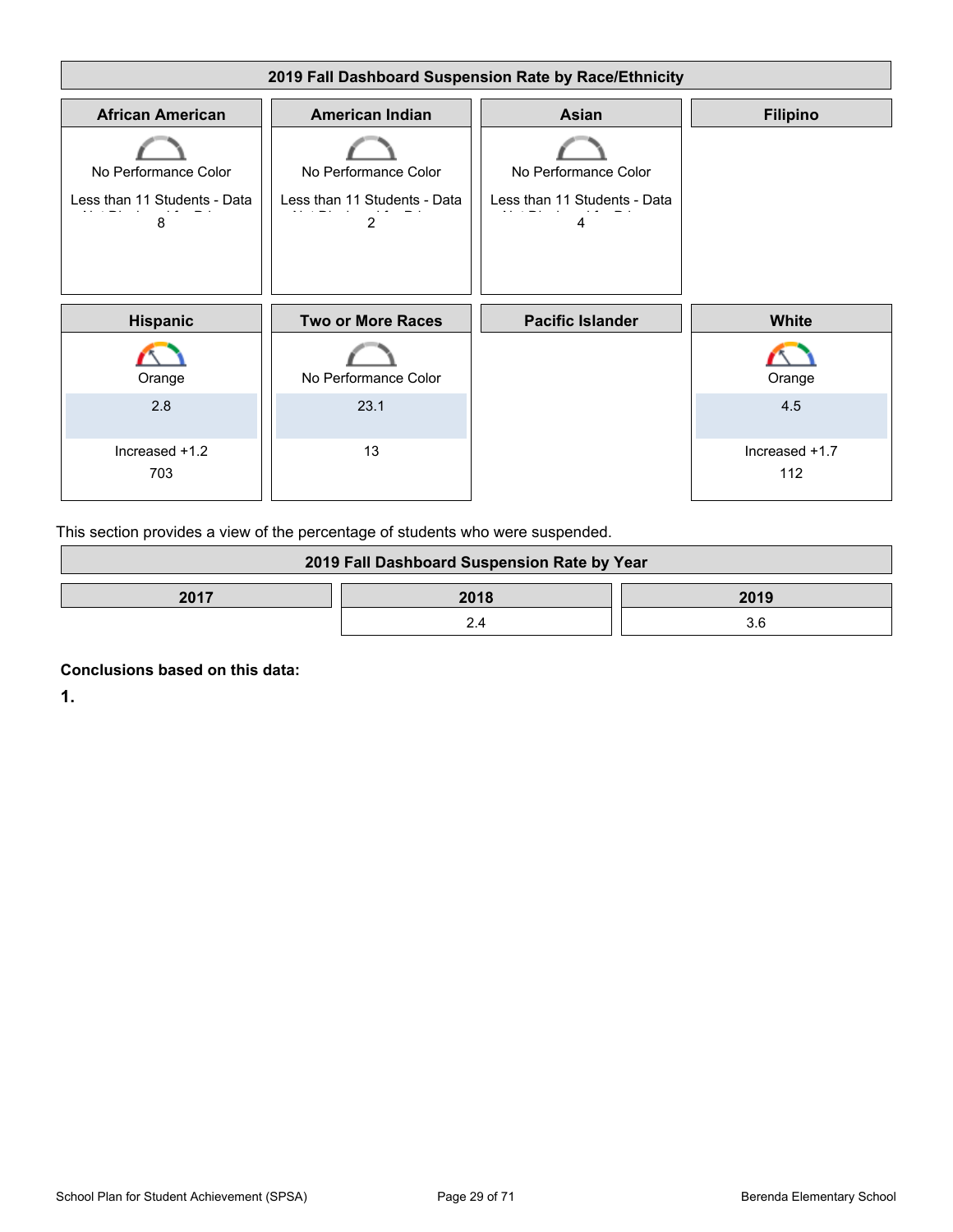## **Goals, Strategies, & Proposed Expenditures**

Complete a copy of the following table for each of the school's goals. Duplicate the table as needed.

### **LEA/LCAP Goal**

Due to the length of the COVID19 shutdown, we will adapt our Goal measuring tool to be the NWEA for both Math and ELA.

We will use the spring 2021 data as our reporting tool to the state and federal government. This document will reflect winter 2020 results under pandemic conditions. Goals will be benchmarked, based on NWEA mean data reported for that period.

Previous information:

Statement of Goal: Equitable Access to Rigorous High-Level Programs

3-Year District Specific Goal: Madera Unified will obtain an ELA academic score of [medium-high (green)] performance for all students as measured by the California Dashboard.

Madera Unified will obtain an mathematics academic score of [medium-high (green)] performance for all students as measured by the California Dashboard.

Madera Unified will obtain an English Learner progress score of [medium-high (green)] performance for all EL and recent RFEP students as measured by the California Dashboard.

State Priorities X 1 X 2 3 X 4 5 6 X 7 X 8

Local Priorities ELA , Math, and ELD Assessment, Ds or Fs on Report Card, employee retention, campus aesthetic, and certificated staff input related to state standards

Identified Need ELA & Math: A standards-aligned ELA instructional system that promotes a culture of high standards for all students, with the expectation that they complete academic programs of study - equipping them for success at the next level in school, college, and career. Additionally, accelerate instructional effectiveness by investing in evidencebased collaboration, differentiated professional development, and leadership development for teachers, leaders and staff.

ELD: A standards-aligned ELD instructional system that promotes a culture of high standards for English learners, with the expectation that they complete academic programs of study that are integrated with interventions and supports equipping them for success at the next level in school, college, and career. Additionally, accelerate instructional effectiveness by investing in evidence-based collaboration, differentiated professional development, and leadership development for teachers, leaders and staff.

## **Goal 1**

Due to the COVID-19 pandemic and school shut down, SBAC testing was not completed in the 2019-20 or 2020-21 school year.

These goals will be adapted to reflect the use of NWEA as our means of reporting to the state and federal government.

We shifted to utilizing our local assessment, NWEA, to measure achievement in Reading and Math. Our data showed that overall our students have experienced learning loss, as measured by the NWEA, in both reading and math.

|                       |      | Percent of students scoring ABOVE the national norm: |                          |
|-----------------------|------|------------------------------------------------------|--------------------------|
| <b>Winter 2018-19</b> |      | <b>Winter of 2019-20</b>                             | <b>Winter of 2020-21</b> |
| <b>ELA</b>            | 31.5 | 34 8                                                 | 28.1                     |
| Math                  | 30.5 | 34.5                                                 | 20.5                     |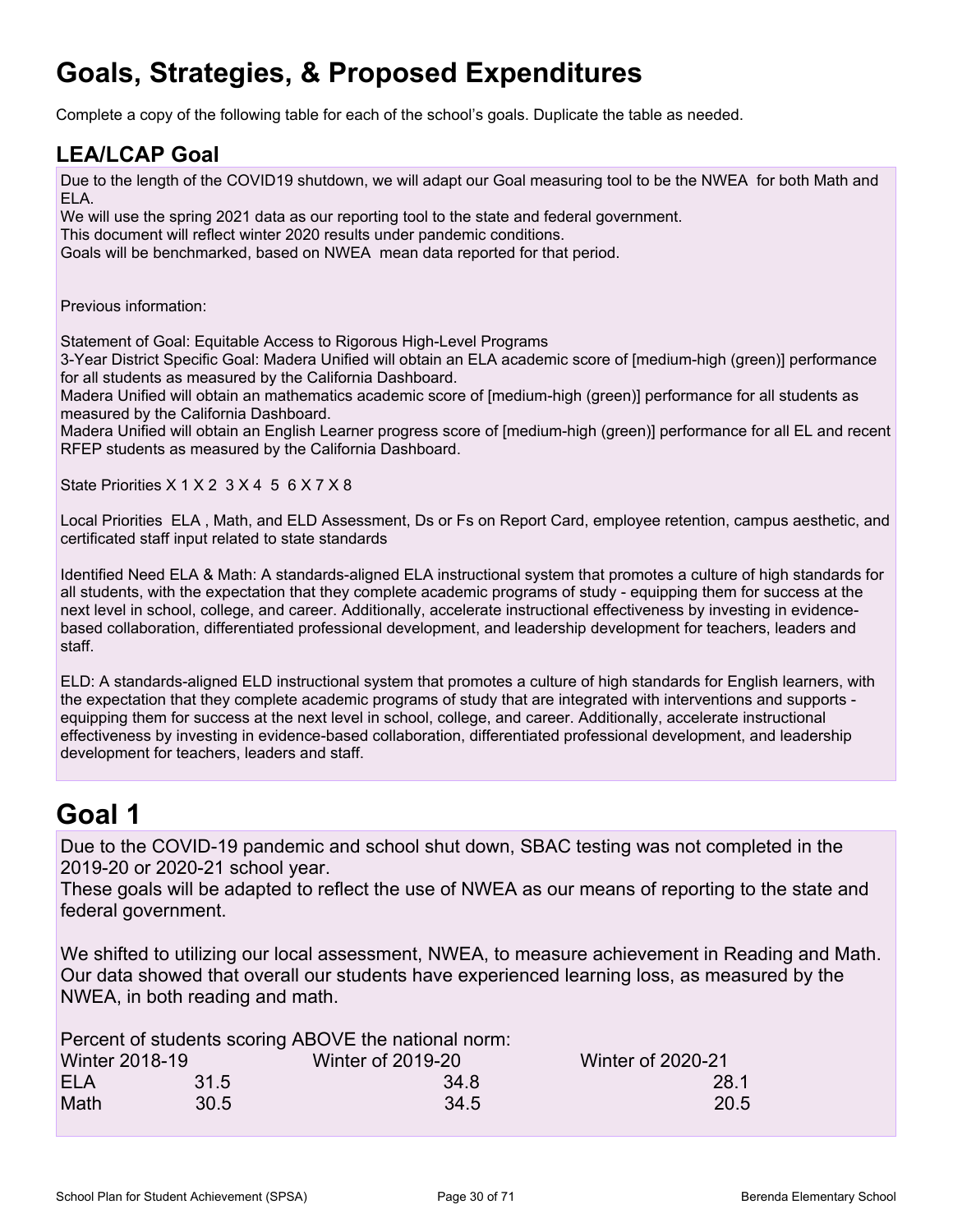Our short term goal will be for students to begin to close learning gaps created during the pandemic by exceeding growth targets identified and measured by NWEA in both reading and math.

Below you will see Berenda's current NWEA mean scores for winter 2021 for each grade level and the mean level reported by NWEA from their most recent nationwide assessment results for the winter period.

| ELA winter 2021  |                     |                         |
|------------------|---------------------|-------------------------|
|                  | Berenda mean scores | <b>NWEA mean scores</b> |
| 3rd grade 182.4  |                     | 193.90                  |
| 4th grade 196.0  |                     | 202.50                  |
| 5th grade 198.7  |                     | 219.12                  |
| 6th grade 200.3  |                     | 213.81                  |
| Math winter 2021 |                     |                         |
|                  | Berenda mean scores | NWEA mean scores        |
| 3rd grade 187.8  |                     | 196.23                  |
| 4th grade 199.2  |                     | 206.05                  |
| 5th grade 206.0  |                     | 214.70                  |
| 6th grade 207.1  |                     | 219.56                  |
|                  |                     |                         |

Below are the previous goals used with SBAC and the 5 x 5 colored grid provided from the state.

 $\mathcal{L}_\mathcal{L} = \mathcal{L}_\mathcal{L} = \mathcal{L}_\mathcal{L} = \mathcal{L}_\mathcal{L} = \mathcal{L}_\mathcal{L} = \mathcal{L}_\mathcal{L} = \mathcal{L}_\mathcal{L} = \mathcal{L}_\mathcal{L} = \mathcal{L}_\mathcal{L} = \mathcal{L}_\mathcal{L} = \mathcal{L}_\mathcal{L} = \mathcal{L}_\mathcal{L} = \mathcal{L}_\mathcal{L} = \mathcal{L}_\mathcal{L} = \mathcal{L}_\mathcal{L} = \mathcal{L}_\mathcal{L} = \mathcal{L}_\mathcal{L}$ 

3-Year School Specific Goal - ELA: Berenda elementary will obtain an ELA academic score of high/blue or high/green based the 2019-20 SBA test. This will require a combined growth of at least 43 points. (The determining factor between high/blue and high/green will be the level of increase in the 2019-20 assessment: 3-15 points will give us a high/green ranking, while 15+ points will give us a high/blue ranking. We are in year 3 of our 3 year goal, with 2016-17 as our base year.) Interim goals will require us to grow an average of 15 points a year to meet our 3 year goal.

3-Year School Specific Goal - Math: Berenda elementary will obtain a Math academic score of high/blue or high/green based the 2019-20 SBA test. This will require a combined growth of at least 47 points. (The determining factor between high/blue and high/green will be the level of increase in the 2019-20 assessment: 3-15 points will give us a high/green ranking, while 15+ points will give us a high/blue ranking. We are in year 3 of our 3 year goal, with 2016-17 as our base year.) Interim goals will require us to grow an average of 16 points a year to meet our 3 year goal.

3-Year School Specific Goal - ELD: Berenda Elementary will obtain an ELD academic score of high/blue or high/green based on the 2019-20 ELPAC test. To obtain our goal of high/blue or high/green we will need to increase the number of students who attain one level of growth a year and/or become reclassified to 75% or more in the reporting year of 2019-20. (We are in year 3 of our 3 year goal, with 2016-17 as our base year. We are also not sure how the data will transfer over as we move from the CELDT to the ELPAC assessment.)

### **Identified Need**

 $\overline{\phantom{a}}$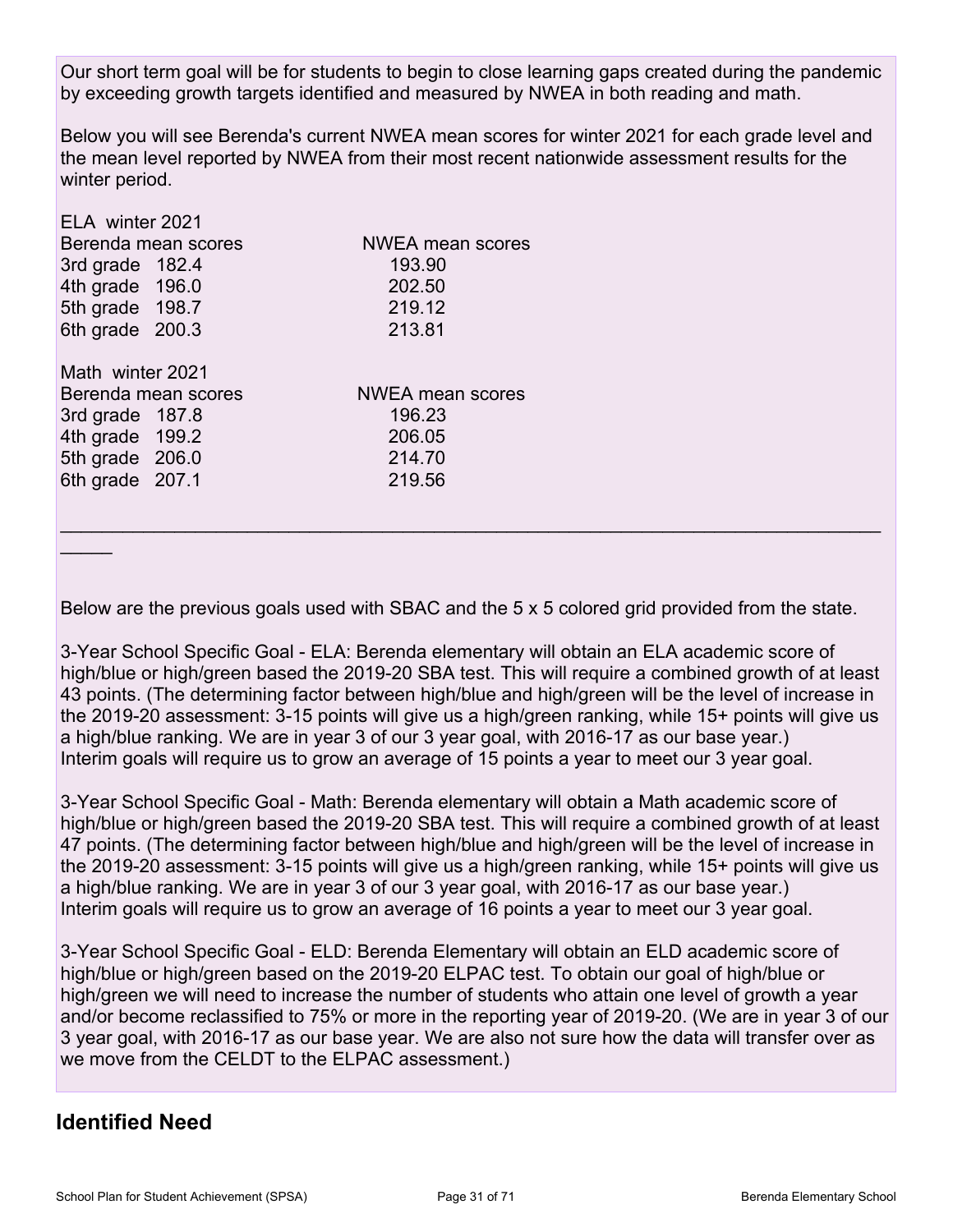ELA & Math: A standards-aligned ELA instructional system that promotes a culture of high standards for all students, with the expectation that they complete academic programs of study - equipping them for success at the next level in school, college, and career. Additionally, accelerate instructional effectiveness by investing in evidence-based collaboration, differentiated professional development, and leadership development for teachers, leaders and staff.

ELD: A standards-aligned ELD instructional system that promotes a culture of high standards for English learners, with the expectation that they complete academic programs of study that are integrated with interventions and supports - equipping them for success at the next level in school, college, and career. Additionally, accelerate instructional effectiveness by investing in evidencebased collaboration, differentiated professional development, and leadership development for teachers, leaders and staff.

### **Annual Measurable Outcomes**

| Metric/Indicator                                        | <b>Baseline/Actual Outcome</b>                                                                                                                     | <b>Expected Outcome</b>                                                                                                                                                                                             |
|---------------------------------------------------------|----------------------------------------------------------------------------------------------------------------------------------------------------|---------------------------------------------------------------------------------------------------------------------------------------------------------------------------------------------------------------------|
| <b>CAASPP SBAC ELA</b><br>Distance from Level 3 (DF3)   | Baseline data for 2016/17<br>placed us at a DF3 of -28.2.<br>Color Orange 2018-2019 DF3 -<br>28.01<br>2019-2020 Not Tested<br>2020-2021 Not Tested | 2021-2022<br>Target: Color Green<br>$DF3: -0.2$<br>To meet the three-year growth<br>projections we will need to be<br>at -14.1. (This is an increase of<br>14 points.)                                              |
| <b>Local Interim Assessment ELA</b><br>- NWEA           | Winter 18-19 baseline = $31.5\%$<br>above National Norm.<br>Winter $19-20 = 34.8%$<br>Winter $20-21 = 28.1\%$                                      | Target: 50% of students will<br>score above the National Norm<br>Winter of 2021-2022                                                                                                                                |
| <b>Scholastic Next Step Guided</b><br>Reading: K to 2nd | 48% of students were reading<br>at or above grade level at then<br>end of the year based on the<br>NSGR assessment. 19-20<br>data.                 | This year, due to the<br>pandemic, this test was<br>optional.<br>(Target: 45% of students will<br>be reading at or above grade<br>level.)                                                                           |
| Reading Inventory: 3rd to 6th                           | 41% of students were reading<br>at or above grade level based<br>on the SRI assessment                                                             | This test was only used with<br>our English learners in the<br>2020-2021 school year.<br>(Original target based on all<br>students taking the test: 48% of<br>students will be reading at or<br>above grade level.) |
| <b>CAASPP SBAC Math</b><br>Distance from Level 3 (DF3)  | Baseline data for 2016/17<br>placed us at a DF3 of -35.2<br>Color Yellow 2018-2019 DF3 -<br>40.28                                                  | Color: Green<br>DF3: $-11.2$ = Medium<br>To meet the three year growth<br>projections we will need to be                                                                                                            |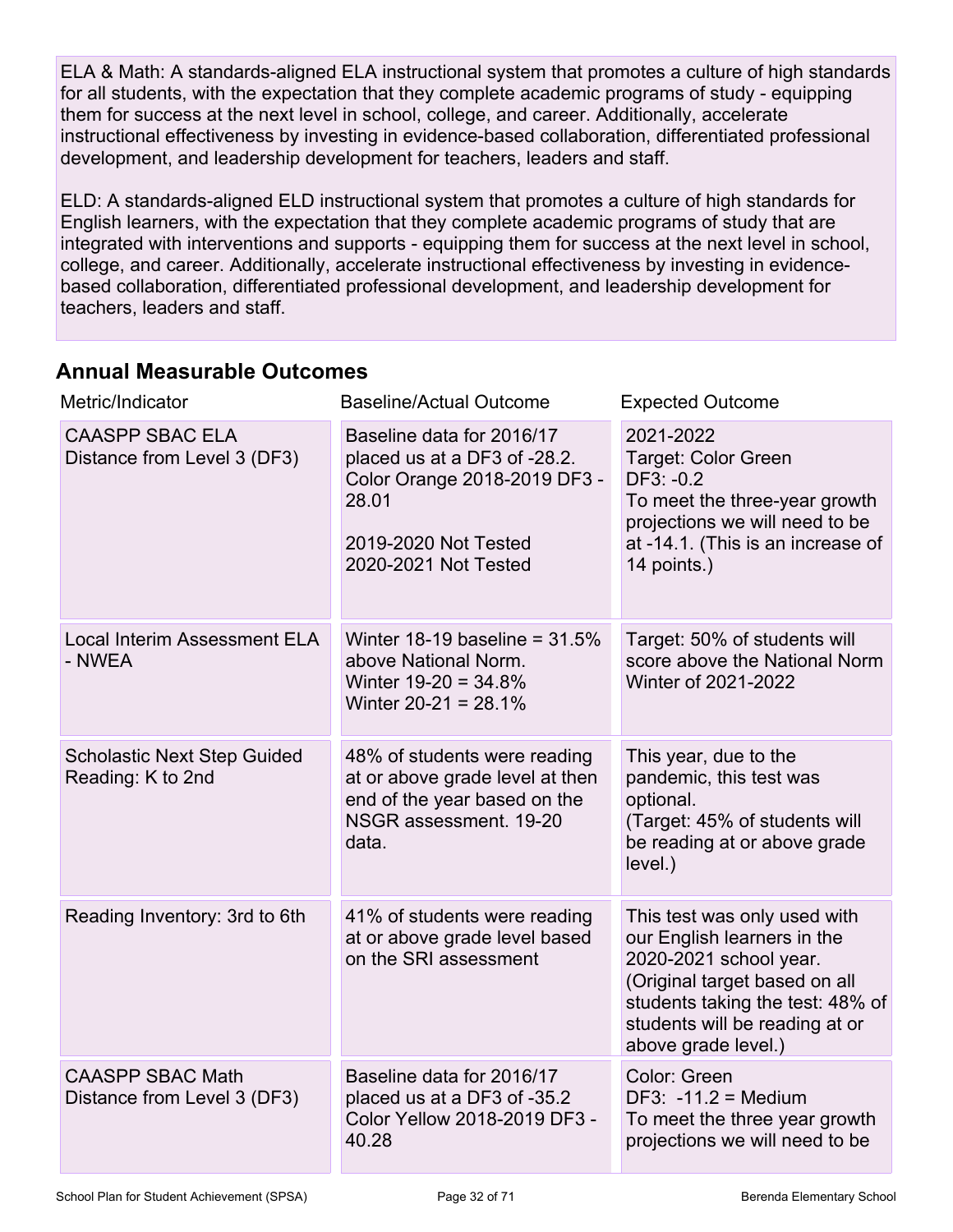| Metric/Indicator                               | <b>Baseline/Actual Outcome</b>                                                                                                    | <b>Expected Outcome</b>                                                                       |
|------------------------------------------------|-----------------------------------------------------------------------------------------------------------------------------------|-----------------------------------------------------------------------------------------------|
|                                                |                                                                                                                                   | at -11.2. (This is an increase of<br>12 points.)                                              |
| <b>Local Interim Assessment Math</b><br>- NWEA | Winter 18-19 baseline = $30.5\%$<br>above National Norm.<br>Winter $19-20 = 34.5%$<br>Winter 20-21 20.5%                          | Target: 35% of students will<br>score above the National Norm<br>Winter of 2021-2022          |
| <b>English Learner Progress</b><br>(ELPAC)     | Color Yellow 2019<br>51.7% making progress<br>towards English language<br>proficiency                                             | Color (Projected): Yellow 2022<br>60% making progress towards<br>English language proficiency |
|                                                | This year testing was<br>interrupted by COVID19.<br>Previous data:<br>111 students out of 171 made<br>one year's growth           | English Learners are expected<br>to make one years growth.                                    |
| <b>Reclassification Rate</b>                   | This year testing was<br>interrupted by COVID19.<br>We had 17 reclassify in March<br>2020<br>We had 8 reclassify in March<br>2021 | We project that by March of<br>2022 20 students will be<br>reclassified.                      |

Complete a copy of the Strategy/Activity table for each of the school's strategies/activities. Duplicate the table, including Proposed Expenditures, as needed.

### **Strategy/Activity 1**

### **Students to be Served by this Strategy/Activity**

(Identify either All Students or one or more specific student groups)

All

### Strategy/Activity

Teachers on Special Assignment:

Support to increase student achievement as provided by Teachers on Special Assignment and support staff – for all grades or targeted grade levels as appropriate.

\* Collaboratively review and analyze data, individually and with staff, to identify student needs and supports.

\* Identify academic need and create appropriate instructional groups.

\* Attend and provide professional development to assist teachers in the implementation of research-based strategies and data analysis.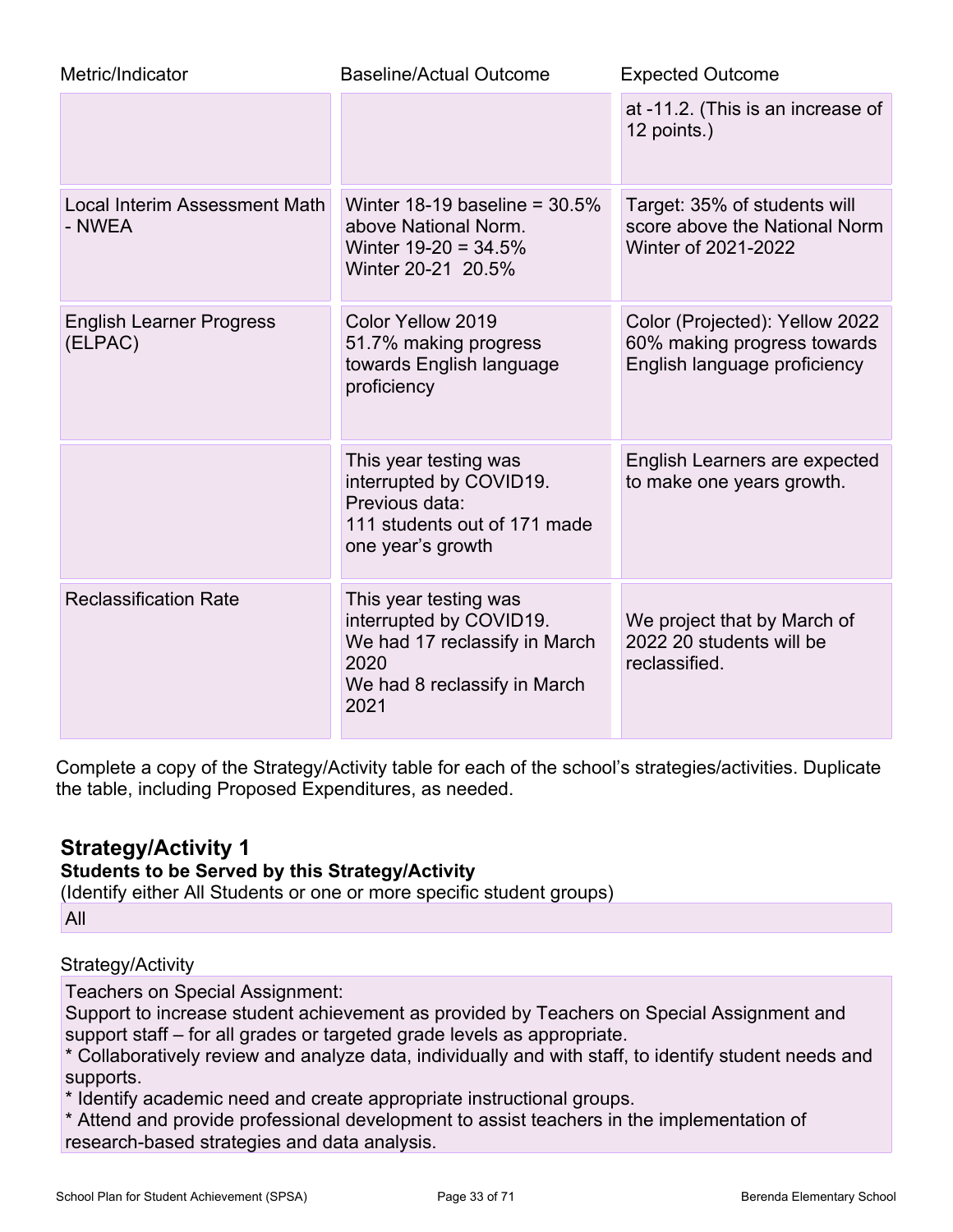\* Update list of services provided on RtI Tracker, monitor progress, and support identified interventions indicated on the 'Green' intervention folder.

\* Provide research based interventions, targeting students' identified needs.

\* Organize, schedule, facilitate and/or attend SST/COST meetings with parents as appropriate.

\* Work with teachers to provide demonstration lessons, facilitate teacher observations, and support development of rigorous lessons.

\* All students will have equal opportunities to research based interventions through universal access - small group instruction.

\* Provide professional development to support effective intervention in the classroom.

#### **Proposed Expenditures for this Strategy/Activity**

List the amount(s) and funding source(s) for the proposed expenditures. Specify the funding source(s) using one or more of the following: LCFF, Federal (if Federal identify the Title and Part, as applicable), Other State, and/or Local.

Amount(s) Source(s)

68,485.30 TSA 1100 (Title I)

### **Strategy/Activity 2**

#### **Students to be Served by this Strategy/Activity**

(Identify either All Students or one or more specific student groups)

All

#### Strategy/Activity

Purchase supplemental materials.

\* Purchase books, online subscriptions, and/or monthly student magazine subscriptions to increase student's decoding, fluency, reading comprehension, and/or exposure to more non-fiction text in alignment with common core expectations.

\* Purchase materials to support the move to common core and the Smarter Balanced assessment.

\* Utilize the district's print shop service to provide materials for student use as well as for parent education.

\* Purchase materials including, but not limited to, duplication, software, CD/DVDs, online subscriptions to software programs, books, project boards, audiovisual equipment, teacher resources, or other items that support instruction to help students access the core or intervention. \* Purchase materials and supplies to support the implementation of advanced thinking skills. For

example, programs such as LEGO Robotics that allow students to use their creativity and higher order thinking skills to solve complex problems.

\* Purchase materials and supplies to support project based learning opportunities. These items could be purchased to support students in the classroom and/or in a STEM/STEAM lab setting. \* Purchase materials, supplies, events, or activities to support PBIS.

#### **Proposed Expenditures for this Strategy/Activity**

List the amount(s) and funding source(s) for the proposed expenditures. Specify the funding source(s) using one or more of the following: LCFF, Federal (if Federal identify the Title and Part, as applicable), Other State, and/or Local.

| Amount(s) | Source(s)                                 |
|-----------|-------------------------------------------|
| 10,000    | Books & Reference Material 4200 (Title I) |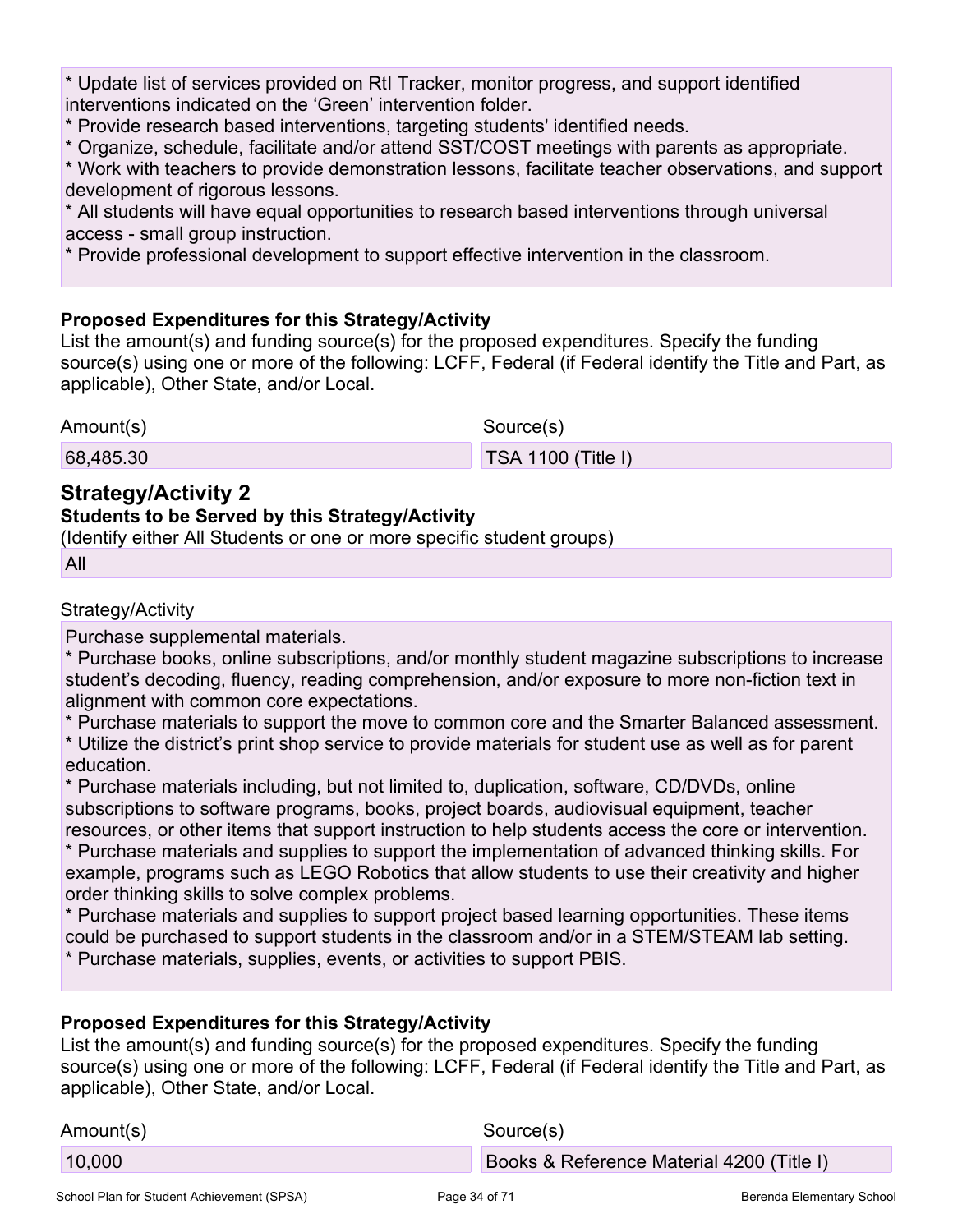| 5,000     | Duplicating/Print shop 5715 (Title I)                           |
|-----------|-----------------------------------------------------------------|
| 2,000     | Books & Reference Material 4200 (Title I)                       |
| 10,814.70 | Instructional Supplies 4310 (Title I)                           |
| 10,500    | Comp. Hardware/Software Maintenance &<br>License 5885 (Title I) |
| 7000      | Certificated Extra Time 1190 (Title I)                          |
| 0         | Instructional Supplies 4310 (Carryover)                         |

### **Strategy/Activity 3**

#### **Students to be Served by this Strategy/Activity**

(Identify either All Students or one or more specific student groups)

All

#### Strategy/Activity

Provide teacher release time, extra time, and other to support professional development.

\* Observe high impact CCCS lessons.

\* Adjust pacing guides, common planning, dis-aggregate data, assign and develop intervention plans, and create common formative assessments to meet the needs of students.

\* Plan, facilitate, and attend scheduled meetings for struggling, At-Risk or Special Education students to discuss academic progress and identify next steps.

- \* Allow for one-on-one teacher testing for students who are at-risk and/or on grade level.
- \* Time for testing, scheduling, and compiling information about students.
- \* Provide after school tutoring for students.

\* Provide teachers with opportunities to attend workshops, seminars, and conferences that address the Common Core and ELD.

\* Provide funds for travel and conferences so that staff can attend training.

#### **Proposed Expenditures for this Strategy/Activity**

List the amount(s) and funding source(s) for the proposed expenditures. Specify the funding source(s) using one or more of the following: LCFF, Federal (if Federal identify the Title and Part, as applicable), Other State, and/or Local.

| Amount(s) | Source(s)                              |
|-----------|----------------------------------------|
| 5,000     | Certificated Subs 1125 (Title I)       |
| 1,800     | Certificated Extra Time 1190 (Title I) |
| 6,000     | Travel & Conference 5200 (Title I)     |
| 700       | Travel & Conference 5200 (Title I)     |

### **Strategy/Activity 4**

#### **Students to be Served by this Strategy/Activity**

(Identify either All Students or one or more specific student groups)

All

#### Strategy/Activity

Provide classified extra time.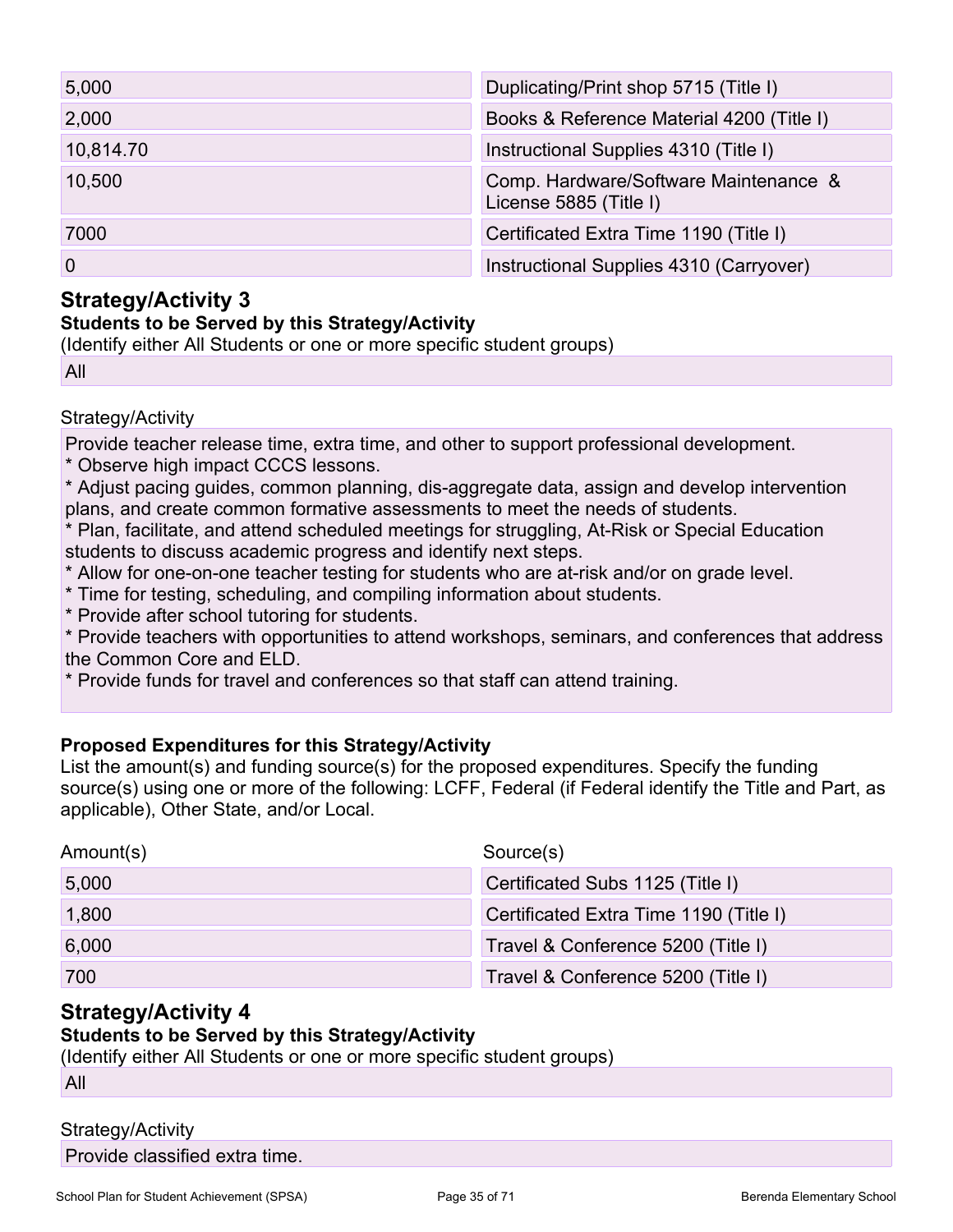- \* Support updating of test information in student data files.
- \* Provide parent translation oral and written.
- \* Provide preparation time for parent support.
- \* Provide parent education nights

#### **Proposed Expenditures for this Strategy/Activity**

List the amount(s) and funding source(s) for the proposed expenditures. Specify the funding source(s) using one or more of the following: LCFF, Federal (if Federal identify the Title and Part, as applicable), Other State, and/or Local.

| Amount(s) | Source(s)                                  |
|-----------|--------------------------------------------|
| 2000      | Paraprofessional Extra Time 2190 (Title I) |
| 2000      | Clerk/Office Extra time 2490 (Title I)     |
| 2,000     | Other classified 2990 (Title I)            |

## **Annual Review**

#### **SPSA Year Reviewed: 2020-21**

Respond to the following prompts relative to this goal. If the school is in the first year of implementing the goal, an analysis is not required and this section may be deleted.

## **ANALYSIS**

Describe the overall implementation of the strategies/activities and the overall effectiveness of the strategies/activities to achieve the articulated goal.

#### Strategy/Activity #1

Teachers on Special Assignment:

- \* Collaboratively review and analyze data with staff to identify student needs and supports.
- \* Identify academic need and create appropriate instructional groups.

\* Attend and provide professional development to assist teachers in the implementation of research--based strategies and data analysis.

\* Update list of services provided on RtI Tracker, monitor progress, and support identified interventions indicated on the 'Green' intervention folder.

\* Provide research based interventions in a push--in or pull--out model, targeting students' identified needs.

\* Organize, schedule, facilitate and/or attend SST/COST meetings with parents as appropriate.

\* Work with teachers to provide demonstration lessons, facilitate teacher observations, and support development of rigorous lessons.

\* All students will have equal opportunities to research based interventions through universal access -- small group instruction.

\* Provide professional development to support effectively implementing interventions in the classroom.

What were the activities implemented and to what level? \*Our RtI teacher worked with students via distance learning using Zoom.

What was not implemented that was in the 2020-21 site plan and why?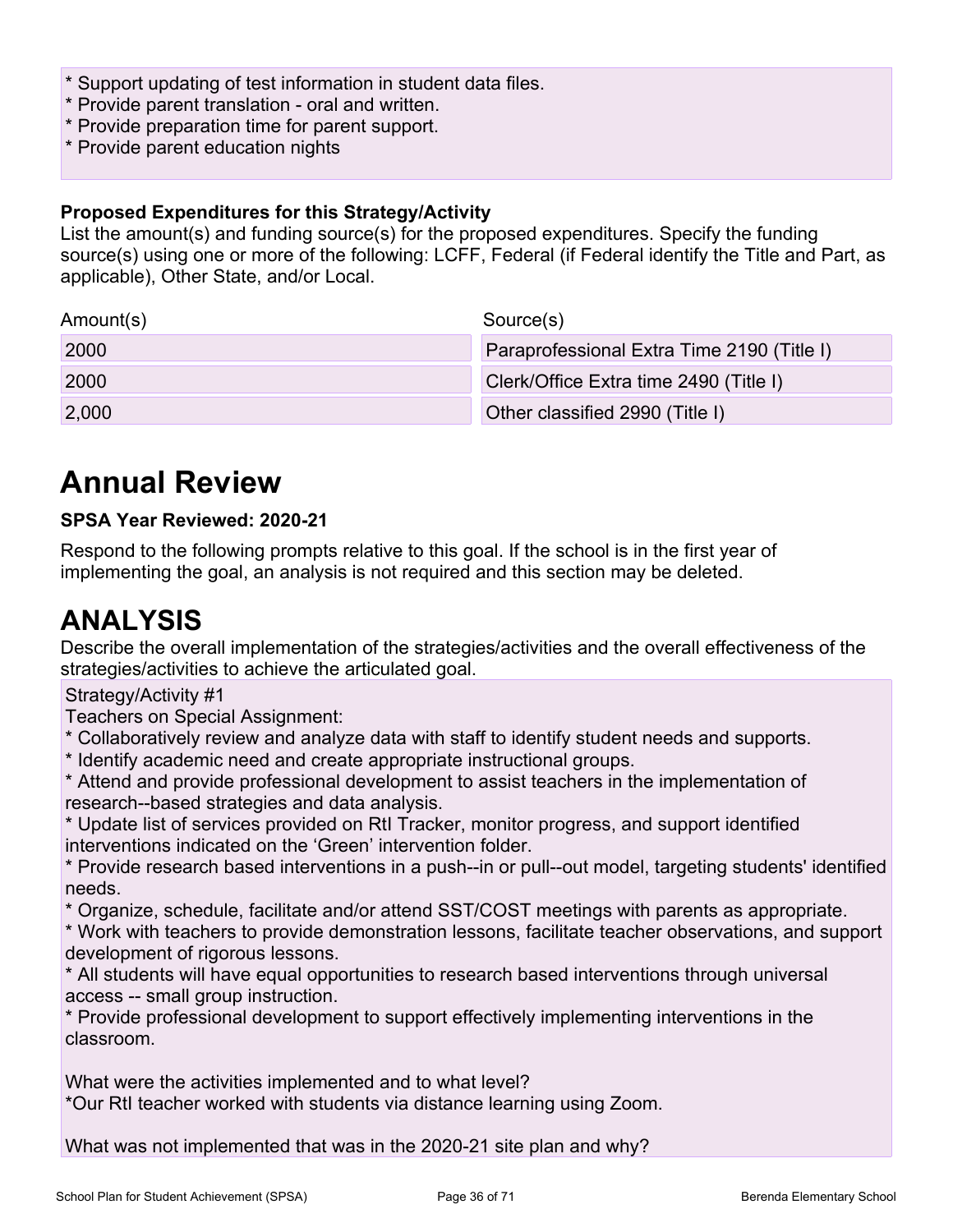\*We were not able to pull students for in-person instruction due to COVID19 restrictions.

What was the overall effectiveness of this action?

\*Our RtI teacher monitors progress and we did see some growth for students who did attend more consistency.

Strategy/Activity #2

Purchase supplemental materials:

\* Purchase books, online subscriptions, and/or monthly student magazine subscriptions to increase student's decoding, fluency, reading comprehension, and/or exposure to more non--fiction text in alignment with common core expectations.

\* Purchase materials to support the move to common core and the Smarter Balanced assessment.

\* Utilize the district's print shop service to provide materials for student use as well as for parent education.

\* Purchase materials including, but not limited to, duplication, software, CD/DVDs, online subscriptions to software programs, books, project boards, audiovisual equipment, teacher resources, or other items that support instruction to help students access the core or intervention.

\* Purchase materials and supplies to support the implementation of advanced thinking skills. For example, programs such as LEGO Robotics that allow students to use their creativity and higher order thinking skills to solve complex problems.

\* Purchase materials and supplies to support project based learning opportunities. These items could be purchased to support students in the classroom and/or in a STEM/STEAM lab setting. \* Purchase materials, supplies, events, or activities to support PBIS.

What were the activities implemented and to what level?

\*We purchased books for each classroom that focused on diversity and

\*We utilized the district's print shop services to produce supplementary materials for students.

\*We purchased licenses for a supplemental math program, STMath, to support students in grades K-2.

\*We purchased RazKids as a supplemental reading support for specific classrooms.

\*We purchased some PBIS motivational materials to display around the school - banners and sign displays.

\*We also purchased some PBIS motivational items that will be used as awards for students.

What was not implemented that was in the 2020-21 site plan and why?

\*We were not able to implement some of our PBIS goals as students were in a distance learning model due to COVID19.

What was the overall effectiveness of this action?

\*We feel what we were able to implement was successful to support our overall goals.

#### Strategy/Activity #3

Provide teacher release time and extra time:

\* Observe high impact CCCS lessons.

\* Adjust pacing guides, common planning, disaggregate data, assign and develop intervention plans, and create common formative assessments to meet the needs of students.

\* Plan, facilitate, and attend scheduled meetings for struggling, At--Risk or Special Education students to discuss academic progress and identify next steps.

\* Allow for one--on--one teacher testing for students who are at--risk and/or on grade level.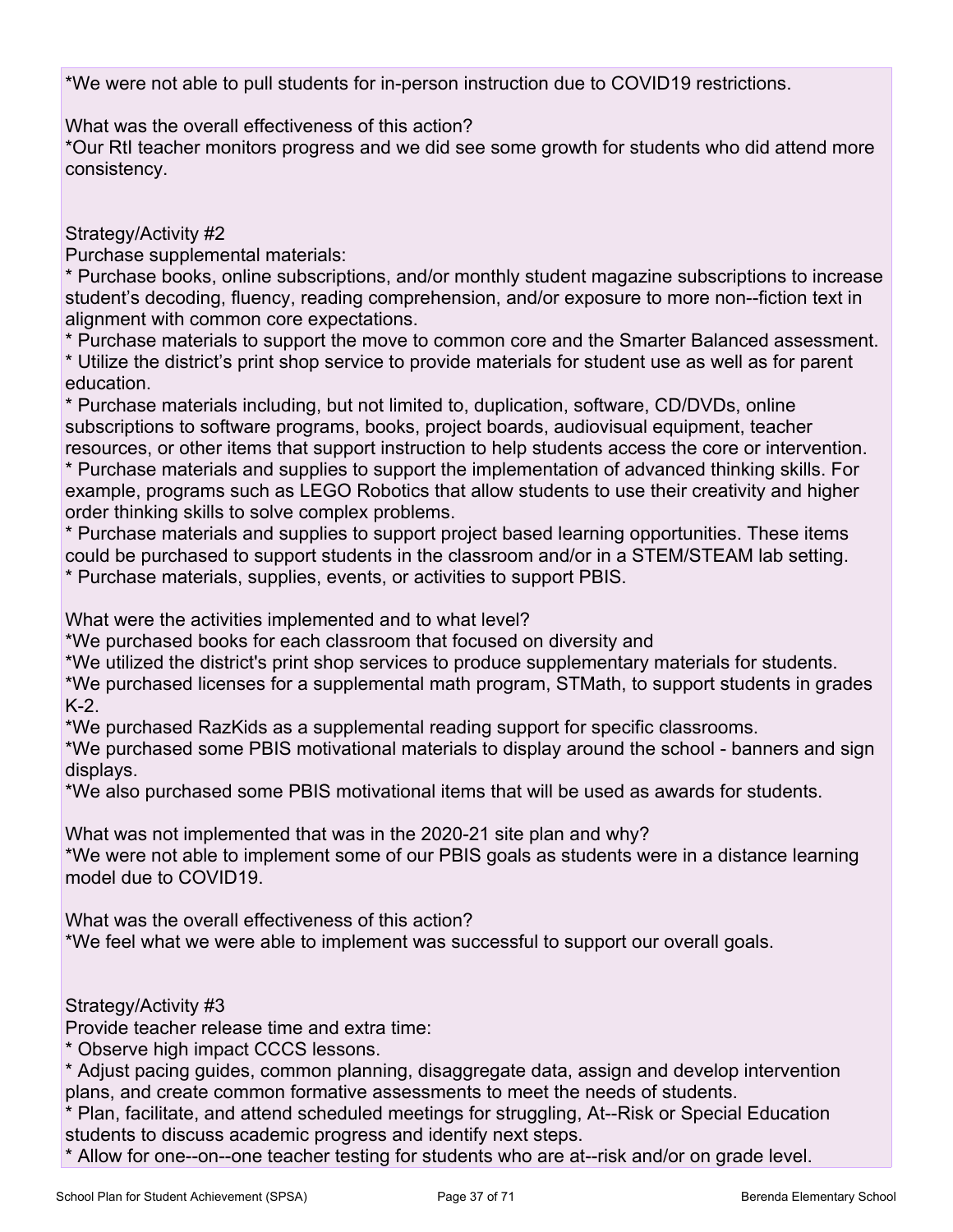\* Time for testing, scheduling, and compiling information about students.

\* Provide after-school tutoring for students.

\* Provide Teachers with opportunities to attend workshops, seminars, and conferences that address the Common Core and ELD.

What were the activities implemented and to what level? \*We were able to provide some online tutoring to some of our students this year. \*We will be attending the PLC conference at the end of this school year.

What was not implemented that was in the 2020-21 site plan and why? \*There was not an opportunity to provide teacher release time this year due to COVID19.

What was the overall effectiveness of this action?

\*We think that the PLC conference will be a big help in moving our school forward in the area of student achievement.

Strategy/Activity #4

Provide classified extra time.

- \* Support updating of test information in student data files.
- \* Provide parent translation oral and written.
- \* Provide preparation time for parent support.

\* Provide parent education nights

What were the activities implemented and to what level? \*We were able to utilize CARES Act funds for these needs.

What was not implemented that was in the 2020-21 site plan and why? \*We did not have parent education nights due to COVID19.

What was the overall effectiveness of this action? NA

Briefly describe any major differences between the intended implementation and/or the budgeted expenditures to implement the strategies/activities to meet the articulated goal.

Not all funds were expended as projected due to the COVID 19 pandemic and school shutdown.

Strategy/Activity #1

Teachers on Special Assignment: RtI TSA was able to meet and work with students via Zoom this year to support our struggling learners.

\*Budgeted: \$ 47,249 Estimated Actuals: \$ 44,678

\*Difference: \$ 2,561

Why or why not is there a difference?: Still have time in the school year.

Strategy/Activity #2 Purchase supplemental materials: We were able to make purchases to support the various needs of our students. \*Budgeted: \$ 34,630 Estimated Actuals: \$ 32,831 \*Difference: \$ -1,799 Why or why not is there a difference?: Pretty close.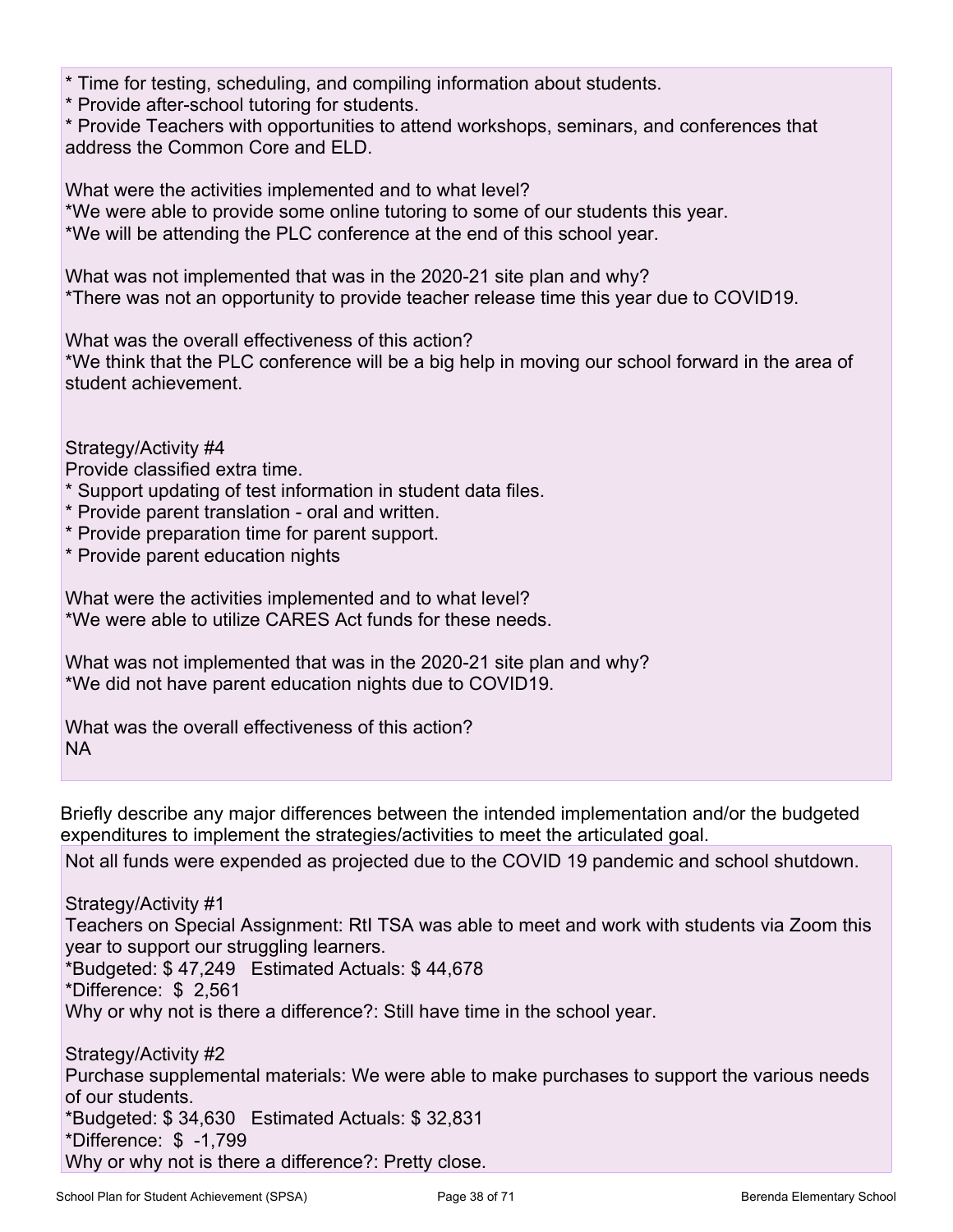Strategy/Activity#3

We will be attending the PLC conference in June with some of our staff. We were also able to provide tutoring for some of our students. \*Budgeted: \$ 14,015 Estimated Actuals: \$ 8,318 \*Difference: \$ 0 Why or why not is there a difference?: We used funds for the PLC conference, but not for teacher release time.

Strategy/Activity #4 Provide classified extra time. \*Budgeted: \$ 2,998 Estimated Actuals: \$ 0 \*Difference: \$ 2,998 Why or why not is there a difference?: We used CARE Act funds to support these needs.

Describe any changes that will be made to this goal, the annual outcomes, metrics, or strategies/activities to achieve this goal as a result of this analysis. Identify where those changes can be found in the SPSA.

Strategy/Activity #1

Teacher on Special Assignment:

\*Changes: Keep, Delete, or Modify? This will remain in place.

\*Why are you Keeping, Deleting, or Modifying this Action and or Goal? We see great potential for the support of our struggling readers

Strategy/Activity #2

Purchase supplemental materials:

\*Changes: Keep, Delete, or Modify? This will remain in place.

\*Why are you Keeping, Deleting, or Modifying this Action and or Goal? There is always a need for supplemental materials and supplies to enhance our program.

Strategy/Activity #3

Provide teacher release time and extra time:

\*Changes: Keep, Delete, or Modify? This will remain in place.

\*Why are you Keeping, Deleting, or Modifying this Action and or Goal? We will continue to provide release time for teachers for planning and training purposes. We will see how we can increase the number of teachers having the opportunity to observe their peers and work together as grade levels and cross-grade levels to plan.

Strategy/Activity #4

Provide classified extra time.

\*Changes: Keep, Delete, or Modify? This will remain in place.

\*Why are you Keeping, Deleting, or Modifying this Action and or Goal? We feel supporting our parent nights, helping parents with various needs, and facilitating communication with our families is very important.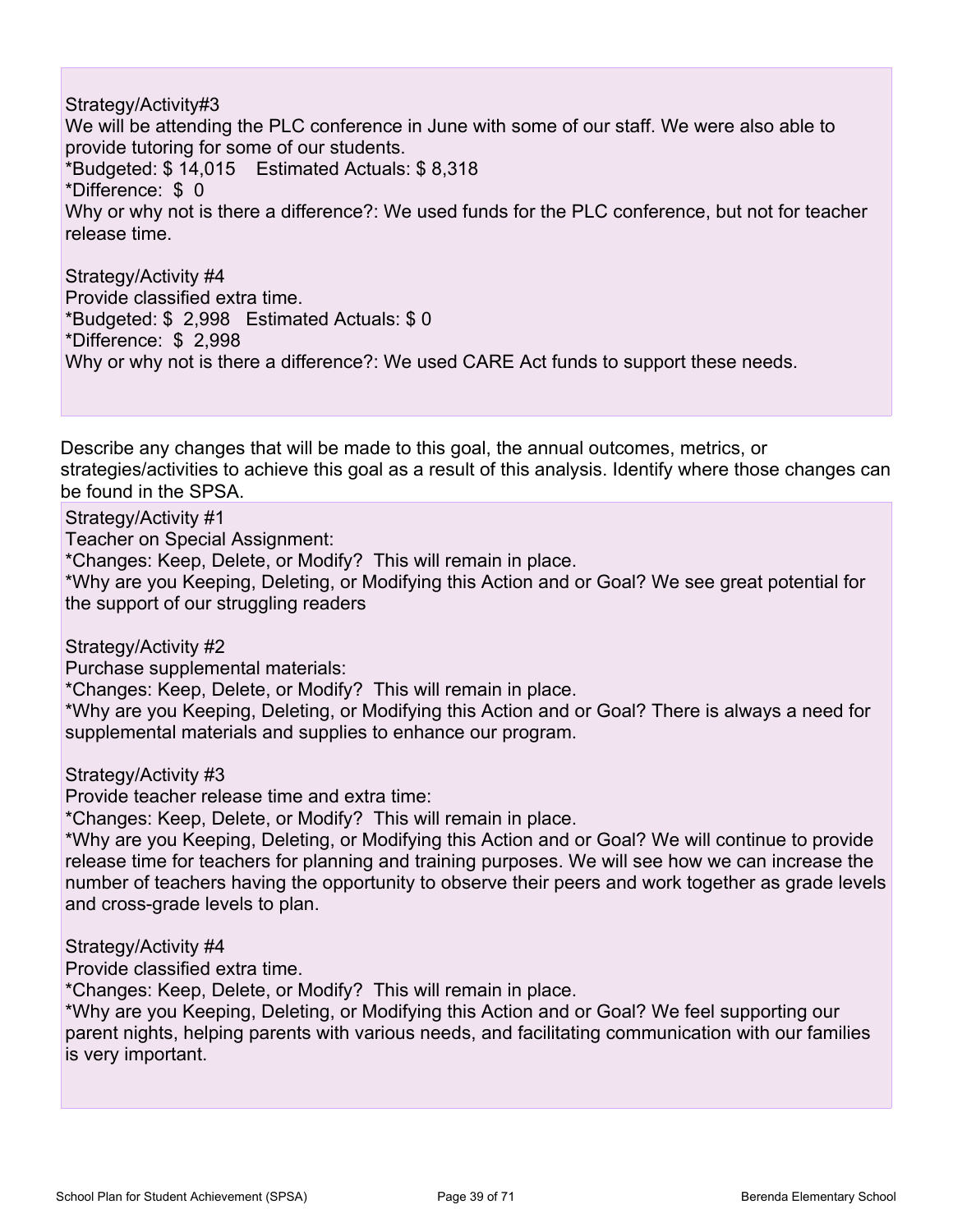# **Goals, Strategies, & Proposed Expenditures**

Complete a copy of the following table for each of the school's goals. Duplicate the table as needed.

### **LEA/LCAP Goal**

Statement of Goal:Safe and Healthy Environment for Learning and Work 3-Year District Specific Goal: Madera Unified will obtain an Suspension score of [medium-low] performance for all students as measured by the California Dashboard, and will increase the school climate survey favorable index score each year.

State Priorities 1 2 X 3 4 5 6 7 8

Local Priorities Student attendance, student expulsion, student input on school extra-curricular activities and VAPA/athletics.

Identified Need Maintain a healthy, caring, respectful, and drug-free environment for learning and work, with equitable reinforcement of the guidelines of conduct for students and adults, and nurture socio-emotional resilience in our students through collaboration among school, home, public safety, health and recreational agencies, and community-based organizations.

## **Goal 2**

Due to the COVID 19 pandemic and school shutdown, these goals will be carried forward another year. At this time, all dates and data in this goal have remained unchanged from our 19-20 SPSA.

3-Year School Specific Goal: Currently, Berenda is at a low status level with a color of green. In this instance, the status level of 'low' is a positive and the second best status level. The status level of low is defined as Suspending between 0.5% to 1.0% of our students. Our color ranking of green is based on the fact we reduced our number of suspensions between 0.3% to 1.0% from the previous year.

Our three year goal is to be in the status level of low with a color of green, keeping our suspensions in the range of 0.5% to 1.0% of our students

Note: The data used to determine our current status level is based on the change from the 2013-14 school year to the 2014-15 school year and the 2014-15 suspension rate. Current data, from 2016- 17 and the year before, will be used to determine our status on this goal for the new reporting cycle and placement on the 5x5 dashboard.

The second part of the goal relates to a climate survey that 5th and 6th graders take. We will increase the number of students who rate the school as 'favorable' on this survey.

### **Identified Need**

Maintain a healthy, caring, respectful, and drug-free environment for learning and work, with equitable reinforcement of the guidelines of conduct for students and adults, and nurture socioemotional resilience in our students through collaboration among school, home, public safety, health and recreational agencies, and community-based organizations.

### **Annual Measurable Outcomes**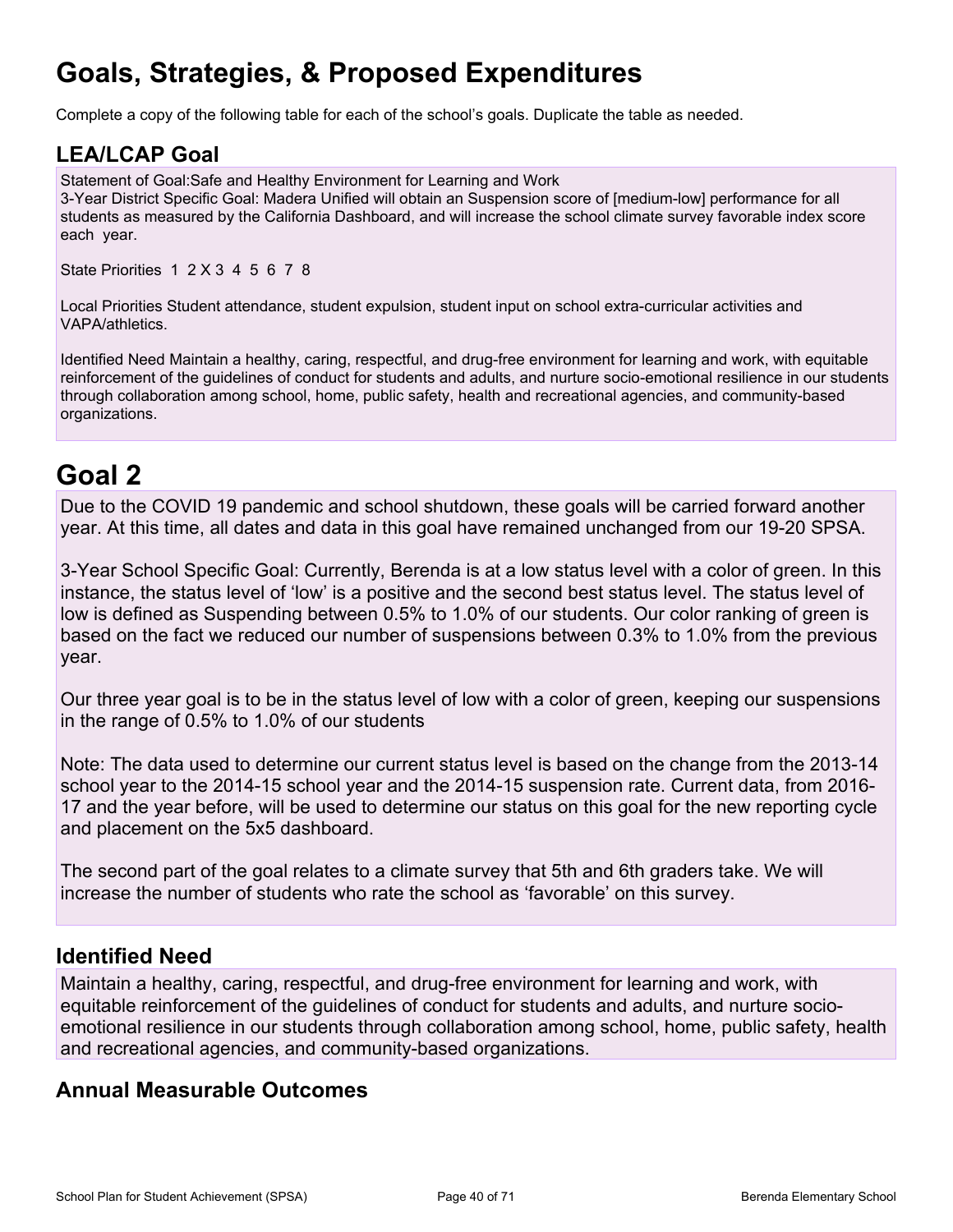| Metric/Indicator                                          | <b>Baseline/Actual Outcome</b>                                                                                                                                                                                             | <b>Expected Outcome</b>                                                                                                          |  |
|-----------------------------------------------------------|----------------------------------------------------------------------------------------------------------------------------------------------------------------------------------------------------------------------------|----------------------------------------------------------------------------------------------------------------------------------|--|
| Suspension                                                | 2018-2019 California<br>Dashboard 3.6% suspended at<br>least once.<br>2019-2020 California<br>Dashboard 1.7% suspended<br>at least once<br>Declined of 1.9 %<br>Number of Students 838 SARC<br>Data 2019-20 Suspensions 14 | Projected for $2020-2021 =$<br>1.55%                                                                                             |  |
| 3rd - 5th Grade: Teacher-<br><b>Student Relationships</b> | Current level is 77% positive.<br>(Data from 18-19 climate)<br>survey: 50% (104 student<br>responses))                                                                                                                     | 80%<br>(Climate survey questions<br>changed so data could not be<br>compared. We have a new<br>baseline. Data from 18-19<br>75%) |  |
| 6th Grade: Teacher-Student<br>Relationships               | Current level is 78% positive.<br>(Data from 18-19 climate)<br>survey: 64% (107 student<br>responses))                                                                                                                     |                                                                                                                                  |  |

Complete a copy of the Strategy/Activity table for each of the school's strategies/activities. Duplicate the table, including Proposed Expenditures, as needed.

## **Strategy/Activity 1**

#### **Students to be Served by this Strategy/Activity**

(Identify either All Students or one or more specific student groups)

All

#### Strategy/Activity

Purchase supplemental instructional supplies, books and reference materials and Duplication/Print shop:

\* Purchase books, online subscriptions, and/or monthly student magazine subscriptions to increase student's decoding, fluency, reading comprehension, and/or exposure to more non-fiction text in alignment with common core expectations.

\* Utilize the district's print shop service to provide materials for student use as well as for parent education.

\* Purchase materials including, but not limited to, duplication, software, CD/DVDs, online subscriptions to software programs, books, project boards, audiovisual equipment, teacher resources, or other items that support instruction to help students access the core or intervention.

- \* Purchase materials and supplies to support the implementation of advanced thinking skills.
- \* Purchase materials and supplies to support character education and PBIS.

See Goal 1 Activity 2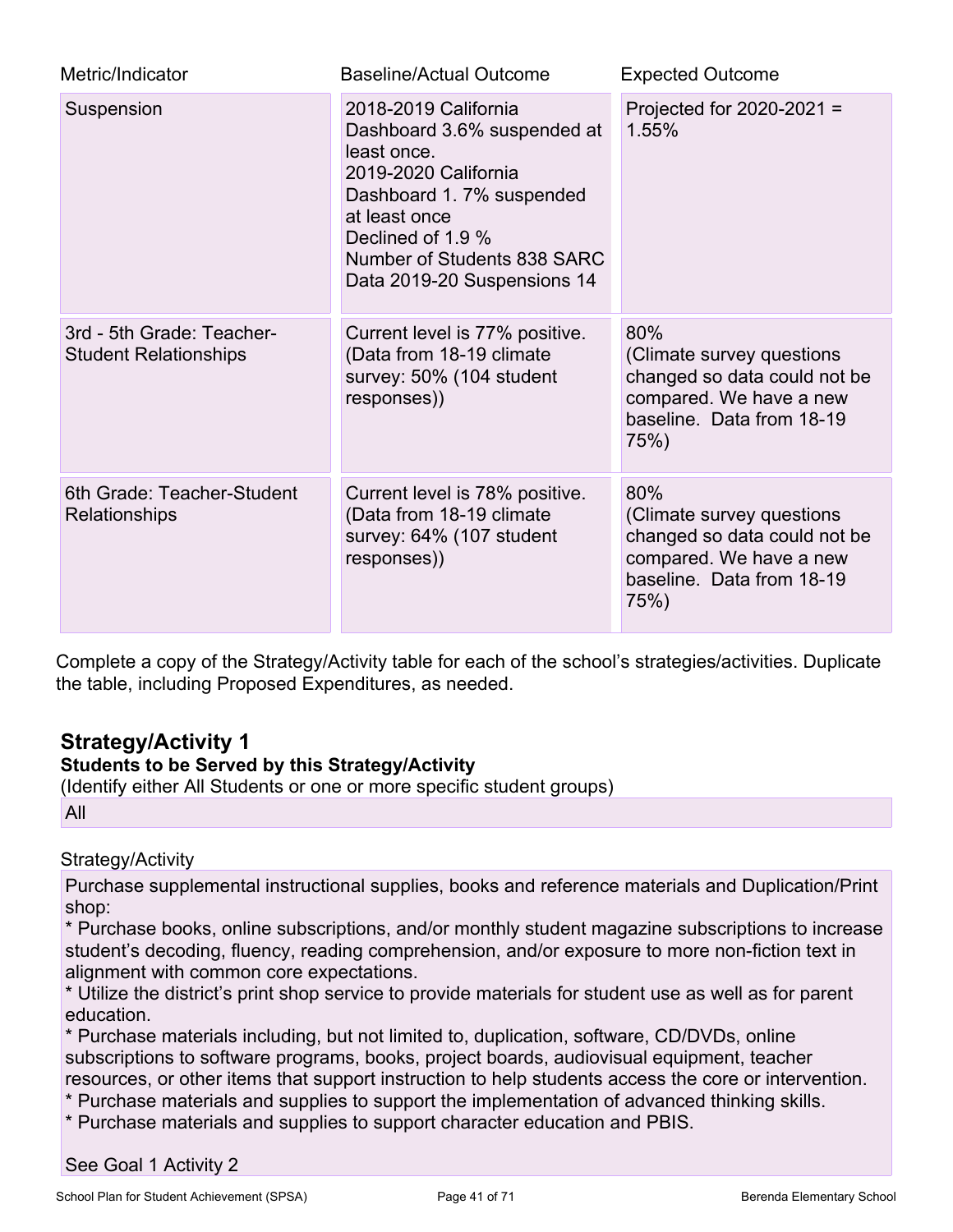#### **Proposed Expenditures for this Strategy/Activity**

List the amount(s) and funding source(s) for the proposed expenditures. Specify the funding source(s) using one or more of the following: LCFF, Federal (if Federal identify the Title and Part, as applicable), Other State, and/or Local.

Amount(s) Source(s)

### **Strategy/Activity 2 Students to be Served by this Strategy/Activity**

(Identify either All Students or one or more specific student groups)

All

#### Strategy/Activity

Provide teacher release time and extra time:

- \* Observe high impact teaching strategies.
- \* Adjust pacing guides, common planning, disaggregate data, assign and develop intervention plans, and create common formative assessments to

meet the needs of their students.

\* Attend scheduled meetings for At-Risk or Special Education students to discuss academic progress and identify next steps.

- \* Allow for one-on-one teacher testing for students who are at-risk and/or on grade level.
- \* Time for testing, scheduling, and compiling information about students.
- \* Plan and facilitate meetings to support struggling students.
- \* Provide after school tutoring for students.

\* Attend trainings and professional development, including, but not limited to, PBIS and Restorative Justice.

See Goal 1 Activity 3

#### **Proposed Expenditures for this Strategy/Activity**

List the amount(s) and funding source(s) for the proposed expenditures. Specify the funding source(s) using one or more of the following: LCFF, Federal (if Federal identify the Title and Part, as applicable), Other State, and/or Local.

Amount(s) Source(s)

# **Annual Review**

#### **SPSA Year Reviewed: 2020-21**

Respond to the following prompts relative to this goal. If the school is in the first year of implementing the goal, an analysis is not required and this section may be deleted.

## **ANALYSIS**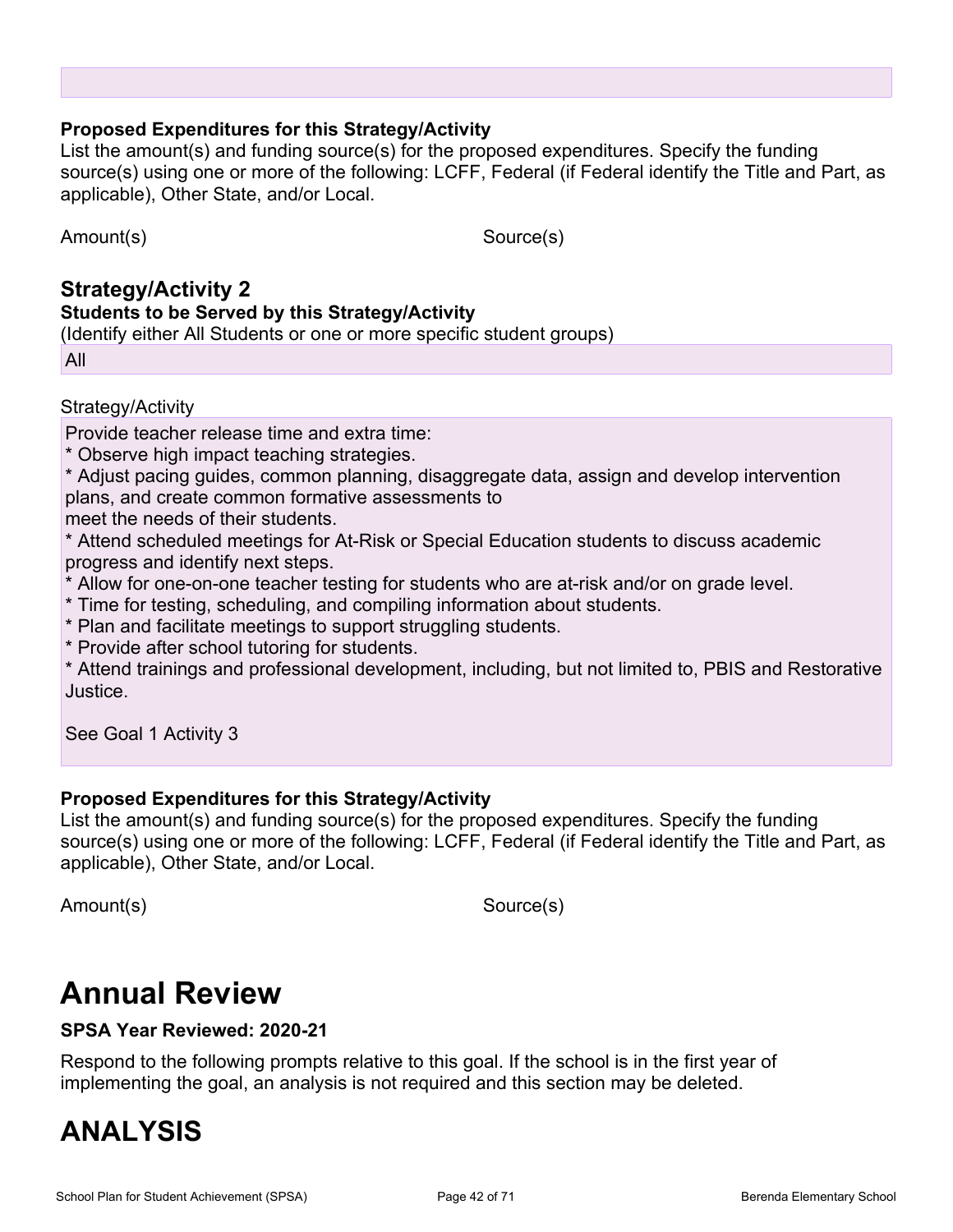Describe the overall implementation of the strategies/activities and the overall effectiveness of the strategies/activities to achieve the articulated goal.

Strategy/Activity 1

Purchase supplemental instructional supplies, books and reference materials and Duplication/Print shop:

\* Purchase books, online subscriptions, and/or monthly student magazine subscriptions to increase student's decoding, fluency, reading comprehension, and/or exposure to more non-fiction text in alignment with common core expectations.

\* Utilize the district's print shop service to provide materials for student use as well as for parent education.

\* Purchase materials including, but not limited to, duplication, software, CD/DVDs, online subscriptions to software programs, books, project boards, audiovisual equipment, teacher resources, or other items that support instruction to help students access the core or intervention.

\* Purchase materials and supplies to support the implementation of advanced thinking skills.

\* Purchase materials and supplies to support character education and PBIS.

See Goal 1 Activity 2 for implementation details and effectiveness in 2020-21.

Strategy/Activity 2

Provide teacher release time and extra time:

\* Observe high impact teaching strategies.

\* Adjust pacing guides, common planning, disaggregate data, assign and develop intervention plans, and create common formative assessments to

meet the needs of their students.

\* Attend scheduled meetings for At-Risk or Special Education students to discuss academic progress and identify next steps.

\* Allow for one-on-one teacher testing for students who are at-risk and/or on grade level.

\* Time for testing, scheduling, and compiling information about students.

\* Plan and facilitate meetings to support struggling students.

\* Attend trainings and professional development, including, but not limited to, PBIS and Restorative Justice.

From 2017 to 2018 reporting years, our suspensions fell from 3.4% to 2.4%.

See Goal 1 Activity 23 for implementation details and effectiveness in 2020-21.

Briefly describe any major differences between the intended implementation and/or the budgeted expenditures to implement the strategies/activities to meet the articulated goal.

Not all funds were expended as projected due to the COVID 19 pandemic and school shutdown.

Strategy/Activity 1 Purchase supplemental instructional supplies, books and reference materials and Duplication/Print shop:

See Goal 1 Activity 2 for Budgeted, Estimated Actuals, and Differences in 2020-21.

#### Strategy/Activity 2

Provide teacher release time and extra time.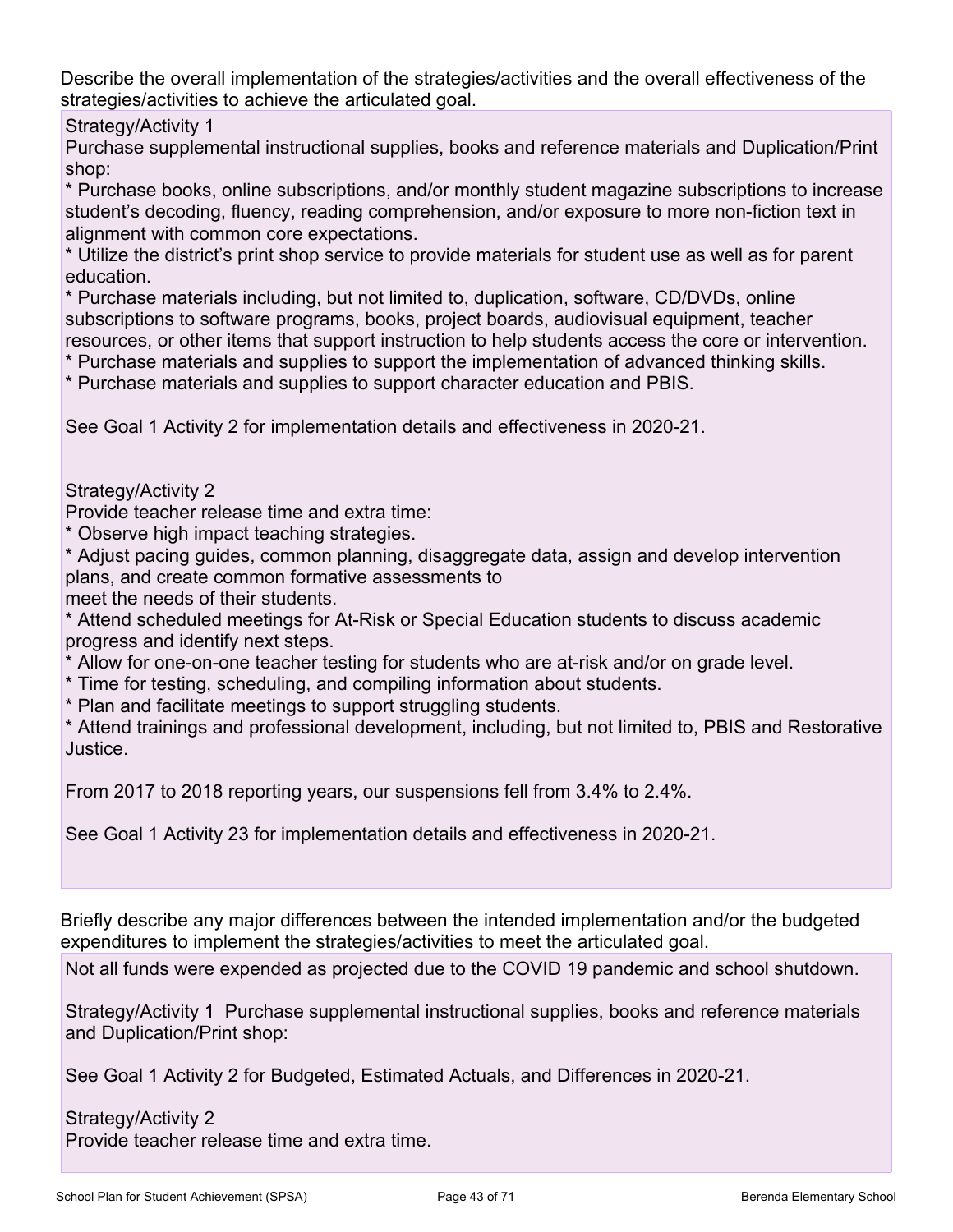See Goal 1 Activity 3 for Budgeted, Estimated Actuals, and Differences in 2020-21.

Describe any changes that will be made to this goal, the annual outcomes, metrics, or strategies/activities to achieve this goal as a result of this analysis. Identify where those changes can be found in the SPSA.

Goal 2 Strategy/Activity 1:

Name of Activity: Purchase supplemental instructional supplies, books and reference materials and Duplication/Print shop:

\*Changes: Keep, Delete, or Modify? Keep

\*Why are you Keeping, Deleting, or Modifying this Action and or Goal? We value the PBIS program and what we know it can due to support our students.

Goal 2 Strategy/Activity 2

Name of Activity: Provide teacher release time and extra time.

\*Changes: Keep, Delete, or Modify? Keep

\*Why are you Keeping, Deleting, or Modifying this Action and or Goal? We value the PBIS program and what we know it can due to support our students.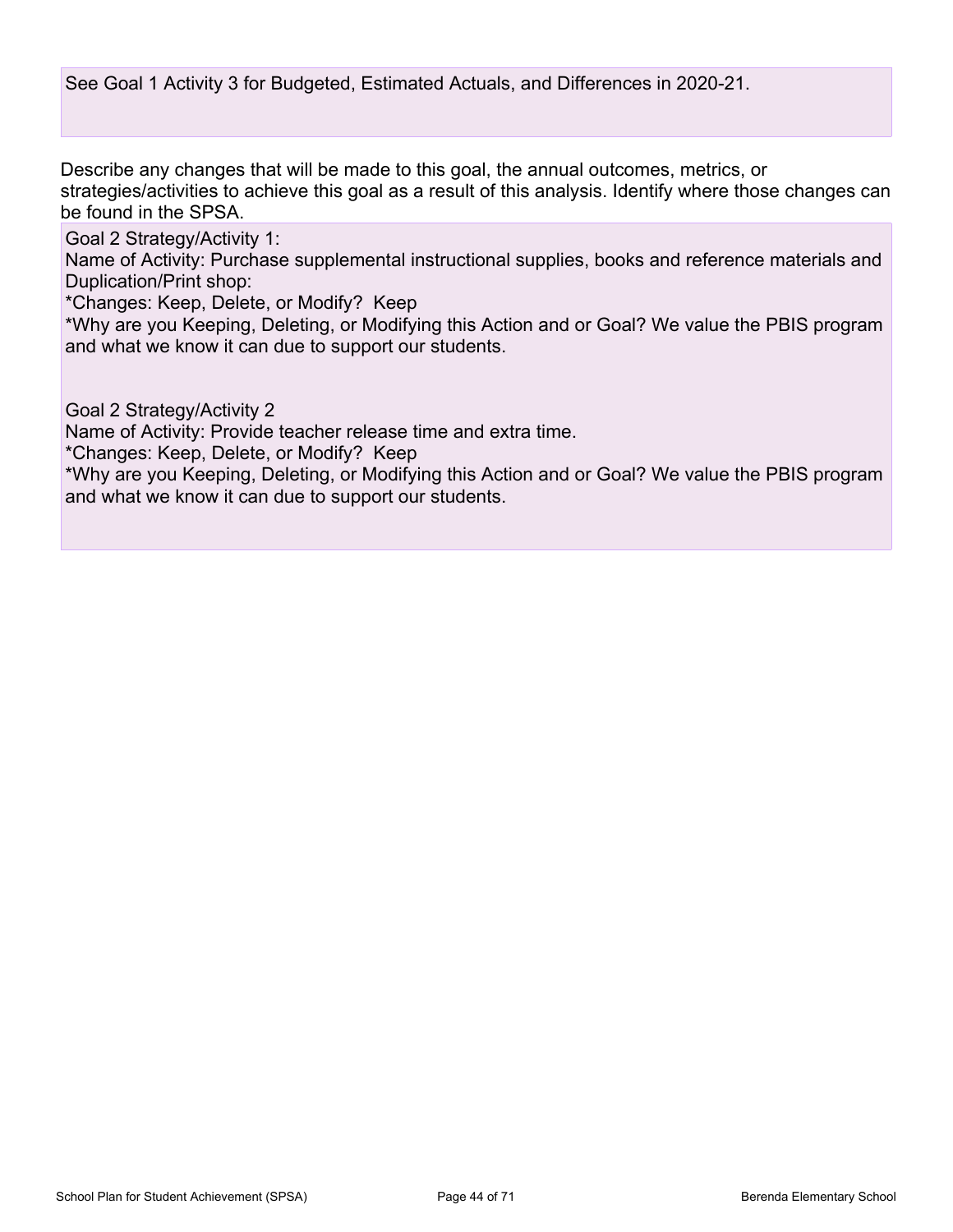# **Goals, Strategies, & Proposed Expenditures**

Complete a copy of the following table for each of the school's goals. Duplicate the table as needed.

### **LEA/LCAP Goal**

Statement of Goal: Improve parent involvement programs making it an essential component of our educational program. 3-Year District Specific Goal: Madera Unified will increase the number of parents attending School Site Council (SSC), ELAC, Back to School Night, Parent Portal Login, and Title 1 Parent Meeting at all schools

State Priorities 1 2 3 4 X 5 X 6 7 8

Local Priorities None

Identified Need Embrace parents and families as partners in student learning through mutual respect, culturally inclusive practices, and open communication, and nurture enduring partnerships with our external stakeholders by linking schoolbased learning with the world of work, aligning resources, and maintaining open channels of communication with leaders and policy makers.

## **Goal 3**

Due to the COVID 19 pandemic and school shutdown, these goals will be carried forward another year. At this time, all dates and data have remained unchanged.

3-Year School Specific Goal: Berenda elementary will increase the number of students who have someone attending Back to School Night and Open House. We will also increase our parent participation at our annual Title 1 Parent Meeting and at our ELAC meetings, as well as the number of parents who actively use the Parent Portal.

### **Identified Need**

Embrace parents and families as partners in student learning through mutual respect, culturally inclusive practices, and open communication, and nurture enduring partnerships with our external stakeholders by linking school-based learning with the world of work, aligning resources, and maintaining open channels of communication with leaders and policy makers.

### **Annual Measurable Outcomes**

| Metric/Indicator                                       | <b>Baseline/Actual Outcome</b>                      | <b>Expected Outcome</b>                                     |  |
|--------------------------------------------------------|-----------------------------------------------------|-------------------------------------------------------------|--|
| <b>Back to School Night (Students)</b><br>represented) | Held virtually due to COVID19<br>shutdown. 2020-201 | 500 parents for in person                                   |  |
| <b>Title 1 Parent Meeting</b><br>(Total attendance)    | 2020-2021 18 parents                                | 10 attendees                                                |  |
| ELAC (Average attendance<br>1st 4 meetings)            | 2020-2021 8 parents                                 | 25 per meeting w/ EL parents<br>making 50% of those present |  |
| Open House<br>(Students represented)                   | Not held due to COVID19<br>shutdown.                | 550 for in person                                           |  |
| <b>Active Parent Portal Users</b>                      | 526<br>As of May                                    | 585                                                         |  |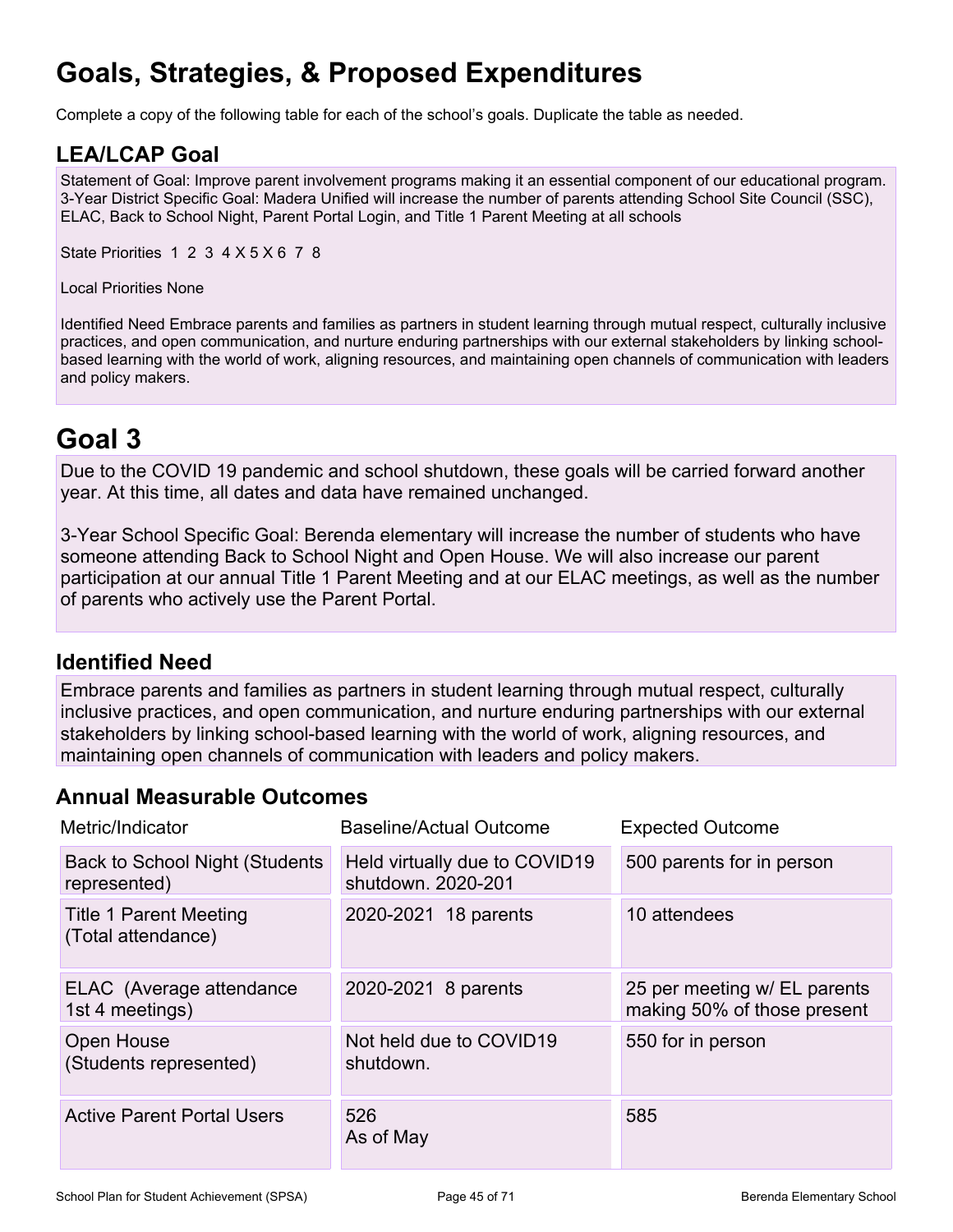| Metric/Indicator                                                                                          | Baseline/Actual Outcome | <b>Expected Outcome</b> |  |  |
|-----------------------------------------------------------------------------------------------------------|-------------------------|-------------------------|--|--|
| SSC (Average attendance 1st<br>4 meetings)                                                                | -15.                    | 10 per meeting          |  |  |
| Complete a copy of the Ctrategy/Activity toble for each of the school's etrategical activities. Duplicate |                         |                         |  |  |

Complete a copy of the Strategy/Activity table for each of the school's strategies/activities. Duplicate the table, including Proposed Expenditures, as needed.

### **Strategy/Activity 1**

### **Students to be Served by this Strategy/Activity**

(Identify either All Students or one or more specific student groups)

All

Strategy/Activity

Parent Involvement:

\* Parent meetings will be scheduled that provide parents with a variety of information.

\* Parent meetings will be scheduled that provide parents with strategies to support their child's education at home.

- \* Parent meetings will be scheduled to discuss individual student progress.
- \* Phone calls and notes home to inform parents of the meetings.

\* Translation services and oral interpretation services to support our parents' understanding at various meetings: parent workshops, parent nights, parent/teacher conferences, IEPs, SSTs, and 504s.

\* Provide refreshments for attendees

\* Provide childcare for parents attending meetings.

#### **Proposed Expenditures for this Strategy/Activity**

List the amount(s) and funding source(s) for the proposed expenditures. Specify the funding source(s) using one or more of the following: LCFF, Federal (if Federal identify the Title and Part, as applicable), Other State, and/or Local.

Amount(s) Source(s)

## **Strategy/Activity 2**

#### **Students to be Served by this Strategy/Activity**

(Identify either All Students or one or more specific student groups)

All

#### Strategy/Activity

Purchase supplemental instructional supplies, books and reference materials and Duplication/Print shop:

\* Purchase materials to support parent involvement.

- \* Purchase materials and supplies to support our various parent night activities.
- \* Utilize the district's print shop service to provide materials for parent communication.
- \* Purchase materials including, but not limited to, duplication, software, CD/DVDs, online subscriptions to software programs, books, project boards, audiovisual equipment, teacher resources, or other items that support parent involvement.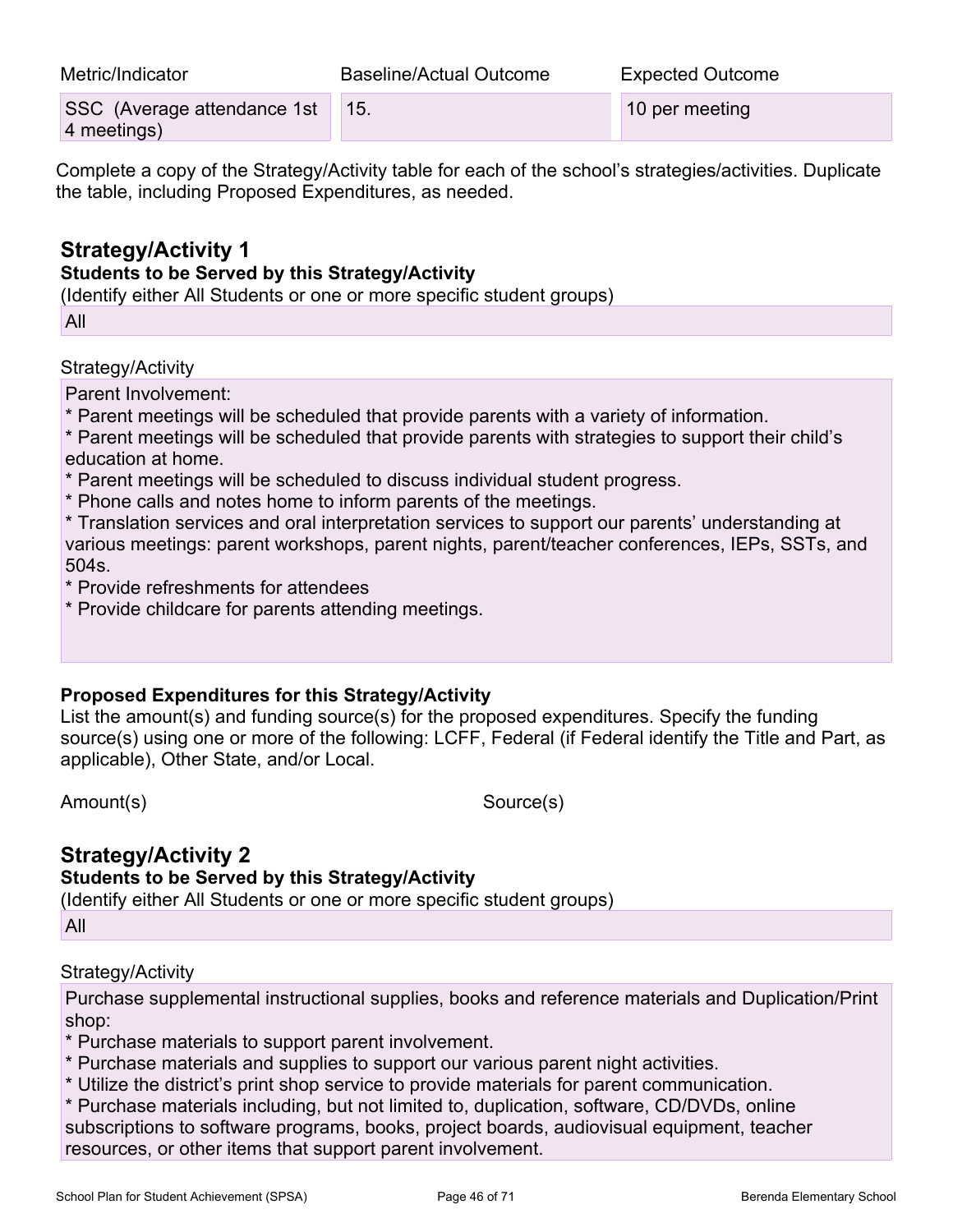#### **Proposed Expenditures for this Strategy/Activity**

List the amount(s) and funding source(s) for the proposed expenditures. Specify the funding source(s) using one or more of the following: LCFF, Federal (if Federal identify the Title and Part, as applicable), Other State, and/or Local.

Amount(s) Source(s)

2,815 Supplies 4300 (Parent Ed)

#### **Strategy/Activity 3 Students to be Served by this Strategy/Activity**

(Identify either All Students or one or more specific student groups)

All

#### Strategy/Activity

Provide teacher/classified release time and extra time:

- \* Provide parent translation oral and written.
- \* Provide preparation time for parent support.

\* Provide parent education nights.

See Goal 1 Activity 3

#### **Proposed Expenditures for this Strategy/Activity**

List the amount(s) and funding source(s) for the proposed expenditures. Specify the funding source(s) using one or more of the following: LCFF, Federal (if Federal identify the Title and Part, as applicable), Other State, and/or Local.

Amount(s) Source(s)

# **Annual Review**

**SPSA Year Reviewed: 2020-21**

Respond to the following prompts relative to this goal. If the school is in the first year of implementing the goal, an analysis is not required and this section may be deleted.

## **ANALYSIS**

Describe the overall implementation of the strategies/activities and the overall effectiveness of the strategies/activities to achieve the articulated goal.

#### Strategy/Activity 1

Parent Involvement:

\* Parent meetings will be scheduled that provide parents with a variety of information.

\* Parent meetings will be scheduled that provide parents with strategies to support their child's education at home.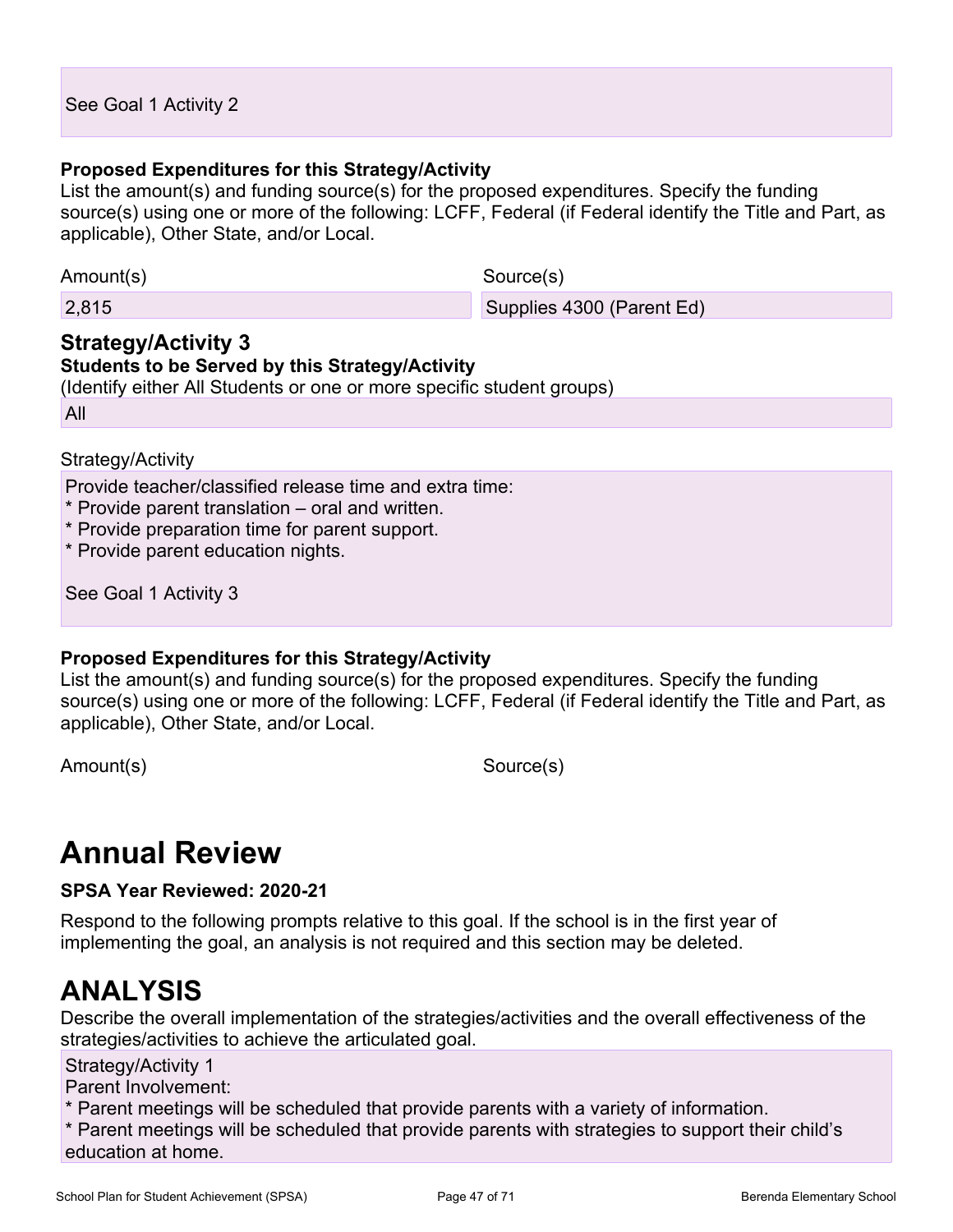\* Parent meetings will be scheduled to discuss individual student progress.

\* Phone calls and notes home to inform parents of the meetings.

\* Translation services and oral interpretation services to support our parents' understanding at various meetings: parent workshops, parent nights, parent/teacher conferences, IEPs, SSTs, and 504s.

\* Provide refreshments for attendees

\* Provide childcare for parents attending meetings.

What were the activities implemented and to what level?

\*Parent meetings were held via Zoom for SST, 504, IEP, ELAC, SSC, BTSN, and Title 1 Parent Meeting.

What was not implemented that was in the 2020-21 site plan and why? \*No funds needed this year for refreshments or childcare due to the COVID19 limitations.

What was the overall effectiveness of this action?

\*We feel we were still very supportive of our parents in providing them access to supports.

Strategy/Activity 2

Purchase supplemental instructional supplies, books and reference materials and Duplication/Print shop:

\* Purchase materials to support parent involvement.

- \* Purchase materials and supplies to support our various parent night activities.
- \* Utilize the district's print shop service to provide materials for parent communication.
- \* Purchase materials including, but not limited to, duplication, software, CD/DVDs, online subscriptions to software programs, books, project boards,

audiovisual equipment, teacher resources, or other items that support parent involvement.

What were the activities implemented and to what level? \*We did purchase materials to support our parent communication.

What was not implemented that was in the 2020-21 site plan and why? \*We did not send home our monthly newsletters this year. We used ParentSquare as our primary means of communication.

What was the overall effectiveness of this action? \*We feel that we are doing a good job of supporting our parents.

Strategy/Activity 3

Provide teacher/classified release time and extra time:

- \* Provide parent translation oral and written.
- \* Provide preparation time for parent support.
- \* Provide parent education nights.

What were the activities implemented and to what level? \*Not needed this year due to COVID19 shutdown.

What was not implemented that was in the 2020-21 site plan and why? \*Parent education nights.

What was the overall effectiveness of this action?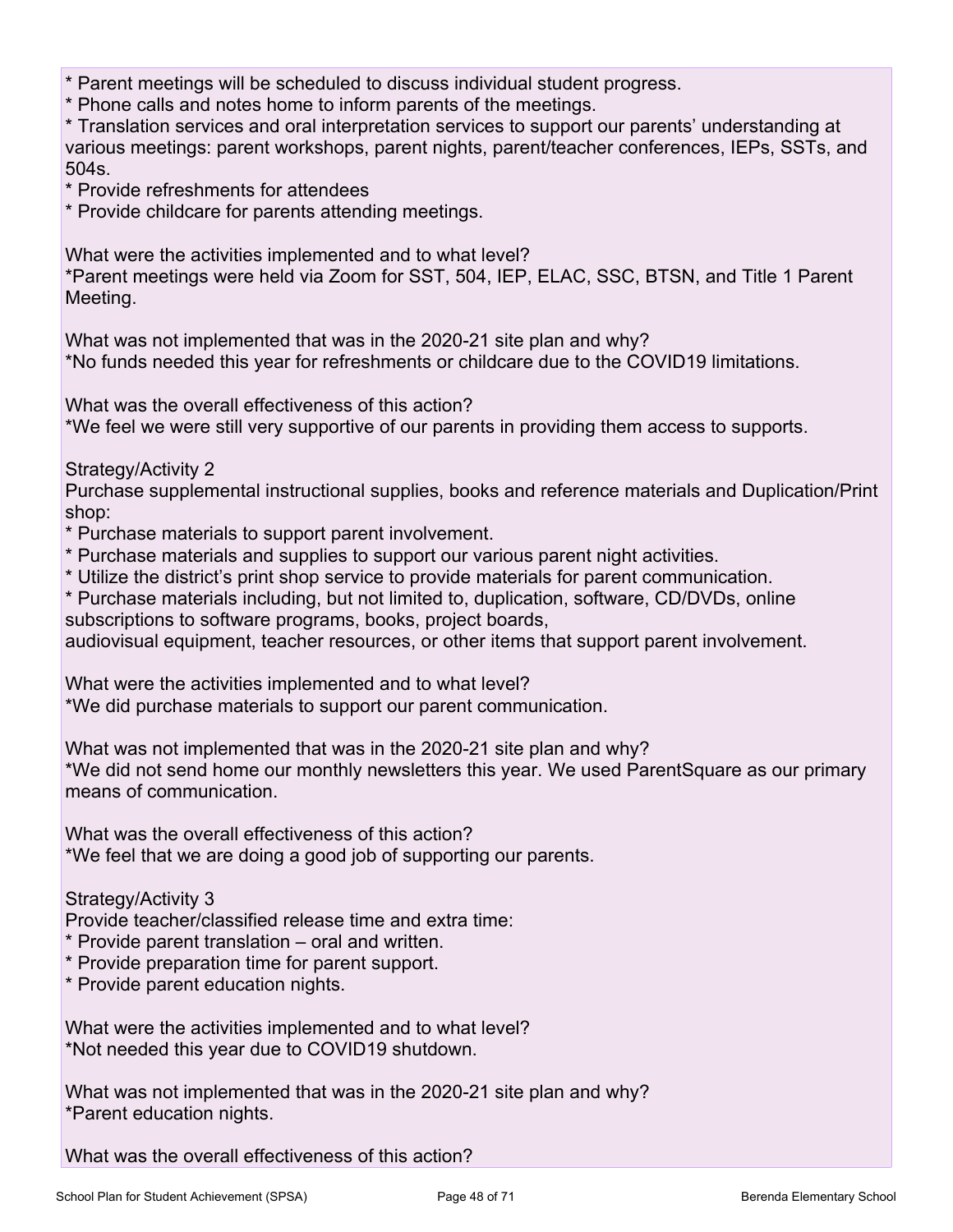Briefly describe any major differences between the intended implementation and/or the budgeted expenditures to implement the strategies/activities to meet the articulated goal.

Not all funds were expended as projected due to the COVID 19 pandemic and school shutdown.

Strategy/Activity 1 \*Budgeted: \$ 0 Estimated Actuals: \$ 0 \*Difference: \$ 0 Why or why not is there a difference?: Money was not used here due to COVID19 limitations and was transferred to Activity 2 We were successful in providing information to our parents through our SSC (School Site Council), ELAC (English Learner Advisory Committee), and BPC (Berenda Parent Club) meetings. Strategy/Activity 2 \*Budgeted: \$ 4,193 Estimated Actuals: \$ 3,932 \*Difference: \$ 261

Why or why not is there a difference?: Pretty close.

We purchased supplemental instructional supplies, books and reference materials and Duplication/Print shop.

Strategy/Activity 3 \*Budgeted: \$ 0 Estimated Actuals: \$ 0 \*Difference: \$ 0 Why or why not is there a difference?: We did not need to provide teacher/classified release time and extra time to support our ParentEd events/activities.

Describe any changes that will be made to this goal, the annual outcomes, metrics, or strategies/activities to achieve this goal as a result of this analysis. Identify where those changes can be found in the SPSA.

#### Strategy/Activity 1

\*Changes: Keep, Delete, or Modify? Keep

\*Why are you Keeping, Deleting, or Modifying this Action and or Goal? We will continue to work with our parents through our SSC (School Site Council), ELAC (English Learner Advisory Committee), and BPC (Berenda Parent Club) meetings. We will also continue with our Parent Nights on various topics as they are always well received by our parents (as we are able to based on COVID 19 guidelines).

#### Strategy/Activity 2

\*Changes: Keep, Delete, or Modify? Keep

\*Why are you Keeping, Deleting, or Modifying this Action and or Goal? We will continue to purchase supplemental instructional supplies, books and reference materials and Duplication/Print shop: We will continue to purchase the items necessary to support our parents and increase their understanding and connection with the school.

#### Strategy/Activity 3

\*Changes: Keep, Delete, or Modify? Keep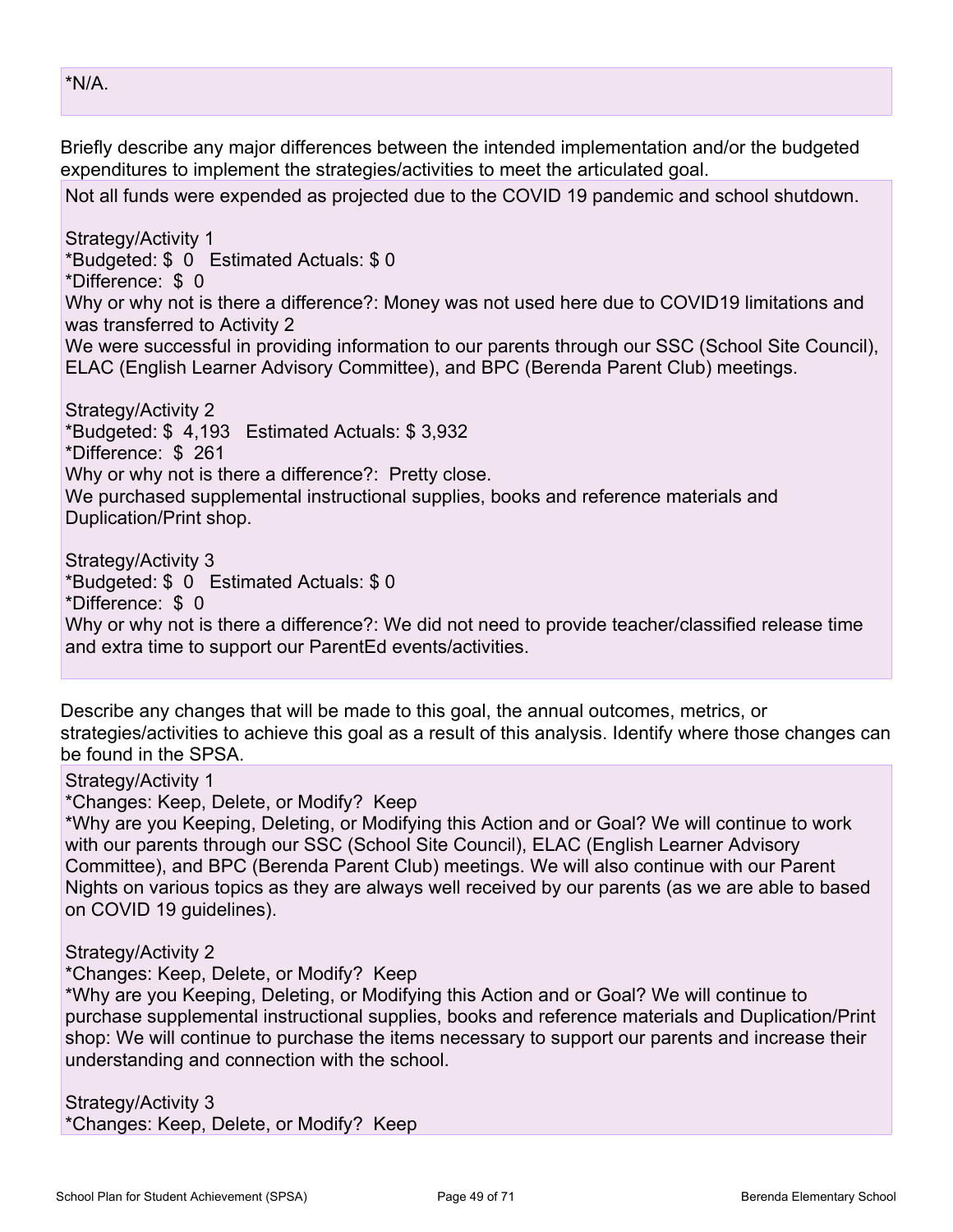\*Why are you Keeping, Deleting, or Modifying this Action and or Goal? We will continue to provide teacher/classified release time and extra time.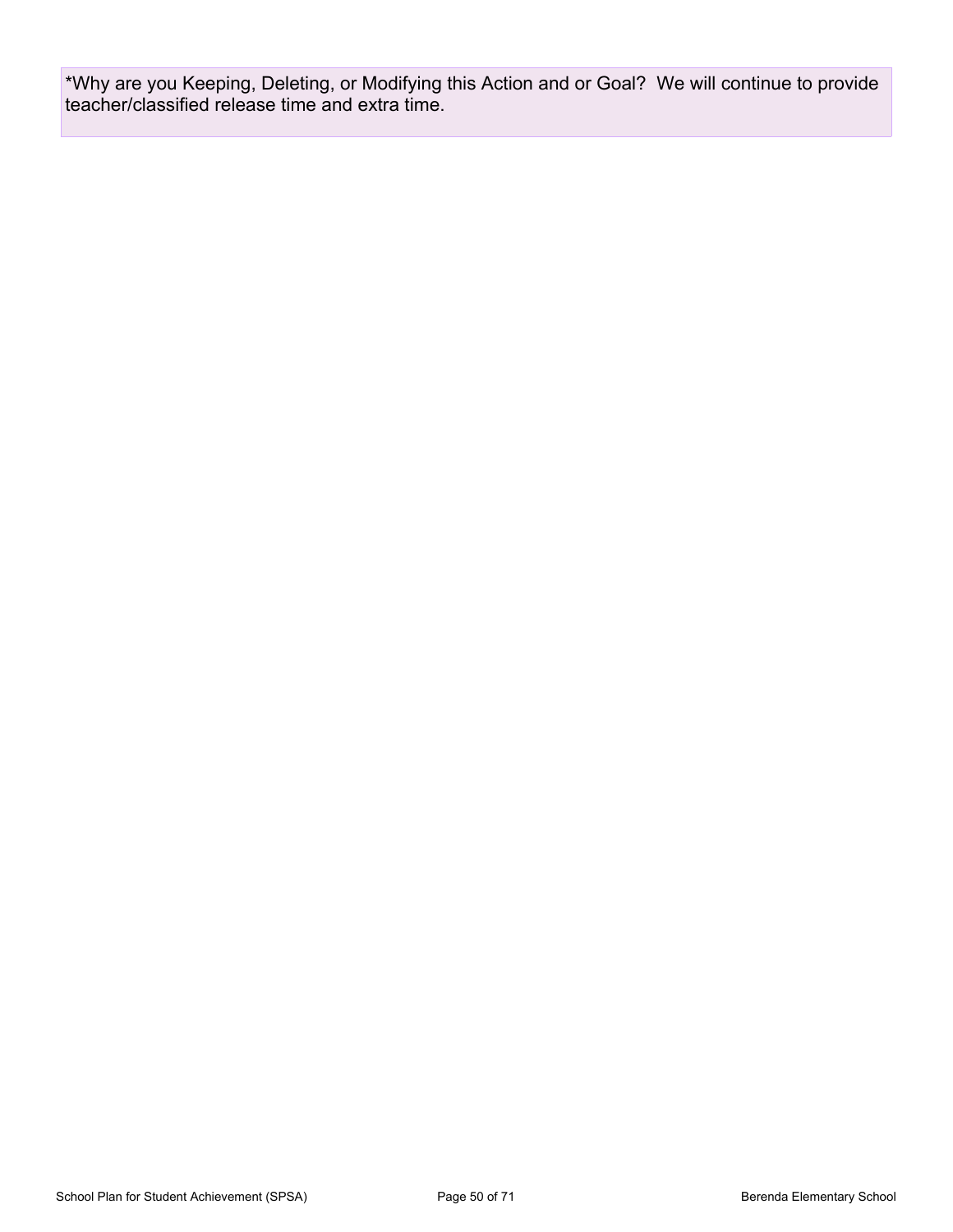# **Goals, Strategies, & Proposed Expenditures**

Complete a copy of the following table for each of the school's goals. Duplicate the table as needed.

### **LEA/LCAP Goal**

Statement of Goal: Increase and improve technology. 3-Year District Specific Goal: Madera Unified will maintain an average daily student device usage of 1-hour a day for each school year.

State Priorities X 1 2 3 4 5 6 7 8

Local Priorities None

Identified Need Ensure students are provided with basic 21st century tools such as computers and access to the internet that will help student learning outcomes to improve.

## **Goal 4**

Due to the COVID 19 pandemic and school shutdown, these goals will be carried forward another year. At this time, all dates and data have remained unchanged.

3-Year School Specific Goal: Berenda elementary will maintain an average daily student device usage of 1-hour a day for each school year.

### **Identified Need**

Ensure students are provided with basic 21st century tools such as computers and access to the internet that will help student learning outcomes to improve.

### **Annual Measurable Outcomes**

| Metric/Indicator                               | <b>Baseline/Actual Outcome</b>                                                | <b>Expected Outcome</b>                                                                                |
|------------------------------------------------|-------------------------------------------------------------------------------|--------------------------------------------------------------------------------------------------------|
| Google API (per device usage<br>data)          | 41.8% of Chromebook devices<br>met 75% of 2-hour daily<br>threshold 2019-2020 | 65% of Chromebook devices<br>will be used for 2-hours a day<br>for 75% of the school year<br>2021-2022 |
| Google API (average daily<br>usage of devices) | 1.5 hours per day 2019-2020                                                   | 1.9 hours per day 2021-2022                                                                            |

Complete a copy of the Strategy/Activity table for each of the school's strategies/activities. Duplicate the table, including Proposed Expenditures, as needed.

### **Strategy/Activity 1**

**Students to be Served by this Strategy/Activity**

(Identify either All Students or one or more specific student groups)

All

#### Strategy/Activity

Purchase technology and supplemental materials: \* Purchase technology to support technology goal.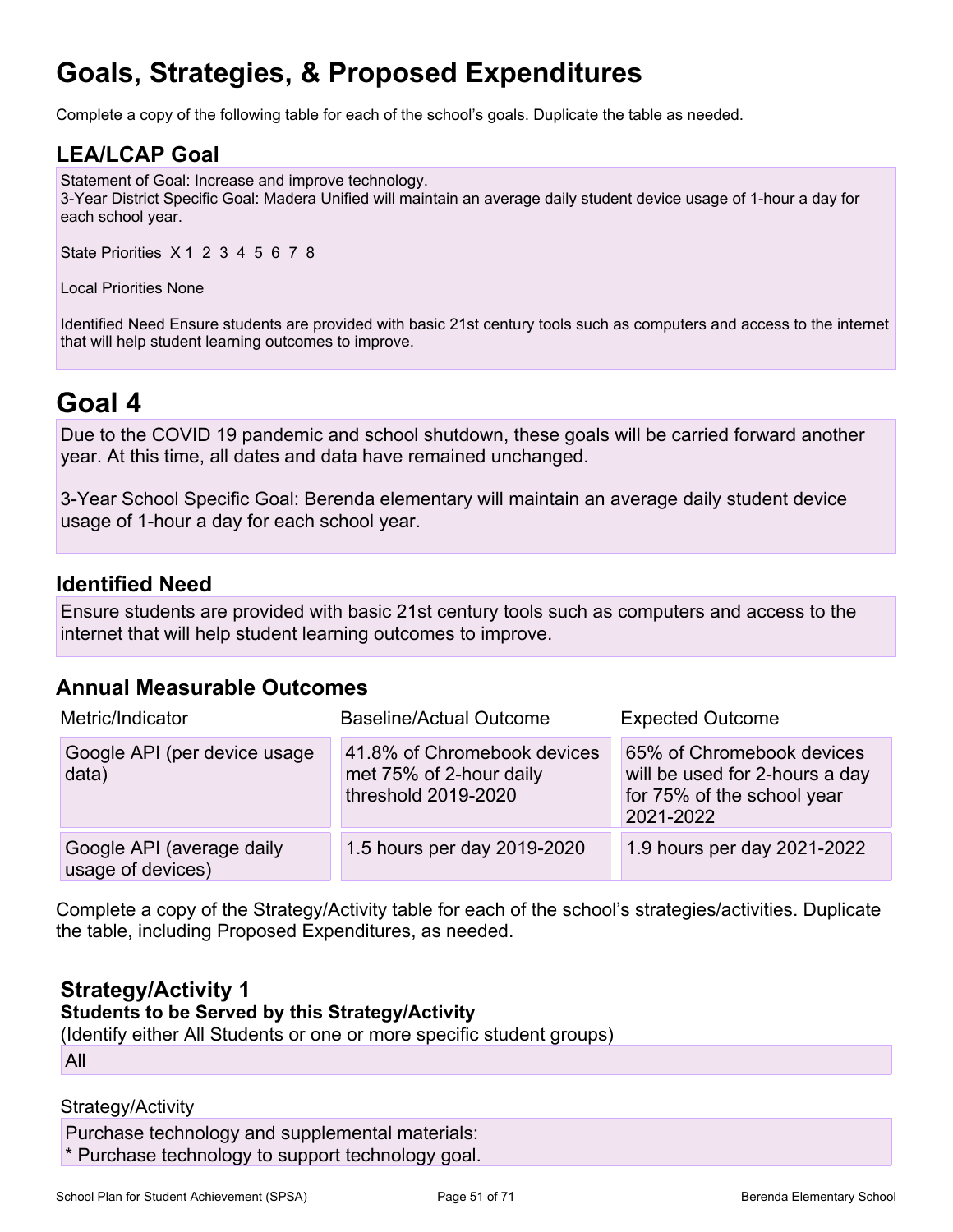\* Purchase materials including, but not limited to, duplication, software, CD/DVDs, online subscriptions to software programs, books, project boards, audiovisual equipment, presenter, teacher resources, or other items that support technology.

\* Provide for repairs as needed to keep equipment in working order.

\* Purchase hardware and software programs to facilitate and support technology use and learning relating to enrichment and core support as well as to support a STEM/STEAM learning environment.

See Goal 1 Activity 2

#### **Proposed Expenditures for this Strategy/Activity**

List the amount(s) and funding source(s) for the proposed expenditures. Specify the funding source(s) using one or more of the following: LCFF, Federal (if Federal identify the Title and Part, as applicable), Other State, and/or Local.

Amount(s) Source(s)

#### 0 Comp. Hardware/Software Maintenance & License 5885 (Title I)

### **Strategy/Activity 2**

#### **Students to be Served by this Strategy/Activity**

(Identify either All Students or one or more specific student groups)

All

#### Strategy/Activity

Provide teacher release time and extra time:

- \* Observe high impact teaching strategies.
- \* Provide after school tutoring and enrichment for students relating to technology.

\* Professional development will be designed to assist teachers in understanding and using technology to enhance student learning.

\* Funding to include needed supplies, support teacher or substitutes to facilitate collaboration time, or outside consultants and conferences as appropriate.

See Goal 1 Activity 3

#### **Proposed Expenditures for this Strategy/Activity**

List the amount(s) and funding source(s) for the proposed expenditures. Specify the funding source(s) using one or more of the following: LCFF, Federal (if Federal identify the Title and Part, as applicable), Other State, and/or Local.

Amount(s) Source(s)

0 Certificated Extra Time 1190 (Title I)

# **Annual Review**

**SPSA Year Reviewed: 2020-21**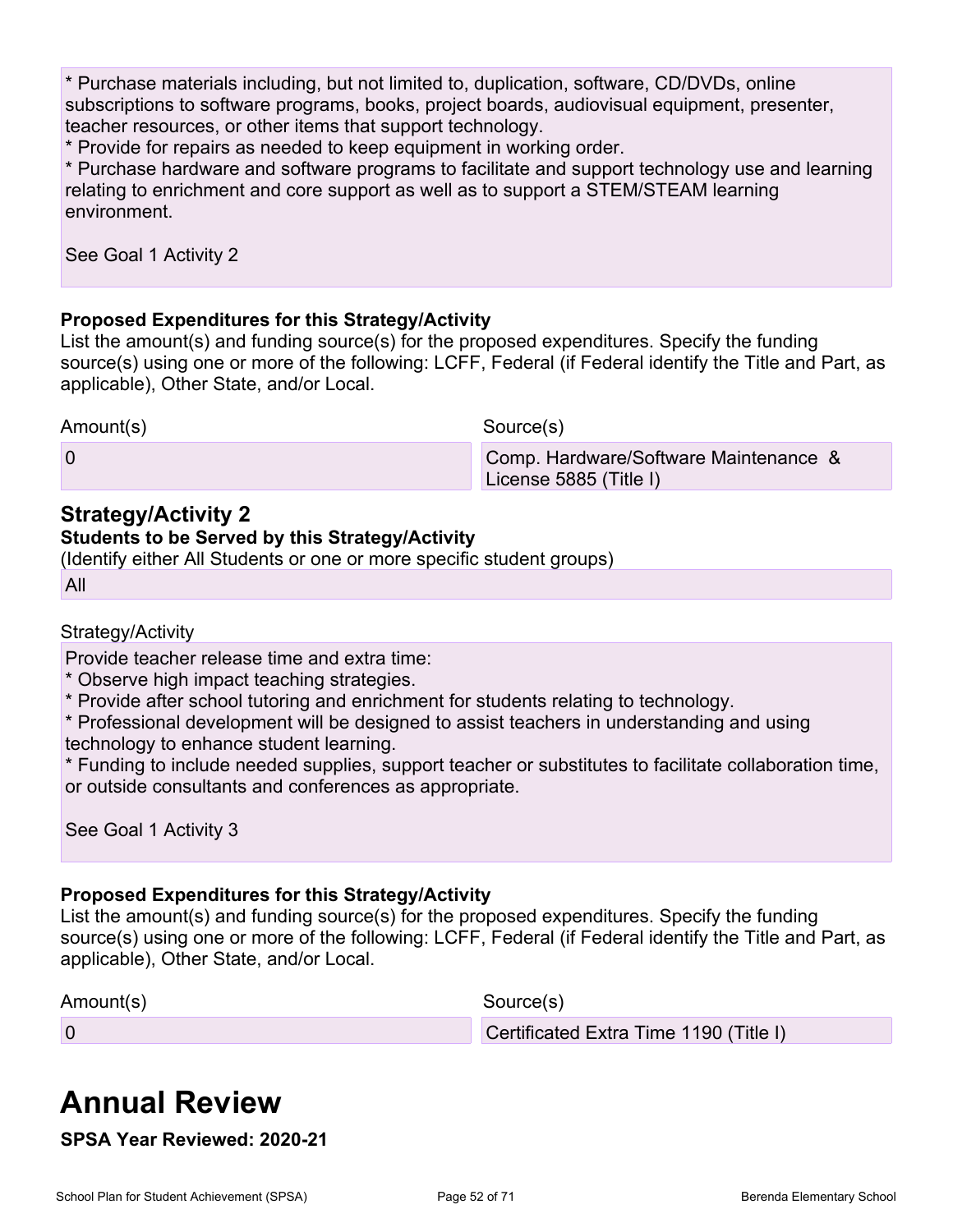Respond to the following prompts relative to this goal. If the school is in the first year of implementing the goal, an analysis is not required and this section may be deleted.

# **ANALYSIS**

Describe the overall implementation of the strategies/activities and the overall effectiveness of the strategies/activities to achieve the articulated goal.

Purchase technology and supplemental materials:

\* Purchase technology to support technology goal.

\* Purchase materials including, but not limited to, duplication, software, CD/DVDs, online subscriptions to software programs, books, project boards, audiovisual equipment, presenter, teacher resources, or other items that support technology.

\* Provide for repairs as needed to keep equipment in working order.

\* Purchase hardware and software programs to facilitate and support technology use and learning relating to enrichment and core support as well as to support a STEM/STEAM learning environment.

What were the activities implemented and to what level?

\*We purchased STMath to support our students in K-2nd grade in math.

\*We purchased RazKids to support our students in 1st, 2nd, and 4th grade in reading.

\*We purchased BrainPop to support students both in school and at home with access to the full BrianPop site.

\*We purchased a few copiers to replace ones that have broken.

What was not implemented that was in the 2020-21 site plan and why? \*We did well implementing these actions.

What was the overall effectiveness of this action?

\*The teachers report that they feel the programs are being successful in supporting our students. \*We can see reports that show student progress over time in STMath and RazKids.

\*Teachers use and report they like BrainPop as another method of sharing information with students.

Provide teacher release time and extra time:

\* Observe high impact teaching strategies.

\* Provide after school tutoring and enrichment for students relating to technology.

\* Professional development will be designed to assist teachers in understanding and using technology to enhance student learning.

\* Funding to include needed supplies, support teacher or substitutes to facilitate collaboration time, or outside consultants and conferences as appropriate.

What were the activities implemented and to what level?

\*We facilitated a lot of teacher learning in the area of technology this year.

What was not implemented that was in the 2020-21 site plan and why? \*We did a lot of our training for the whole staff.

What was the overall effectiveness of this action?

\*Teachers' knowledge and effectiveness in technological use grew tremendously this year.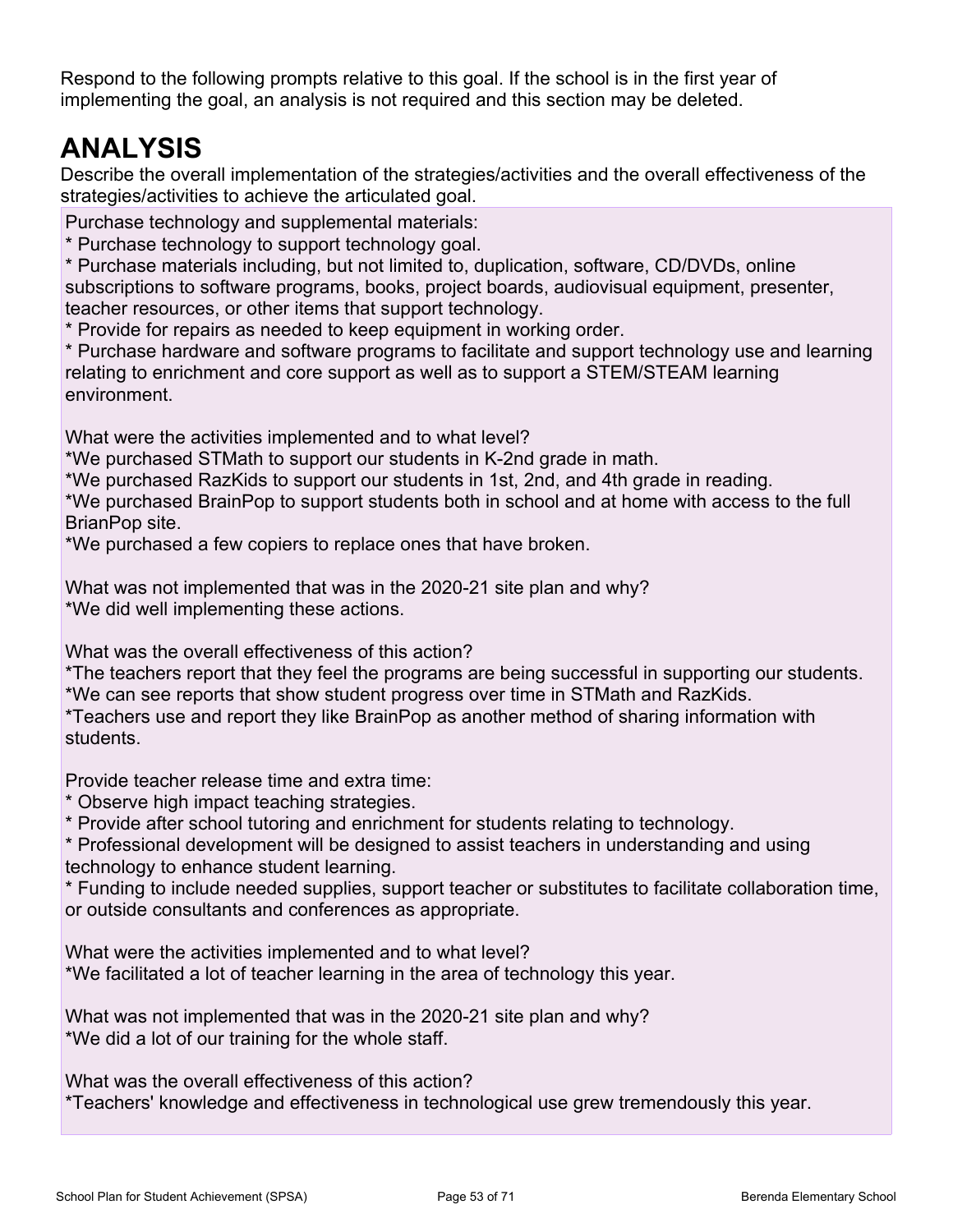Briefly describe any major differences between the intended implementation and/or the budgeted expenditures to implement the strategies/activities to meet the articulated goal.

Goal 4 Strategy/Activity 1 Name of Activity: Purchase technology and supplemental materials. \*Budgeted: \$ 10,500 Estimated Actuals: \$ 10,439 \*Difference: \$ 61 Why or why not is there a difference?: Pretty close.

Goal 4 Strategy/Activity 2 Name of Activity: Provide teacher release time and extra time. See Goal 1 Activity 2 for details about expenditures.

Describe any changes that will be made to this goal, the annual outcomes, metrics, or strategies/activities to achieve this goal as a result of this analysis. Identify where those changes can be found in the SPSA.

Goal 4 Strategy/Activity 1

Name of Activity: Purchase technology and supplemental materials.

\*Changes: Keep, Delete, or Modify? Keep

\*Why are you Keeping, Deleting, or Modifying this Action and or Goal? Technology has the ability to target student needs and address them directly which is a great benefit as a component of differentiating and targeting specific needs.

Goal 4 Strategy/Activity 2

Name of Activity: Provide teacher release time and extra time.

\*Changes: Keep, Delete, or Modify? Keep

\*Why are you Keeping, Deleting, or Modifying this Action and or Goal? Technology is great...if you know how to use it. It is important to make sure teachers have the knowledge that they need to get the most use out of the programs that they have available.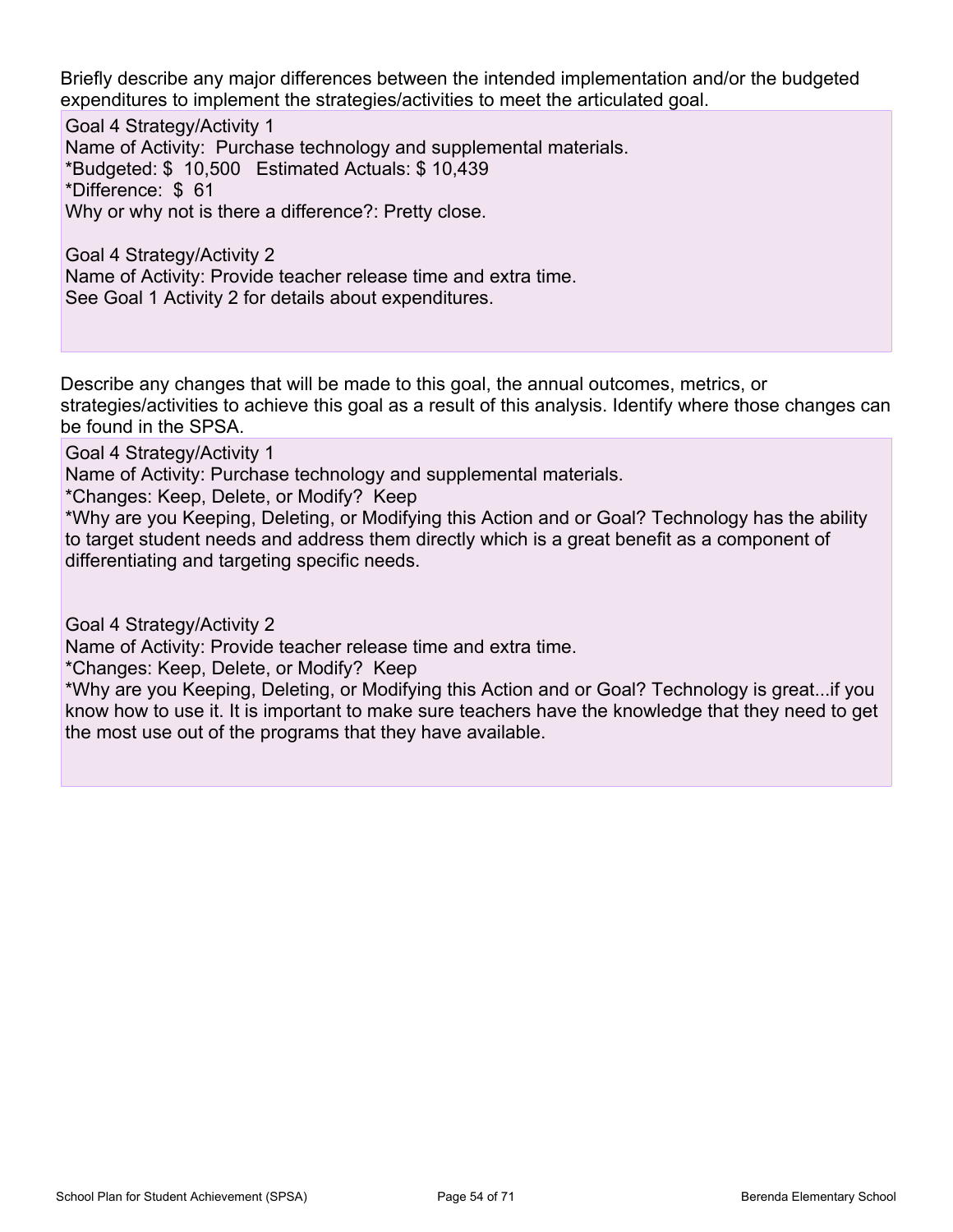## **Goals, Strategies, & Proposed Expenditures**

Complete a copy of the following table for each of the school's goals. Duplicate the table as needed.

## **LEA/LCAP Goal**

## **Goal 5**

### **Identified Need**

#### **Annual Measurable Outcomes**

Metric/Indicator **Baseline/Actual Outcome** Expected Outcome

Complete a copy of the Strategy/Activity table for each of the school's strategies/activities. Duplicate the table, including Proposed Expenditures, as needed.

#### **Strategy/Activity 1**

#### **Students to be Served by this Strategy/Activity**

(Identify either All Students or one or more specific student groups)

Strategy/Activity

#### **Proposed Expenditures for this Strategy/Activity**

List the amount(s) and funding source(s) for the proposed expenditures. Specify the funding source(s) using one or more of the following: LCFF, Federal (if Federal identify the Title and Part, as applicable), Other State, and/or Local.

Amount(s) Source(s)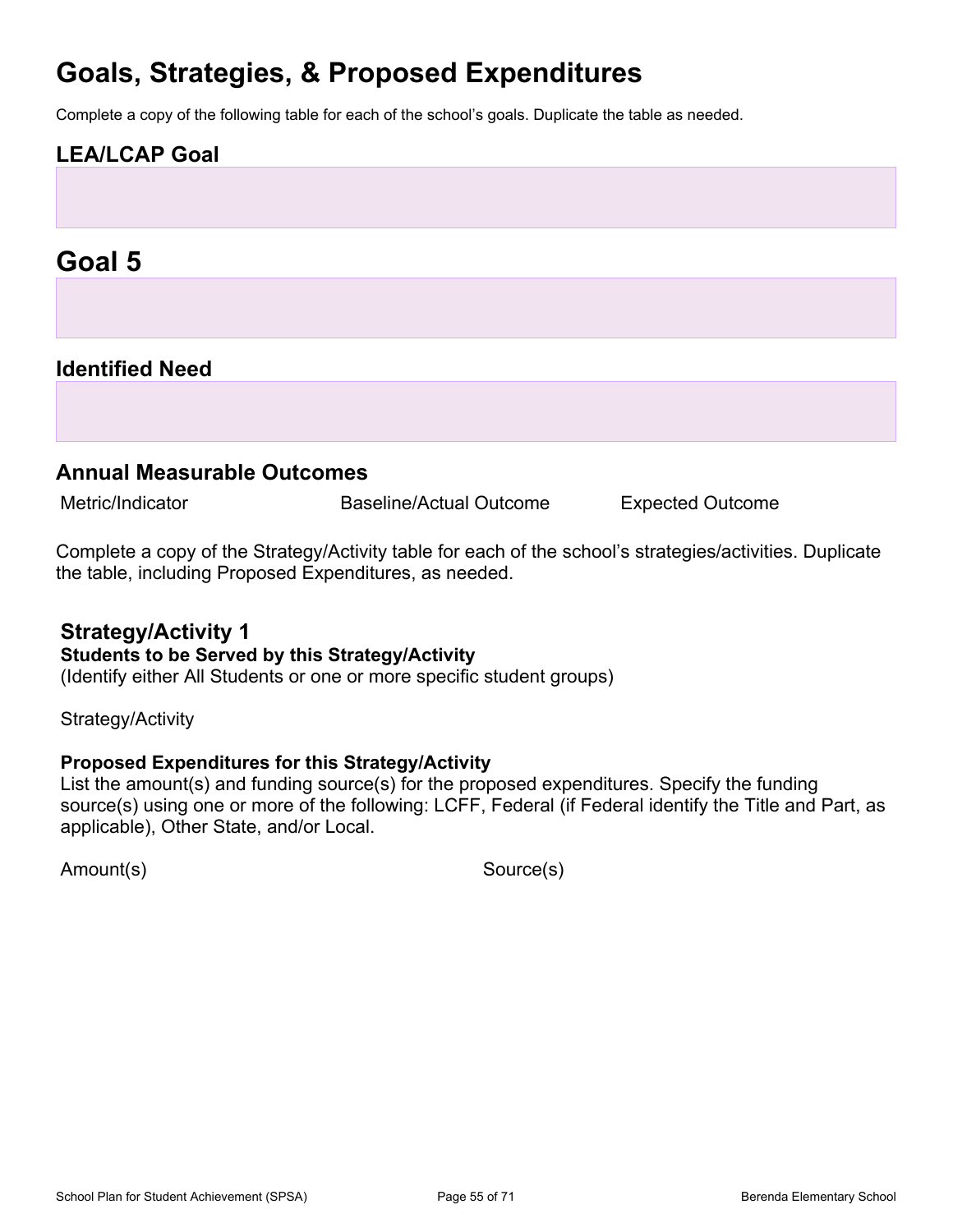# **Budget Summary**

Complete the table below. Schools may include additional information. Adjust the table as needed. The Budget Summary is required for schools funded through the ConApp, and/or that receive funds from the LEA for Comprehensive Support and Improvement (CSI).

## **Budget Summary**

| <b>Description</b>                                                      | Amount       |
|-------------------------------------------------------------------------|--------------|
| Total Funds Provided to the School Through the Consolidated Application | \$136,115    |
| Total Federal Funds Provided to the School from the LEA for CSI         | \$           |
| Total Funds Budgeted for Strategies to Meet the Goals in the SPSA       | \$136,115.00 |

## **Other Federal, State, and Local Funds**

List the additional Federal programs that the school is including in the schoolwide program. Adjust the table as needed. If the school is not operating a Title I schoolwide program this section is not applicable and may be deleted.

| <b>Federal Programs</b> | <b>Allocation (\$)</b> |
|-------------------------|------------------------|
|                         |                        |

Subtotal of additional federal funds included for this school: \$

List the State and local programs that the school is including in the schoolwide program. Duplicate the table as needed.

| <b>State or Local Programs</b>                               | Allocation (\$) |
|--------------------------------------------------------------|-----------------|
| Books & Reference Material 4200 (Title I)                    | \$12,000.00     |
| Certificated Extra Time 1190 (Title I)                       | \$8,800.00      |
| Certificated Subs 1125 (Title I)                             | \$5,000.00      |
| Clerk/Office Extra time 2490 (Title I)                       | \$2,000.00      |
| Comp. Hardware/Software Maintenance & License 5885 (Title I) | \$10,500.00     |
| Duplicating/Print shop 5715 (Title I)                        | \$5,000.00      |
| Instructional Supplies 4310 (Carryover)                      | \$0.00          |
| Instructional Supplies 4310 (Title I)                        | \$10,814.70     |
| Other classified 2990 (Title I)                              | \$2,000.00      |
| Paraprofessional Extra Time 2190 (Title I)                   | \$2,000.00      |
| Supplies 4300 (Parent Ed)                                    | \$2,815.00      |
| Supplies 4300 (Parent Ed)                                    | \$2,815.00      |
| Travel & Conference 5200 (Title I)                           | \$6,700.00      |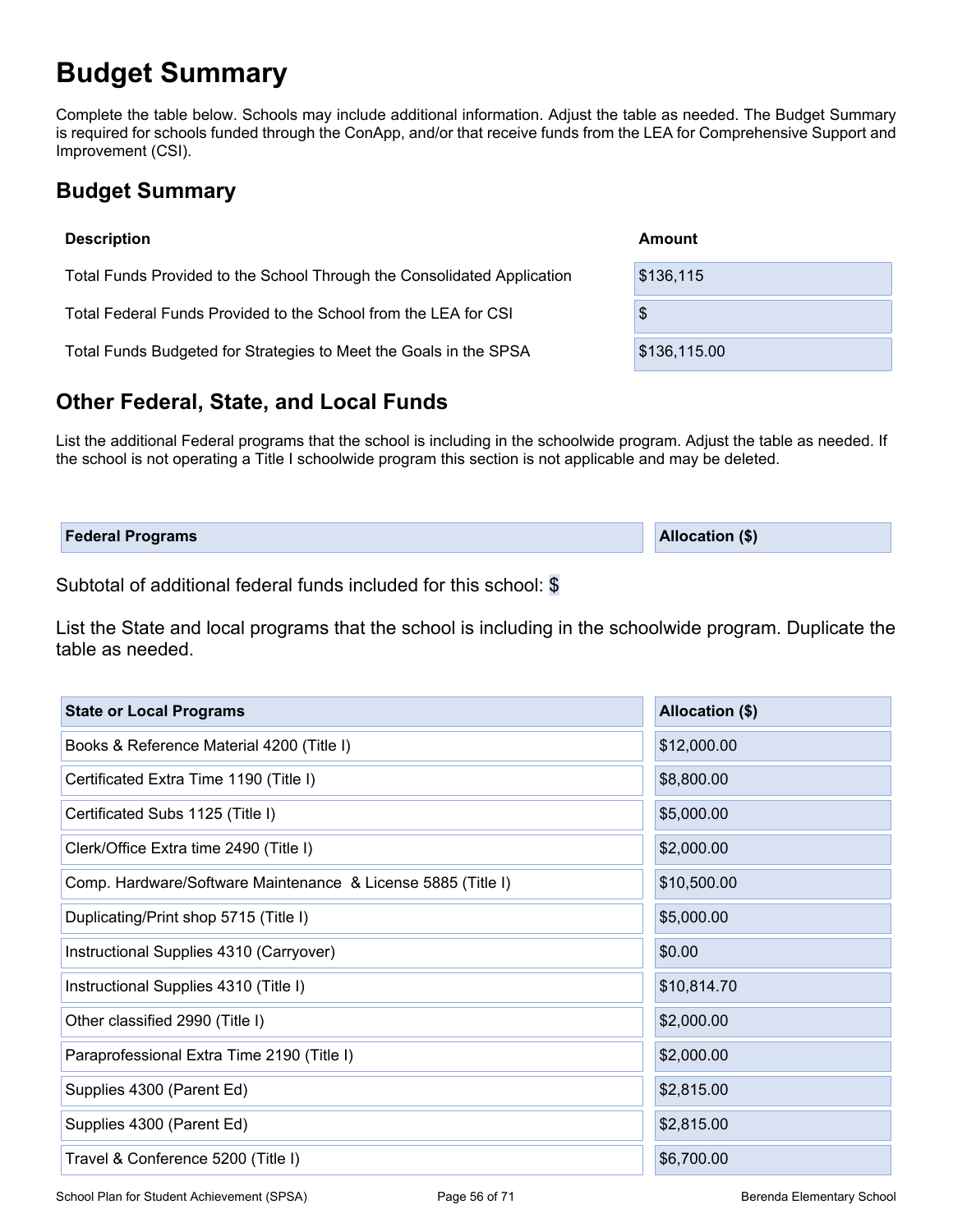| TSA 1100 (Title I) |  |
|--------------------|--|
|                    |  |
|                    |  |
|                    |  |
|                    |  |
|                    |  |
|                    |  |
|                    |  |

Subtotal of state or local funds included for this school: \$136,115.00

Total of federal, state, and/or local funds for this school: \$136,115.00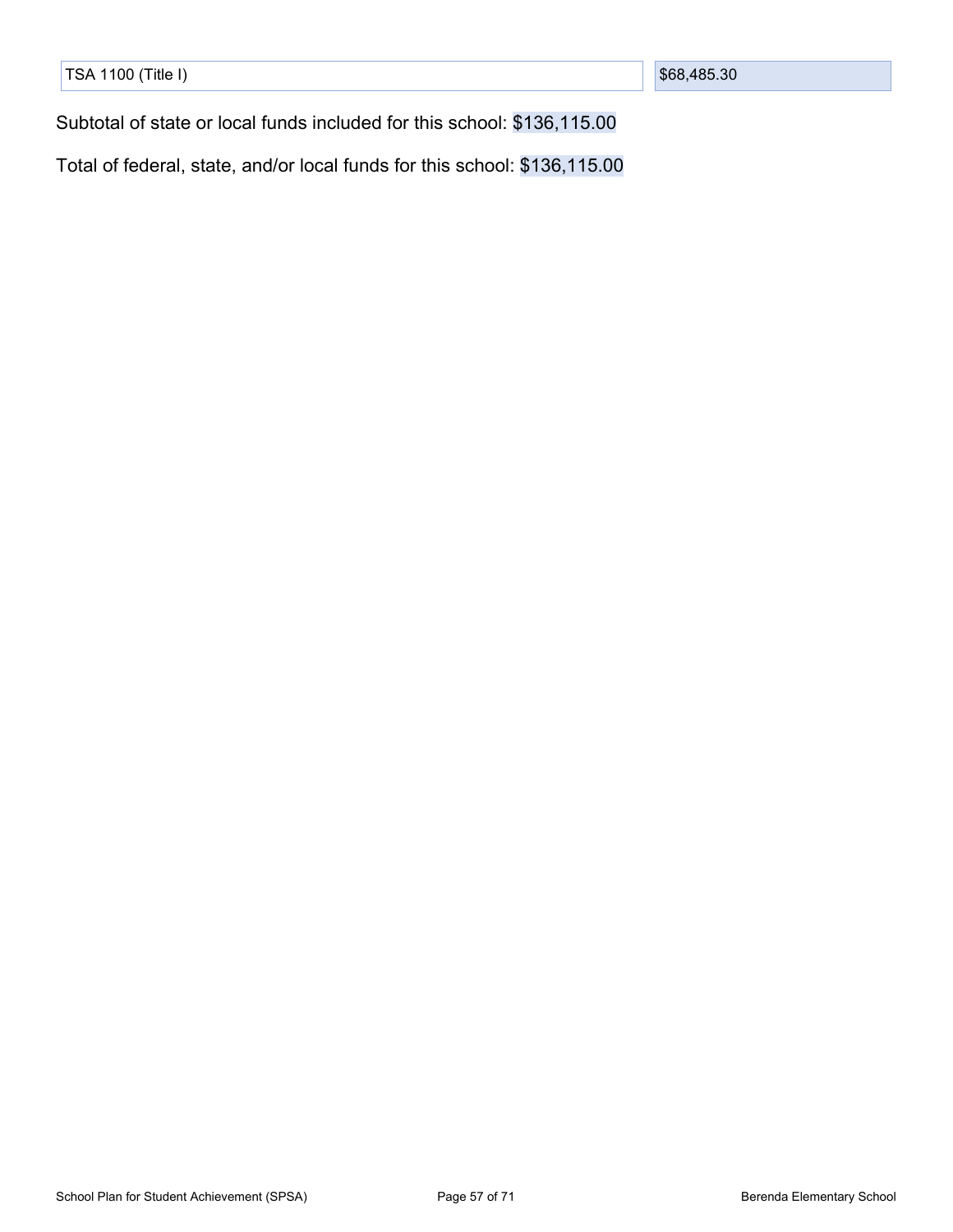# **School Site Council Membership**

California Education Code describes the required composition of the School Site Council (SSC). The SSC shall be composed of the principal and representatives of: teachers selected by teachers at the school; other school personnel selected by other school personnel at the school; parents of pupils attending the school selected by such parents; and, in secondary schools, pupils selected by pupils attending the school. The current make-up of the SSC is as follows:

- 1 School Principal
- 3 Classroom Teachers
- 1 Other School Staff
- 5 Parent or Community Members

# **Name of Members Role Julie Simpson XClassroom Teacher** XClassroom Teacher Dave Luft XClassroom Teacher Pat Rozek XClassroom Teacher Jennifer Cosentino XOTHER School Staff Carsten Christiansen XPrincipal XPrincipal XPrincipal Michelle Villacis XParent or Community Member Alayne Garcia XParent or Community Member Marion Kerswell XParent or Community Member Matilde Gaytan XParent or Community Member Carl Alemania XParent or Community Member

At elementary schools, the school site council must be constituted to ensure parity between (a) the principal, classroom teachers, and other school personnel, and (b) parents of students attending the school or other community members. Classroom teachers must comprise a majority of persons represented under section (a). At secondary schools there must be, in addition, equal numbers of parents or other community members selected by parents, and students. Members must be selected by their peer group.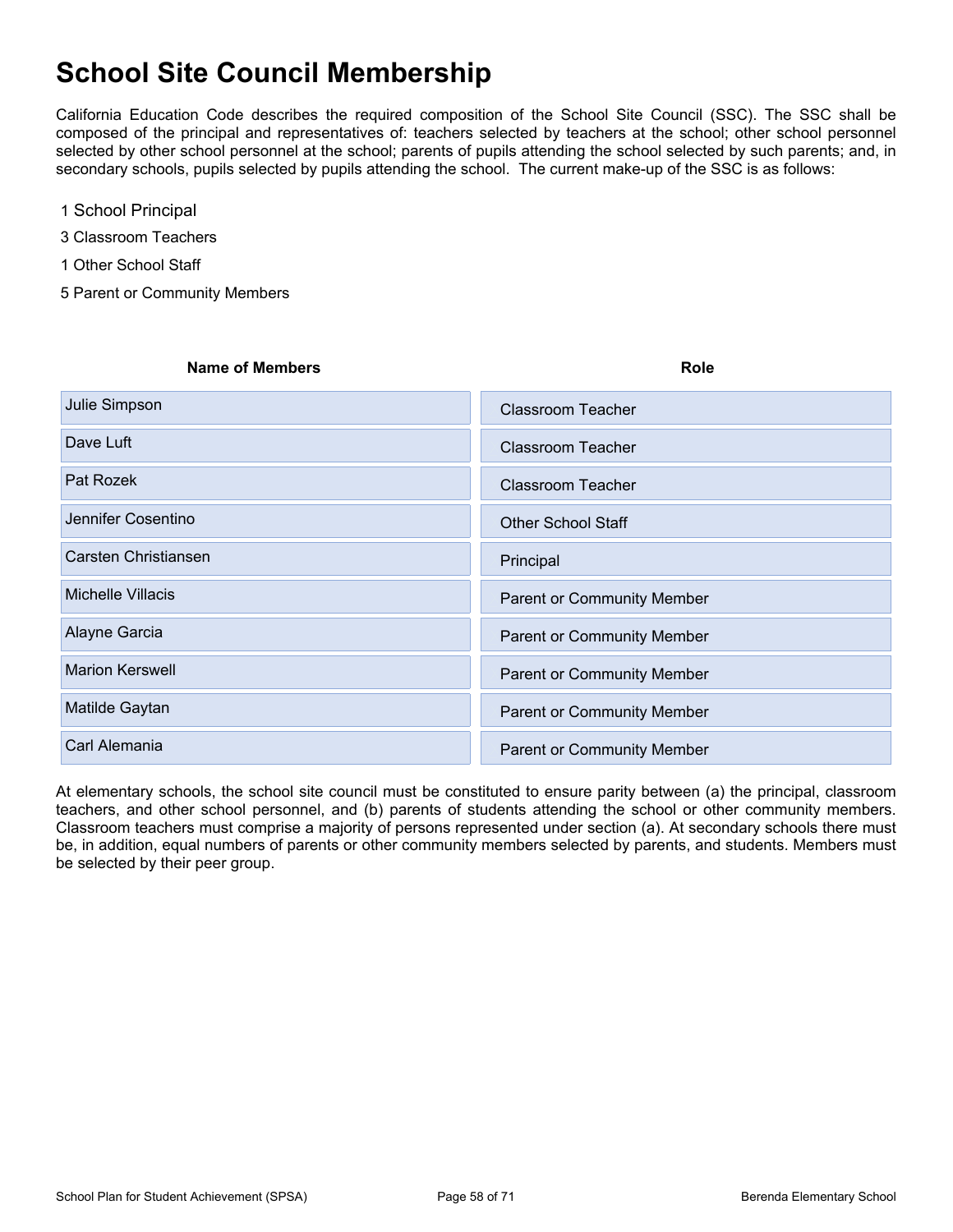## **Recommendations and Assurances**

The School Site Council (SSC) recommends this school plan and proposed expenditures to the district governing board for approval and assures the board of the following:

The SSC is correctly constituted and was formed in accordance with district governing board policy and state law.

The SSC reviewed its responsibilities under state law and district governing board policies, including those board policies relating to material changes in the School Plan for Student Achievement (SPSA) requiring board approval.

The SSC sought and considered all recommendations from the following groups or committees before adopting this plan:

| <b>Signature</b> | <b>Committee or Advisory Group Name</b>   |
|------------------|-------------------------------------------|
|                  | <b>English Learner Advisory Committee</b> |
|                  | Other: Leadership team                    |

The SSC reviewed the content requirements for school plans of programs included in this SPSA and believes all such content requirements have been met, including those found in district governing board policies and in the local educational agency plan.

This SPSA is based on a thorough analysis of student academic performance. The actions proposed herein form a sound, comprehensive, coordinated plan to reach stated school goals to improve student academic performance.

This SPSA was adopted by the SSC at a public meeting on 5/19/21.

Attested:

JCosentino

Principal, Carsten Christiansen on 5/19/21

SSC Chairperson, Jennifer Cosentino (via Zoom) on 5/19/21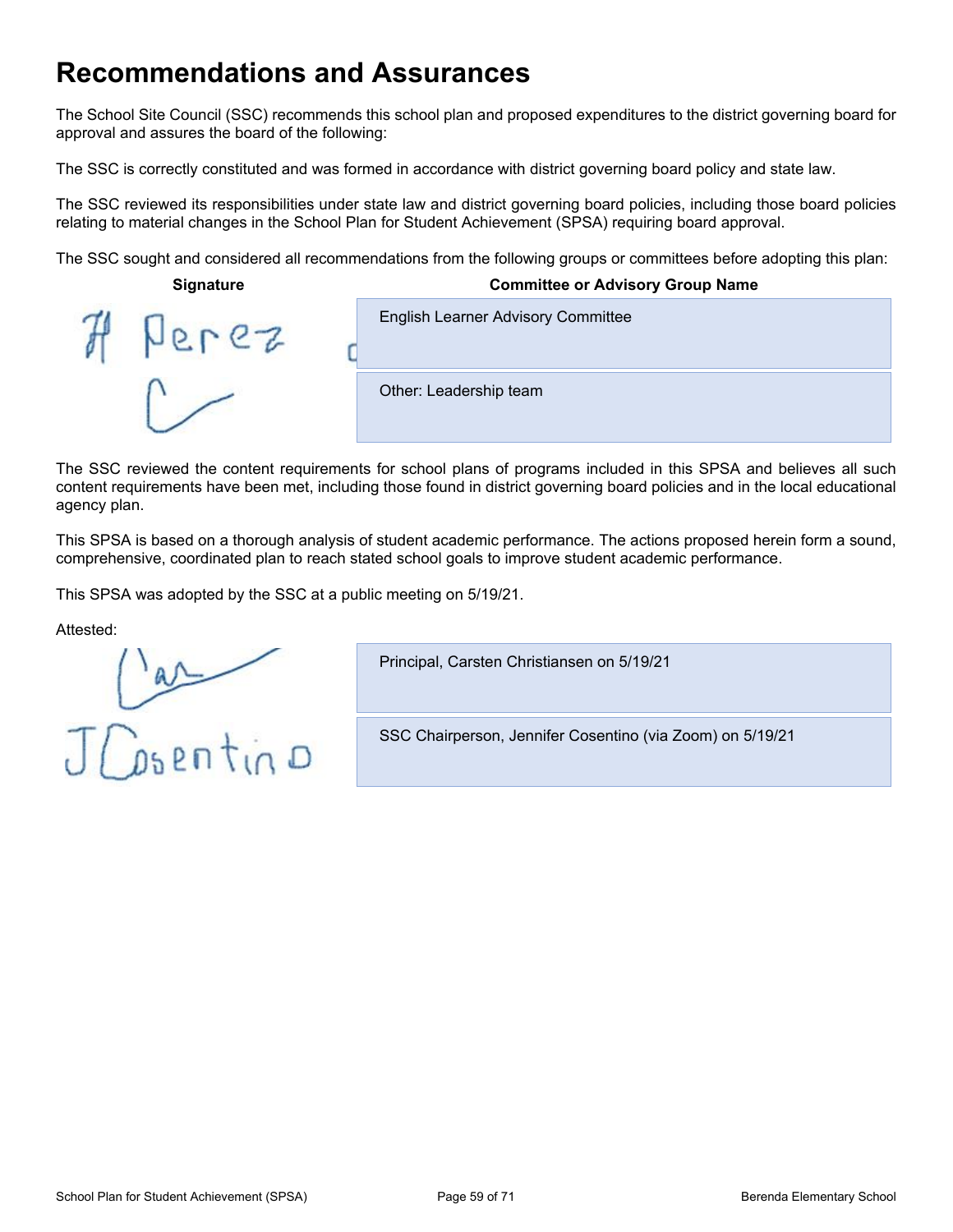# **Instructions**

The School Plan for Student Achievement (SPSA) is a strategic plan that maximizes the resources available to the school while minimizing duplication of effort with the ultimate goal of increasing student achievement. SPSA development should be aligned with and inform the Local Control and Accountability Plan process.

The SPSA consolidates all school-level planning efforts into one plan for programs funded through the consolidated application (ConApp), and for federal school improvement programs, including schoolwide programs, Comprehensive Support and Improvement (CSI), Targeted Support and Improvement (TSI), and Additional Targeted Support and Improvement (ATSI), pursuant to California Education Code (EC) Section 64001 and the Elementary and Secondary Education Act as amended by the Every Student Succeeds Act (ESSA). This template is designed to meet schoolwide program planning requirements. It also notes how to meet CSI, TSI, or ATSI requirements, as applicable.

California's ESSA State Plan supports the state's approach to improving student group performance through the utilization of federal resources. Schools use the SPSA to document their approach to maximizing the impact of federal investments in support of underserved students. The implementation of ESSA in California presents an opportunity for schools to innovate with their federally-funded programs and align them with the priority goals of the school and the LEA that are being realized under the state's Local Control Funding Formula (LCFF).

The LCFF provides schools and LEAs flexibility to design programs and provide services that meet the needs of students in order to achieve readiness for college, career, and lifelong learning. The SPSA planning process supports continuous cycles of action, reflection, and improvement. Consistent with EC 65001, the Schoolsite Council (SSC) is required to develop and annually review the SPSA, establish an annual budget, and make modifications to the plan that reflect changing needs and priorities, as applicable.

For questions related to specific sections of the template, please see instructions below:

# **Instructions: Linked Table of Contents**

**The SPSA template meets the requirements of schoolwide planning (SWP). Each section also contains a notation of how to meet CSI, TSI, or ATSI requirements.**

Stakeholder [Involvement](#page-60-0)

Goals, Strategies, & Proposed [Expenditures](#page-61-0)

Planned [Strategies/Activities](#page-61-1)

Annual [Review](#page-62-0) and Update

Budget [Summary](#page-63-0)

Appendix A: Plan [Requirements](#page-65-0) for Title I Schoolwide Programs

Appendix B: Plan [Requirements](#page-68-0) for Schools to Meet Federal School Improvement Planning **[Requirements](#page-68-0)** 

Appendix C: Select State and Federal [Programs](#page-70-0)

For additional questions or technical assistance related to LEA and school planning, please contact the Local Agency Systems Support Office, at [LCFF@cde.ca.gov.](mailto:LCFF@cde.ca.gov)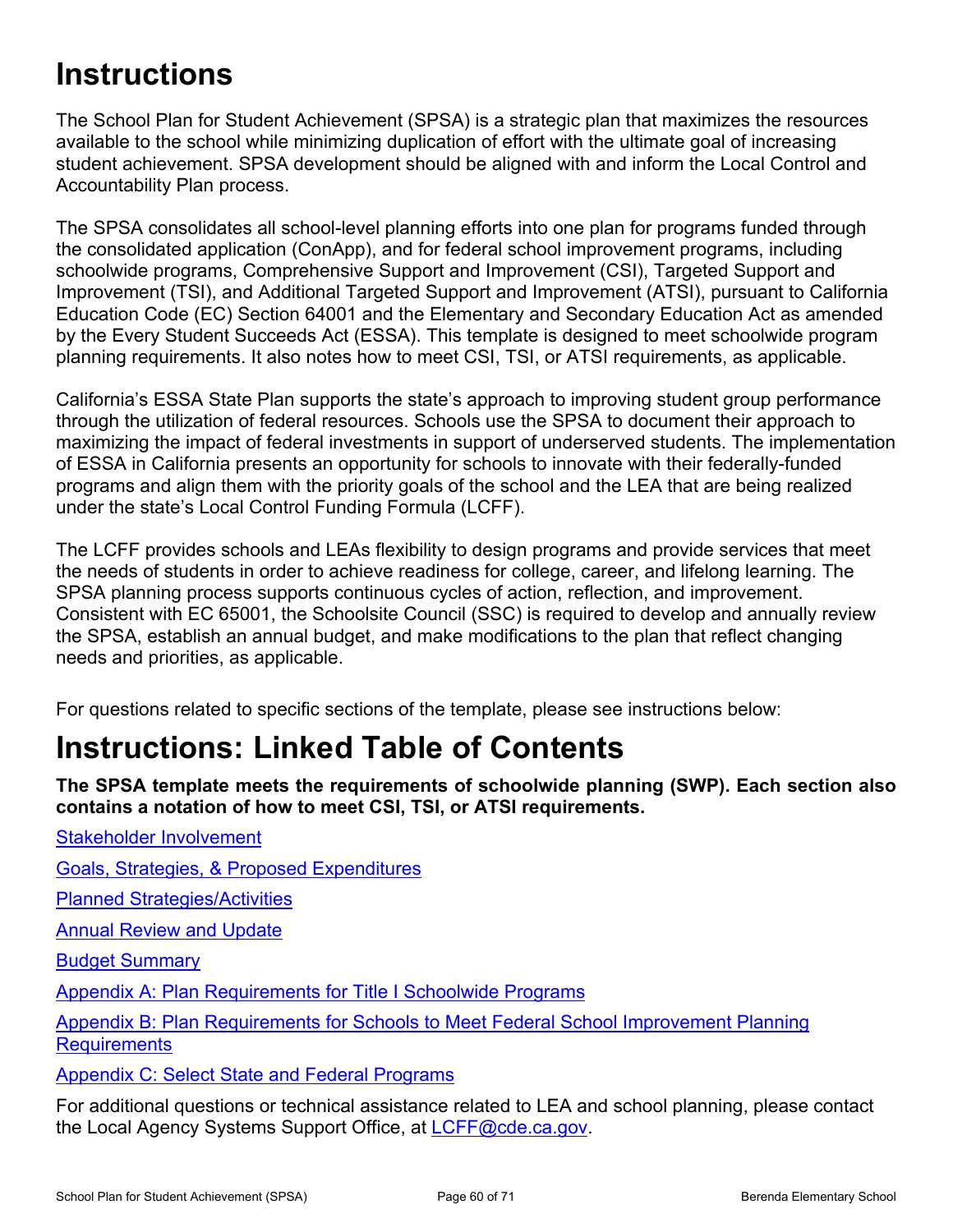For programmatic or policy questions regarding Title I schoolwide planning, please contact the local educational agency, or the CDE's Title I Policy and Program Guidance Office at [TITLEI@cde.ca.gov](mailto:TITLEI@cde.ca.gov).

For questions or technical assistance related to meeting federal school improvement planning requirements (for CSI, TSI, and ATSI), please contact the CDE's School Improvement and Support Office at [SISO@cde.ca.gov.](mailto:SISO@cde.ca.gov)

# **Purpose and Description**

Schools identified for Comprehensive Support and Improvement (CSI), Targeted Support and Improvement (TSI), or Additional Targeted Support and Improvement (ATSI) must respond to the following prompts. A school that has not been identified for CSI, TSI, or ATSI may delete the Purpose and Description prompts.

## **Purpose**

Briefly describe the purpose of this plan by selecting from Schoolwide Program, Comprehensive Support and Improvement, Targeted Support and Improvement, or Additional Targeted Support and Improvement)

## **Description**

Briefly describe the school's plan for effectively meeting ESSA requirements in alignment with the Local Control and Accountability Plan and other federal, state, and local programs.

# <span id="page-60-0"></span>**Stakeholder Involvement**

Meaningful involvement of parents, students, and other stakeholders is critical to the development of the SPSA and the budget process. Schools must share the SPSA with school site-level advisory groups, as applicable (e.g., English Learner Advisory committee, student advisory groups, tribes and tribal organizations present in the community, as appropriate, etc.) and seek input from these advisory groups in the development of the SPSA.

The Stakeholder Engagement process is an ongoing, annual process. Describe the process used to involve advisory committees, parents, students, school faculty and staff, and the community in the development of the SPSA and the annual review and update.

*[This section meets the requirements for TSI and ATSI.]*

*[When completing this section for CSI, the LEA shall partner with the school in the development and implementation of this plan.]*

# **Resource Inequities**

Schools eligible for CSI or ATSI must identify resource inequities, which may include a review of LEAand school-level budgeting as a part of the required needs assessment. Identified resource inequities must be addressed through implementation of the CSI or ATSI plan. Briefly identify and describe any resource inequities identified as a result of the required needs assessment and summarize how the identified resource inequities are addressed in the SPSA.

[This section meets the requirements for CSI and ATSI. If the school is not identified for CSI or ATSI *this section is not applicable and may be deleted.]*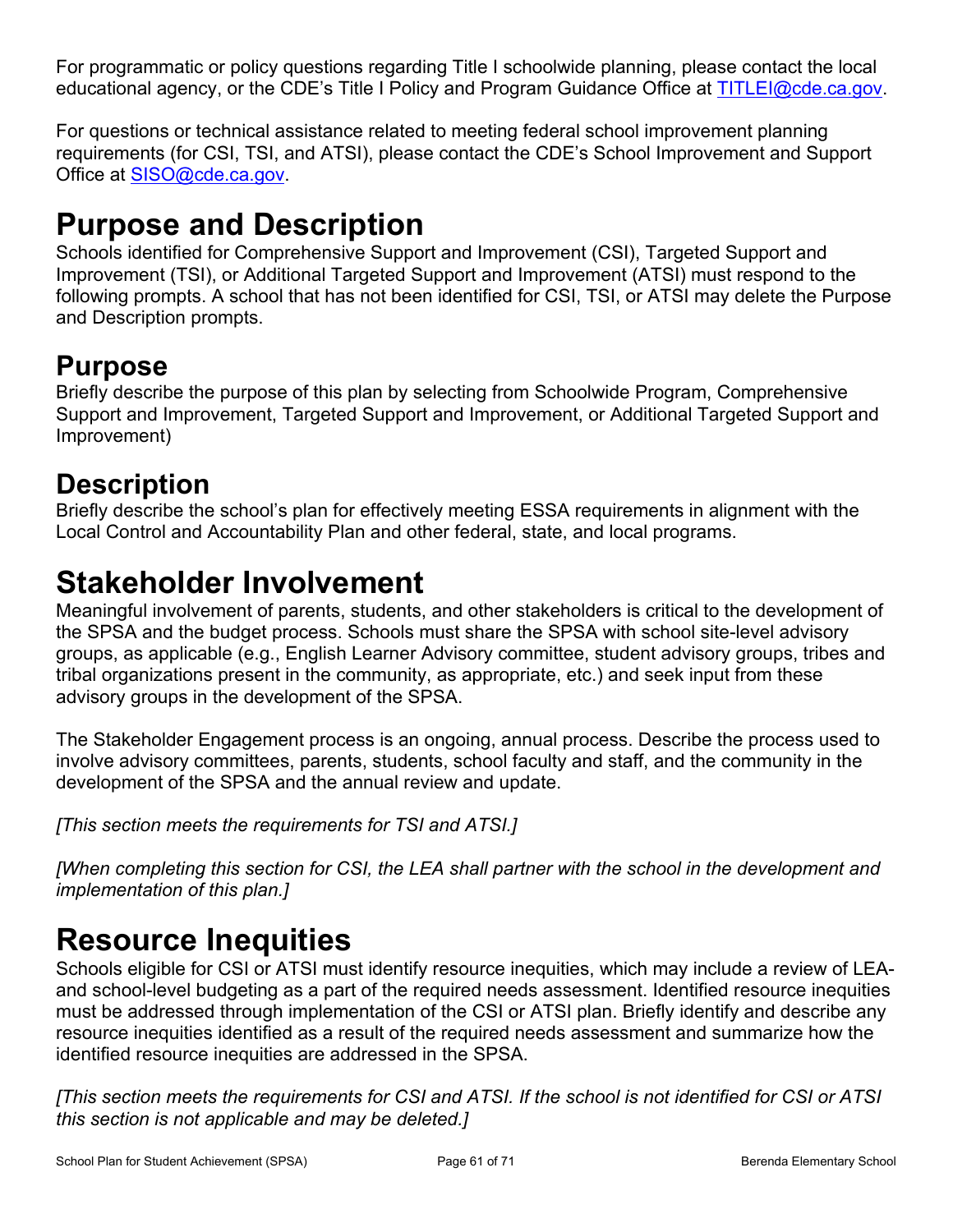# <span id="page-61-0"></span>**Goals, Strategies, Expenditures, & Annual Review**

In this section a school provides a description of the annual goals to be achieved by the school. This section also includes descriptions of the specific planned strategies/activities a school will take to meet the identified goals, and a description of the expenditures required to implement the specific strategies and activities.

# **Goal**

State the goal. A goal is a broad statement that describes the desired result to which all strategies/activities are directed. A goal answers the question: What is the school seeking to achieve?

It can be helpful to use a framework for writing goals such the S.M.A.R.T. approach. A S.M.A.R.T. goal is one that is **S**pecific, **M**easurable, **A**chievable, **R**ealistic, and **T**ime-bound. A level of specificity is needed in order to measure performance relative to the goal as well as to assess whether it is reasonably achievable. Including time constraints, such as milestone dates, ensures a realistic approach that supports student success.

A school may number the goals using the "Goal #" for ease of reference.

*[When completing this section for CSI, TSI, and ATSI, improvement goals shall align to the goals, actions, and services in the LEA LCAP.]*

## **Identified Need**

Describe the basis for establishing the goal. The goal should be based upon an analysis of verifiable state data, including local and state indicator data from the California School Dashboard (Dashboard) and data from the School Accountability Report Card, including local data voluntarily collected by districts to measure pupil achievement.

*[Completing this section fully addresses all relevant federal planning requirements]*

## **Annual Measurable Outcomes**

Identify the metric(s) and/or state indicator(s) that the school will use as a means of evaluating progress toward accomplishing the goal. A school may identify metrics for specific student groups. Include in the baseline column the most recent data associated with the metric or indicator available at the time of adoption of the SPSA. The most recent data associated with a metric or indicator includes data reported in the annual update of the SPSA. In the subsequent Expected Outcome column, identify the progress the school intends to make in the coming year.

*[When completing this section for CSI the school must include school-level metrics related to the metrics that led to the school's identification.]*

*[When completing this section for TSI/ATSI the school must include metrics related to the specific student group(s) that led to the school's identification.]*

## <span id="page-61-1"></span>**Strategies/Activities**

Describe the strategies and activities being provided to meet the described goal. A school may number the strategy/activity using the "Strategy/Activity #" for ease of reference.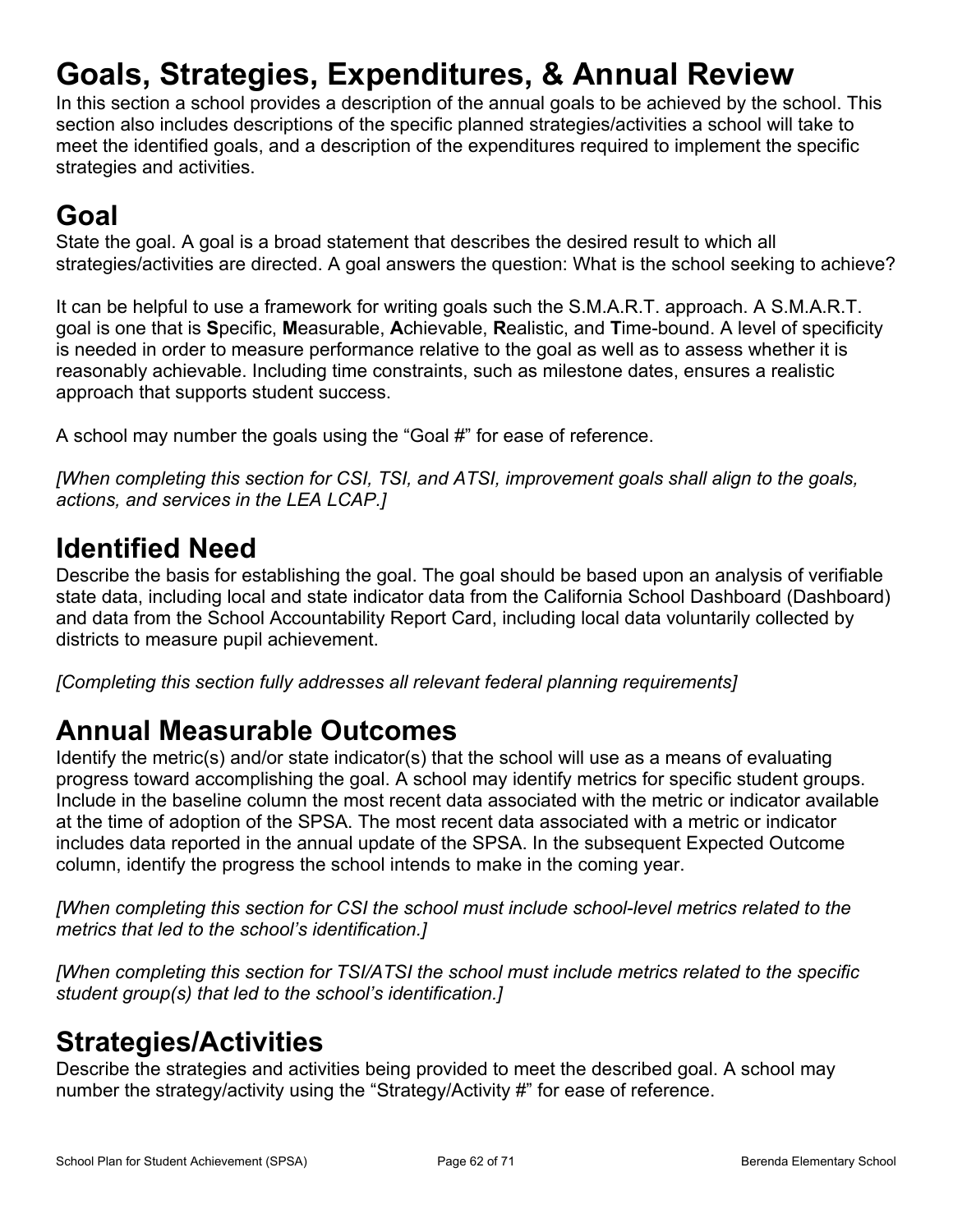Planned strategies/activities address the findings of the needs assessment consistent with state priorities and resource inequities, which may have been identified through a review of the local educational agency's budgeting, its local control and accountability plan, and school-level budgeting, if applicable.

*[When completing this section for CSI, TSI, and ATSI, this plan shall include evidence-based interventions and align to the goals, actions, and services in the LEA LCAP.]*

*[When completing this section for CSI and ATSI, this plan shall address through implementation, identified resource inequities, which may have been identified through a review of LEA- and schoollevel budgeting.]*

## **Students to be Served by this Strategy/Activity**

Indicate in this box which students will benefit from the strategies/activities by indicating "All Students" or listing one or more specific student group(s) to be served.

*[This section meets the requirements for CSI.]*

[When completing this section for TSI and ATSI, at a minimum, the student groups to be served shall *include the student groups that are consistently underperforming, for which the school received the* TSI or ATSI designation. For TSI, a school may focus on all students or the student group(s) that led *to identification based on the evidence-based interventions selected.]*

## **Proposed Expenditures for this Strategy/Activity**

For each strategy/activity, list the amount(s) and funding source(s) for the proposed expenditures for the school year to implement these strategies/activities. Specify the funding source(s) using one or more of the following: LCFF, Federal (if Federal, identify the Title and Part, as applicable), Other State, and/or Local.

Proposed expenditures that are included more than once in a SPSA should be indicated as a duplicated expenditure and include a reference to the goal and strategy/activity where the expenditure first appears in the SPSA. Pursuant to Education Code, Section 64001(g)(3)(C), proposed expenditures, based on the projected resource allocation from the governing board or governing body of the LEA, to address the findings of the needs assessment consistent with the state priorities including identifying resource inequities which may include a review of the LEA's budgeting, its LCAP, and school-level budgeting, if applicable.

*[This section meets the requirements for CSI, TSI, and ATSI.]*

*[NOTE: Federal funds for CSI shall not be used in schools identified for TSI or ATSI. In addition, funds for CSI shall not be used to hire additional permanent staff.]*

# <span id="page-62-0"></span>**Annual Review**

In the following Analysis prompts, identify any material differences between what was planned and what actually occurred as well as significant changes in strategies/activities and/ or expenditures from the prior year. This annual review and analysis should be the basis for decision-making and updates to the plan.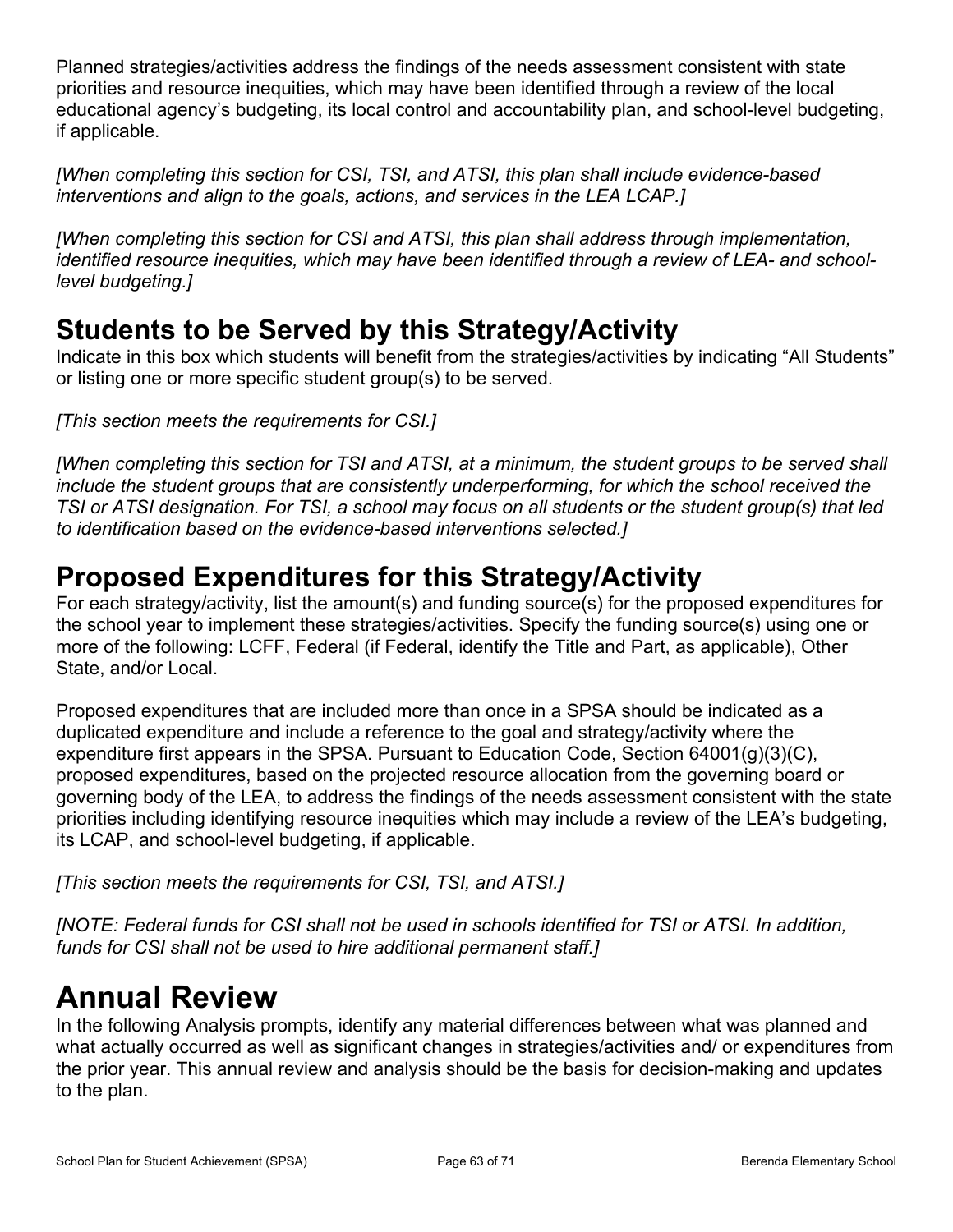# **Analysis**

Using actual outcome data, including state indicator data from the Dashboard, analyze whether the planned strategies/activities were effective in achieving the goal. Respond to the prompts as instructed. Respond to the following prompts relative to this goal. If the school is in the first year of implementing the goal the Annual Review section is not required and this section may be deleted.

- Describe the overall implementation of the strategies/activities and the overall effectiveness of the strategies/activities to achieve the articulated goal.
- Briefly describe any major differences between either/or the intended implementation or the budgeted expenditures to implement the strategies/activities to meet the articulated goal.
- Describe any changes that will be made to the goal, expected annual measurable outcomes, metrics/indicators, or strategies/activities to achieve this goal as a result of this analysis and analysis of the data provided in the Dashboard, as applicable. Identify where those changes can be found in the SPSA.

*[When completing this section for CSI, TSI, or ATSI, any changes made to the goals, annual measurable outcomes, metrics/indicators, or strategies/activities, shall meet the CSI, TSI, or ATSI planning requirements. CSI, TSI, and ATSI planning requirements are listed under each section of the Instructions. For example, as a result of the Annual Review and Update, if changes are made to a goal(s), see the Goal section for CSI, TSI, and ATSI planning requirements.]*

# <span id="page-63-0"></span>**Budget Summary**

In this section a school provides a brief summary of the funding allocated to the school through the ConApp and/or other funding sources as well as the total amount of funds for proposed expenditures described in the SPSA. The Budget Summary is required for schools funded through the ConApp and that receive federal funds for CSI. If the school is not operating a Title I schoolwide program this section is not applicable and may be deleted.

From its total allocation for CSI, the LEA may distribute funds across its schools that meet the criteria for CSI to support implementation of this plan. In addition, the LEA may retain a portion of its total *allocation to support LEA-level expenditures that are directly related to serving schools eligible for CSI.*

## **Budget Summary**

A school receiving funds allocated through the ConApp should complete the Budget Summary as follows:

- Total Funds Provided to the School Through the Consolidated Application: This amount is the total amount of funding provided to the school through the ConApp for the school year. The school year means the fiscal year for which a SPSA is adopted or updated.
- Total Funds Budgeted for Strategies to Meet the Goals in the SPSA: This amount is the total of the proposed expenditures from all sources of funds associated with the strategies/activities reflected in the SPSA. To the extent strategies/activities and/or proposed expenditures are listed in the SPSA under more than one goal, the expenditures should be counted only once.

A school receiving federal funds for CSI should complete the Budget Summary as follows: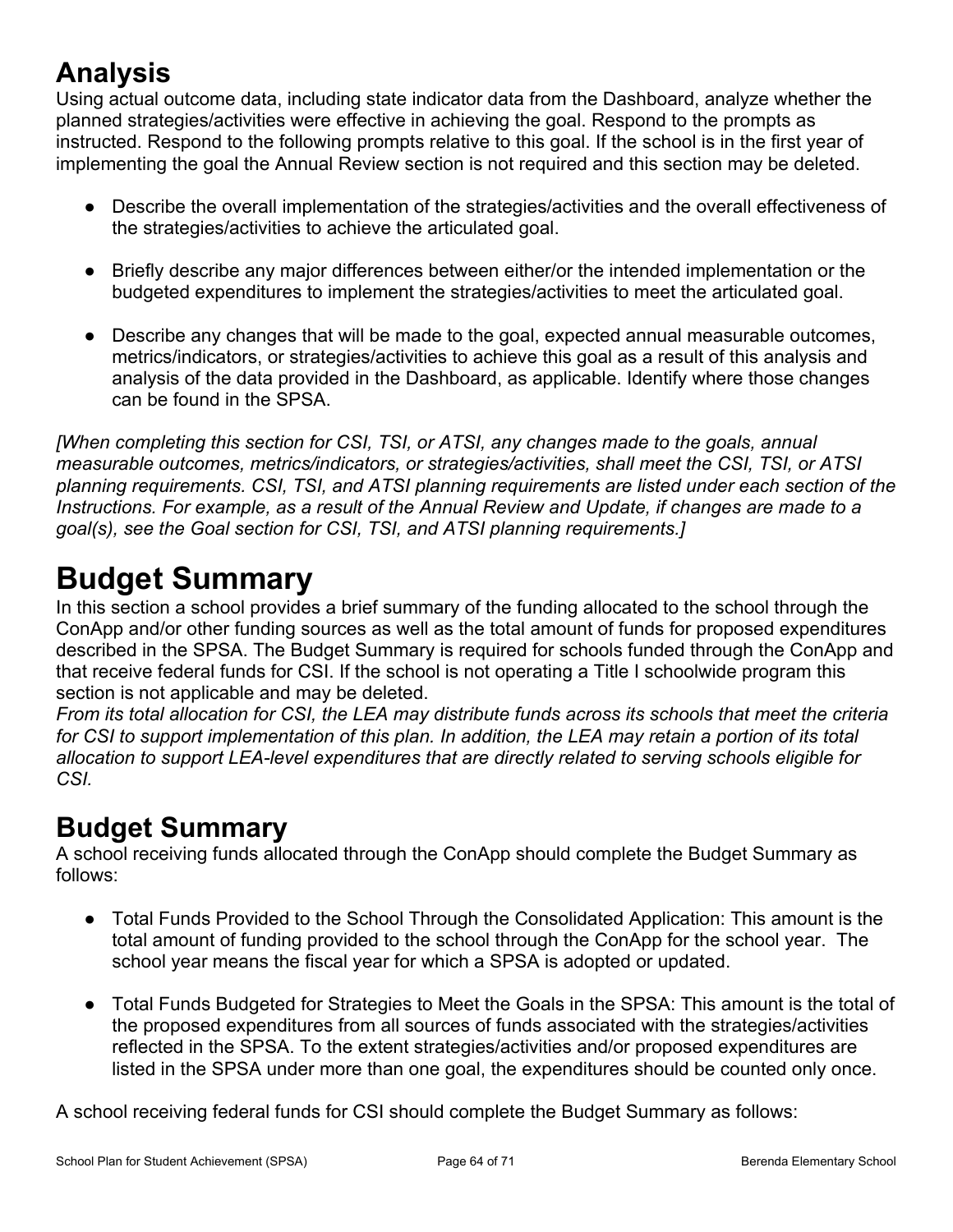● Total Federal Funds Provided to the School from the LEA for CSI: This amount is the total amount of funding provided to the school from the LEA.

[NOTE: Federal funds for CSI shall not be used in schools eligible for TSI or ATSI. In addition, funds *for CSI shall not be used to hire additional permanent staff.]*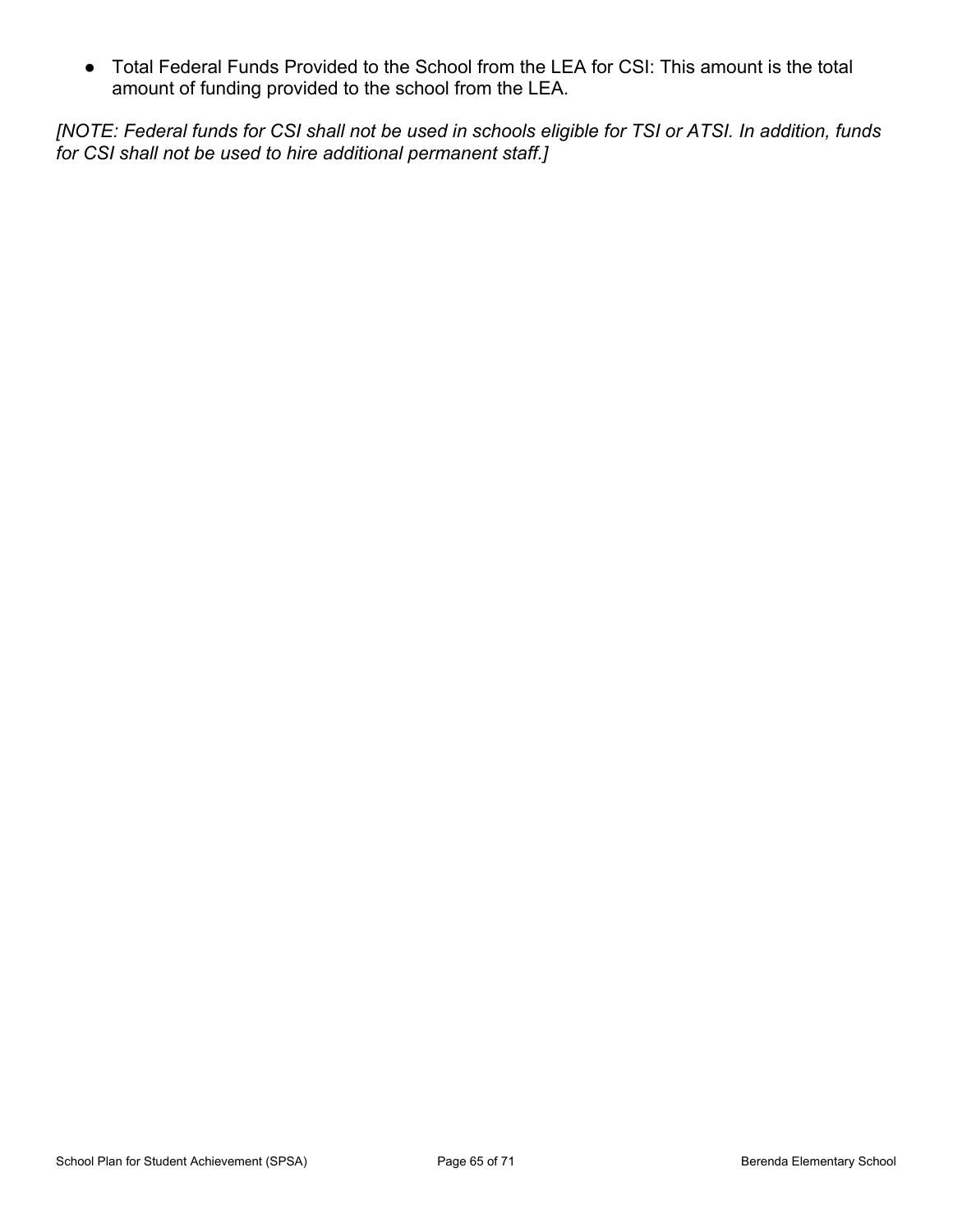# <span id="page-65-0"></span>**Appendix A: Plan Requirements**

## **Schoolwide Program Requirements**

This School Plan for Student Achievement (SPSA) template meets the requirements of a schoolwide program plan. The requirements below are for planning reference.

A school that operates a schoolwide program and receives funds allocated through the ConApp is required to develop a SPSA. The SPSA, including proposed expenditures of funds allocated to the school through the ConApp, must be reviewed annually and updated by the SSC. The content of a SPSA must be aligned with school goals for improving student achievement.

### **Requirements for Development of the Plan**

- I. The development of the SPSA shall include both of the following actions:
	- A. Administration of a comprehensive needs assessment that forms the basis of the school's goals contained in the SPSA.
		- 1. The comprehensive needs assessment of the entire school shall:
			- a. Include an analysis of verifiable state data, consistent with all state priorities as noted in Sections 52060 and 52066, and informed by all indicators described in Section 1111(c)(4)(B) of the federal Every Student Succeeds Act, including pupil performance against state-determined long-term goals. The school may include data voluntarily developed by districts to measure pupil outcomes (described in the Identified Need); and
			- b. Be based on academic achievement information about all students in the school, including all groups under §200.13(b)(7) and migratory children as defined in section 1309(2) of the ESEA, relative to the State's academic standards under §200.1 to
				- i. Help the school understand the subjects and skills for which teaching and learning need to be improved; and
				- ii. Identify the specific academic needs of students and groups of students who are not yet achieving the State's academic standards; and
				- iii. Assess the needs of the school relative to each of the components of the schoolwide program under §200.28.
				- iv. Develop the comprehensive needs assessment with the participation of individuals who will carry out the schoolwide program plan.
				- v. Document how it conducted the needs assessment, the results it obtained, and the conclusions it drew from those results.
	- B. Identification of the process for evaluating and monitoring the implementation of the SPSA and progress towards accomplishing the goals set forth in the SPSA (described in the Expected Annual Measurable Outcomes and Annual Review and Update).

### **Requirements for the Plan**

- II. The SPSA shall include the following:
	- A. Goals set to improve pupil outcomes, including addressing the needs of student groups as identified through the needs assessment.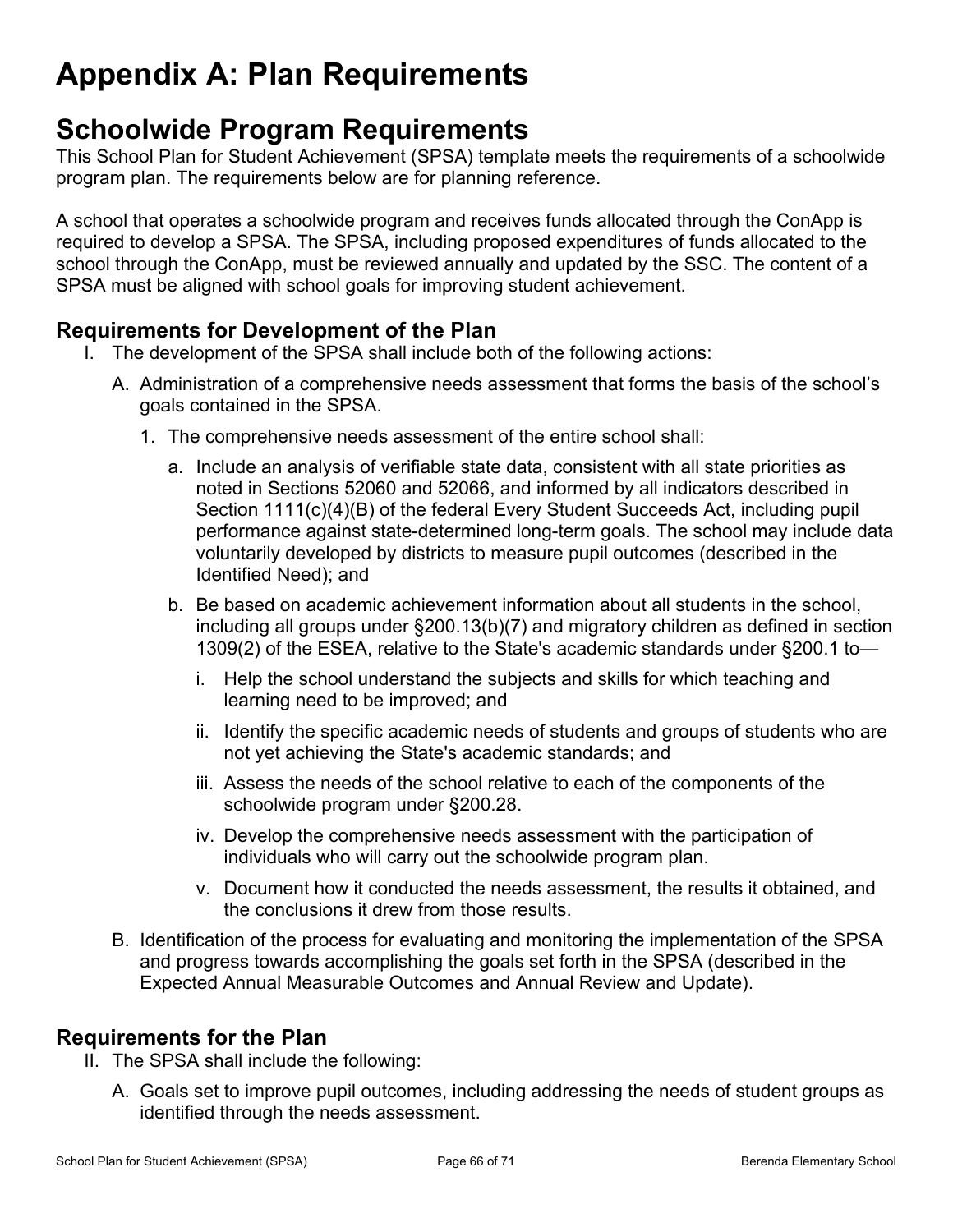- B. Evidence-based strategies, actions, or services (described in Strategies and Activities)
	- 1. A description of the strategies that the school will be implementing to address school needs, including a description of how such strategies will-
		- a. provide opportunities for all children including each of the subgroups of students to meet the challenging state academic standards
		- b. use methods and instructional strategies that:
			- i. strengthen the academic program in the school,
			- ii. increase the amount and quality of learning time, and
			- iii. provide an enriched and accelerated curriculum, which may include programs, activities, and courses necessary to provide a well-rounded education.
		- c. Address the needs of all children in the school, but particularly the needs of those at risk of not meeting the challenging State academic standards, so that all students demonstrate at least proficiency on the State's academic standards through activities which may include:
			- i. strategies to improve students' skills outside the academic subject areas;
			- ii. preparation for and awareness of opportunities for postsecondary education and the workforce;
			- iii. implementation of a schoolwide tiered model to prevent and address problem behavior;
			- iv. professional development and other activities for teachers, paraprofessionals, and other school personnel to improve instruction and use of data; and
			- v. strategies for assisting preschool children in the transition from early childhood education programs to local elementary school programs.
- C. Proposed expenditures, based on the projected resource allocation from the governing board or body of the local educational agency (may include funds allocated via the ConApp, federal funds for CSI, any other state or local funds allocated to the school), to address the findings of the needs assessment consistent with the state priorities, including identifying resource inequities, which may include a review of the LEAs budgeting, it's LCAP, and school-level budgeting, if applicable (described in Proposed Expenditures and Budget Summary). Employees of the schoolwide program may be deemed funded by a single cost objective.
- D. A description of how the school will determine if school needs have been met (described in the Expected Annual Measurable Outcomes and the Annual Review and Update).
	- 1. Annually evaluate the implementation of, and results achieved by, the schoolwide program, using data from the State's annual assessments and other indicators of academic achievement;
	- 2. Determine whether the schoolwide program has been effective in increasing the achievement of students in meeting the State's academic standards, particularly for those students who had been furthest from achieving the standards; and
	- 3. Revise the plan, as necessary, based on the results of the evaluation, to ensure continuous improvement of students in the schoolwide program.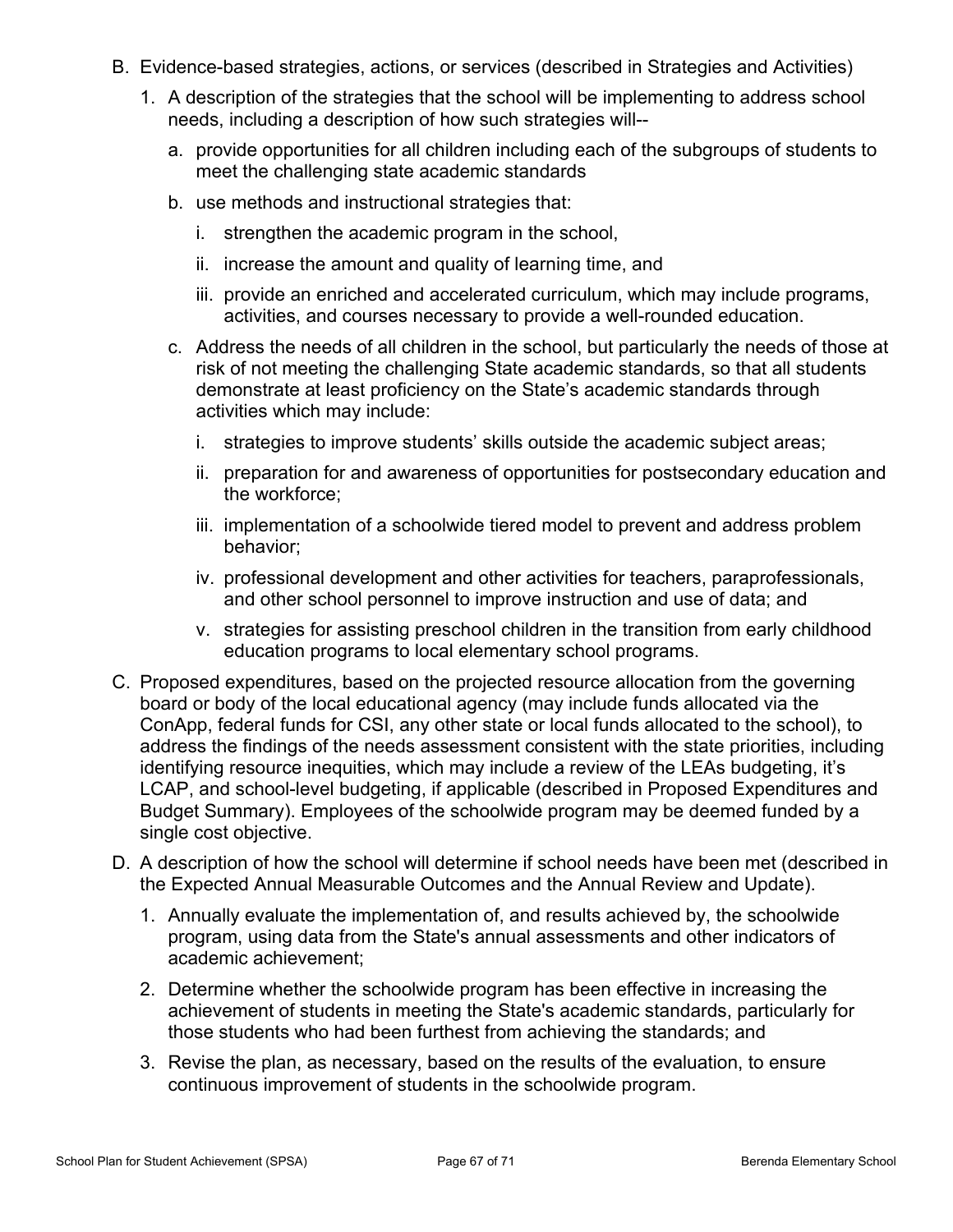- E. A description of how the school will ensure parental involvement in the planning, review, and improvement of the schoolwide program plan (described in Stakeholder Involvement and/or Strategies/Activities).
- F. A description of the activities the school will include to ensure that students who experience difficulty attaining proficient or advanced levels of academic achievement standards will be provided with effective, timely additional support, including measures to
	- 1. Ensure that those students' difficulties are identified on a timely basis; and
	- 2. Provide sufficient information on which to base effective assistance to those students.
- G. For an elementary school, a description of how the school will assist preschool students in the successful transition from early childhood programs to the school.
- H. A description of how the school will use resources to carry out these components (described in the Proposed Expenditures for Strategies/Activities).
- I. A description of any other activities and objectives as established by the SSC (described in the Strategies/Activities).

Authority Cited: S Title 34 of the Code of Federal Regulations (34 CFR), sections 200.25-26, and 200.29, and sections-1114(b)(7)(A)(i)-(iii) and 1118(b) of the ESEA. EC sections 6400 et. seq.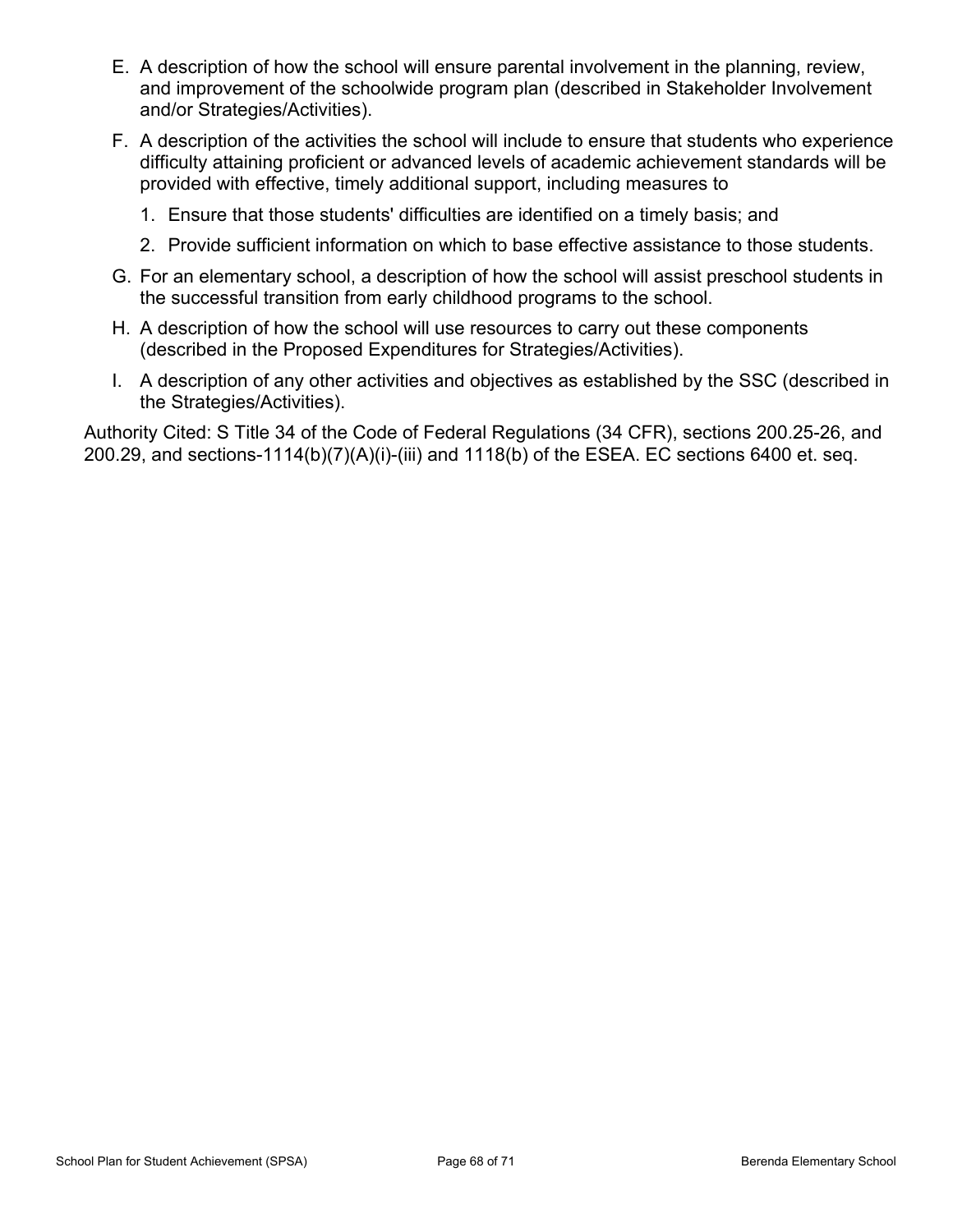# <span id="page-68-0"></span>**Appendix B:**

### **Plan Requirements for School to Meet Federal School Improvement Planning Requirements**

For questions or technical assistance related to meeting Federal School Improvement Planning Requirements, please contact the CDE's School Improvement and Support Office at SISO@cde.ca.gov.

### **Comprehensive Support and Improvement**

The LEA shall partner with stakeholders (including principals and other school leaders, teachers, and parents) to locally develop and implement the CSI plan for the school to improve student outcomes, and specifically address the metrics that led to eligibility for CSI (Stakeholder Involvement).

The CSI plan shall:

- 1. Be informed by all state indicators, including student performance against state-determined long-term goals (Goal, Identified Need, Expected Annual Measurable Outcomes, Annual Review and Update, as applicable);
- 2. Include evidence-based interventions (Strategies/Activities, Annual Review and Update, as applicable) (For resources related to evidence-based interventions, see the U.S. Department of Education's "Using Evidence to Strengthen Education Investments" at [https://www2.ed.gov/policy/elsec/leg/essa/guidanceuseseinvestment.pdf\)](https://www2.ed.gov/policy/elsec/leg/essa/guidanceuseseinvestment.pdf);
- 3. Be based on a school-level needs assessment (Goal, Identified Need, Expected Annual Measurable Outcomes, Annual Review and Update, as applicable); and
- 4. Identify resource inequities, which may include a review of LEA- and school-level budgeting, to be addressed through implementation of the CSI plan (Goal, Identified Need, Expected Annual Measurable Outcomes, Planned Strategies/Activities; and Annual Review and Update, as applicable).

Authority Cited: Sections 1003(e)(1)(A), 1003(i), 1111(c)(4)(B), and 1111(d)(1) of the ESSA.

### **Targeted Support and Improvement**

In partnership with stakeholders (including principals and other school leaders, teachers, and parents) the school shall develop and implement a school-level TSI plan to improve student outcomes for each subgroup of students that was the subject of identification (Stakeholder Involvement).

The TSI plan shall:

- 1. Be informed by all state indicators, including student performance against state-determined long-term goals (Goal, Identified Need, Expected Annual Measurable Outcomes, Annual Review and Update, as applicable); and
- 2. Include evidence-based interventions (Planned Strategies/Activities, Annual Review and Update, as applicable). (For resources related to evidence-based interventions, see the U.S. Department of Education's "Using Evidence to Strengthen Education Investments" [https://www2.ed.gov/policy/elsec/leg/essa/guidanceuseseinvestment.pdf.](https://www2.ed.gov/policy/elsec/leg/essa/guidanceuseseinvestment.pdf))

Authority Cited: Sections 1003(e)(1)(B), 1003(i), 1111(c)(4)(B) and 1111(d)(2) of the ESSA.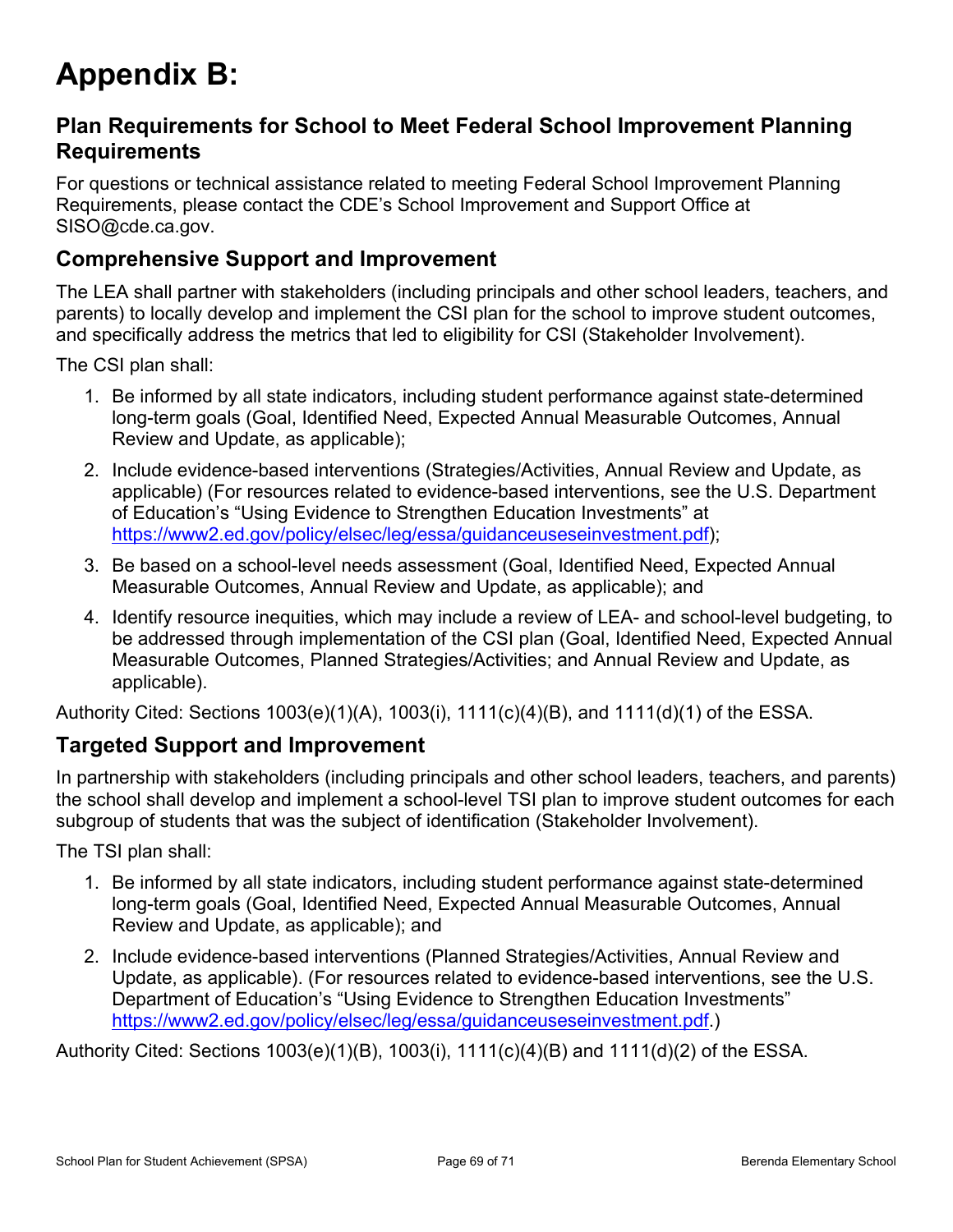## **Additional Targeted Support and Improvement**

A school identified for ATSI shall:

1. Identify resource inequities, which may include a review of LEA- and school-level budgeting, which will be addressed through implementation of its TSI plan (Goal, Identified Need, Expected Annual Measurable Outcomes, Planned Strategies/Activities, and Annual Review and Update, as applicable).

Authority Cited: Sections 1003(e)(1)(B), 1003(i), 1111(c)(4)(B), and 1111(d)(2)(c) of the ESSA.

### **Single School Districts and Charter Schools Identified for School Improvement**

Single school districts (SSDs) or charter schools that are identified for CSI, TSI, or ATSI, shall develop a SPSA that addresses the applicable requirements above as a condition of receiving funds (EC Section 64001[a] as amended by Assembly Bill [AB] 716, effective January 1, 2019).

However, a SSD or a charter school may streamline the process by combining state and federal requirements into one document which may include the local control and accountability plan (LCAP) and all federal planning requirements, provided that the combined plan is able to demonstrate that the legal requirements for each of the plans is met (EC Section 52062[a] as amended by AB 716, effective January 1, 2019).

Planning requirements for single school districts and charter schools choosing to exercise this option are available in the LCAP Instructions.

Authority Cited: EC sections 52062(a) and 64001(a), both as amended by AB 716, effective January 1, 2019.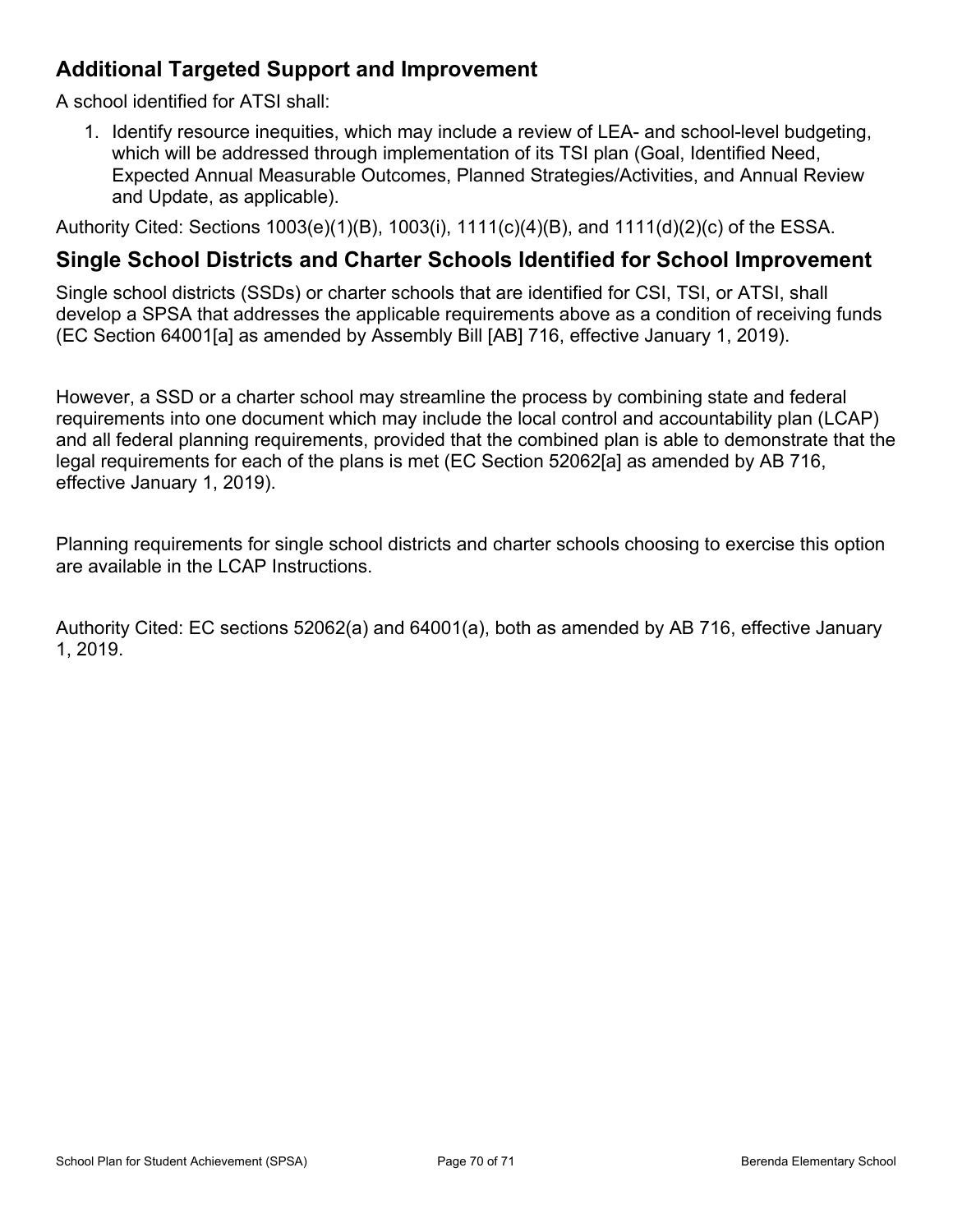## <span id="page-70-0"></span>**Appendix C: Select State and Federal Programs**

### **For a list of active programs, please see the following links:**

Programs included on the Consolidated Application: <https://www.cde.ca.gov/fg/aa/co/> ESSA Title I, Part A: School Improvement: <https://www.cde.ca.gov/sp/sw/t1/schoolsupport.asp> Available Funding: <https://www.cde.ca.gov/fg/fo/af/>

Developed by the California Department of Education, January 2019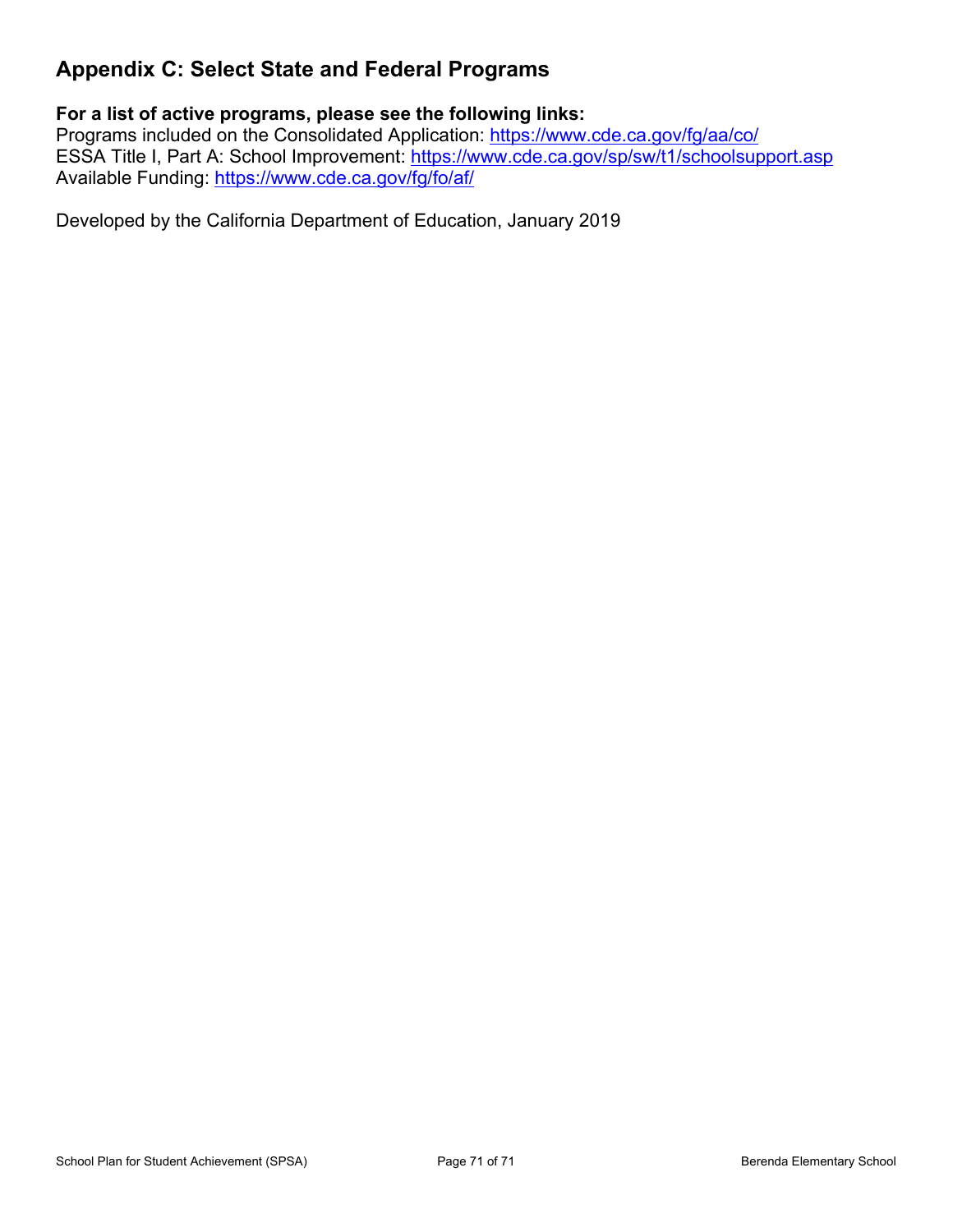## Budget By Expenditures

## **Berenda Elementary School**

**Funding Source: Books & Reference Material 4200 (Title I)**

**\$0.00 Allocated**

| <b>Proposed Expenditure</b> | <b>Object Code</b> | <b>Amount</b> | Goal | <b>Action</b>                                                                                                                                                                                                                                                                                                                                                                                                                                                                                                                                                                                                                                                                                                                                                                                                                                                                                                                                                                                                                                                                                                                                                                                                                                                                                                                                                                   |
|-----------------------------|--------------------|---------------|------|---------------------------------------------------------------------------------------------------------------------------------------------------------------------------------------------------------------------------------------------------------------------------------------------------------------------------------------------------------------------------------------------------------------------------------------------------------------------------------------------------------------------------------------------------------------------------------------------------------------------------------------------------------------------------------------------------------------------------------------------------------------------------------------------------------------------------------------------------------------------------------------------------------------------------------------------------------------------------------------------------------------------------------------------------------------------------------------------------------------------------------------------------------------------------------------------------------------------------------------------------------------------------------------------------------------------------------------------------------------------------------|
|                             |                    | \$10,000.00   |      | Purchase supplemental materials.<br>* Purchase books, online subscriptions, and/or monthly student<br>magazine subscriptions to increase student's decoding, fluency,<br>reading comprehension, and/or exposure to more non-fiction<br>text in alignment with common core expectations.<br>* Purchase materials to support the move to common core and<br>the Smarter Balanced assessment.<br>* Utilize the district's print shop service to provide materials for<br>student use as well as for parent education.<br>* Purchase materials including, but not limited to, duplication,<br>software, CD/DVDs, online subscriptions to software programs,<br>books, project boards, audiovisual equipment, teacher<br>resources, or other items that support instruction to help<br>students access the core or intervention.<br>* Purchase materials and supplies to support the<br>implementation of advanced thinking skills. For example,<br>programs such as LEGO Robotics that allow students to use<br>their creativity and higher order thinking skills to solve complex<br>problems.<br>* Purchase materials and supplies to support project based<br>learning opportunities. These items could be purchased to<br>support students in the classroom and/or in a STEM/STEAM lab<br>setting.<br>* Purchase materials, supplies, events, or activities to support<br>PBIS. |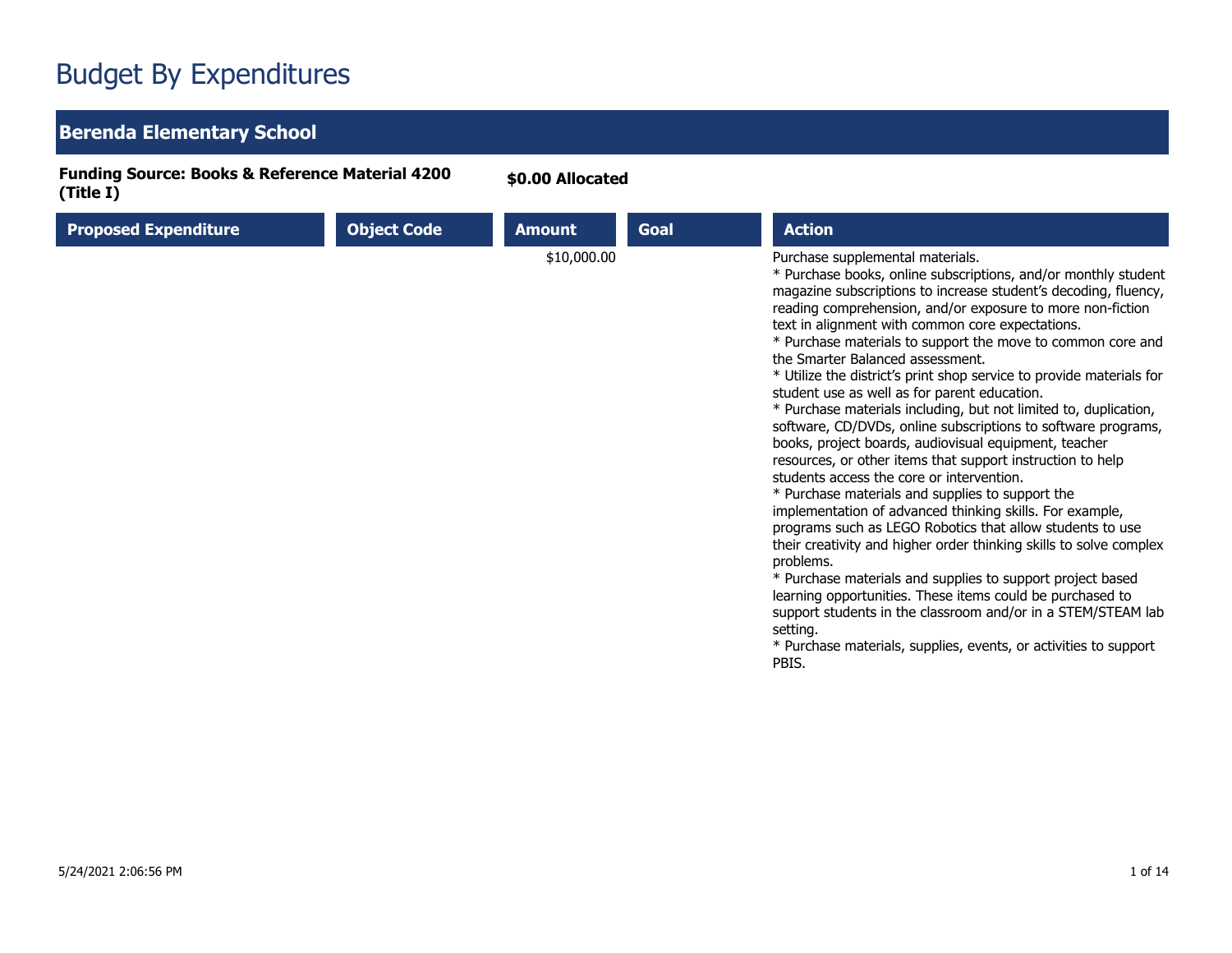| <b>Berenda Elementary School</b>                              |                  |      |                                                                                                                                                                                                                                                                                                                                                                                                                                                                                                                                                                                                                                                                                                                                                                                                                                                                                                                                                                                                                                                                                                                                                                                                                                                                                                                                                                                 |
|---------------------------------------------------------------|------------------|------|---------------------------------------------------------------------------------------------------------------------------------------------------------------------------------------------------------------------------------------------------------------------------------------------------------------------------------------------------------------------------------------------------------------------------------------------------------------------------------------------------------------------------------------------------------------------------------------------------------------------------------------------------------------------------------------------------------------------------------------------------------------------------------------------------------------------------------------------------------------------------------------------------------------------------------------------------------------------------------------------------------------------------------------------------------------------------------------------------------------------------------------------------------------------------------------------------------------------------------------------------------------------------------------------------------------------------------------------------------------------------------|
|                                                               | \$2,000.00       |      | Purchase supplemental materials.<br>* Purchase books, online subscriptions, and/or monthly student<br>magazine subscriptions to increase student's decoding, fluency,<br>reading comprehension, and/or exposure to more non-fiction<br>text in alignment with common core expectations.<br>* Purchase materials to support the move to common core and<br>the Smarter Balanced assessment.<br>* Utilize the district's print shop service to provide materials for<br>student use as well as for parent education.<br>* Purchase materials including, but not limited to, duplication,<br>software, CD/DVDs, online subscriptions to software programs,<br>books, project boards, audiovisual equipment, teacher<br>resources, or other items that support instruction to help<br>students access the core or intervention.<br>* Purchase materials and supplies to support the<br>implementation of advanced thinking skills. For example,<br>programs such as LEGO Robotics that allow students to use<br>their creativity and higher order thinking skills to solve complex<br>problems.<br>* Purchase materials and supplies to support project based<br>learning opportunities. These items could be purchased to<br>support students in the classroom and/or in a STEM/STEAM lab<br>setting.<br>* Purchase materials, supplies, events, or activities to support<br>PBIS. |
| Books & Reference Material 4200 (Title I) Total Expenditures: | \$12,000.00      |      |                                                                                                                                                                                                                                                                                                                                                                                                                                                                                                                                                                                                                                                                                                                                                                                                                                                                                                                                                                                                                                                                                                                                                                                                                                                                                                                                                                                 |
| Books & Reference Material 4200 (Title I) Allocation Balance: | \$0.00           |      |                                                                                                                                                                                                                                                                                                                                                                                                                                                                                                                                                                                                                                                                                                                                                                                                                                                                                                                                                                                                                                                                                                                                                                                                                                                                                                                                                                                 |
| <b>Funding Source: Certificated Extra Time 1190 (Title I)</b> | \$0.00 Allocated |      |                                                                                                                                                                                                                                                                                                                                                                                                                                                                                                                                                                                                                                                                                                                                                                                                                                                                                                                                                                                                                                                                                                                                                                                                                                                                                                                                                                                 |
| <b>Object Code</b><br><b>Proposed Expenditure</b>             | <b>Amount</b>    | Goal | <b>Action</b>                                                                                                                                                                                                                                                                                                                                                                                                                                                                                                                                                                                                                                                                                                                                                                                                                                                                                                                                                                                                                                                                                                                                                                                                                                                                                                                                                                   |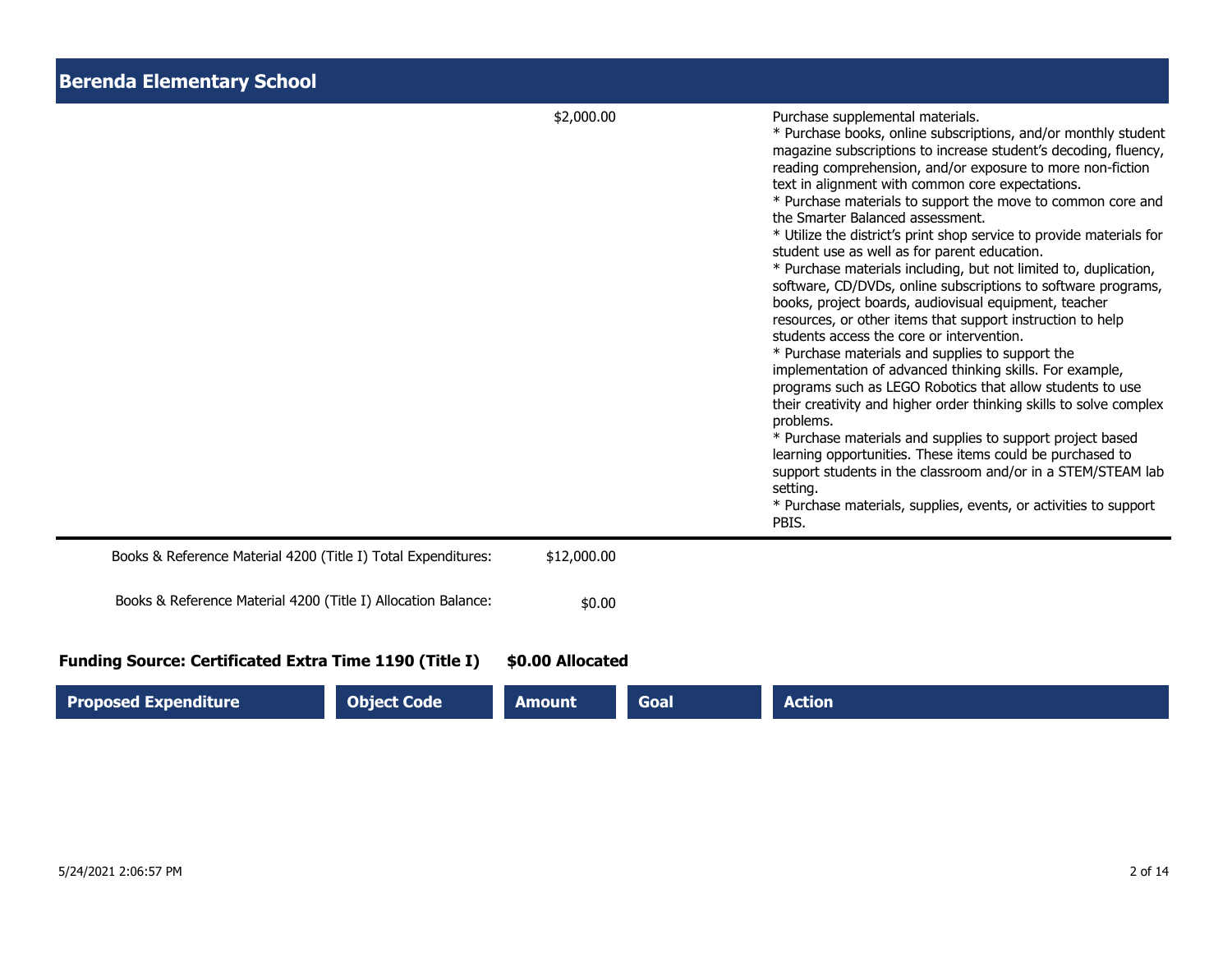\$7,000.00 Purchase supplemental materials.

\* Purchase books, online subscriptions, and/or monthly student magazine subscriptions to increase student's decoding, fluency, reading comprehension, and/or exposure to more non-fiction text in alignment with common core expectations.

\* Purchase materials to support the move to common core and the Smarter Balanced assessment.

\* Utilize the district's print shop service to provide materials for student use as well as for parent education.

\* Purchase materials including, but not limited to, duplication, software, CD/DVDs, online subscriptions to software programs, books, project boards, audiovisual equipment, teacher resources, or other items that support instruction to help students access the core or intervention.

\* Purchase materials and supplies to support the implementation of advanced thinking skills. For example, programs such as LEGO Robotics that allow students to use their creativity and higher order thinking skills to solve complex problems.

\* Purchase materials and supplies to support project based learning opportunities. These items could be purchased to support students in the classroom and/or in a STEM/STEAM lab setting.

\* Purchase materials, supplies, events, or activities to support PBIS.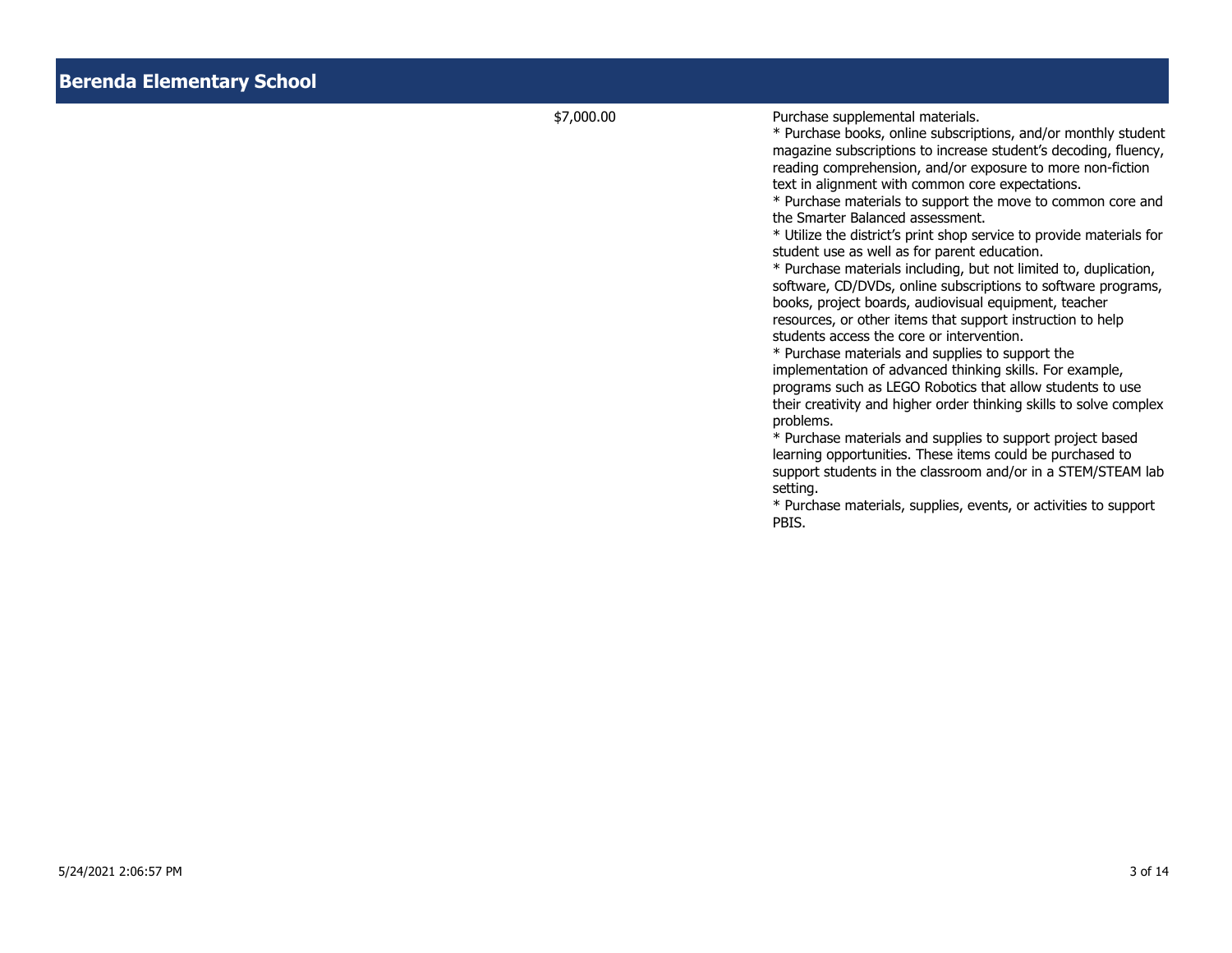| <b>Berenda Elementary School</b>                           |                      |                                                                                                                                                                                                                                                                                                                                                                                                                                                                                                                                                                                                                                                                                                                                                                                                                                                                                                                                                                                                                                                                                                                                                                                                                                                                                                                                                                                                                                                                                             |
|------------------------------------------------------------|----------------------|---------------------------------------------------------------------------------------------------------------------------------------------------------------------------------------------------------------------------------------------------------------------------------------------------------------------------------------------------------------------------------------------------------------------------------------------------------------------------------------------------------------------------------------------------------------------------------------------------------------------------------------------------------------------------------------------------------------------------------------------------------------------------------------------------------------------------------------------------------------------------------------------------------------------------------------------------------------------------------------------------------------------------------------------------------------------------------------------------------------------------------------------------------------------------------------------------------------------------------------------------------------------------------------------------------------------------------------------------------------------------------------------------------------------------------------------------------------------------------------------|
|                                                            | \$1,800.00<br>\$0.00 | Provide teacher release time, extra time, and other to support<br>professional development.<br>* Observe high impact CCCS lessons.<br>* Adjust pacing guides, common planning, dis-aggregate data,<br>assign and develop intervention plans, and create common<br>formative assessments to meet the needs of students.<br>* Plan, facilitate, and attend scheduled meetings for struggling,<br>At-Risk or Special Education students to discuss academic<br>progress and identify next steps.<br>* Allow for one-on-one teacher testing for students who are at-<br>risk and/or on grade level.<br>* Time for testing, scheduling, and compiling information about<br>students.<br>* Provide after school tutoring for students.<br>* Provide teachers with opportunities to attend workshops,<br>seminars, and conferences that address the Common Core and<br>ELD.<br>* Provide funds for travel and conferences so that staff can<br>attend training.<br>Provide teacher release time and extra time:<br>* Observe high impact teaching strategies.<br>* Provide after school tutoring and enrichment for students<br>relating to technology.<br>* Professional development will be designed to assist teachers<br>in understanding and using technology to enhance student<br>learning.<br>* Funding to include needed supplies, support teacher or<br>substitutes to facilitate collaboration time, or outside<br>consultants and conferences as appropriate.<br>See Goal 1 Activity 3 |
| Certificated Extra Time 1190 (Title I) Total Expenditures: | \$8,800.00           |                                                                                                                                                                                                                                                                                                                                                                                                                                                                                                                                                                                                                                                                                                                                                                                                                                                                                                                                                                                                                                                                                                                                                                                                                                                                                                                                                                                                                                                                                             |
| Certificated Extra Time 1190 (Title I) Allocation Balance: | \$0.00               |                                                                                                                                                                                                                                                                                                                                                                                                                                                                                                                                                                                                                                                                                                                                                                                                                                                                                                                                                                                                                                                                                                                                                                                                                                                                                                                                                                                                                                                                                             |
| <b>Funding Source: Certificated Subs 1125 (Title I)</b>    | \$0.00 Allocated     |                                                                                                                                                                                                                                                                                                                                                                                                                                                                                                                                                                                                                                                                                                                                                                                                                                                                                                                                                                                                                                                                                                                                                                                                                                                                                                                                                                                                                                                                                             |
| <b>Proposed Expenditure</b><br><b>Object Code</b>          | <b>Amount</b>        | <b>Action</b><br><b>Goal</b>                                                                                                                                                                                                                                                                                                                                                                                                                                                                                                                                                                                                                                                                                                                                                                                                                                                                                                                                                                                                                                                                                                                                                                                                                                                                                                                                                                                                                                                                |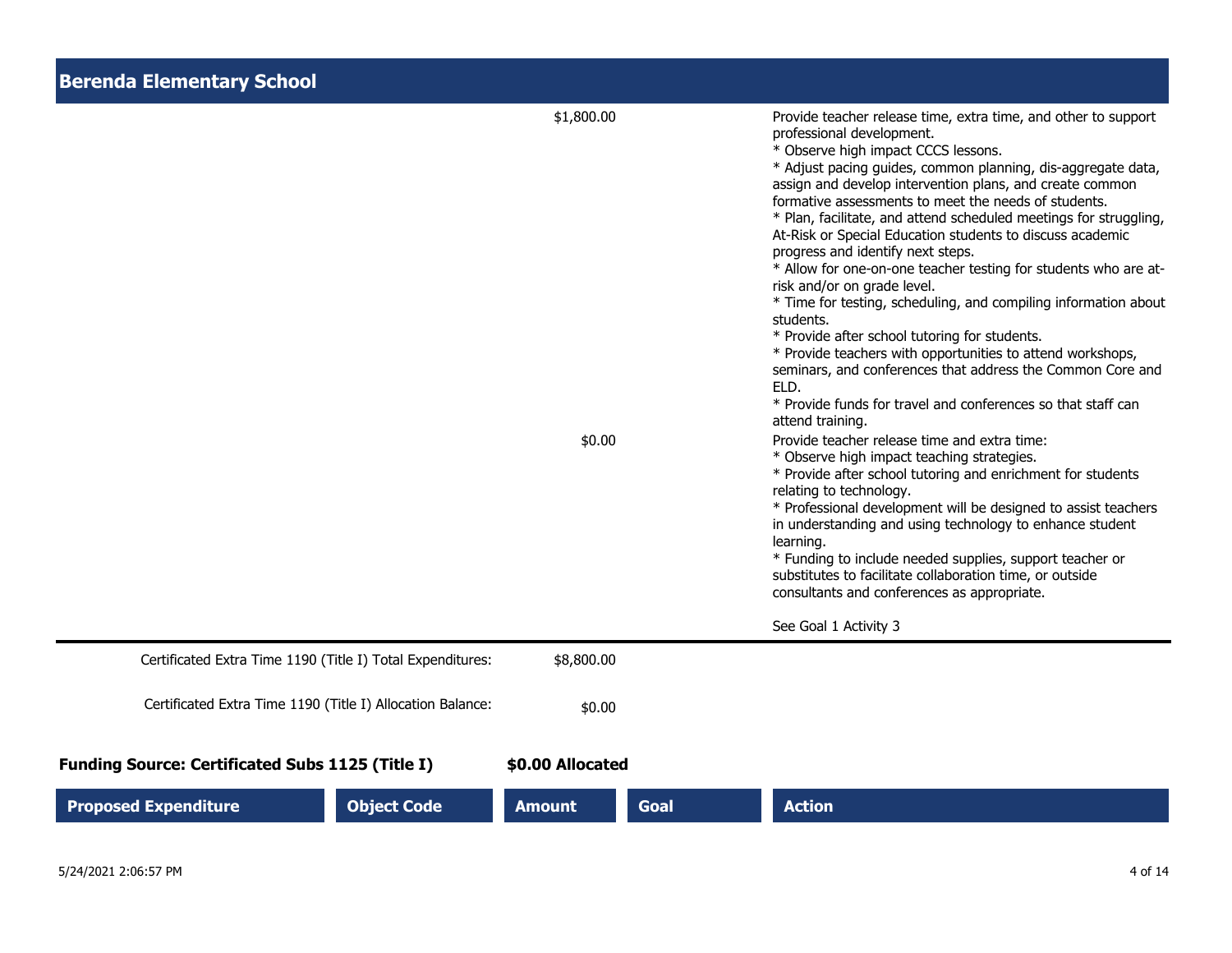| <b>Berenda Elementary School</b>                       |                            |                                                                                                                                                                                                                                                                                                                                                                                                                                                                                                                                                                                                                                                                                                                                                                                                                                                                                                                                                          |  |
|--------------------------------------------------------|----------------------------|----------------------------------------------------------------------------------------------------------------------------------------------------------------------------------------------------------------------------------------------------------------------------------------------------------------------------------------------------------------------------------------------------------------------------------------------------------------------------------------------------------------------------------------------------------------------------------------------------------------------------------------------------------------------------------------------------------------------------------------------------------------------------------------------------------------------------------------------------------------------------------------------------------------------------------------------------------|--|
|                                                        | \$5,000.00                 | Provide teacher release time, extra time, and other to support<br>professional development.<br>* Observe high impact CCCS lessons.<br>* Adjust pacing guides, common planning, dis-aggregate data,<br>assign and develop intervention plans, and create common<br>formative assessments to meet the needs of students.<br>* Plan, facilitate, and attend scheduled meetings for struggling,<br>At-Risk or Special Education students to discuss academic<br>progress and identify next steps.<br>* Allow for one-on-one teacher testing for students who are at-<br>risk and/or on grade level.<br>* Time for testing, scheduling, and compiling information about<br>students.<br>* Provide after school tutoring for students.<br>* Provide teachers with opportunities to attend workshops,<br>seminars, and conferences that address the Common Core and<br>ELD.<br>* Provide funds for travel and conferences so that staff can<br>attend training. |  |
| Certificated Subs 1125 (Title I) Total Expenditures:   | \$5,000.00                 |                                                                                                                                                                                                                                                                                                                                                                                                                                                                                                                                                                                                                                                                                                                                                                                                                                                                                                                                                          |  |
| Certificated Subs 1125 (Title I) Allocation Balance:   | \$0.00                     |                                                                                                                                                                                                                                                                                                                                                                                                                                                                                                                                                                                                                                                                                                                                                                                                                                                                                                                                                          |  |
| Funding Source: Clerk/Office Extra time 2490 (Title I) | \$0.00 Allocated           |                                                                                                                                                                                                                                                                                                                                                                                                                                                                                                                                                                                                                                                                                                                                                                                                                                                                                                                                                          |  |
| <b>Proposed Expenditure</b><br><b>Object Code</b>      | <b>Amount</b><br>ራን ሰሰሰ ሰሰ | <b>Action</b><br><b>Goal</b><br>Drovido classified ovtra timo                                                                                                                                                                                                                                                                                                                                                                                                                                                                                                                                                                                                                                                                                                                                                                                                                                                                                            |  |

|                                                            | \$2,000.00 | Provide classified extra time.<br>* Support updating of test information in student data files.<br>* Provide parent translation - oral and written.<br>* Provide preparation time for parent support.<br>* Provide parent education nights |
|------------------------------------------------------------|------------|--------------------------------------------------------------------------------------------------------------------------------------------------------------------------------------------------------------------------------------------|
| Clerk/Office Extra time 2490 (Title I) Total Expenditures: | \$2,000,00 |                                                                                                                                                                                                                                            |
| Clerk/Office Extra time 2490 (Title I) Allocation Balance: | \$0.00     |                                                                                                                                                                                                                                            |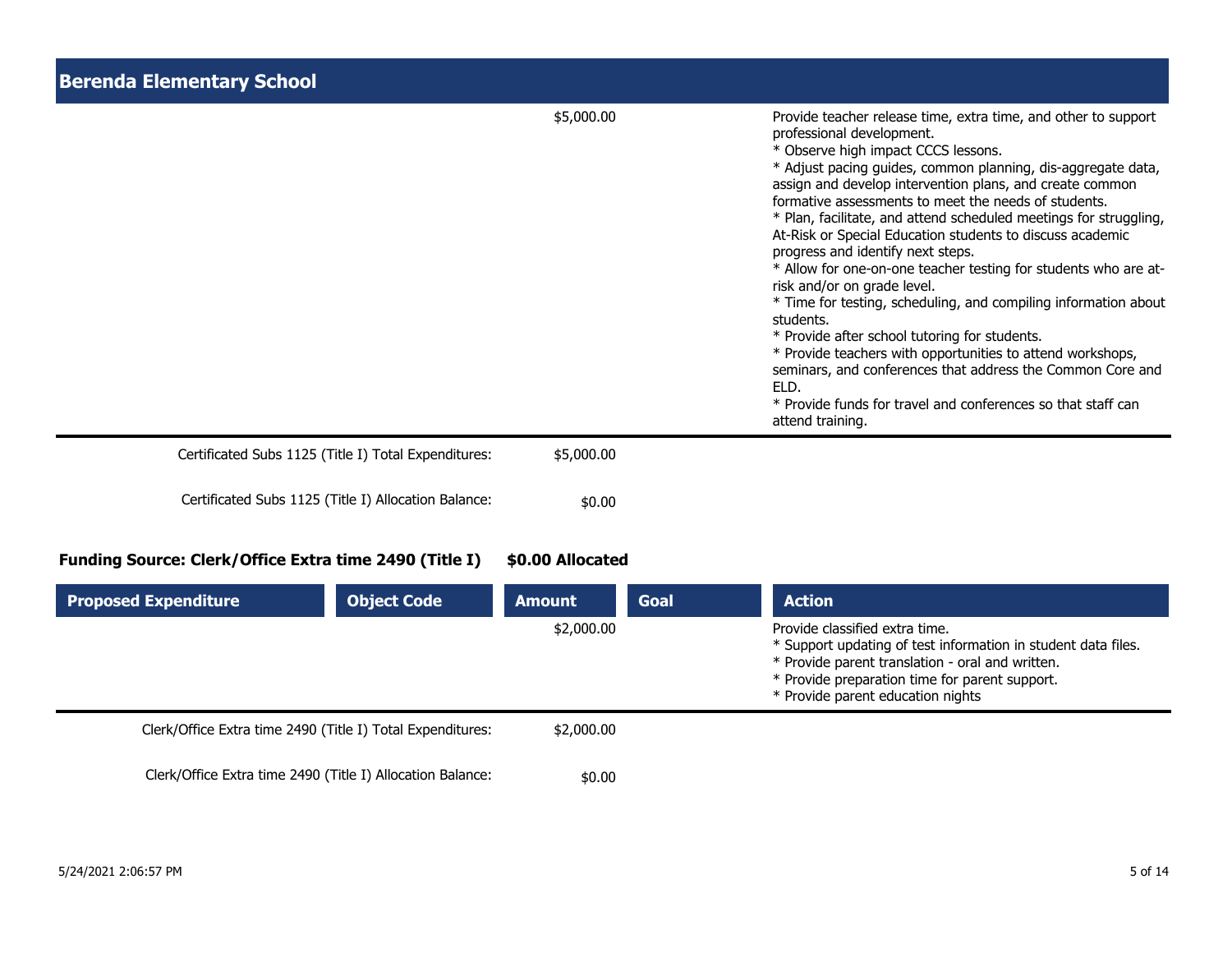## **Berenda Elementary School**

**Funding Source: Comp. Hardware/Software Maintenance & License 5885 (Title I)**

|  | \$0.00 Allocated |
|--|------------------|
|--|------------------|

| <b>Proposed Expenditure</b> | <b>Object Code</b> | <b>Amount</b> | Goal | <b>Action</b>                                                                                                                                                                                                                                                                                                                                                                                                                                                                                                                                                                                                                                              |
|-----------------------------|--------------------|---------------|------|------------------------------------------------------------------------------------------------------------------------------------------------------------------------------------------------------------------------------------------------------------------------------------------------------------------------------------------------------------------------------------------------------------------------------------------------------------------------------------------------------------------------------------------------------------------------------------------------------------------------------------------------------------|
|                             |                    | \$0.00        |      | Purchase technology and supplemental materials:<br>* Purchase technology to support technology goal.<br>* Purchase materials including, but not limited to, duplication,<br>software, CD/DVDs, online subscriptions to software programs,<br>books, project boards, audiovisual equipment, presenter,<br>teacher resources, or other items that support technology.<br>* Provide for repairs as needed to keep equipment in working<br>order.<br>* Purchase hardware and software programs to facilitate and<br>support technology use and learning relating to enrichment and<br>core support as well as to support a STEM/STEAM learning<br>environment. |

See Goal 1 Activity 2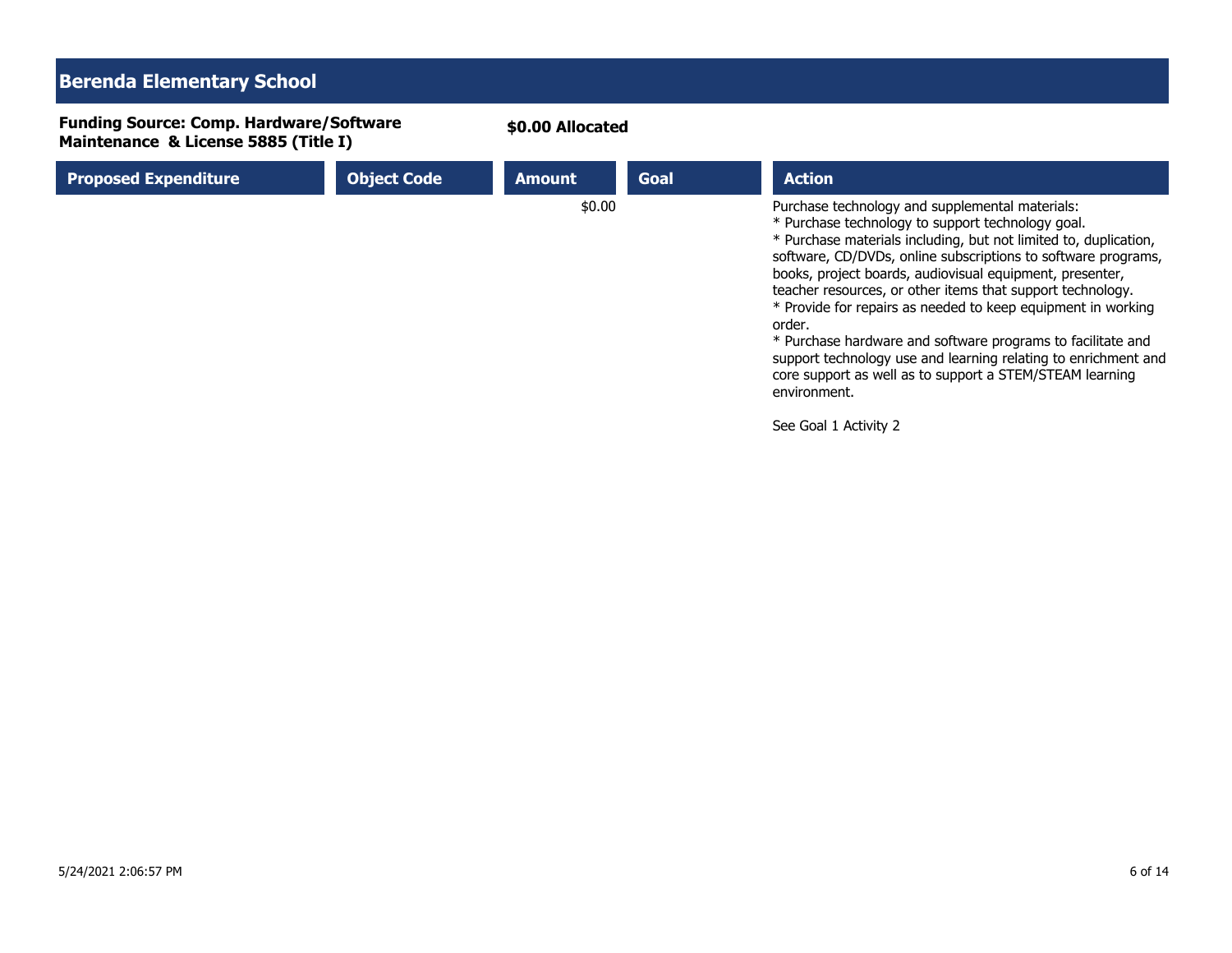| <b>Berenda Elementary School</b>                                                           |                  |             |                                                                                                                                                                                                                                                                                                                                                                                                                                                                                                                                                                                                                                                                                                                                                                                                                                                                                                                                                                                                                                                                                                                                                                                                                                                                                                                                                                                 |
|--------------------------------------------------------------------------------------------|------------------|-------------|---------------------------------------------------------------------------------------------------------------------------------------------------------------------------------------------------------------------------------------------------------------------------------------------------------------------------------------------------------------------------------------------------------------------------------------------------------------------------------------------------------------------------------------------------------------------------------------------------------------------------------------------------------------------------------------------------------------------------------------------------------------------------------------------------------------------------------------------------------------------------------------------------------------------------------------------------------------------------------------------------------------------------------------------------------------------------------------------------------------------------------------------------------------------------------------------------------------------------------------------------------------------------------------------------------------------------------------------------------------------------------|
|                                                                                            | \$10,500.00      |             | Purchase supplemental materials.<br>* Purchase books, online subscriptions, and/or monthly student<br>magazine subscriptions to increase student's decoding, fluency,<br>reading comprehension, and/or exposure to more non-fiction<br>text in alignment with common core expectations.<br>* Purchase materials to support the move to common core and<br>the Smarter Balanced assessment.<br>* Utilize the district's print shop service to provide materials for<br>student use as well as for parent education.<br>* Purchase materials including, but not limited to, duplication,<br>software, CD/DVDs, online subscriptions to software programs,<br>books, project boards, audiovisual equipment, teacher<br>resources, or other items that support instruction to help<br>students access the core or intervention.<br>* Purchase materials and supplies to support the<br>implementation of advanced thinking skills. For example,<br>programs such as LEGO Robotics that allow students to use<br>their creativity and higher order thinking skills to solve complex<br>problems.<br>* Purchase materials and supplies to support project based<br>learning opportunities. These items could be purchased to<br>support students in the classroom and/or in a STEM/STEAM lab<br>setting.<br>* Purchase materials, supplies, events, or activities to support<br>PBIS. |
| Comp. Hardware/Software Maintenance & License 5885 (Title I) Total<br>Expenditures:        | \$10,500.00      |             |                                                                                                                                                                                                                                                                                                                                                                                                                                                                                                                                                                                                                                                                                                                                                                                                                                                                                                                                                                                                                                                                                                                                                                                                                                                                                                                                                                                 |
| Comp. Hardware/Software Maintenance & License 5885 (Title I)<br><b>Allocation Balance:</b> | \$0.00           |             |                                                                                                                                                                                                                                                                                                                                                                                                                                                                                                                                                                                                                                                                                                                                                                                                                                                                                                                                                                                                                                                                                                                                                                                                                                                                                                                                                                                 |
| <b>Funding Source: Duplicating/Print shop 5715 (Title I)</b>                               | \$0.00 Allocated |             |                                                                                                                                                                                                                                                                                                                                                                                                                                                                                                                                                                                                                                                                                                                                                                                                                                                                                                                                                                                                                                                                                                                                                                                                                                                                                                                                                                                 |
| <b>Proposed Expenditure</b><br><b>Object Code</b>                                          | <b>Amount</b>    | <b>Goal</b> | <b>Action</b>                                                                                                                                                                                                                                                                                                                                                                                                                                                                                                                                                                                                                                                                                                                                                                                                                                                                                                                                                                                                                                                                                                                                                                                                                                                                                                                                                                   |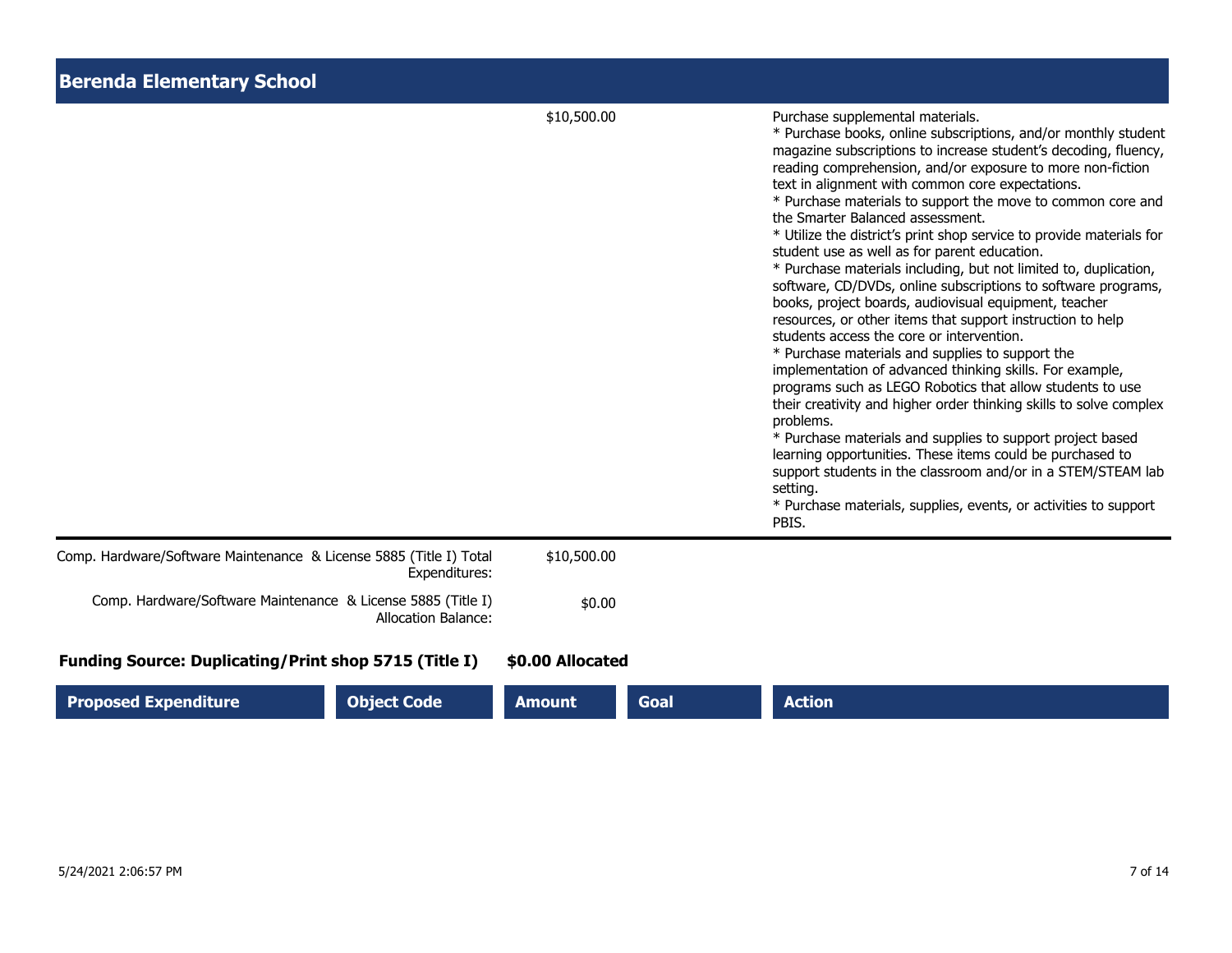| <b>Berenda Elementary School</b>                                  |                  |      |                                                                                                                                                                                                                                                                                                                                                                                                                                                                                                                                                                                                                                                                                                                                                                                                                                                                                                                                                                                                                                                                                                                                                                                                                                                                                                                                                                                 |
|-------------------------------------------------------------------|------------------|------|---------------------------------------------------------------------------------------------------------------------------------------------------------------------------------------------------------------------------------------------------------------------------------------------------------------------------------------------------------------------------------------------------------------------------------------------------------------------------------------------------------------------------------------------------------------------------------------------------------------------------------------------------------------------------------------------------------------------------------------------------------------------------------------------------------------------------------------------------------------------------------------------------------------------------------------------------------------------------------------------------------------------------------------------------------------------------------------------------------------------------------------------------------------------------------------------------------------------------------------------------------------------------------------------------------------------------------------------------------------------------------|
|                                                                   | \$5,000.00       |      | Purchase supplemental materials.<br>* Purchase books, online subscriptions, and/or monthly student<br>magazine subscriptions to increase student's decoding, fluency,<br>reading comprehension, and/or exposure to more non-fiction<br>text in alignment with common core expectations.<br>* Purchase materials to support the move to common core and<br>the Smarter Balanced assessment.<br>* Utilize the district's print shop service to provide materials for<br>student use as well as for parent education.<br>* Purchase materials including, but not limited to, duplication,<br>software, CD/DVDs, online subscriptions to software programs,<br>books, project boards, audiovisual equipment, teacher<br>resources, or other items that support instruction to help<br>students access the core or intervention.<br>* Purchase materials and supplies to support the<br>implementation of advanced thinking skills. For example,<br>programs such as LEGO Robotics that allow students to use<br>their creativity and higher order thinking skills to solve complex<br>problems.<br>* Purchase materials and supplies to support project based<br>learning opportunities. These items could be purchased to<br>support students in the classroom and/or in a STEM/STEAM lab<br>setting.<br>* Purchase materials, supplies, events, or activities to support<br>PBIS. |
| Duplicating/Print shop 5715 (Title I) Total Expenditures:         | \$5,000.00       |      |                                                                                                                                                                                                                                                                                                                                                                                                                                                                                                                                                                                                                                                                                                                                                                                                                                                                                                                                                                                                                                                                                                                                                                                                                                                                                                                                                                                 |
| Duplicating/Print shop 5715 (Title I) Allocation Balance:         | \$0.00           |      |                                                                                                                                                                                                                                                                                                                                                                                                                                                                                                                                                                                                                                                                                                                                                                                                                                                                                                                                                                                                                                                                                                                                                                                                                                                                                                                                                                                 |
| <b>Funding Source: Instructional Supplies 4310</b><br>(Carryover) | \$0.00 Allocated |      |                                                                                                                                                                                                                                                                                                                                                                                                                                                                                                                                                                                                                                                                                                                                                                                                                                                                                                                                                                                                                                                                                                                                                                                                                                                                                                                                                                                 |
| <b>Object Code</b><br><b>Proposed Expenditure</b>                 | <b>Amount</b>    | Goal | <b>Action</b>                                                                                                                                                                                                                                                                                                                                                                                                                                                                                                                                                                                                                                                                                                                                                                                                                                                                                                                                                                                                                                                                                                                                                                                                                                                                                                                                                                   |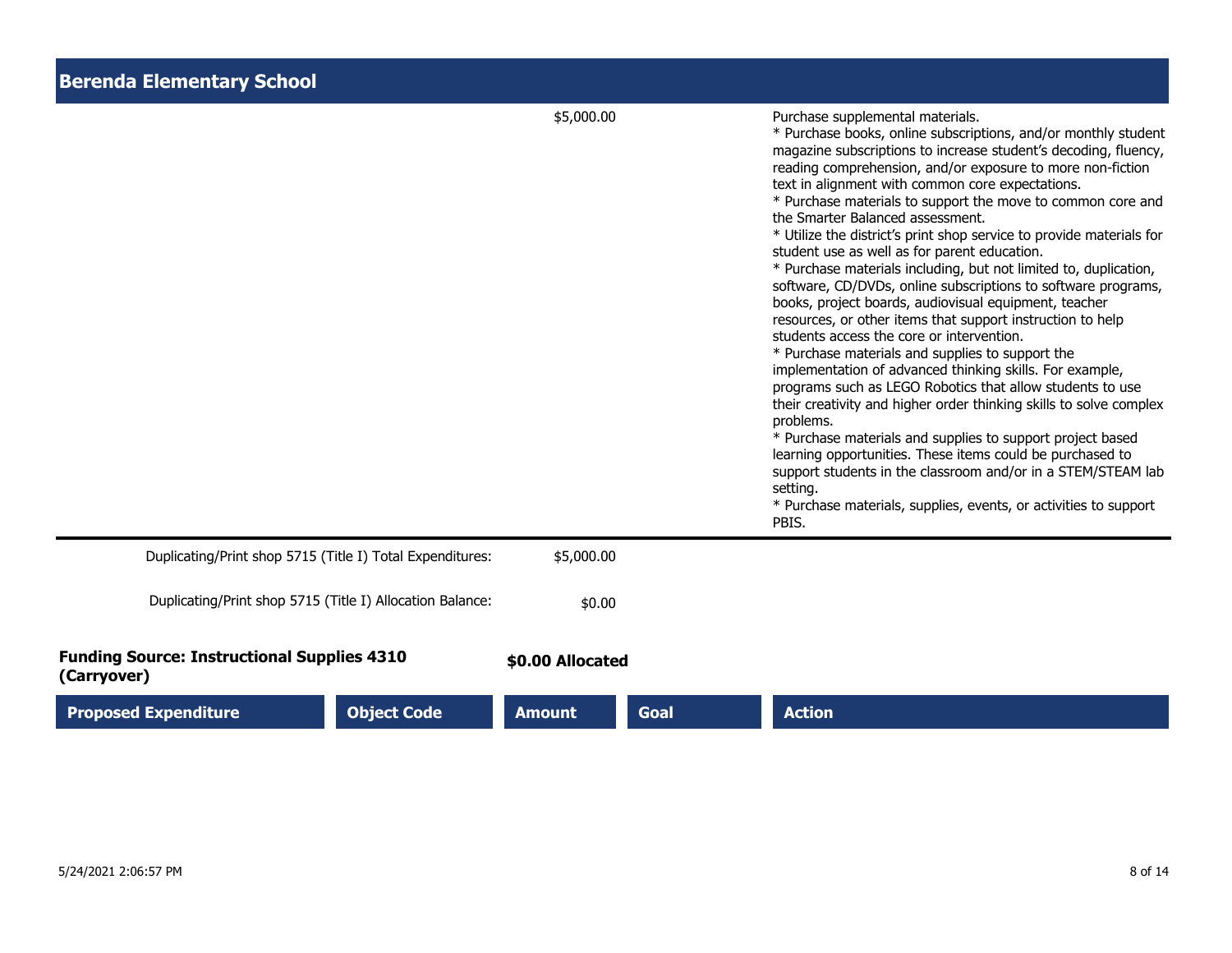| <b>Berenda Elementary School</b> |  |
|----------------------------------|--|
|----------------------------------|--|

|                                                                                                                   | \$0.00                                           | Purchase supplemental materials.<br>* Purchase books, online subscriptions, and/or monthly student<br>magazine subscriptions to increase student's decoding, fluency,<br>reading comprehension, and/or exposure to more non-fiction<br>text in alignment with common core expectations.<br>* Purchase materials to support the move to common core and<br>the Smarter Balanced assessment.<br>* Utilize the district's print shop service to provide materials for<br>student use as well as for parent education.<br>* Purchase materials including, but not limited to, duplication,<br>software, CD/DVDs, online subscriptions to software programs,<br>books, project boards, audiovisual equipment, teacher<br>resources, or other items that support instruction to help<br>students access the core or intervention.<br>* Purchase materials and supplies to support the<br>implementation of advanced thinking skills. For example,<br>programs such as LEGO Robotics that allow students to use<br>their creativity and higher order thinking skills to solve complex<br>problems.<br>* Purchase materials and supplies to support project based<br>learning opportunities. These items could be purchased to<br>support students in the classroom and/or in a STEM/STEAM lab<br>setting.<br>* Purchase materials, supplies, events, or activities to support<br>PBIS. |
|-------------------------------------------------------------------------------------------------------------------|--------------------------------------------------|---------------------------------------------------------------------------------------------------------------------------------------------------------------------------------------------------------------------------------------------------------------------------------------------------------------------------------------------------------------------------------------------------------------------------------------------------------------------------------------------------------------------------------------------------------------------------------------------------------------------------------------------------------------------------------------------------------------------------------------------------------------------------------------------------------------------------------------------------------------------------------------------------------------------------------------------------------------------------------------------------------------------------------------------------------------------------------------------------------------------------------------------------------------------------------------------------------------------------------------------------------------------------------------------------------------------------------------------------------------------------------|
| Instructional Supplies 4310 (Carryover) Total Expenditures:                                                       | \$0.00                                           |                                                                                                                                                                                                                                                                                                                                                                                                                                                                                                                                                                                                                                                                                                                                                                                                                                                                                                                                                                                                                                                                                                                                                                                                                                                                                                                                                                                 |
| Instructional Supplies 4310 (Carryover) Allocation Balance:                                                       | \$0.00                                           |                                                                                                                                                                                                                                                                                                                                                                                                                                                                                                                                                                                                                                                                                                                                                                                                                                                                                                                                                                                                                                                                                                                                                                                                                                                                                                                                                                                 |
| <b>Funding Source: Instructional Supplies 4310 (Title I)</b><br><b>Proposed Expenditure</b><br><b>Object Code</b> | \$0.00 Allocated<br><b>Amount</b><br><b>Goal</b> | <b>Action</b>                                                                                                                                                                                                                                                                                                                                                                                                                                                                                                                                                                                                                                                                                                                                                                                                                                                                                                                                                                                                                                                                                                                                                                                                                                                                                                                                                                   |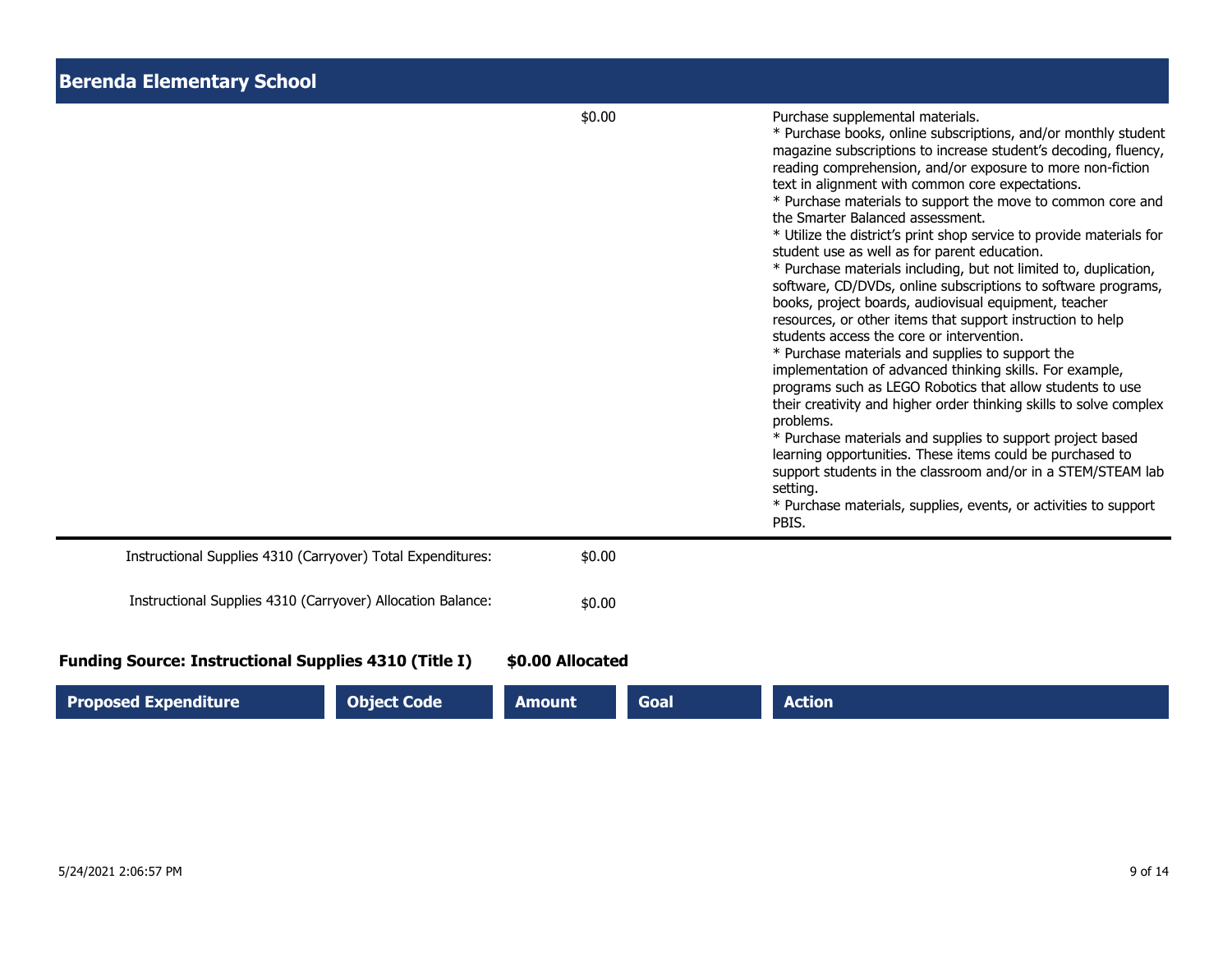| <b>Berenda Elementary School</b>                          |                  |      |                                                                                                                                                                                                                                                                                                                                                                                                                                                                                                                                                                                                                                                                                                                                                                                                                                                                                                                                                                                                                                                                                                                                                                                                                                                                                                                                                                                 |
|-----------------------------------------------------------|------------------|------|---------------------------------------------------------------------------------------------------------------------------------------------------------------------------------------------------------------------------------------------------------------------------------------------------------------------------------------------------------------------------------------------------------------------------------------------------------------------------------------------------------------------------------------------------------------------------------------------------------------------------------------------------------------------------------------------------------------------------------------------------------------------------------------------------------------------------------------------------------------------------------------------------------------------------------------------------------------------------------------------------------------------------------------------------------------------------------------------------------------------------------------------------------------------------------------------------------------------------------------------------------------------------------------------------------------------------------------------------------------------------------|
|                                                           | \$10,814.70      |      | Purchase supplemental materials.<br>* Purchase books, online subscriptions, and/or monthly student<br>magazine subscriptions to increase student's decoding, fluency,<br>reading comprehension, and/or exposure to more non-fiction<br>text in alignment with common core expectations.<br>* Purchase materials to support the move to common core and<br>the Smarter Balanced assessment.<br>* Utilize the district's print shop service to provide materials for<br>student use as well as for parent education.<br>* Purchase materials including, but not limited to, duplication,<br>software, CD/DVDs, online subscriptions to software programs,<br>books, project boards, audiovisual equipment, teacher<br>resources, or other items that support instruction to help<br>students access the core or intervention.<br>* Purchase materials and supplies to support the<br>implementation of advanced thinking skills. For example,<br>programs such as LEGO Robotics that allow students to use<br>their creativity and higher order thinking skills to solve complex<br>problems.<br>* Purchase materials and supplies to support project based<br>learning opportunities. These items could be purchased to<br>support students in the classroom and/or in a STEM/STEAM lab<br>setting.<br>* Purchase materials, supplies, events, or activities to support<br>PBIS. |
| Instructional Supplies 4310 (Title I) Total Expenditures: | \$10,814.70      |      |                                                                                                                                                                                                                                                                                                                                                                                                                                                                                                                                                                                                                                                                                                                                                                                                                                                                                                                                                                                                                                                                                                                                                                                                                                                                                                                                                                                 |
| Instructional Supplies 4310 (Title I) Allocation Balance: | \$0.00           |      |                                                                                                                                                                                                                                                                                                                                                                                                                                                                                                                                                                                                                                                                                                                                                                                                                                                                                                                                                                                                                                                                                                                                                                                                                                                                                                                                                                                 |
| <b>Funding Source: Other classified 2990 (Title I)</b>    | \$0.00 Allocated |      |                                                                                                                                                                                                                                                                                                                                                                                                                                                                                                                                                                                                                                                                                                                                                                                                                                                                                                                                                                                                                                                                                                                                                                                                                                                                                                                                                                                 |
| <b>Proposed Expenditure</b><br><b>Object Code</b>         | <b>Amount</b>    | Goal | <b>Action</b>                                                                                                                                                                                                                                                                                                                                                                                                                                                                                                                                                                                                                                                                                                                                                                                                                                                                                                                                                                                                                                                                                                                                                                                                                                                                                                                                                                   |
|                                                           | \$2,000.00       |      | Provide classified extra time.<br>* Support updating of test information in student data files.<br>* Provide parent translation - oral and written.<br>* Provide preparation time for parent support.<br>* Provide parent education nights                                                                                                                                                                                                                                                                                                                                                                                                                                                                                                                                                                                                                                                                                                                                                                                                                                                                                                                                                                                                                                                                                                                                      |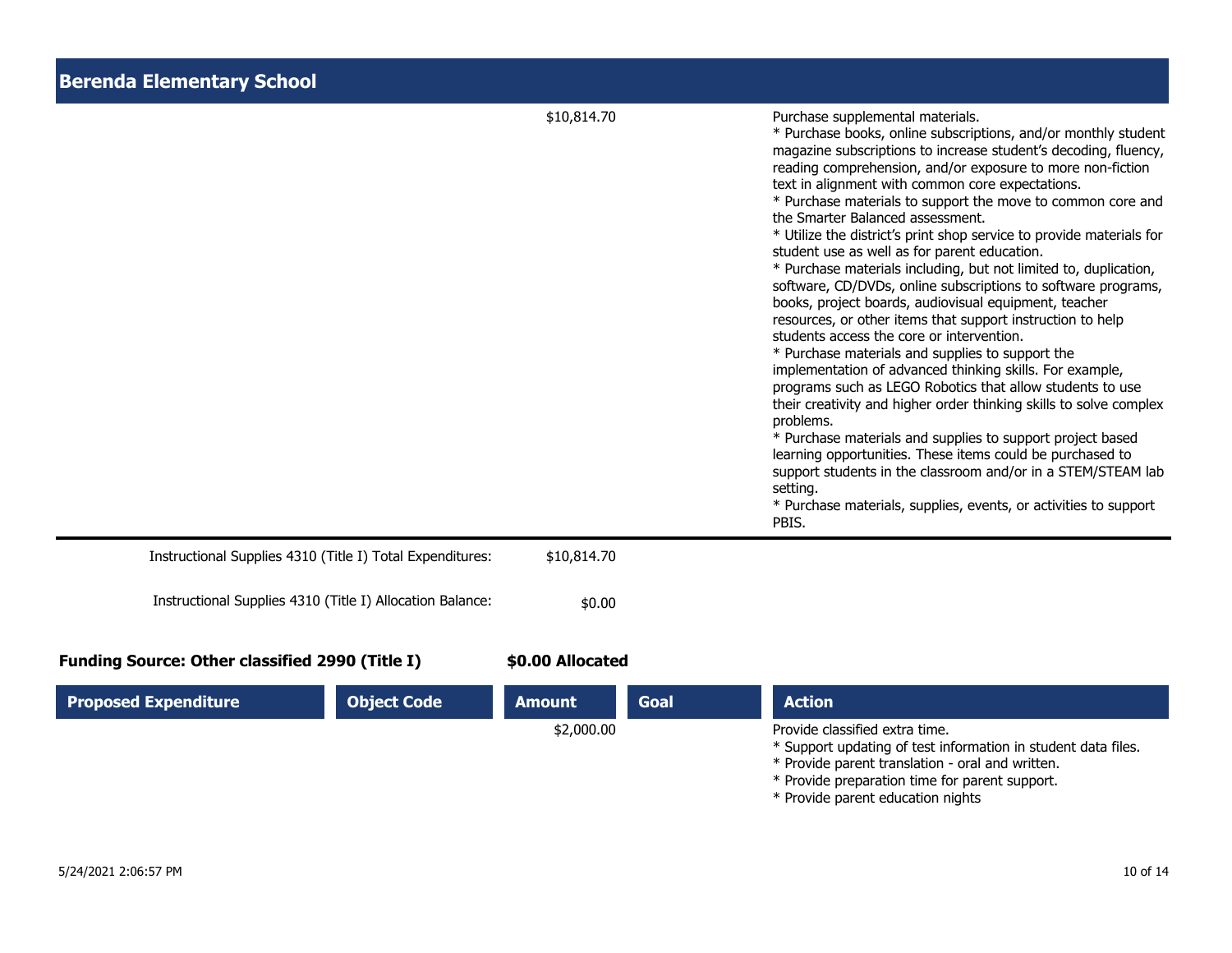## **Berenda Elementary School** Other classified 2990 (Title I) Total Expenditures: \$2,000.00 Other classified 2990 (Title I) Allocation Balance:  $$0.00$ **Funding Source: Paraprofessional Extra Time 2190 (Title I) \$0.00 Allocated**

| <b>Proposed Expenditure</b>                                    | <b>Object Code</b> | <b>Amount</b> | Goal | <b>Action</b>                                                                                                                                                                                                                              |
|----------------------------------------------------------------|--------------------|---------------|------|--------------------------------------------------------------------------------------------------------------------------------------------------------------------------------------------------------------------------------------------|
|                                                                |                    | \$2,000.00    |      | Provide classified extra time.<br>* Support updating of test information in student data files.<br>* Provide parent translation - oral and written.<br>* Provide preparation time for parent support.<br>* Provide parent education nights |
| Paraprofessional Extra Time 2190 (Title I) Total Expenditures: |                    | \$2,000.00    |      |                                                                                                                                                                                                                                            |
| Paraprofessional Extra Time 2190 (Title I) Allocation Balance: |                    | \$0.00        |      |                                                                                                                                                                                                                                            |

**Funding Source: Supplies 4300 (Parent Ed)**

**\$0.00 Allocated**

| <b>Proposed Expenditure</b> | <b>Object Code</b> | <b>Amount</b> | <b>Goal</b> | <b>Action</b>                                                                                                                                                                                                                                                                                                                                                                                                                                                                                                                                                                                                                                   |
|-----------------------------|--------------------|---------------|-------------|-------------------------------------------------------------------------------------------------------------------------------------------------------------------------------------------------------------------------------------------------------------------------------------------------------------------------------------------------------------------------------------------------------------------------------------------------------------------------------------------------------------------------------------------------------------------------------------------------------------------------------------------------|
|                             |                    | \$2,815.00    |             | Purchase supplemental instructional supplies, books and<br>reference materials and Duplication/Print shop:<br>* Purchase materials to support parent involvement.<br>* Purchase materials and supplies to support our various parent<br>night activities.<br>* Utilize the district's print shop service to provide materials for<br>parent communication.<br>* Purchase materials including, but not limited to, duplication,<br>software, CD/DVDs, online subscriptions to software programs,<br>books, project boards, audiovisual equipment, teacher<br>resources, or other items that support parent involvement.<br>See Goal 1 Activity 2 |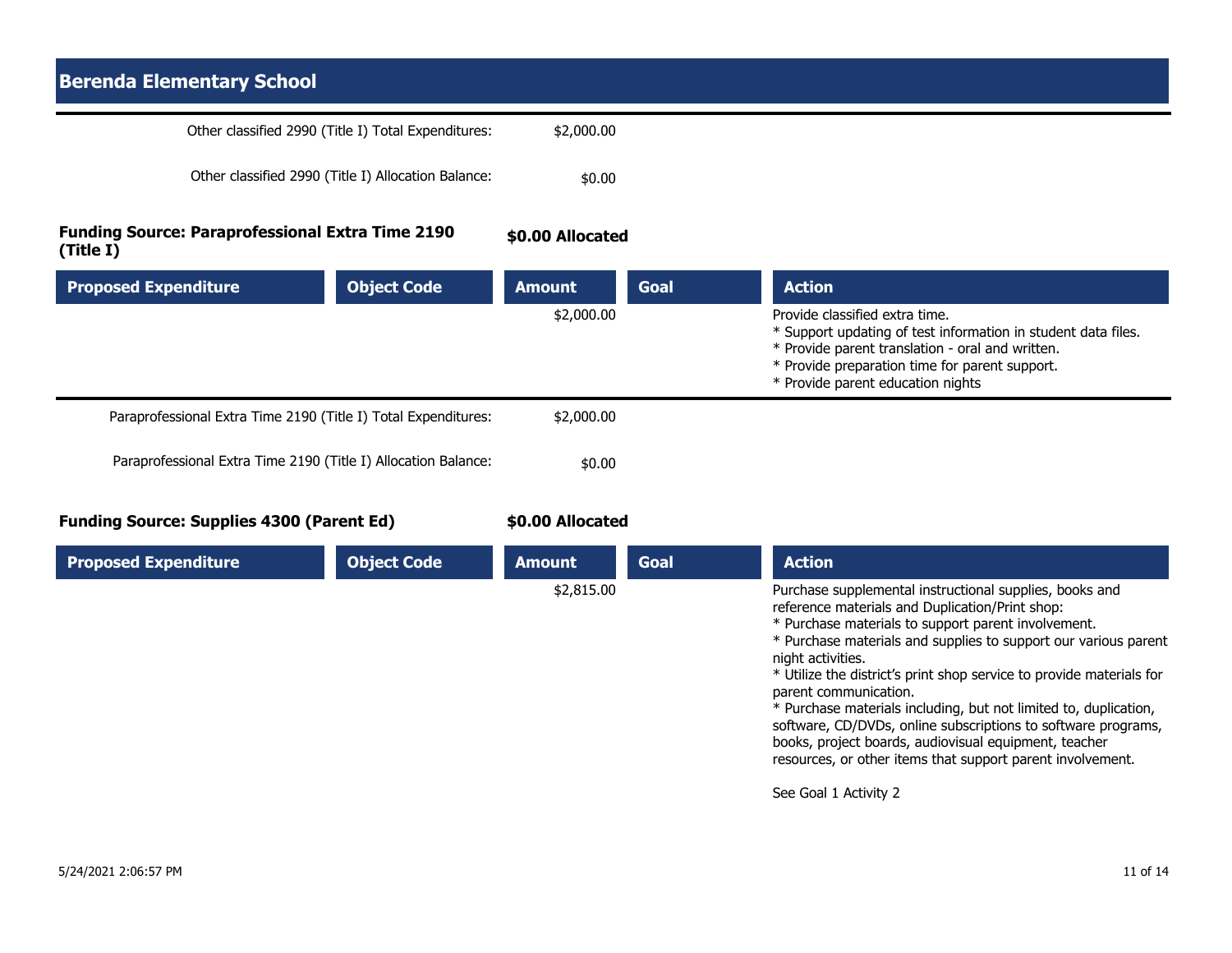## **Berenda Elementary School** Supplies 4300 (Parent Ed) Total Expenditures: \$2,815.00 Supplies 4300 (Parent Ed) Allocation Balance:  $$0.00$ **Funding Source: Travel & Conference 5200 (Title I) \$0.00 Allocated**

| <b>Proposed Expenditure</b> | <b>Object Code</b> | <b>Amount</b> | Goal | <b>Action</b>                                                                                                                                                                                                                                                                                                                                                                                                                                                                                                                                                                                                                                                                                                                                                                                                                                                                                                                                            |
|-----------------------------|--------------------|---------------|------|----------------------------------------------------------------------------------------------------------------------------------------------------------------------------------------------------------------------------------------------------------------------------------------------------------------------------------------------------------------------------------------------------------------------------------------------------------------------------------------------------------------------------------------------------------------------------------------------------------------------------------------------------------------------------------------------------------------------------------------------------------------------------------------------------------------------------------------------------------------------------------------------------------------------------------------------------------|
|                             |                    | \$6,000.00    |      | Provide teacher release time, extra time, and other to support<br>professional development.<br>* Observe high impact CCCS lessons.<br>* Adjust pacing guides, common planning, dis-aggregate data,<br>assign and develop intervention plans, and create common<br>formative assessments to meet the needs of students.<br>* Plan, facilitate, and attend scheduled meetings for struggling,<br>At-Risk or Special Education students to discuss academic<br>progress and identify next steps.<br>* Allow for one-on-one teacher testing for students who are at-<br>risk and/or on grade level.<br>* Time for testing, scheduling, and compiling information about<br>students.<br>* Provide after school tutoring for students.<br>* Provide teachers with opportunities to attend workshops,<br>seminars, and conferences that address the Common Core and<br>ELD.<br>* Provide funds for travel and conferences so that staff can<br>attend training. |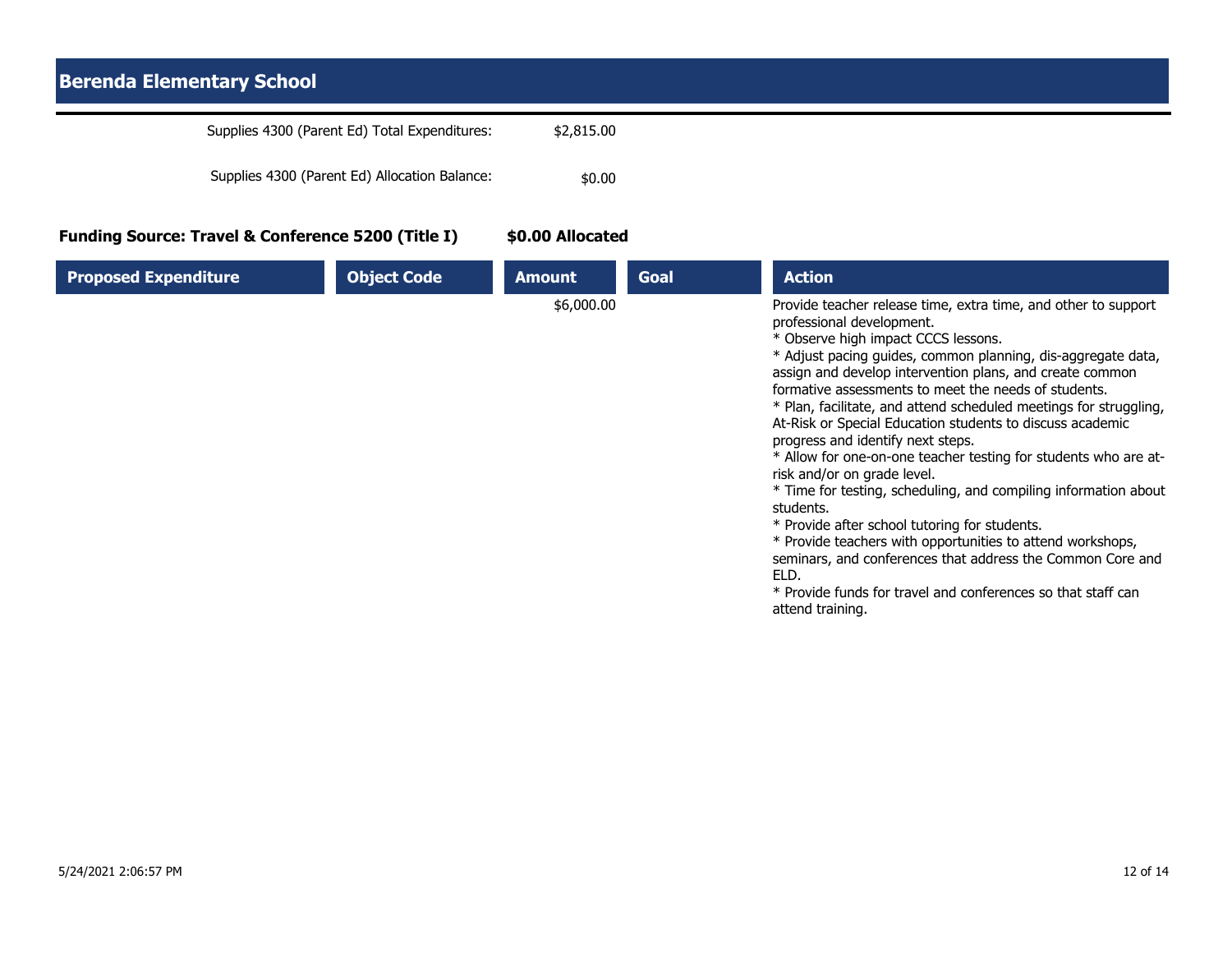| <b>Berenda Elementary School</b>                       |                  |      |                                                                                                                                                                                                                                                                                                                                                                                                                                                                                                                                                                                                                                                                                                                                                                                                                                                                                                                                                          |  |
|--------------------------------------------------------|------------------|------|----------------------------------------------------------------------------------------------------------------------------------------------------------------------------------------------------------------------------------------------------------------------------------------------------------------------------------------------------------------------------------------------------------------------------------------------------------------------------------------------------------------------------------------------------------------------------------------------------------------------------------------------------------------------------------------------------------------------------------------------------------------------------------------------------------------------------------------------------------------------------------------------------------------------------------------------------------|--|
|                                                        | \$700.00         |      | Provide teacher release time, extra time, and other to support<br>professional development.<br>* Observe high impact CCCS lessons.<br>* Adjust pacing guides, common planning, dis-aggregate data,<br>assign and develop intervention plans, and create common<br>formative assessments to meet the needs of students.<br>* Plan, facilitate, and attend scheduled meetings for struggling,<br>At-Risk or Special Education students to discuss academic<br>progress and identify next steps.<br>* Allow for one-on-one teacher testing for students who are at-<br>risk and/or on grade level.<br>* Time for testing, scheduling, and compiling information about<br>students.<br>* Provide after school tutoring for students.<br>* Provide teachers with opportunities to attend workshops,<br>seminars, and conferences that address the Common Core and<br>ELD.<br>* Provide funds for travel and conferences so that staff can<br>attend training. |  |
| Travel & Conference 5200 (Title I) Total Expenditures: | \$6,700.00       |      |                                                                                                                                                                                                                                                                                                                                                                                                                                                                                                                                                                                                                                                                                                                                                                                                                                                                                                                                                          |  |
| Travel & Conference 5200 (Title I) Allocation Balance: | \$0.00           |      |                                                                                                                                                                                                                                                                                                                                                                                                                                                                                                                                                                                                                                                                                                                                                                                                                                                                                                                                                          |  |
| <b>Funding Source: TSA 1100 (Title I)</b>              | \$0.00 Allocated |      |                                                                                                                                                                                                                                                                                                                                                                                                                                                                                                                                                                                                                                                                                                                                                                                                                                                                                                                                                          |  |
| <b>Proposed Expenditure</b><br><b>Object Code</b>      | <b>Amount</b>    | Goal | <b>Action</b>                                                                                                                                                                                                                                                                                                                                                                                                                                                                                                                                                                                                                                                                                                                                                                                                                                                                                                                                            |  |